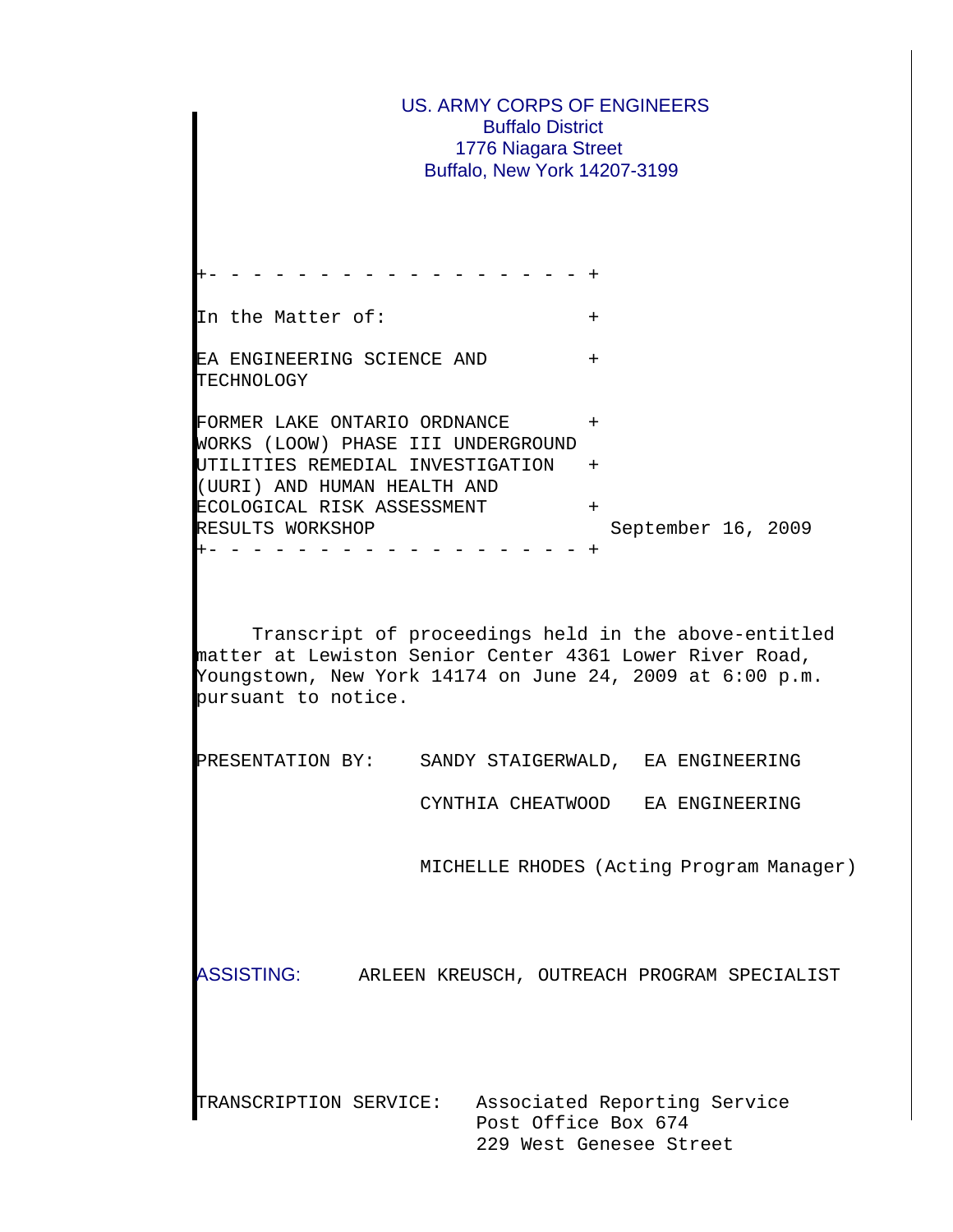Proceedings recorded by electronic sound recording, transcript produced by transcription service.

# INDEX

| SPEAKERS          | PAGE |
|-------------------|------|
| ARLEEN KREUSCH    | 3    |
| MICHELE RHODES    | 4    |
| SANDY STAIGERWALD | 7    |
| CYNTHIA CHEATWOOD | 20   |
| AMY WITRYOL       | 41   |
| DR. W.J. SPRY     | 48   |
| FRED NEWLIN       | 50   |
| BILL KOWALEWSKI   | 51   |
| SANDY STAIGERWALD | 52   |
| WILLIAM MCDONALD  | 60   |
| KENT JOHNSON      | 66   |
| AMY WITRYOL       | 66   |
| MICHELE RHODES    | 69   |
| BILL KOWALEWSKI   | 72   |
| KENT JOHNSON      | 72   |
| NEIL REARDON      | 77   |
| AMY WITRYOL       | 77   |
| KENT JOHNSON      | 80   |
|                   |      |

- DR. W.J. SPRY 82
- KEITH FOX 84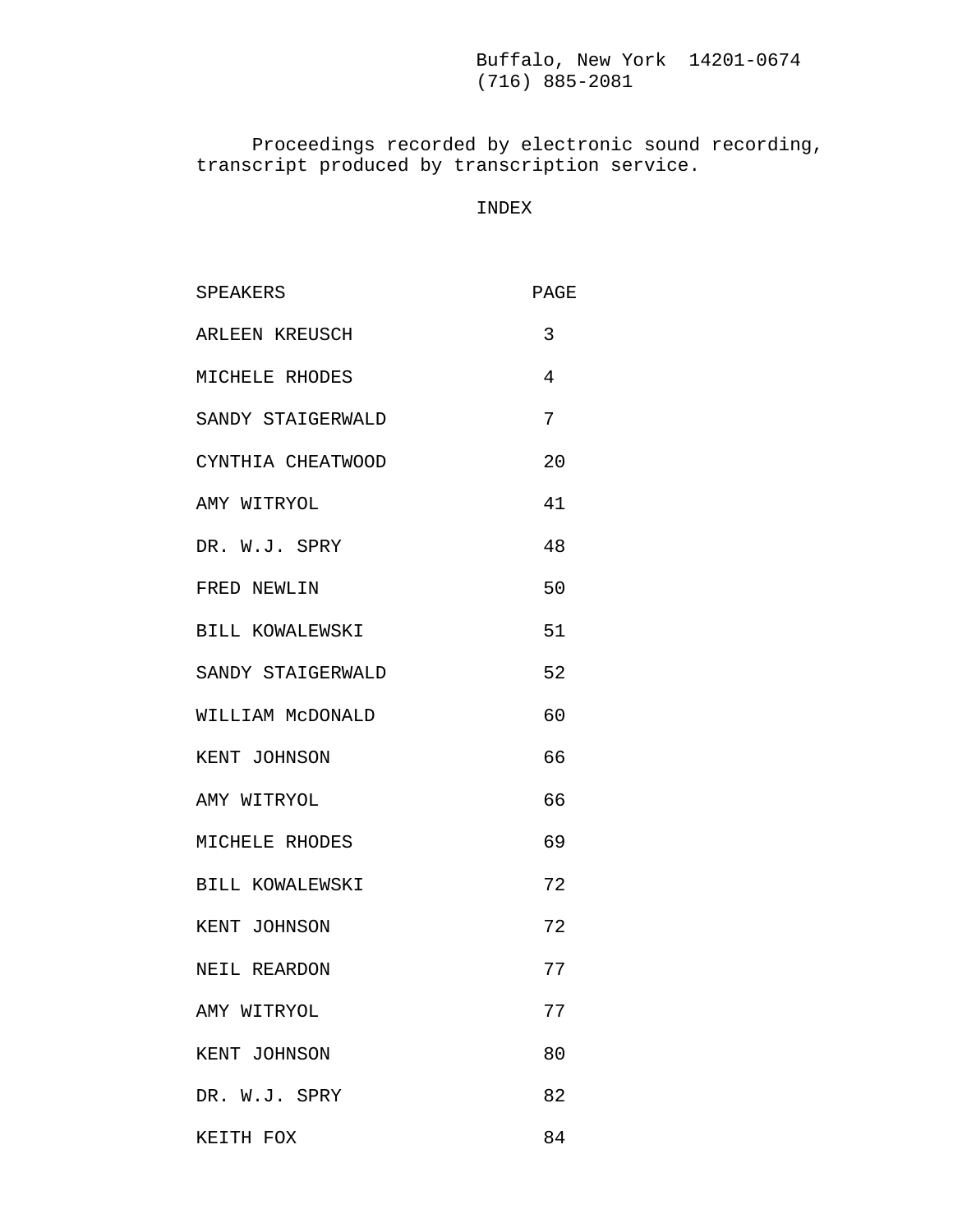| MARY SHRINER      | 85 |
|-------------------|----|
| MATTHEW PATTERSON | 89 |
| ARRON BESECKER    | 97 |

### P R O C E E D I N G S

MS. ARLEEN KREUSCH: Ladies and gentlemen, if could take your seats, please. Well, I guess I should say, before you sit down, if you don't have a red folder you're going to need one so make sure that you do have a red folder.

Okay. I'm just going to go over a few logistics before we get started. My name is Arleen Kreusch. I'm the outreach specialist for both Niagara Falls Storage Site and LOOW, and if there is an emergency there is the exit you came in or there's exits back here on both sides of the room if you need to get out of the room quickly. The restrooms are on that side of the wall and that's it for logistics. The folders that you have have all kinds of important information in them. There is also a comment card

in there. Please make sure that if you have any comments about either things at the meeting or the way the meetings are set up that you let us have your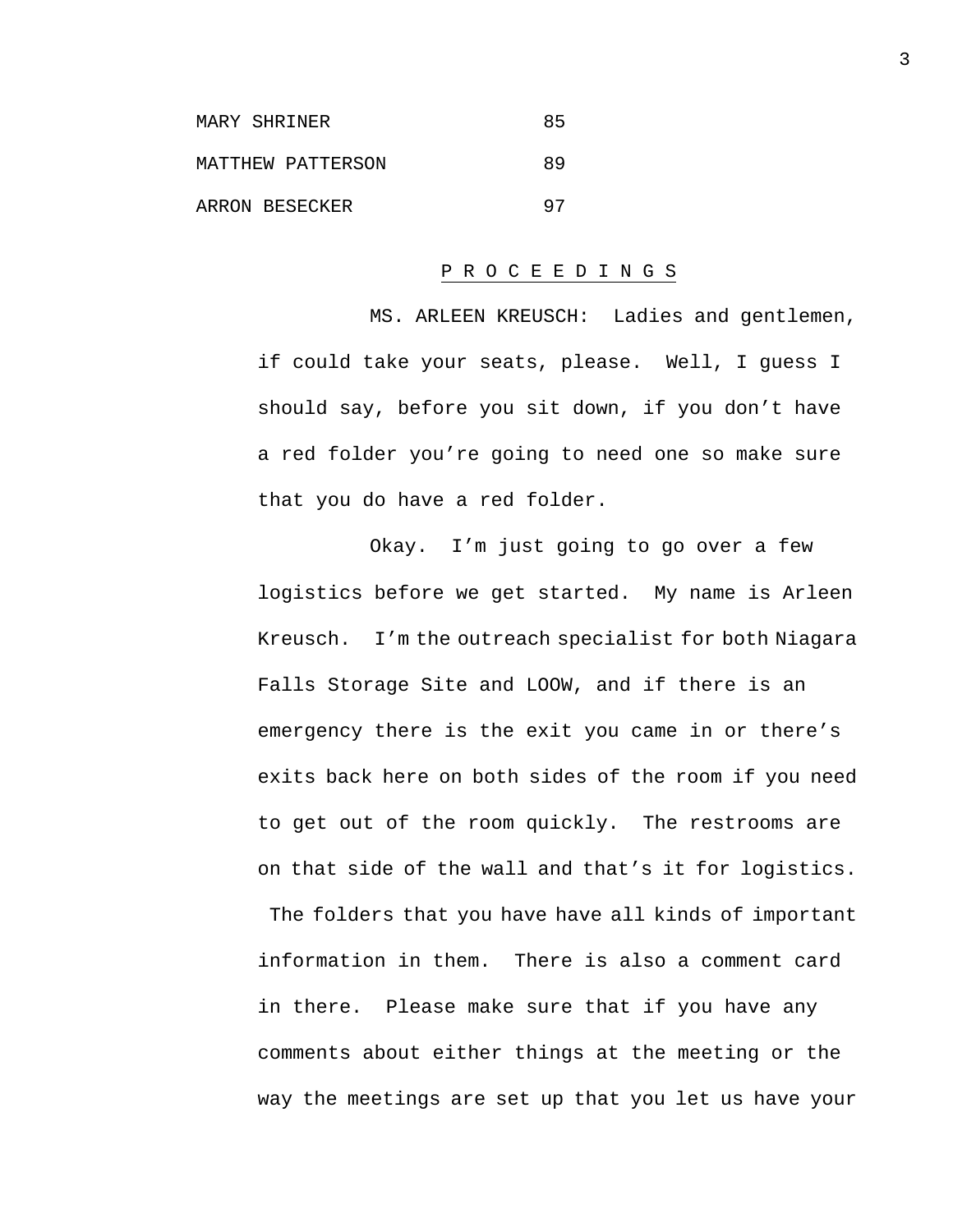comment card at the end of the meeting. And if that's okay, we will start. I would like to introduce Michele Rhodes. She is the acting program manager for both the Niagara Falls Storage Site and the Lake Ontario Ordnance Works. Michele.

MS. MICHELE RHODES: All right. Can everybody hear me? Okay. Arleen forgot to mention, the best thing about it is the cookies and the coffee are in back as well.

Welcome and thank you for attending the third Niagara Falls Storage Site and Lake Ontario Ordnance Works public workshop of 2009. My name is Michele Rhodes, and as Arleen mentioned, I am the acting Niagara Falls Storage Site and LOOW program manager. Our next public workshop is tentatively scheduled for Wednesday, December  $2^{nd}$ .

Tonight we will present an overview of chemical findings and associated risk from the LOOW Underground Utility Remedial Investigation Report and introduce the Sites Management Action Plan or the MAP. Immediately after we will discuss preliminary radiological findings associated with the sampling of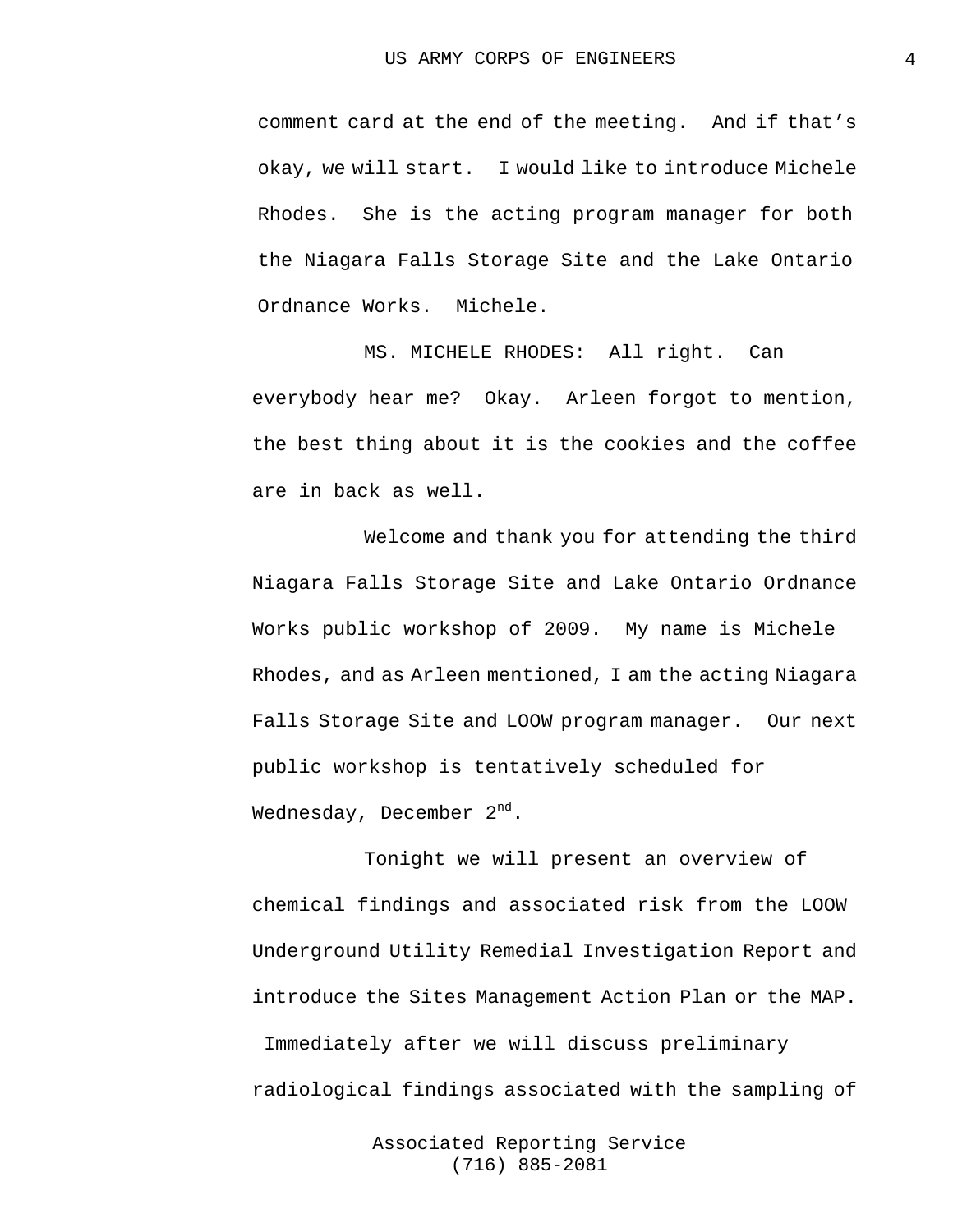the LOOW Underground Utilities and provide a brief update on the Niagara Falls Storage Site Remedial Investigation Report Addendum.

As Arleen mentioned, there's packets, the red packets. They actually contain handout for tonight's presentation along with some fact sheets.

So if you haven't received them, please do so. Following the 45-minute presentation you'll have, there will be a 30-minute poster session and this will be located in the back of the screen. You will have the opportunity to talk one on one with a Niagara Falls Storage Site and LOOW team. We also have hard copies tonight of the Niagara Falls -- excuse me, the Lake Ontario Ordnance Works Underground Utilities Remedial Investigation Report and the associated risk assessments in back for your reference.

We will reconvene here at 7:15 and we will conduct a 90-minute roundtable discussion. Before we begin tonight I'd like to introduce some of the Niagara Falls Storage Site and LOOW team members that are here tonight, and if you could please stand as you're introduced. Mick Senus is the acting LOOW project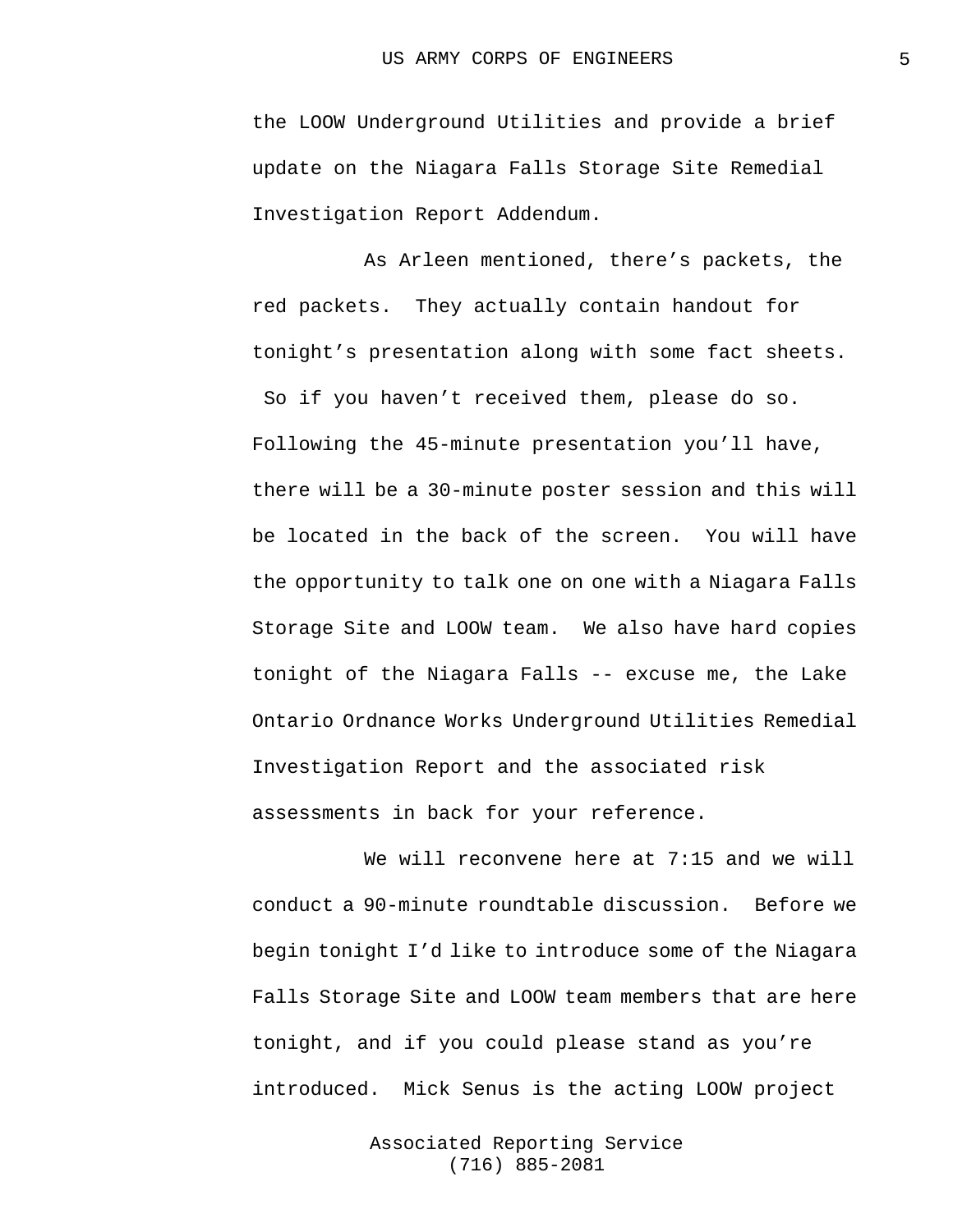manager. Jeff Hall is the LOOW project engineer. Andrew Lenox is the acting Niagara Falls Storage Site project engineer. Dr. Karen Keil is the Niagara Falls Storage Site risk assessor. Liza Finley is the LOOW risk assessor. Bill Frederick is the Niagara Falls Storage Site hydrogeologist and the environmental project management team leader. Hank Spector is the Niagara Falls Storage Site health physicist. I don't know if David Frothingham will be attending shortly and he's the environmental engineering team leader.

You met Arleen Kreusch. She is our outreach specialist in back. Bruce Sanders, he is our chief of public affairs in the back. Tonight also with us we have Dave Kulikowski and Hallie Sarazin. They are from SIC. They are the Niagara Falls Storage Site Remedial Investigation Feasibility Study prime contractors. And is Don DeMarco here? Don may be attending tonight. He's with Hydrogeologic and they're our modeling contractor for Niagara Falls.

Bill Kowalewski is the special projects branch chief.

Additionally tonight we have representatives for the Department of Energy to address any questions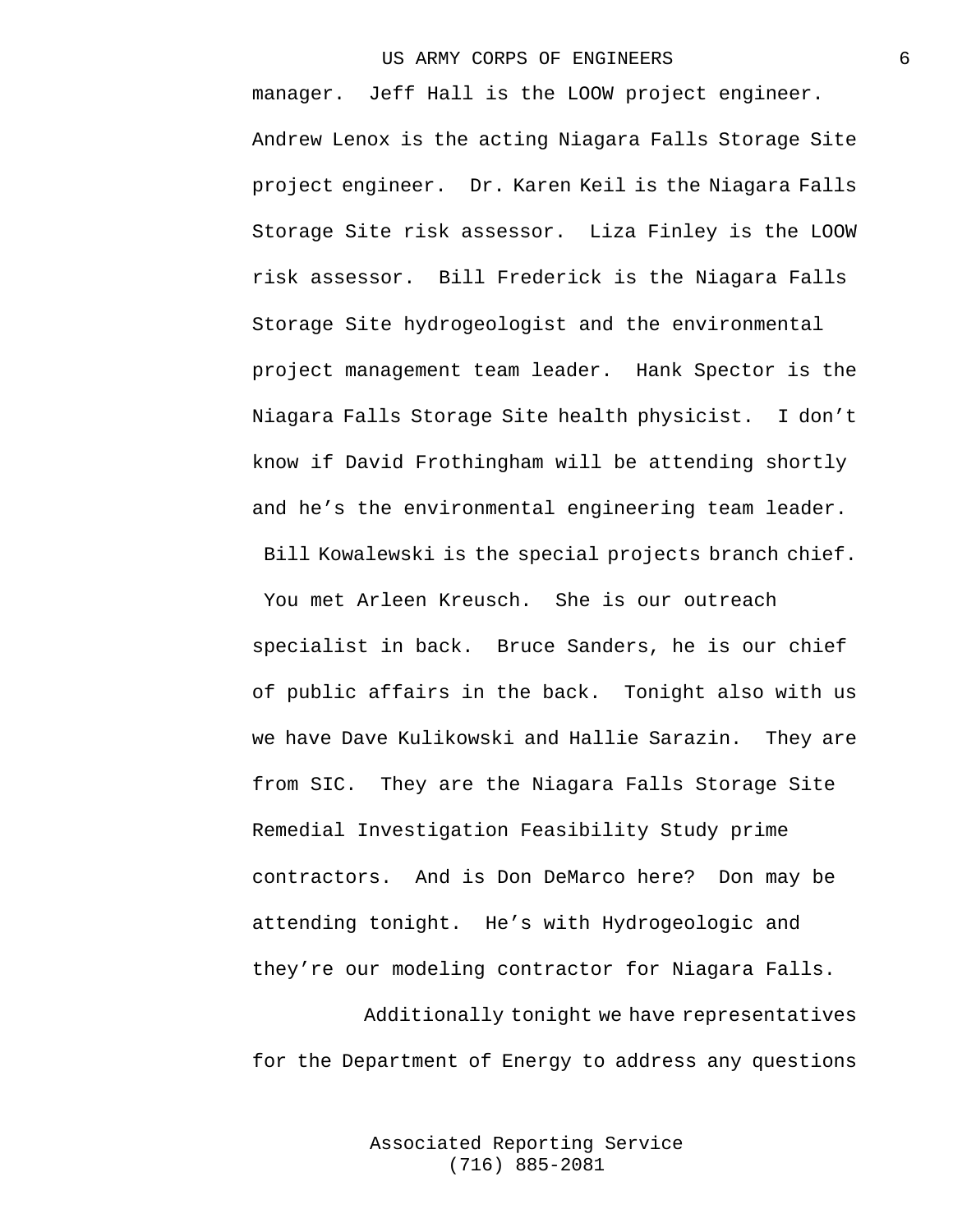you may have on the DOE FUSRAP vicinity properties. Now, these are the DOE investigated remediated and independently verified clean properties that were conducted in the mid 80s and were subsequently closed under FUSRAP. So if you could please stand as you're introduced. Mike Widdup. Bob Darr. Joey Gillespie. And do we have Jeff Tack here tonight? Okay. Chris Clayton from the Department of Energy legacy management indicated that he does plan to attend the December  $2^{nd}$ workshop. I'd like to now introduce Sandy Staigerwald and Cynthia Cheatwood. They're with EA Engineering Science and Technology. They'll begin tonight's presentation.

MS. SANDY STAIGERWALD: Welcome, everybody. Can everyone hear me okay? All right. Great. Tonight what we'd like to do is actually present an overview of the Phase III Remedial Investigation results. The Phase I and Phase II and Remedial Investigation addressed the former Lake Ontario Ordnance Works and other Department of Defense facilities, specific areas of use and manufacturing areas, whereas the Phase III addressed the underground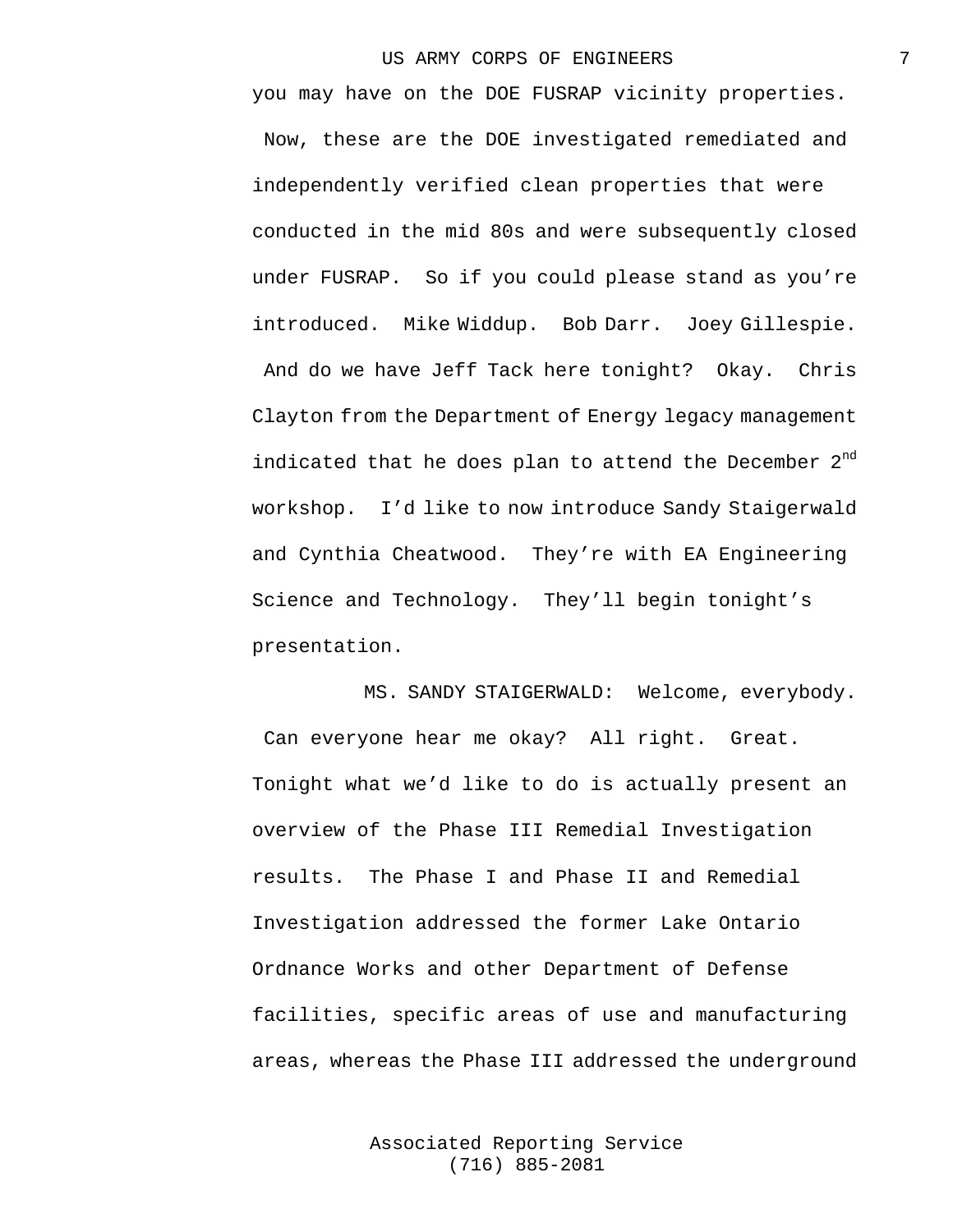utilities that were constructed to support those facilities.

We'd also like to present the results of the Human Health and Ecological Risk Assessments, and this was of selected exposure units, and we'll talk about what an exposure unit is a little later in the presentation. Can't hear? Any better? A little bit better. No feedback.

MALE VOICE: Why don't you get a little closer to the mike?

MS. SANDY STAIGERWALD: Better? Okay. Great. Thank you. And we'll explain a little bit of what the exposure units are but basically they're different areas that were combined because of potential exposure. And then we'll also introduce and present an overview of the LOOW Management Action Plan.

Tonight's workshop consists of four different agenda items. The first is this presentation. Then we'll have the update from the Niagara Falls Storage Site team, and then we'll have a poster break out here in the back set up in different stations with different information and we'll also be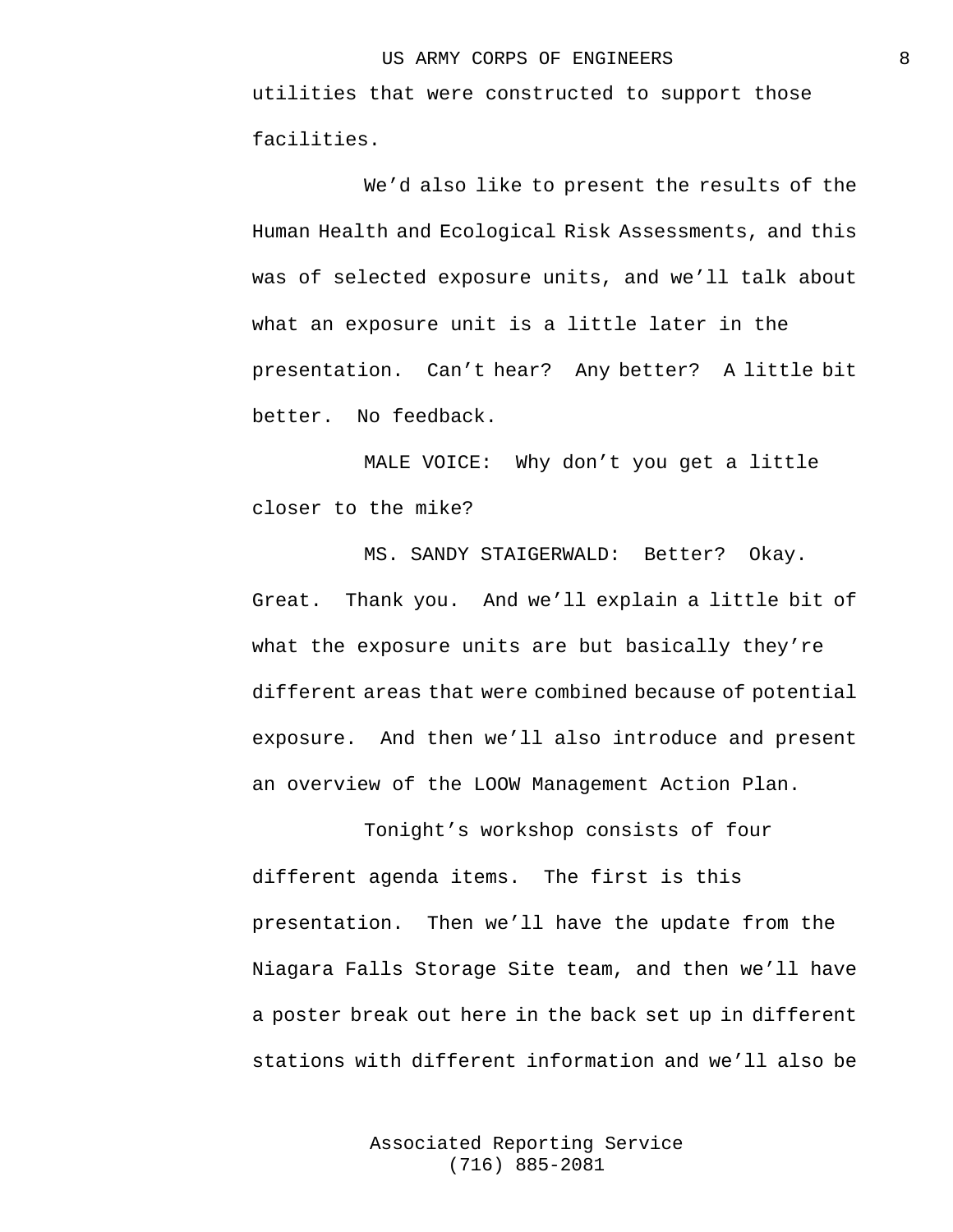available for any questions and answers, question and answer session back there. And then we'll re-adjourn in this area for the roundtable discussion.

And if anybody does have any problem hearing, there are a bunch of seats here, so feel free to come on up if you're uncomfortable standing or if you want to sit down.

This is just an overview of Lake Ontario Ordnance Works. You can see the boundary here. It's actually located just to the east of where we are right now. It's bounded by Creek Road on the west and by Porter Center Road on the east. There were several other Department of Defense facilities that operated on the former Lake Ontario Ordnance Works including the Air Force Plant 68 and the Navy Interim Production Pilot Plant, both of which produced borane fuels as well as a NIKE base. The Ordnance Works itself produced TNT, was constructed in the early 40s and then closed in 1942, and there were some other facilities that aren't shown on this figure that were also constructed subsequent to the closing of LOOW.

Some of the areas that you see here

Associated Reporting Service (716) 885-2081

9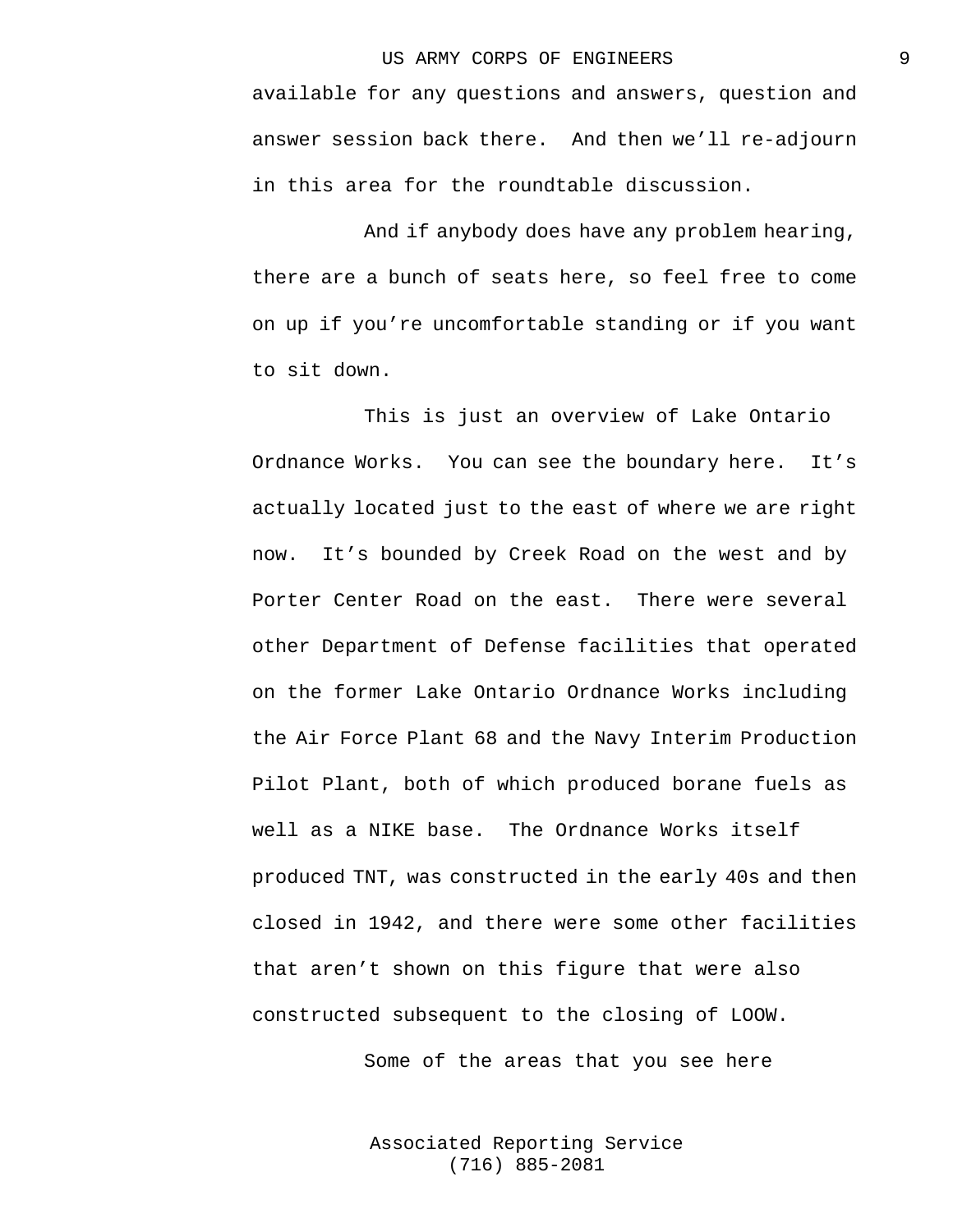highlighted in green are areas that were investigated or assessed during some history search and Phase I Remedial Investigation and then there were some additional areas that were carried through into the RI, as you can see. Go ahead.

These darker brown areas right up in this area were carried into Phase II of the RI, Remedial Investigation. Today we're going to be concentrating on the underground utility lines, which are these different colored lines that you see in the center here.

These next two slides present just a very broad overview of the Phase I and Phase II Remedial Investigation. We have included these because the risk assessment which will be discussed later incorporates these results as well. What you see here are the soil sampling locations depicted by these small squares as well as the groundwater sampling locations depicted by a small triangle. This is not all-inclusive. There were some additional samples that were collected that aren't shown on here, specifically samples along the 30-inch outfall line which originated here along the wastewater treatment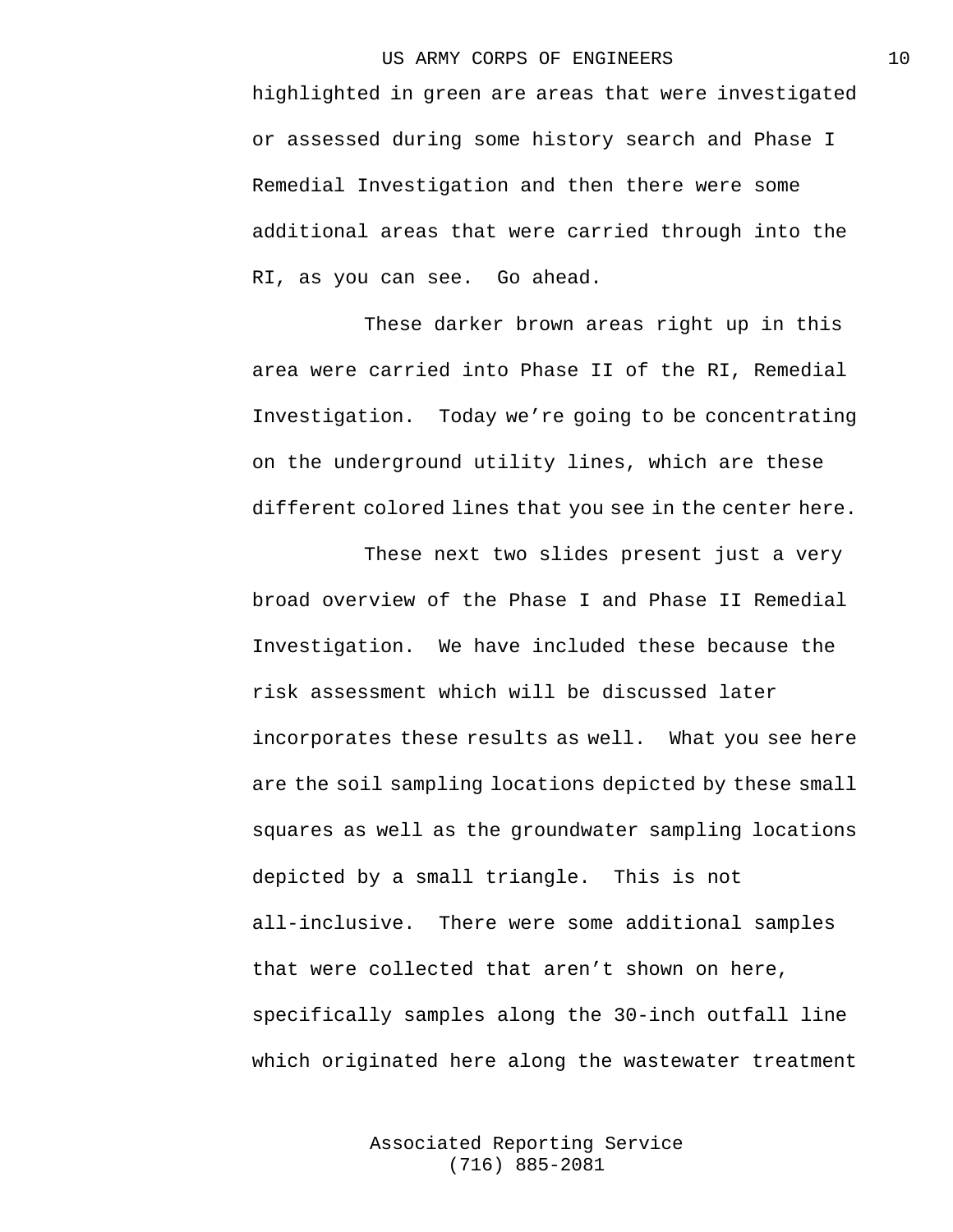plant and extended to the west off of this figure as well as surface water and sediment samples and some background sample locations.

What you can see from this is that we used a systematic sampling approach where we spaced our samples a certain distance apart in order to cover a large area, and also we targeted specific locations that we thought might have a higher chance of having impact and those were called bias sampling locations. You can go ahead.

During the Phase II Investigation we targeted those areas that we investigated during the Phase I that actually had chemicals that were reported in concentrations above risk based screening levels. We used the same sampling approach in that we used a systematic sampling approach and then also biased some locations towards areas that we knew were suspected of impact. And again, you can see here the different symbols for soil and groundwater. The difference between the white versus the color is again the color indicates that there were some constituents that were reported above risk based screening levels.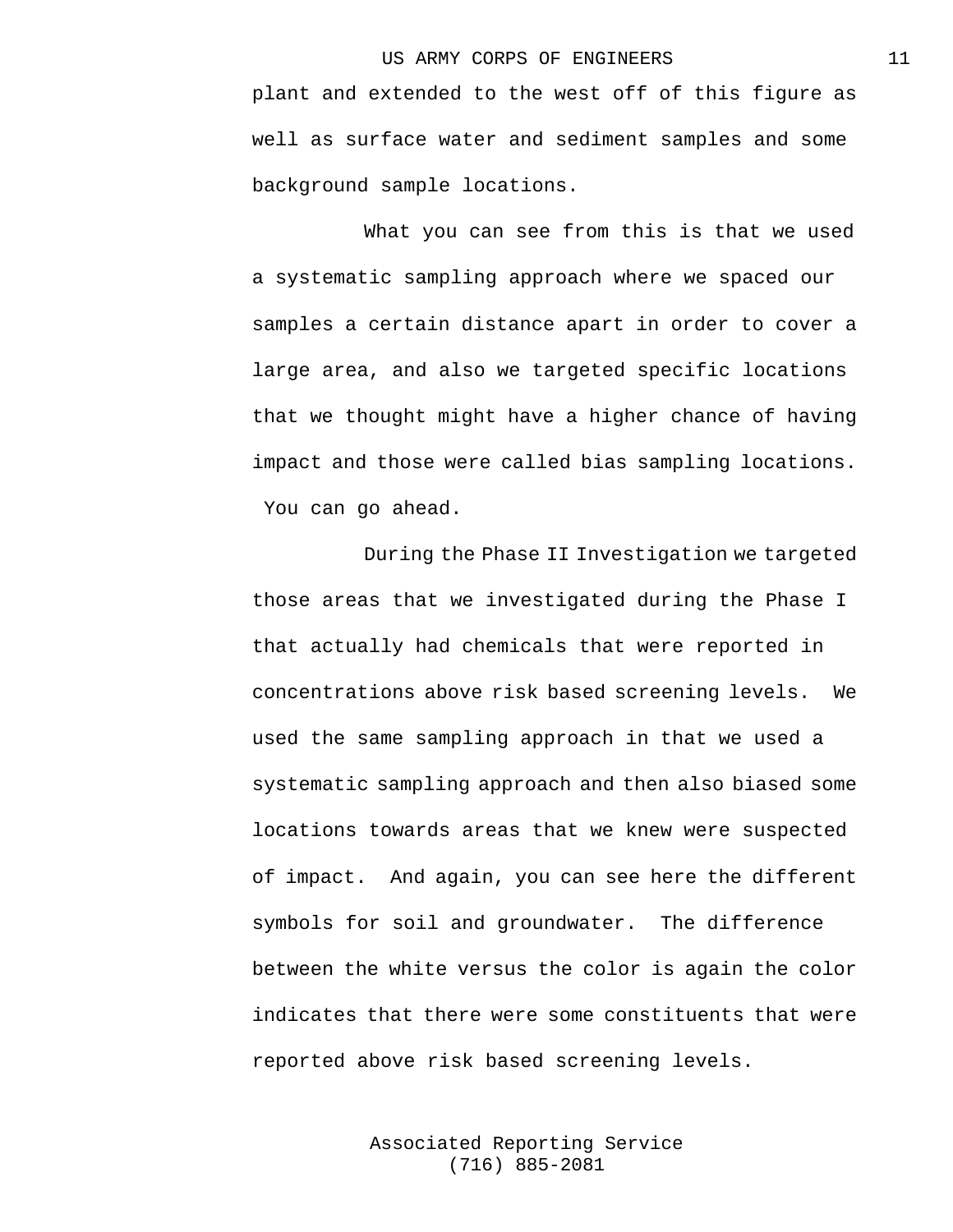This figure depicts the former LOOW. You can see that with the brown boundary. And also the area that we refer to as the developed area here in the tan. That's the area where most of manufacturing took place. We don't have any evidence of there being any manufacturing facilities in this portion of LOOW and as you can see, the majority of the underground utility lines from these colored lines, that are depicted with these color lines, were within that developed area.

There are two main exceptions to that. One is the 40-inch diameter fresh water intake line, which originated at the Niagara River and traversed to the east to a former fresh water treatment plant that was on Lake Ontario Ordnance Works and the second is a waste discharge line that originated at the wastewater treatment plant, traversed to the west and discharged at the Niagara River. And we refer to that as the 30-inch diameter outfall line.

This is actually kind of a zoomed-in view of that former slide where you can actually see some of the utility lines a little bit more closely. You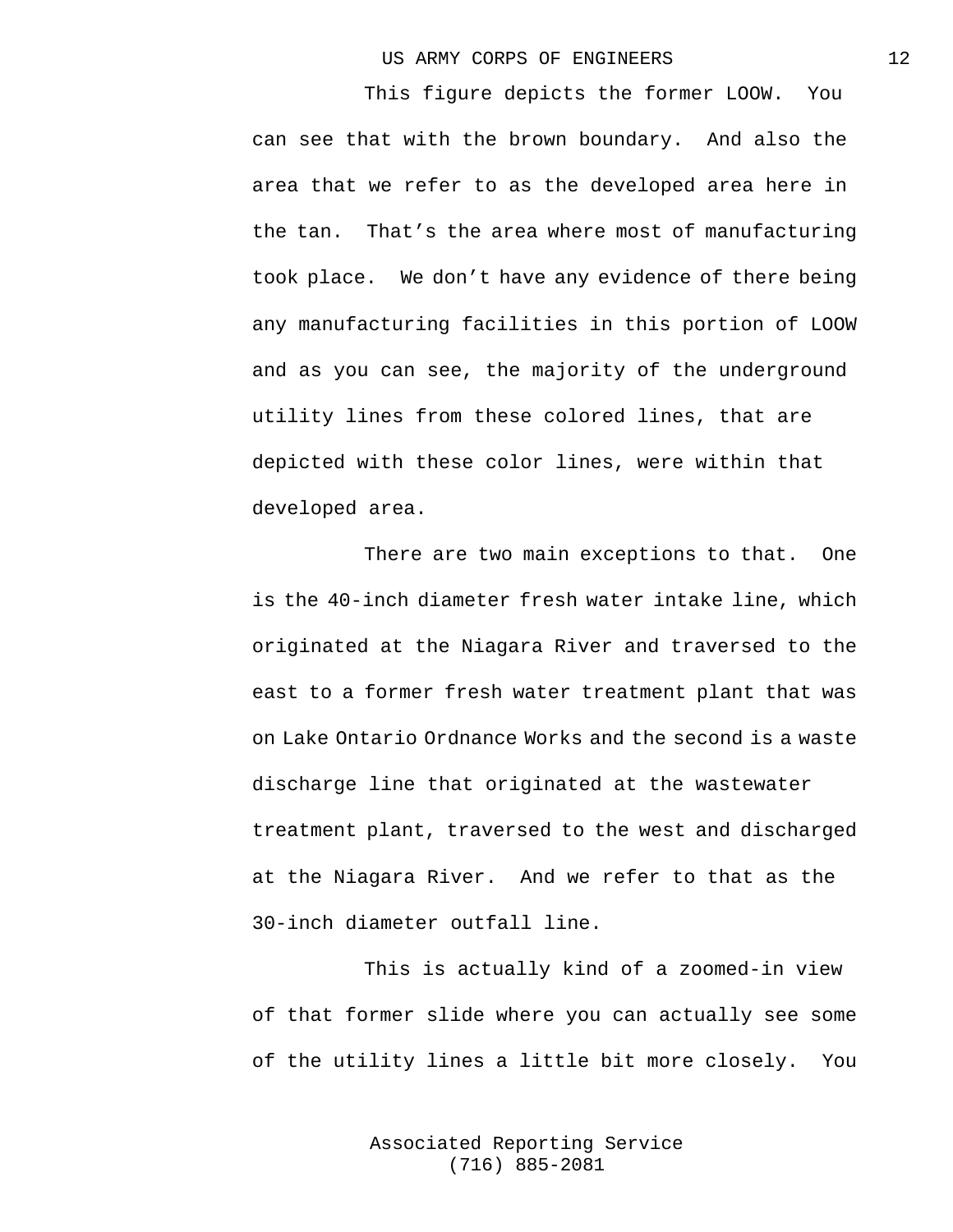also see some shading here, some green shading. Thank you. And the shading depicts those areas that were actually included in the Phase III Investigation. Not all the entire extent of the lines were included in the investigation, namely because they were included in other investigations such as the lines on Niagara Falls Storage Site in this area or they were in areas that are heavily used by the current property owner so they were not included in the investigation.

The line types that you see here include sanitary sewer lines and acid waste lines that were constructed for LOOW as well as additional lines in this area here that were constructed for Air Force Plant 68, lines that we found at the NIKE base, we didn't have a lot of historical evidence of that but we investigated those areas. And also lines associated with the former Navy Interim Production Pilot Plant.

We actually conducted the investigation in two tiers, the first of which we refer to as the non-intrusive investigation, and the purpose of that tier of the approach was to actually locate the lines. So the way did that is through historical research.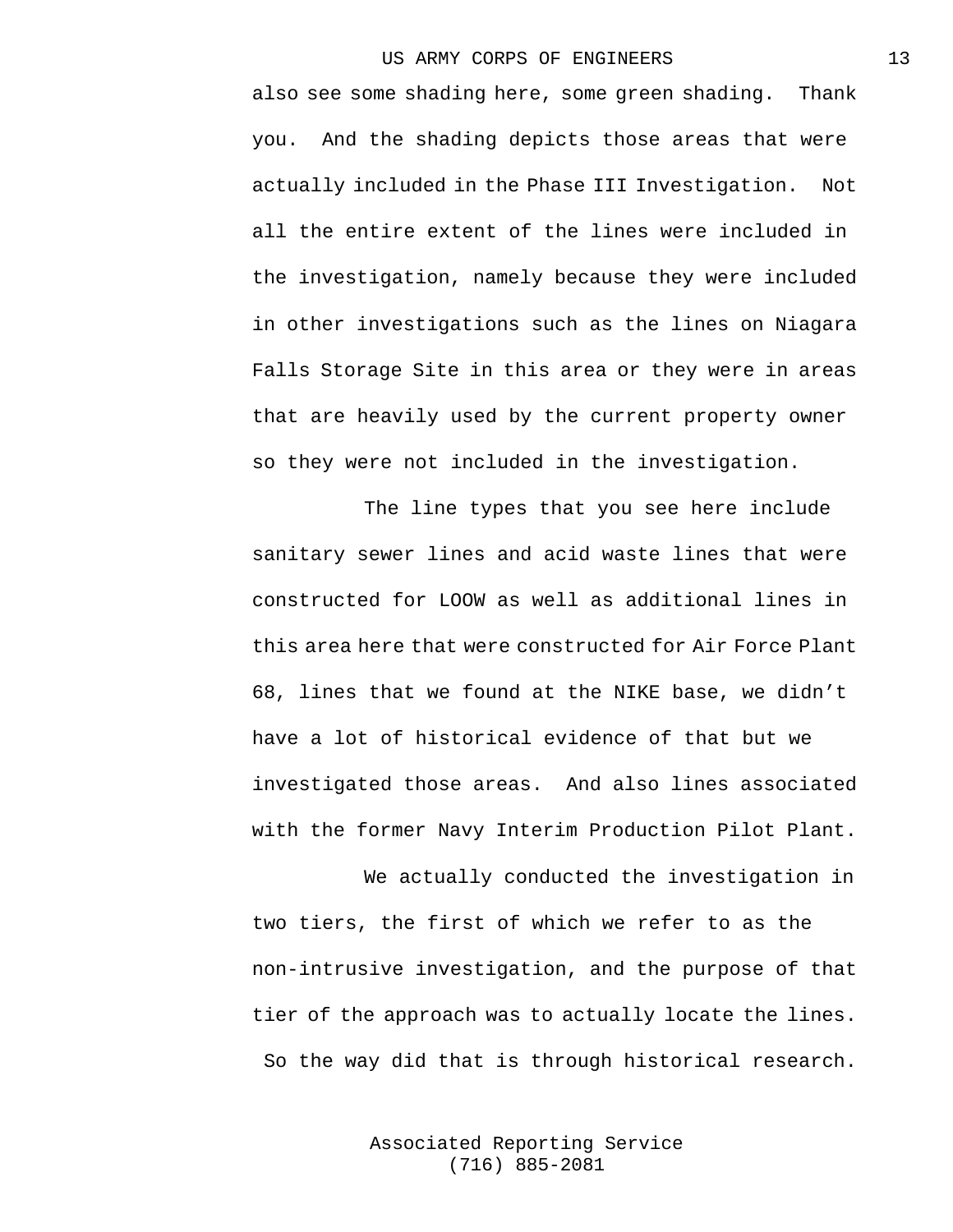We found some old as-builts of the old Air Force Plant 68 and also of Lake Ontario Ordnance Works. We did site reconnaissance. We also did some geophysical surveys, and then the other, the last thing that we did was a camera survey. The purpose of that was actually to locate on the interior lines features such as this, which is sludge that was located in the lines, wastewater, that was also located in some lines, and then also joints or cracks in some instances where it may have leached into the subsurface soil. We also looked for secondary lines that may not have been on some of the historical drawings, as you can see here, so that we can target those for investigation as well.

The second portion of the investigation was the intrusive portion and the purpose of that really was just to gain access to the lines in order to sample. We wanted to sample the wastewater, the sludge, and also the subsurface soil. We also wanted to see if there were any unknown lines, if we encountered anything that wasn't on the historical drawings, and indeed we did find some lines that we couldn't identify. We also wanted to assess whether there was any bedding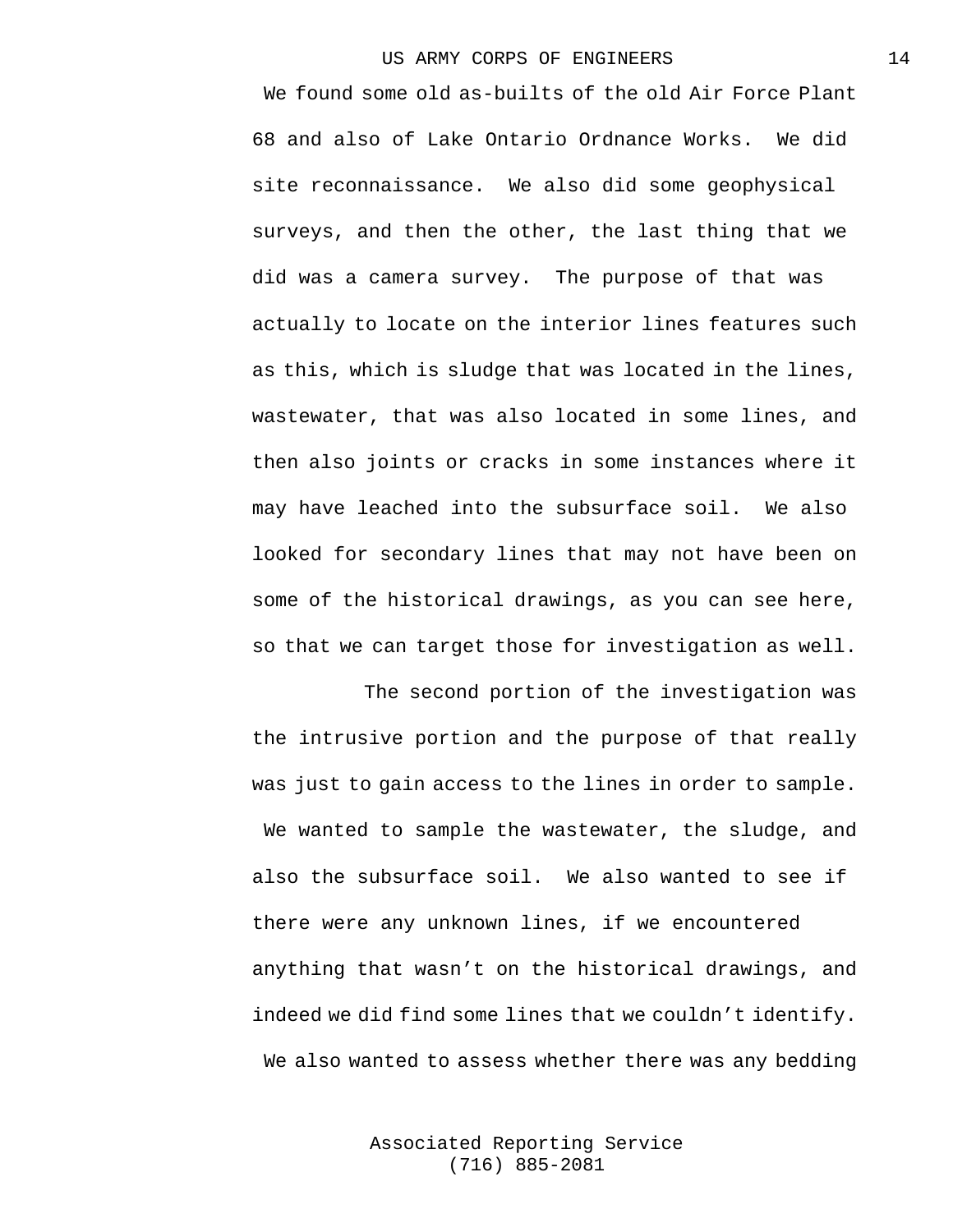material beneath the lines, any kind of limestone screenings that might act as a preferential pathway if contaminants did get into that.

This is a summary of, just a pictorial of all the different locations and excavations that were performed for the Phase III Remedial Investigation. We targeted every type of process and waste line that

was out on Lake Ontario Ordnance Works except for those lines that have already undergone interim remedial action, which include the TNT line here, TNT waste line, as well as some of the chemical waste lines that were in this area right here. But all other lines were targeted. We collected sludge, wastewater where it was present, subsurface soil, surface soil where some of these lines actually discharged to surface water drainages, as well as one surface water sediment sample where the 30-inch outfall line traversed the southwest drainage ditch.

Some of the results, the underground lines basically for the most part sanitary sewer acid and chemical wastes discharge to the former LOOW wastewater treatment plant. Storm water and wastewater lines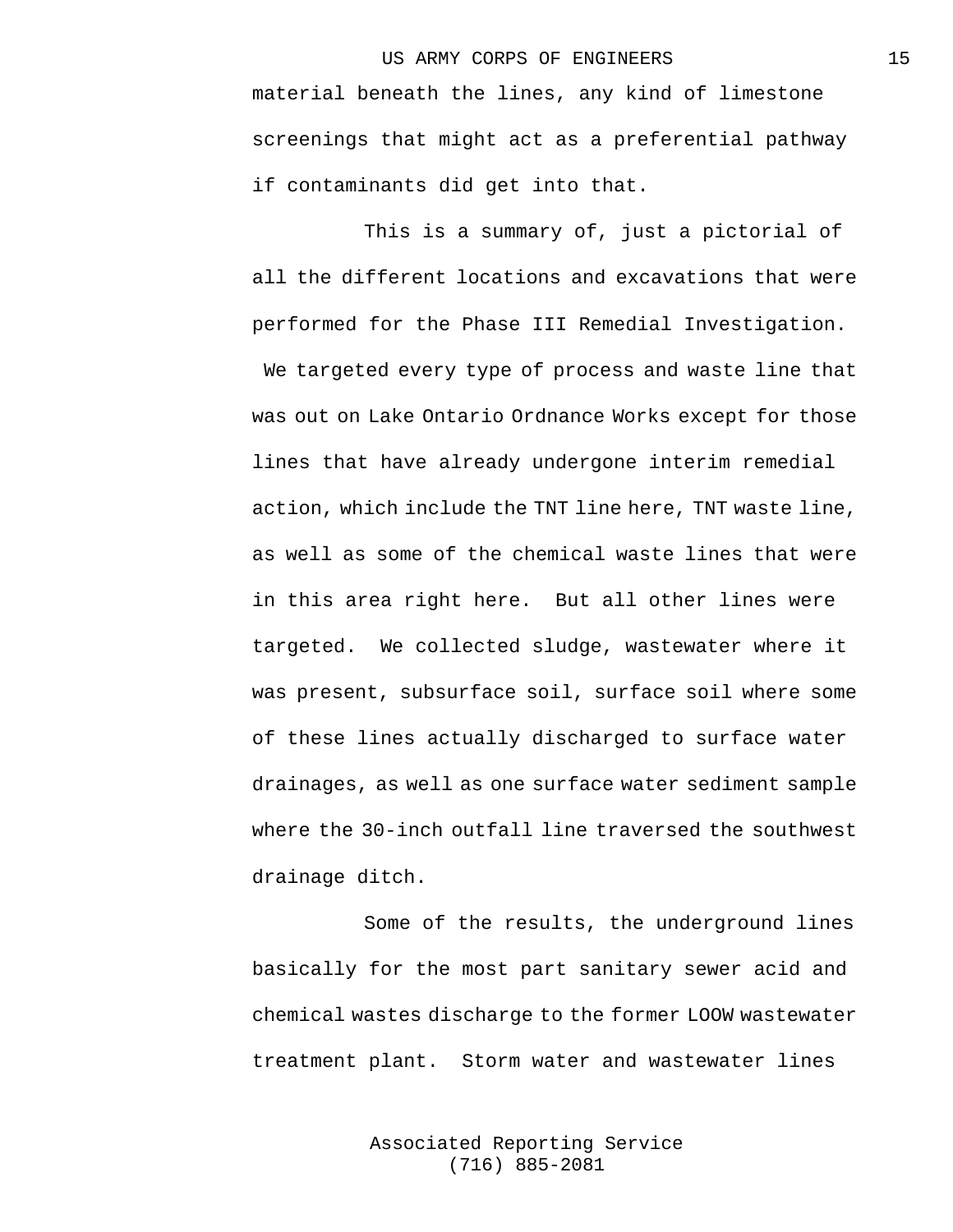generally discharge to surface water drainages. Larger diameter pipes such as the 30-inch outfall line, the acid waste line and the sanitary sewer lines were constructed of clay that were encased in concrete, which actually acted to limit some of the migration that may have occurred out of those lines to the soil.

We also saw that wastewater lines were generally constructed of steel and transite. Smaller diameter, it varied. Various different materials were used for those. Depths for the lines ranged anywhere from near surface to 17 feet below ground. The reason for that is most of these lines were gravity feed to the wastewater treatment plant, so as we approached the wastewater treatment plant the line depth increased. And also we did find bedding material mostly beneath the lines that were associated with Air Force Plant 68. However, there was one line at the NIKE base that also had an underlayment.

And we found the bedding material in about 54 of the excavations that we performed and in 17 of those there was actually liquid that was trapped in that material, so we actually collected samples of that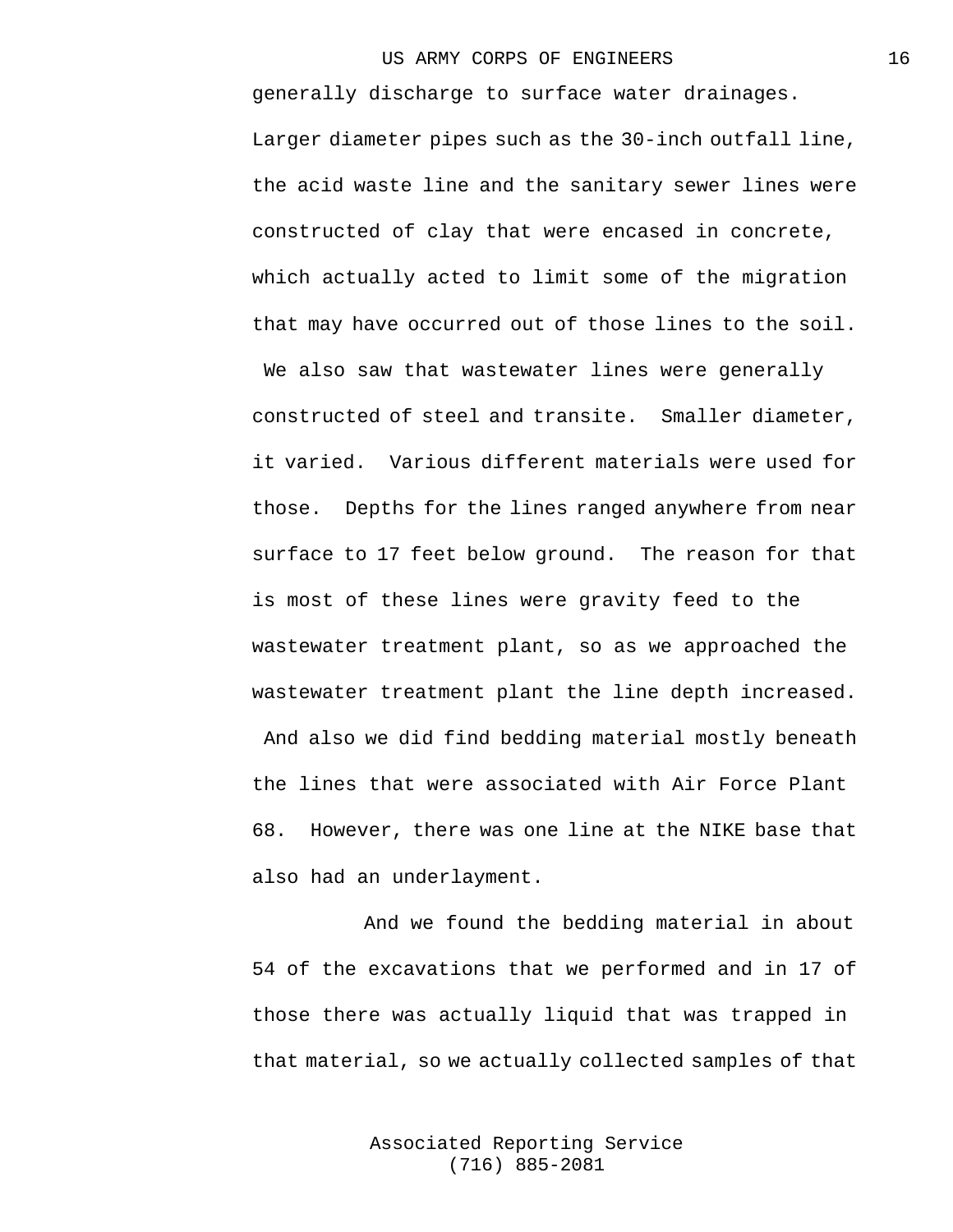This will show generally the areas where we had the highest impact or the greatest variety of chemicals that were reported in the investigation results. You'll see the first one is the Air Force Plant 68 southern process areas. Those were highly impacted as well as the Nitration House area, the LOOW wastewater treatment plant and also the northern branch of the sanitary sewer and acid waste line. Lines that showed a little less impact included the northern portion of Air Force Plant 68 which is right up in here, as well as the NIKE base line and the LOOW's, the southern branches of the sanitary sewer and acid waste lines in this area here. And the lines that showed actually the least amount of impact were stormwater and the 30 inch diameter outfall line which traverse to the west of the figure here.

Just as a breakdown by line type of what we, the chemicals that were reported in the acid and sanitary sewer lines, we saw sludge and wastewater impacted with polychlorinated biphenyls, and I'll refer to those as PCBs as we move forward through the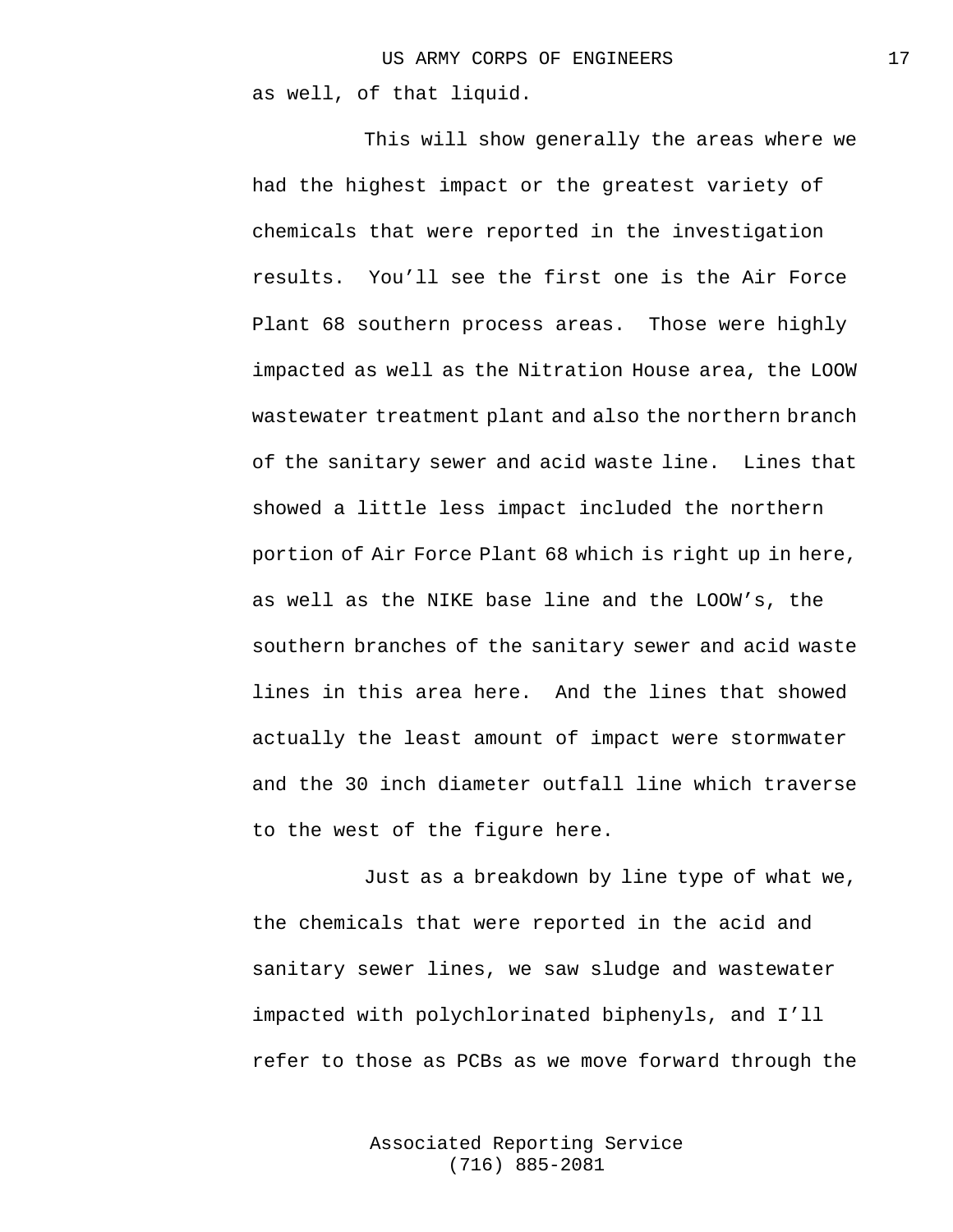presentation. Also pesticides, semi-volatile organic compounds and metals. What we also noticed is that with the acid waste and sanitary sewer lines there was some impact to soil beneath the lines in the Air Force Plant 68 area. In the unknown line types, those lines that we couldn't identify what they were actually used for when the facilities were operating, we found that wastewater was impacted with volatile organic compounds and metals, and that soil was impacted with polychlorinated biphenyls, and surprisingly very little impact to sludge in those lines.

In the wastewater lines, we found wastewater and soil impacted with polychlorinated biphenyls and also sludge impacted with metals and PAHs. In some of the surface features there's some pits and vaults and sumps that are actually located out on site. There was a variety of chemicals but the one reported in most of those and in highest concentrations were the polynuclear aromatic hydrocarbons.

This is presented mostly as an example of the type of information that you can find if you do want to take a look at the Remedial Investigation Report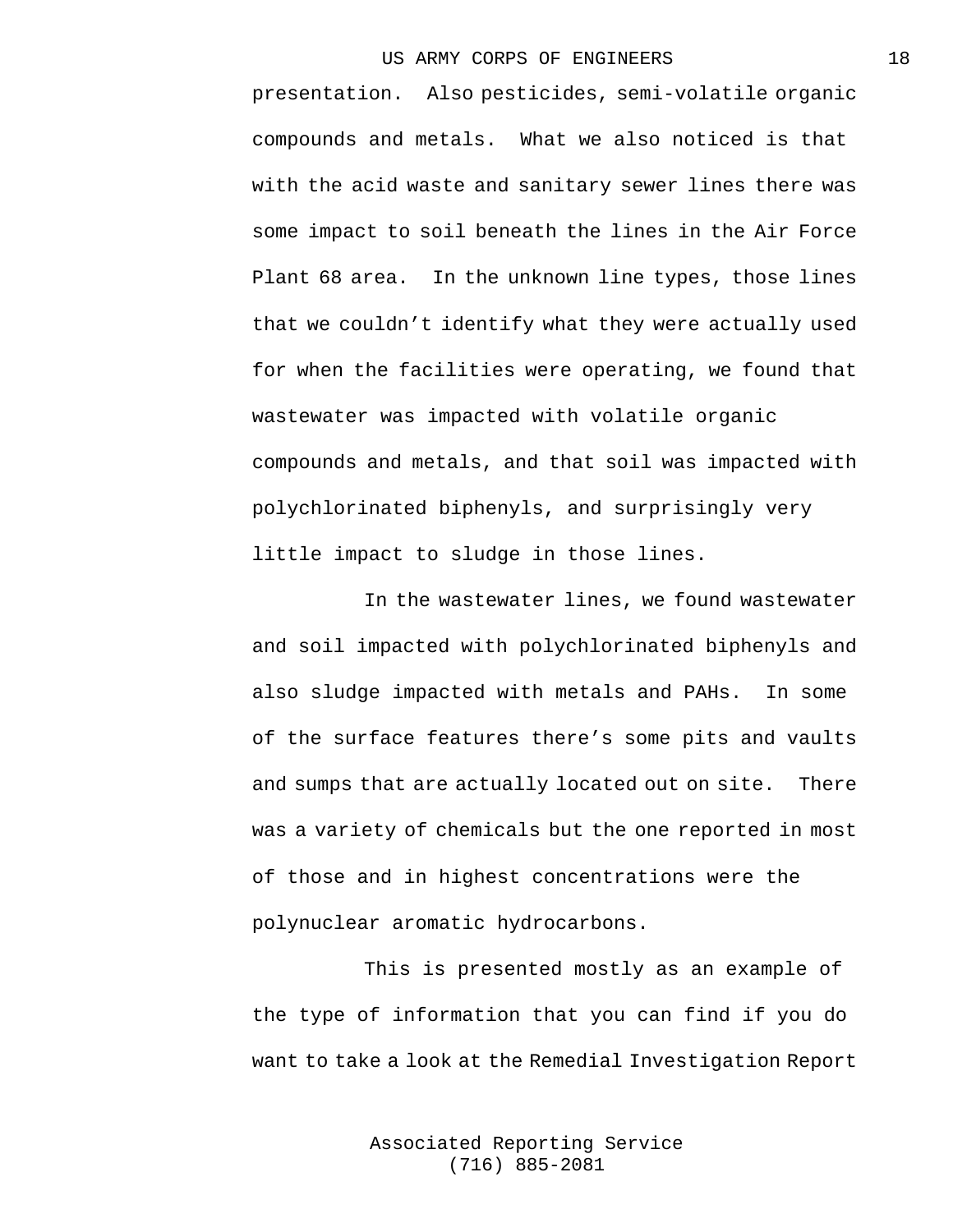that we have in the back here, and that is the sampling locations within each of the different areas that we addressed. On this figure in particular you'll see that the square represents soil sampling locations. The small triangle represents wastewater sampling locations, and then the small circles represent sludge. If you see color in any of these, meaning like the little purple here, or the green, that does indicate that there was a constituent that was reported in concentrations above the screening levels.

We've presented this one as an example because the 30 inch outfall line does traverse several properties including the school property, so we wanted to include that as an example. One thing that we did want to point out is that although an exceedance of the risk based screening level may be a concern, it doesn't necessarily mean that there is a risk associated with that line. The way we evaluate that is by a site specific risk assessment.

And now I want to re-introduce Cynthia, and she'll discuss a little bit about the methodologies used and the results of the risk assessment that we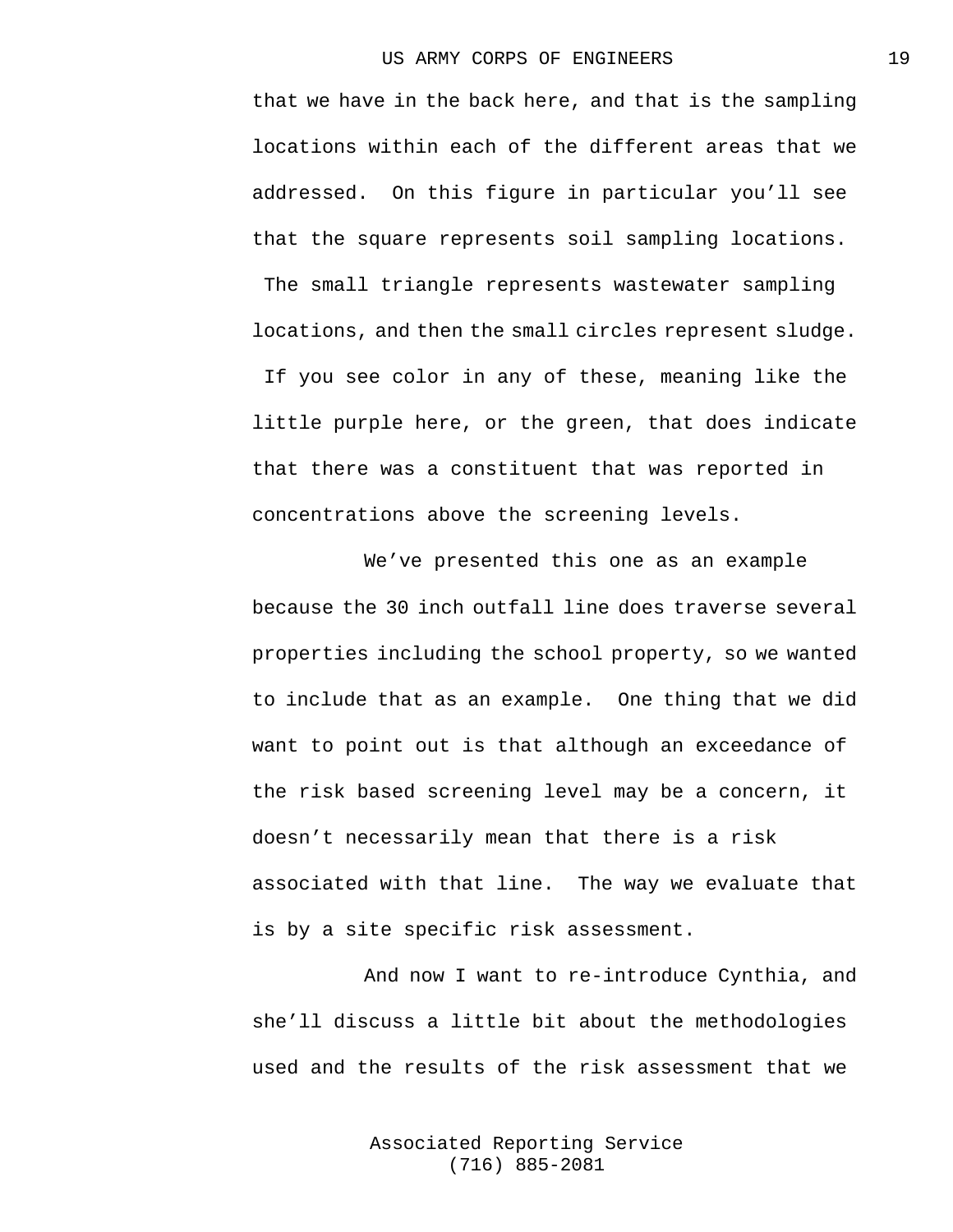did for the underground utilities, and including Phase I and Phase II results.

MS. CYNTHIA CHEATWOOD: Okay. First we're going to start out with a quick overview of the risk assessment process, and within the risk assessment we start with a hazard assessment, which essentially determines, does contamination exist.

From this we move on to an exposure assessment where we determine, is anyone exposed. And that includes both currently and in potential future. Once we determine that, we try to determine how often, how long and how much. From that we move forward to a toxicity assessment, which essentially determined how harmful are the chemicals identified in the hazard assessment process.

From that we move forward to the risk characterization, which is basically a compilation of these top three steps, and that pretty much answers, how much risk is there. And for the LOOW risk assessment I just want to point out that we evaluated both ecological and human health.

Now, before we discuss the LOOW risk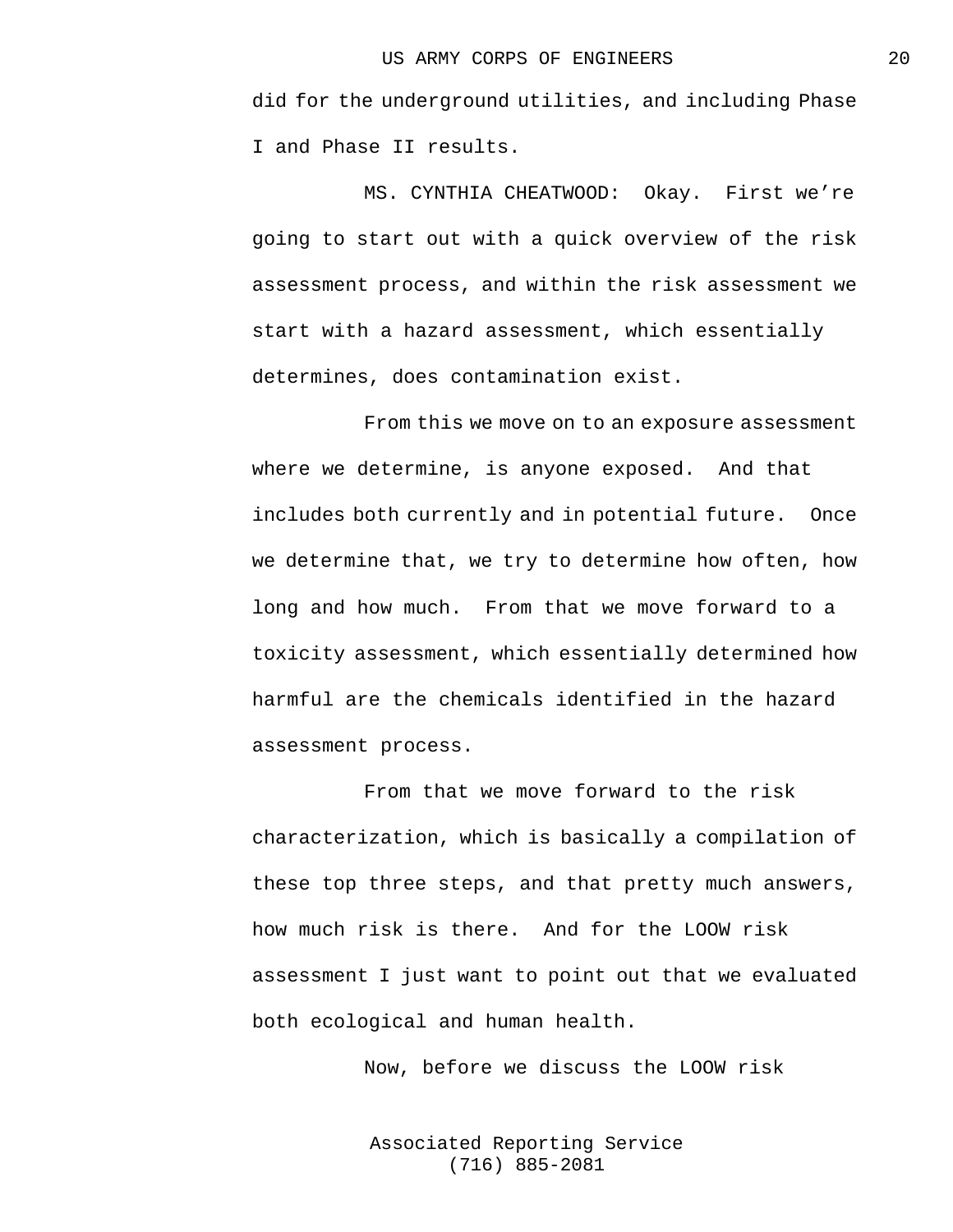assessment we're going to discuss the risk exposure units, and what is an exposure unit. To facilitate the risk assessment similar areas were combined into exposure units, and this helped us to better model the actual exposure areas for the potential receptors. And the areas were combined based on proximity, contaminant type and sources, site use history, similar terrain/vegetation and similar industrial processes. And currently 10 separate exposure units have been defined within the LOOW site.

And this is a general layout of the exposure units within their current property owners, and what we have here is over in this legend here, this is the areas of concern investigated in the remedial investigations and these are the Exposure Units that are associated with these areas of concern. So for instance, we have exposure units 6 and 7 here, located with the Town of Lewiston property, and Exposure Unit 6 represents the wastewater treatment plant vicinity shops and Exposure Unit 7 represents the wastewater treatment plant. This was not assessed for risk at this time. However, it will be assessed for risk in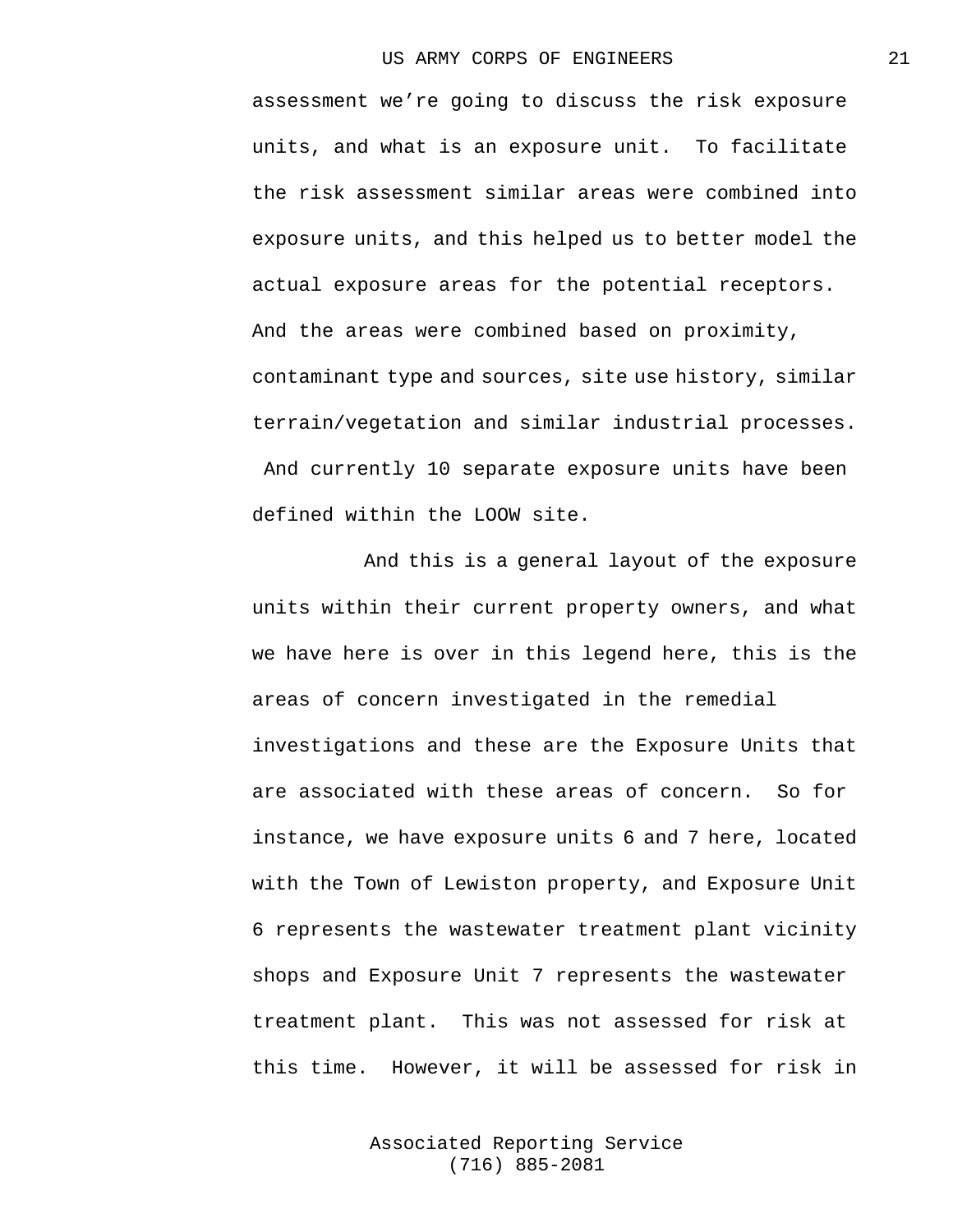the Phase IV Remedial Investigation which was discussed in the March workshop.

Now, I do want to stress certain conditions that must be met to result in a risk. And the following must occur to have a complete exposure pathway. Essentially you must have first a chemical release, a route of exposure, and a potential receptor. So essentially the receptor must have the ability to contact a chemical release and incomplete exposure pathways do not result in exposure and were not included in the risk assessment, basically meaning they do not pose a risk at this time.

Now, this is an illustration of complete exposure pathways. And I do want to point out that this is not the LOOW site specific in this risk assessment, it's just presented for illustration. It is available at handout number 7 within your packet. And what we have here are the three main elements of a complete exposure pathway. We have a chemical release maybe to the soil. We have identified some potential receptors here and they have potential exposure either through soil contact, through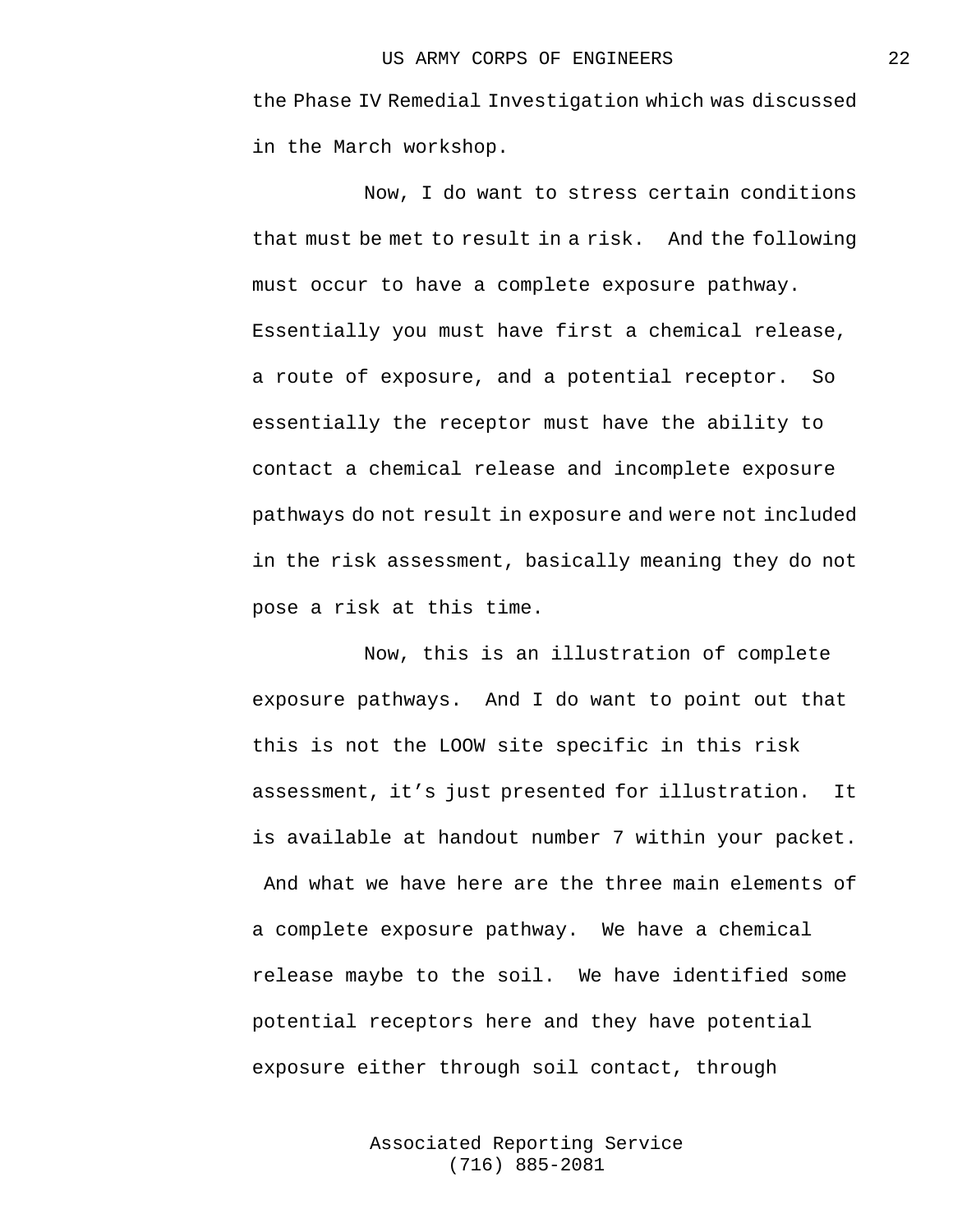ingestion and/or skin absorption.

This is one of the LOOW site specific conceptual site models. I'm not going to go in detail right now about this. It is available as handouts 8 and 9. That's both the human health and the ecological conceptual site model. What I do want to point out is, across the top here are the potential receptors evaluated in the human health risk assessment including potential exposure pathways here, and an X within the box basically represents a complete exposure pathway that we identified in the risk assessment.

Now, the risk assessment evaluates both a carcinogenic and a non-carcinogenic result, and we're going to start with the carcinogenic results. And they're evaluated as follows. We start with the probability that a United States resident will develop cancer in his or lifetime is basically 50% for men and 33% for women, and this is what we generally consider your baseline risk as a US resident. From that the LOOW risk assessment results are compared to the US EPA established acceptable carcinogenic risk range, and that's identified here in the Code of Federal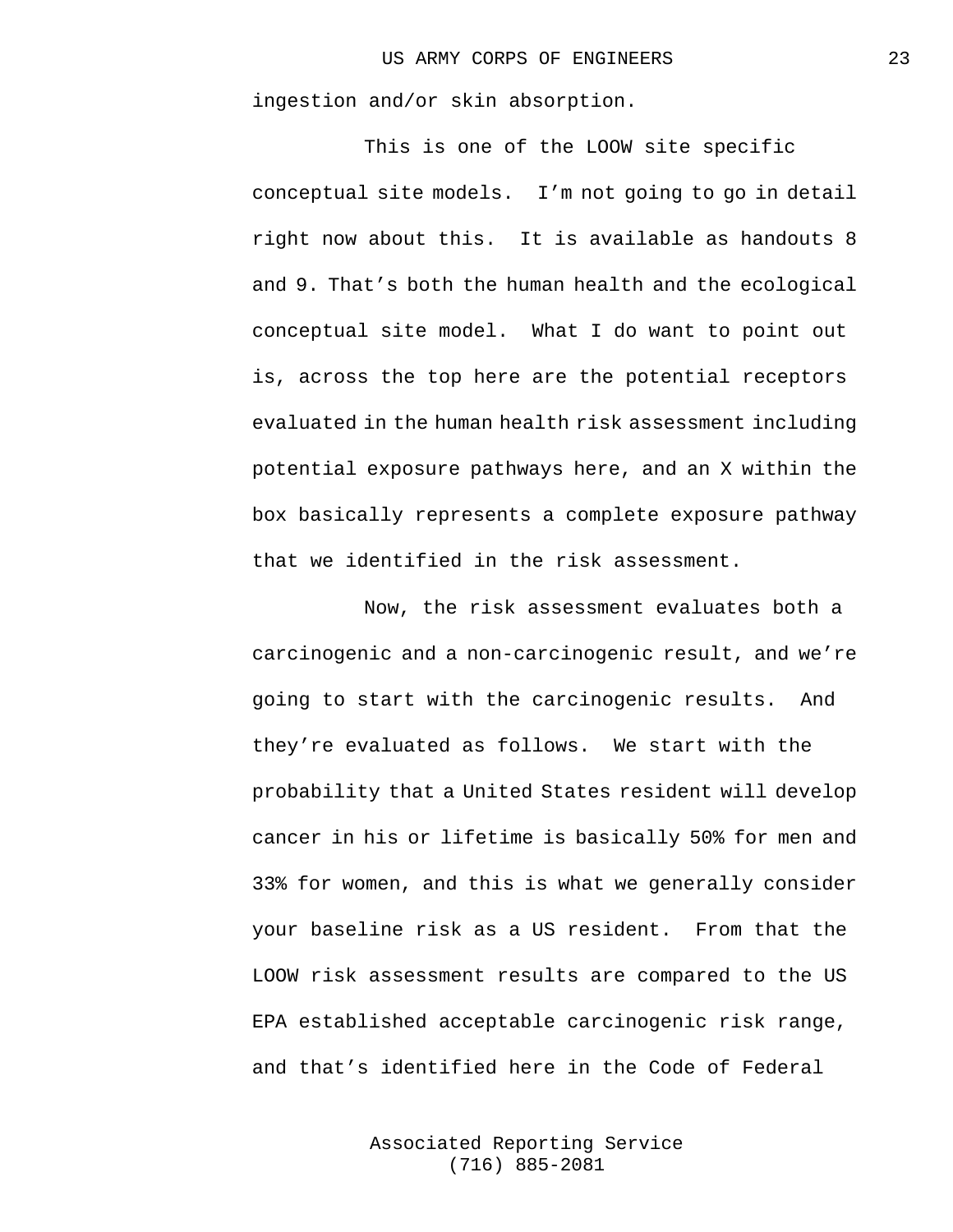Regulations that could easily be found or looked up, and this is standardized across the United States.

Now, the LOOW risk assessment, the carcinogenic results are considered a potential concern if there is a greater than a 0.01% increased incidents of cancer in a potential receptor. What this basically means is if we identify your increased risk of 50.01% or greater, that's when we would identify a potential concern for a receptor exposure to the actual site.

Now, non-carcinogenic risks are a little more straightforward and they're considered a potential concern if the chemical either intake or the concentration is greater than a US EPA derived level for no adverse effects.

Now, to get these risk results, we have to make generalized assumptions, and they're based upon potential exposures. It does not mean there's an actual exposure at this time. And they're also based on long term contact. We evaluate very conservative exposures, and we have an example here, a residential exposure assumes a continuous ingestion and contact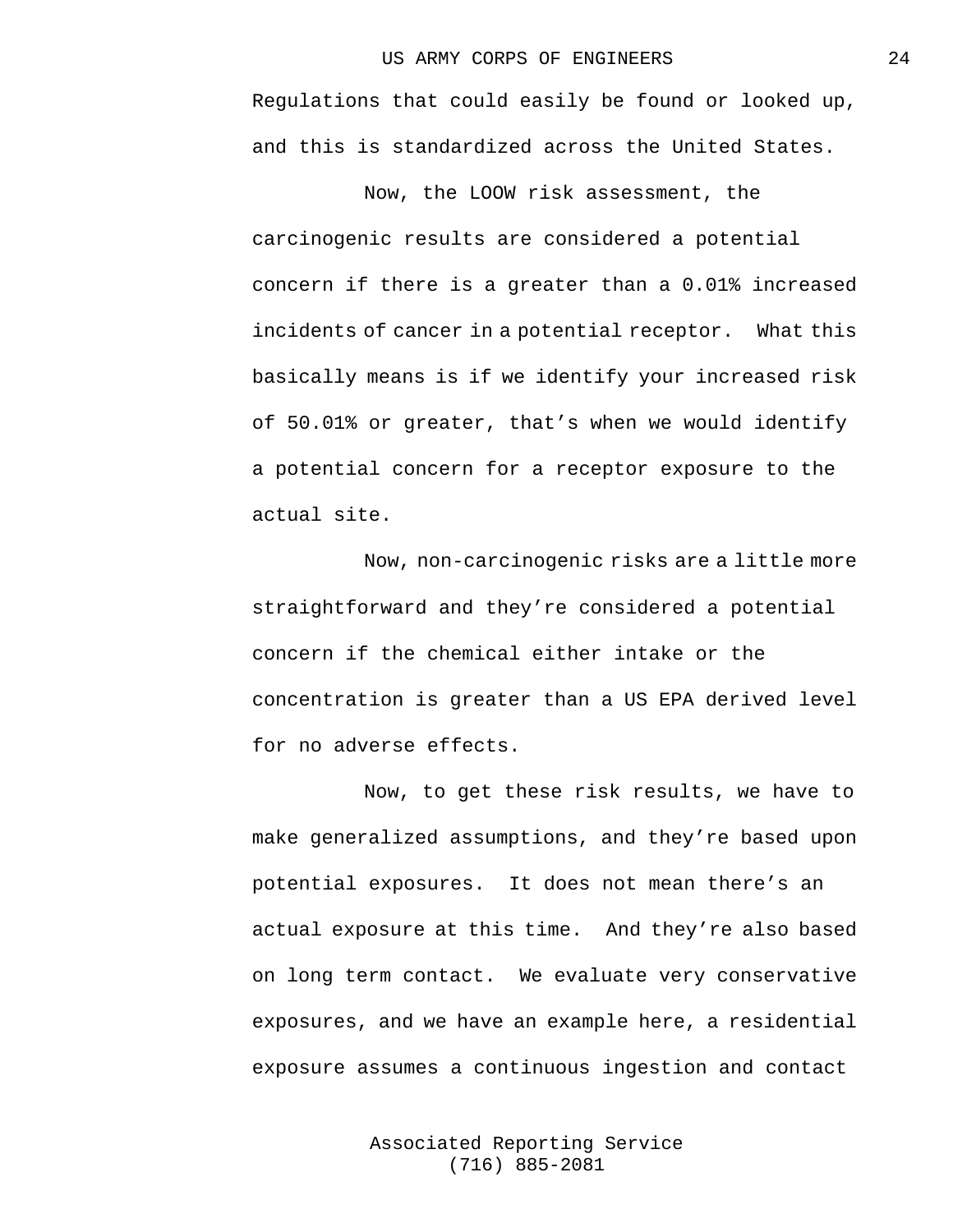with soil for 350 days a year for 30 years. What we basically assume is that a residential house will be built right on the exposure area evaluated.

Now, for additional information we have the LOOW risk assessment fact sheet, and the website is found here, and it's also available as handout number 2 in your packet.

Here is a general overview of the results of the risk assessment and just for your reference the areas that concern exposure units are shown here. Now, for the screening level, ecological risk assessment, it was concluded that exposure units 3, 4, 5 and 6 present negligible hazard to ecological receptors. Exposure units 1, 2 and 8 have potential hazards to soil and vertebrates. And exposure unit 8 also presents potential hazards to plant, bird and mammal population.

Now, the human health risk assessment concluded that exposure units 2, 5, 6, 9 and the 30 inch outfall do not pose any human health concerns. Exposure units 1, 3, 4, 8 and 10 do have potential human health concerns for various receptors and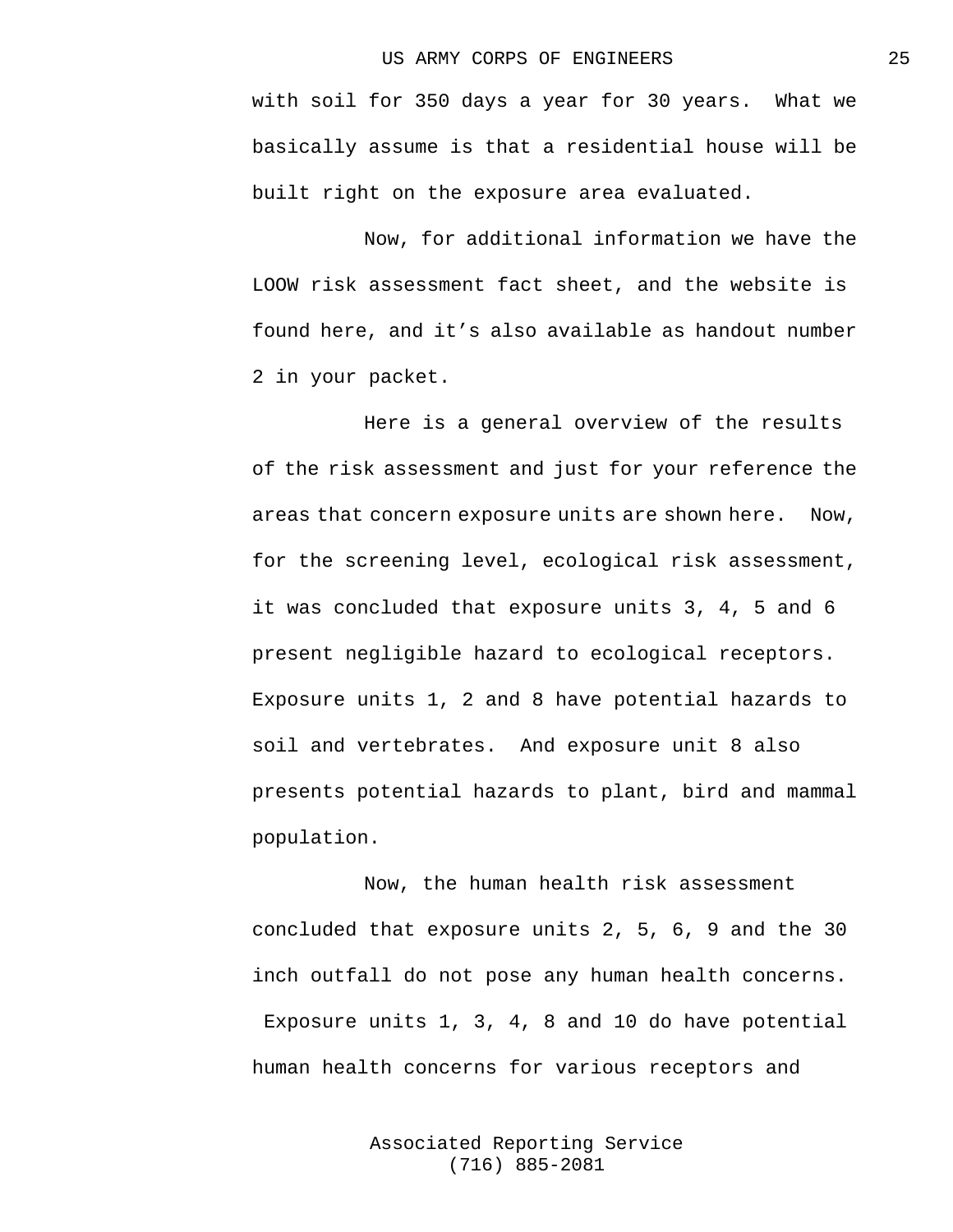pathways, and the primary chemicals of potential concern are PCBs, PAHs, explosives, metals, pesticides, and volatile organic compounds or otherwise known as VOCs. And also handouts 10 through 18 contain summary results for both ecological and human health risk assessments.

Now we'll discuss a little more detail the areas identified earlier, and these are broken down by the current property owner. As you see here, these on this slide are within the CWM owned property. You probably can't see it but there is a figure up here with the locations again that were shown earlier. Within exposure unit -- oh, I do want to point out within the CWM property, a resident was not evaluated, because of CWM's perpetual care agreement, it's basically not considered a viable future use.

The human health risk assessment determined potential concern for various worker exposures to soil and groundwater and sludge and wastewater within the underground utilities, and the primary chemicals of potential concern are PCBs and VOCs, and the ecological risk assessment determined a concern for soil and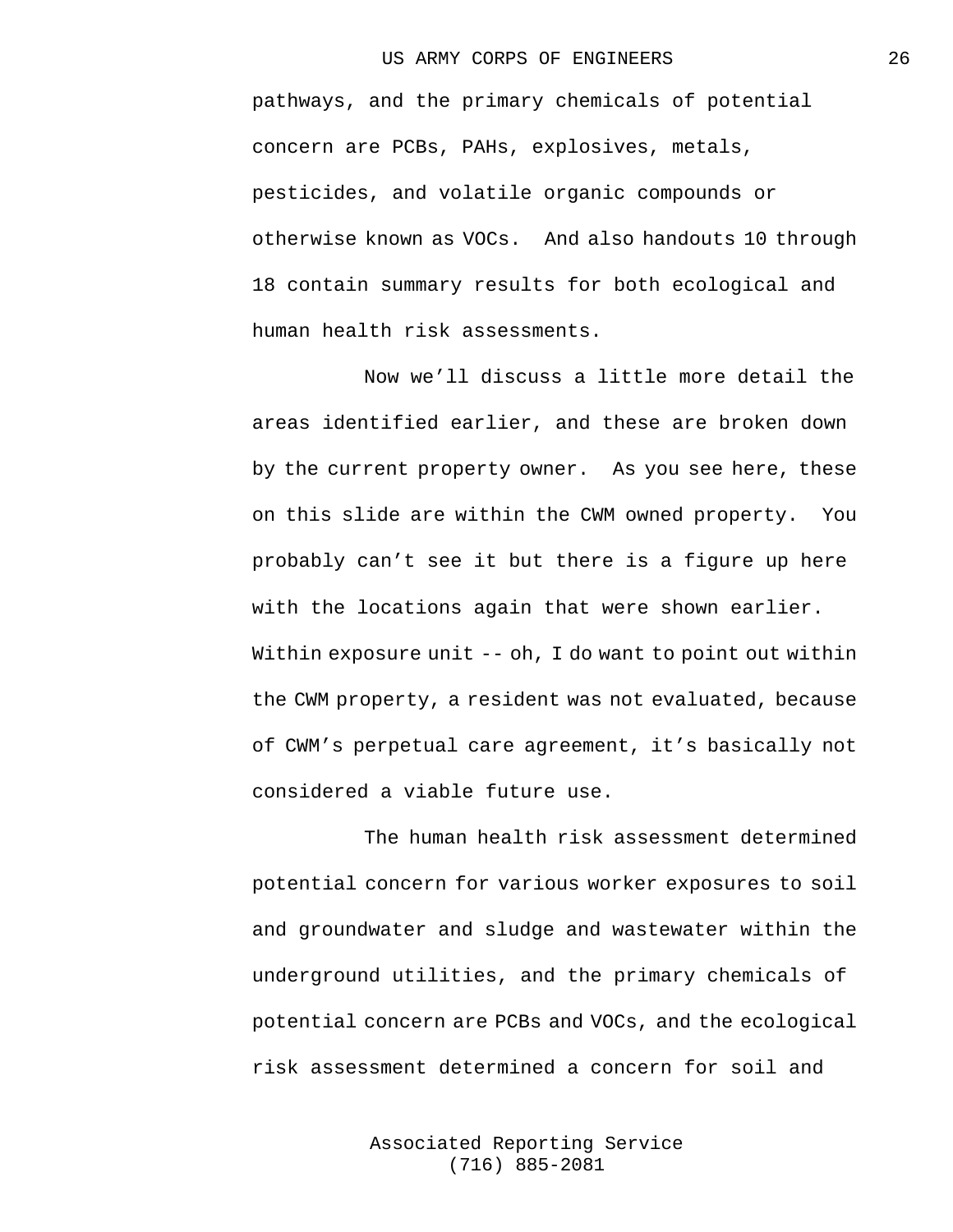vertebrates exposure to metals.

Within exposure unit 2, there is only a concern for the ecological and that was soil and vertebrate exposure to metals and various pellets found within the, during the remedial investigation.

Exposure unit 3 showed a concern for the human health risk assessment, the adolescent trespasser and construction worker exposure to sludge within an underground pipeline.

Exposure unit 4 showed a concern for a commercial worker inhalation of VOCs and groundwater, and this basically assumes that a commercial building would be built within this exposure unit.

And then finally within the CWM property, exposure unit 10 showed a concern for construction worker exposure to sludge and wastewater through the various types of underground utilities with primary chemicals of potential concern including PCBs, PAHs, pesticides and VOCs.

Within the Somerset Group property, only exposure unit 10 showed a concern, and that was the construction worker exposure to PAHs in sludge and dry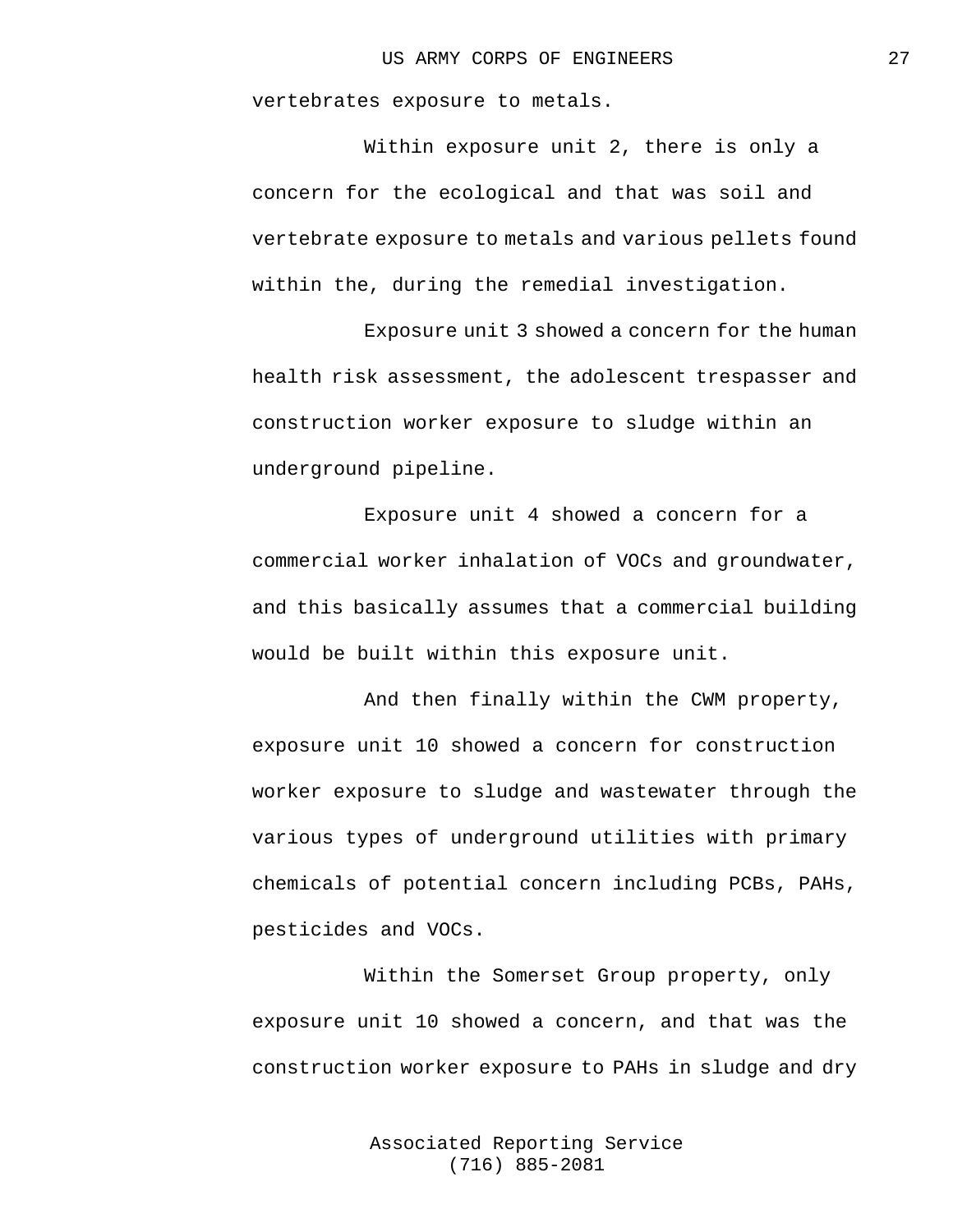wells, and a child resident exposure to arsenic and PCBs in total soil around the unknown lines. And I do want to point out for the child resident that that assumes that a residence would be placed within this exposure unit.

Within the Town of Lewiston property, once again only exposure unit 10, construction worker and a child resident, exposure to PAHs and PCBs in sludge within the acid sewer line and the construction worker exposure to PAHs in sludge within the dry wells.

And finally on the Occidental owned property exposure unit 8, both the human health risk assessment and the screening level ecological risk assessment showed a concern for receptor exposures to various metals and explosives in the soil.

Now, the next steps for the LOOW site, the Phase IV of the ongoing Remedial Investigation, basically the former LOOW wastewater treatment plant area will be completed. This was discussed earlier that this is exposure unit 7. Areas identified in the risk assessment as presenting potential risk concerns will be evaluated further in a feasibility study.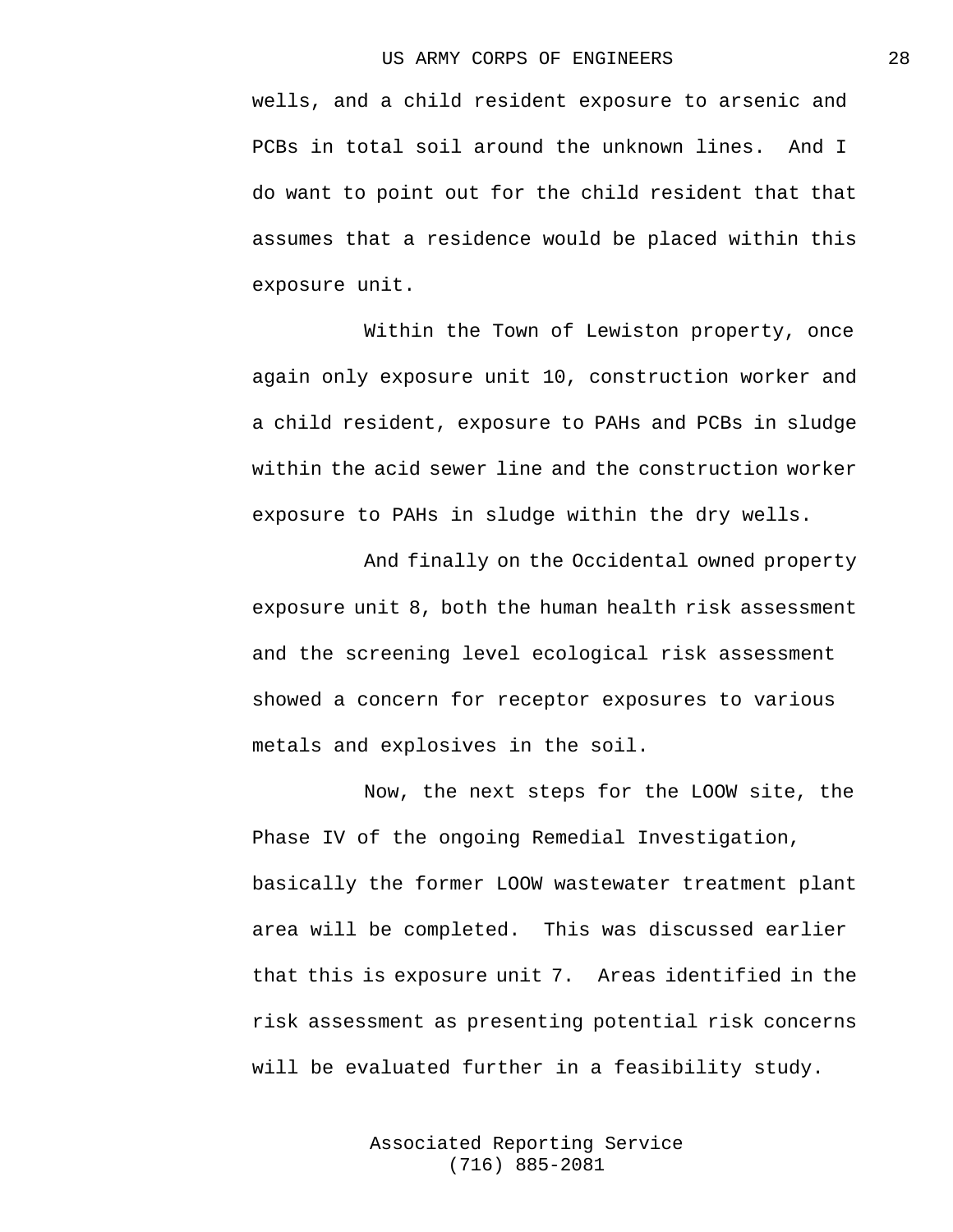Within that, both applicable and relevant and appropriate requirements otherwise known as ARARs, and risk-based clean-up values will be calculated and these values will basically guide any remedial efforts considered for the areas of concern.

Now, the Corps is preparing a comprehensive planning document which Sandy will now introduce.

MS. SANDY STAIGERWALD: All right. What Cynthia is referring to is called the Management Action Plan and this is being developed in order to organize and streamline the environmental response that is taking place on the 550 parcels that comprise the 7500 acre Lake Ontario Ordnance Works. It's going to be a comprehensive planning document that will evaluate and present all the findings, conclusions and also the framework for conducting the environmental response.

It will not be a replacement document for any documents that are required under the Comprehensive Environmental Response Compensation and Liability Act, otherwise known as CERCLA, so it doesn't replace a ROD, you know, Record of Decision or a feasibility study. It's really a planning tool that will be used to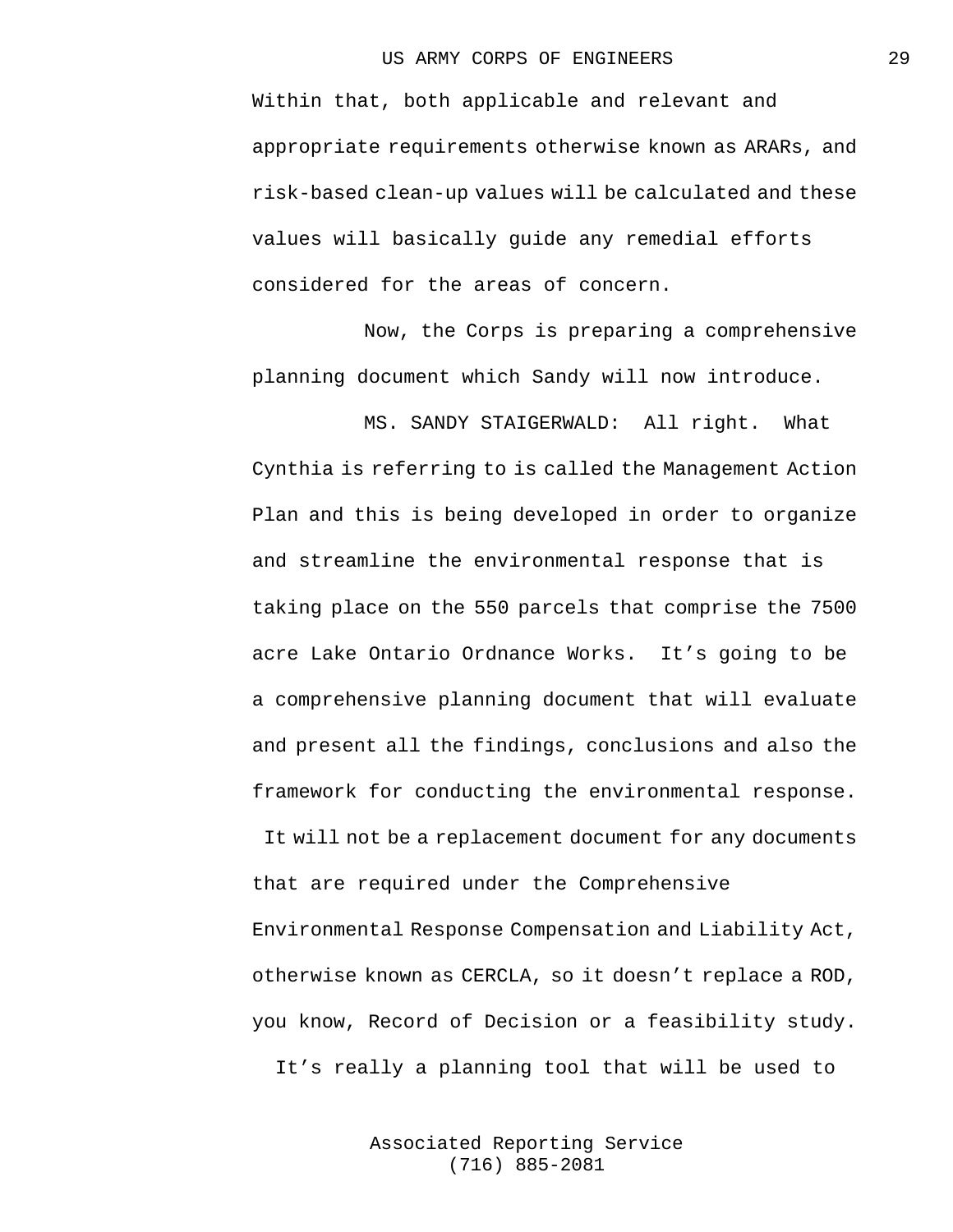present the strategy moving forward.

It's going to be, it's going to consist of three different parts. Part 1 is actually referred to as the Management Action Plan and that will present the purpose and the sources of information and also the regulatory authority and responsibilities, and an overall summary of the status of all the different parcels that comprise LOOW.

The other thing that the Management Action Plan will introduce is the concept of a parcel group. A parcel group is important because it's actually the unit that the environmental response will be organized for. So a parcel group has been defined as either a single parcel or combined group of parcels that were combined based on similar characteristics with regard to former Department of Defense site use. Those characteristics are presented in the Management Action Plan and they include such things as whether or not they were actually on or within that developed area or they were outside the developed area or perhaps they were along the 30 inch outfall line or some drainages.

There is a hierarchy that's presented in the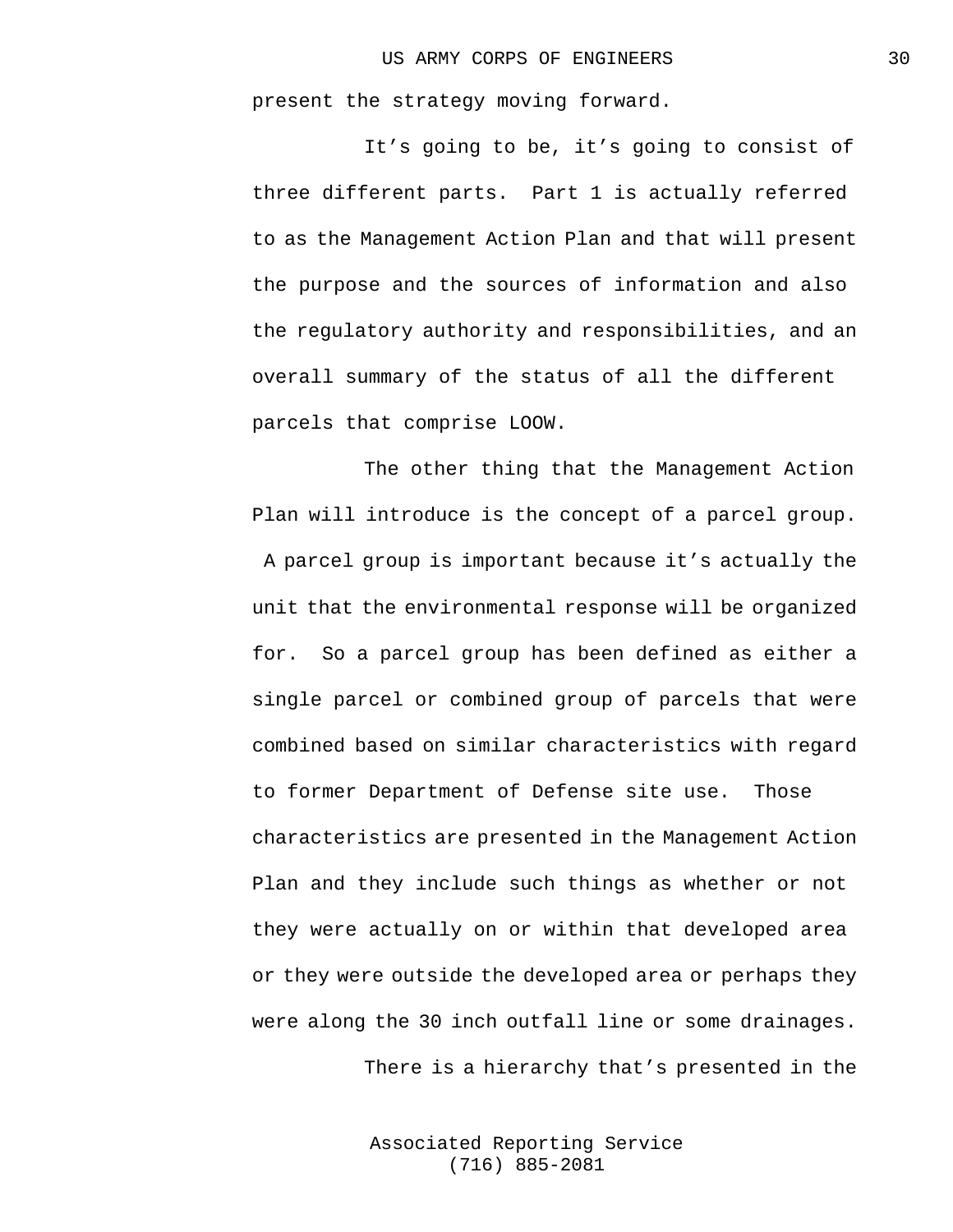Management Action Plan and that hierarchy was used to assign the parcels to the parcel groups. We came up with 33 different parcel groupings and each one of those is presented in a property-specific Management Action Plan. And those property-specific Management Action Plans comprise part 2 of the overall Management Action Plan. Those property-specific Management Action Plans will actually present the findings that are specific to the parcels in that group so if you know where that parcel is or if you're interested in a certain parcel or parcel group you can go to that Management Action Plan. It will have all the findings, the current status of the environmental response, whether or not it's currently undergoing investigation or requires additional investigation and the status and strategy to move forward.

Then we'll also be preparing a responsiveness summary after release of the initial Management Action Plan that will be a compilation of all the comments and responses to those comments.

I do want to note that the reports that we discuss this evening are available at the Corps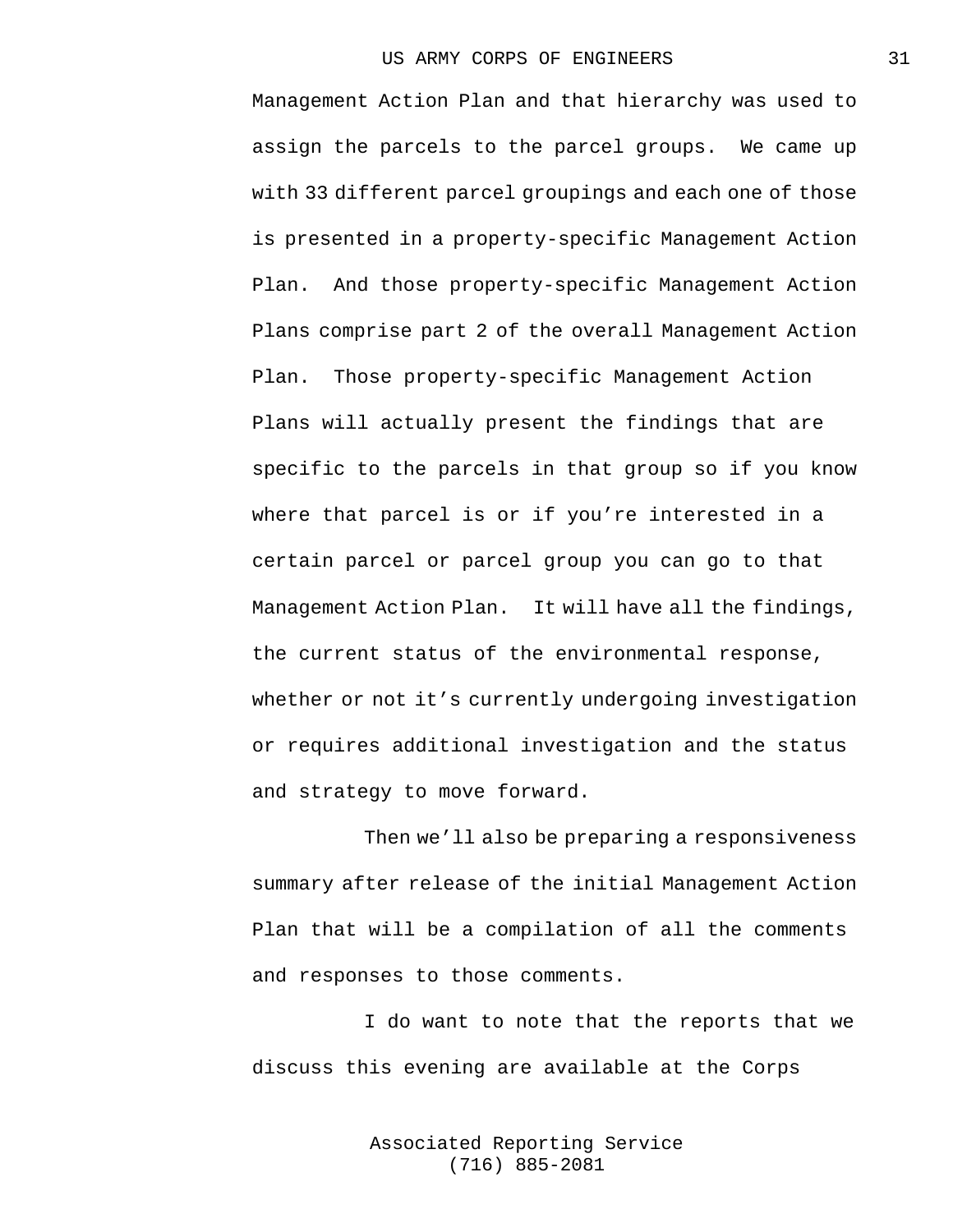District here in Buffalo as well as the local libraries. There's a list in the Youngstown libraries and we also have a copy here for reference if anybody wants to look through those.

At this point I'd like to turn it back over to Michele. Is she around? Perfect. Sorry, I didn't see you. She'll talk a little bit about the status of Niagara Falls Storage Site.

MS. MICHELE RHODES: All right. Thank you, Sandy. The next portion of the presentation will discuss the radiological sampling of the LOOW Underground Utilities both north and west of the Niagara Falls Storage Site and will provide a brief update on the Niagara Falls Storage Site Remedial Investigation Report Addendum work.

The Niagara Falls Storage Site Remedial Investigation Report was released in December of 2007. It indicated that radiological contamination existed in both wastewater and sediment within the sanitary sewer and acid waste lines on the Niagara Falls Storage Site property. Because these lines lead to the wastewater treatment plant and subsequently the 30 inch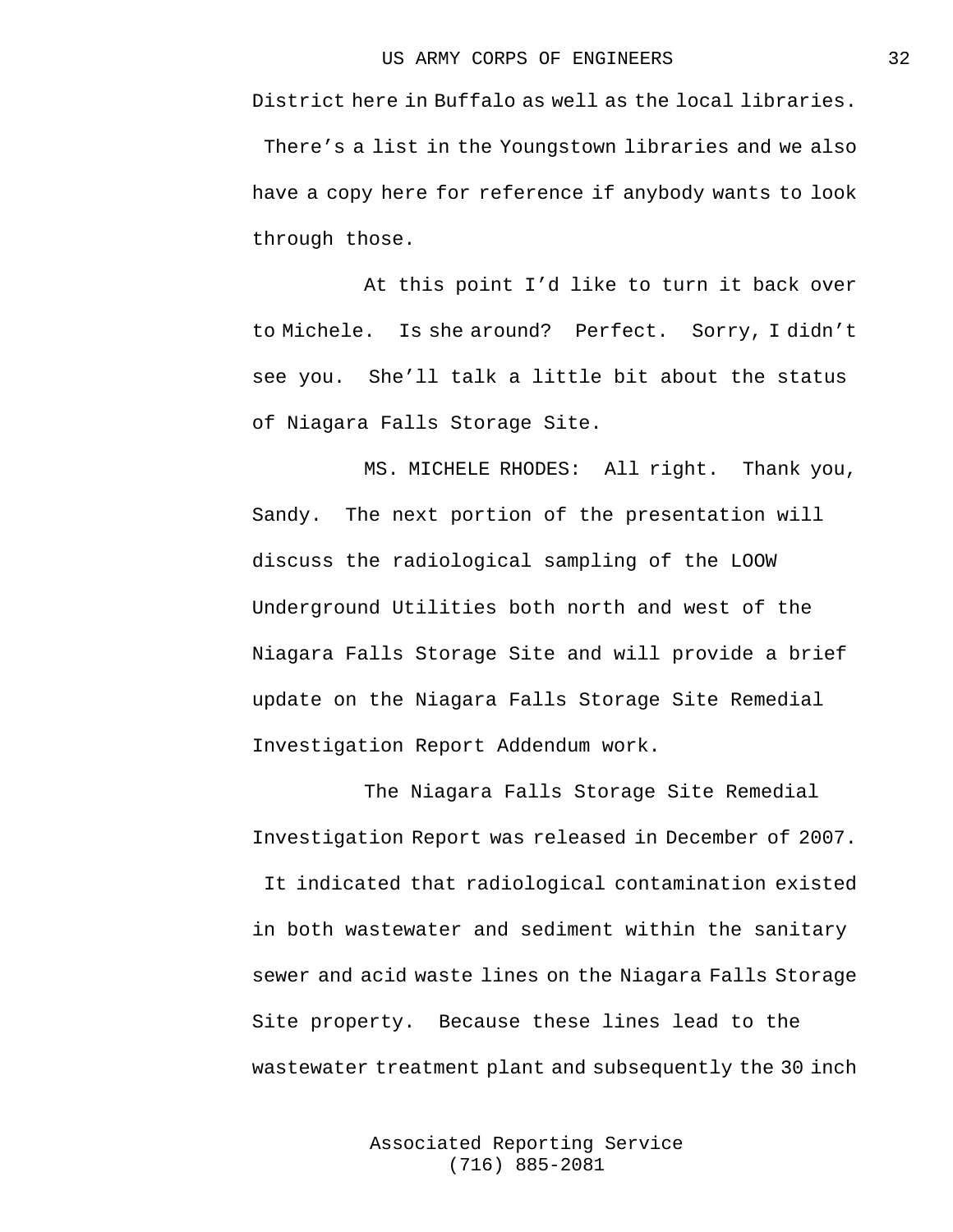outfall, both of which were off the Niagara Falls Storage Site property, sampling was undertaken under the Formerly Utilized Sites Remedial Action Program or FUSRAP to determine if radiological contamination had spread from the Niagara Falls Storage Site property off site.

During this investigation those lines were sealed to the northern portion of the Niagara Falls Storage Site border to prevent future off-site movement of contaminants currently within the lines at Niagara Falls Storage Site. During the LOOW Underground Utilities Remedial Investigation work, 60 samples were collected under FUSRAP in tandem with the LOOW investigation for radiological analysis. Sediment and wastewater within the pipes along with the surrounding soil were analyzed at a minimum for uranium, radium and thorium. The full extent of the parameters analyzed includes actinium, bismuth, cesium, cobalt, lead, potassium, protactinium and thallium. No initial plutonium or stronium analysis was conducted since these were not listed as radiological contaminants in the Niagara Falls Storage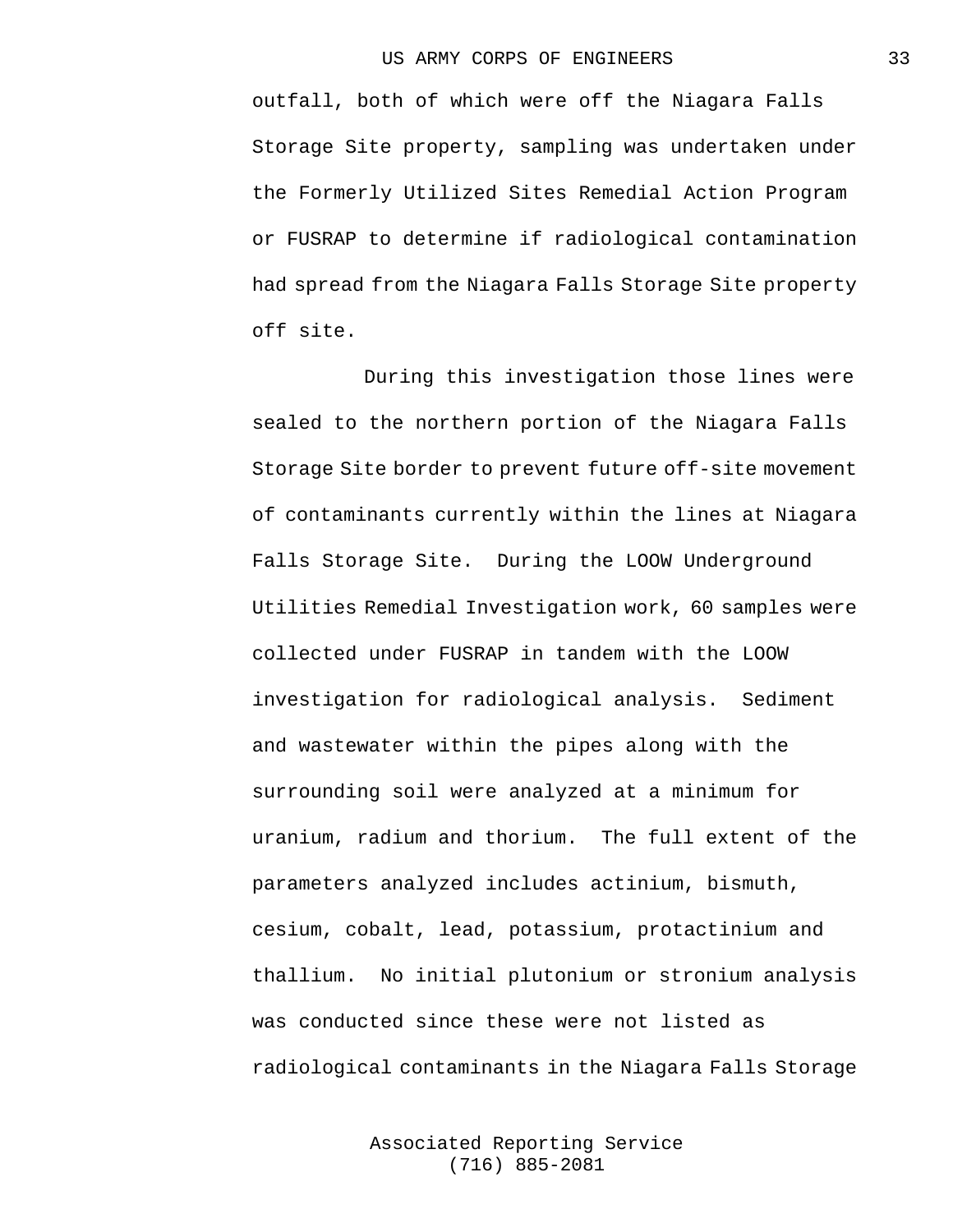Site underground lines.

A fact sheet summarizing this effort along with analytical results were released in an October 2007 fact sheet and that fact sheet is available in your handout packet tonight. It's on the left hand side.

To determine the potential spread of radiological contaminants through the underground utility lines analytical results were compared with background values established in the Niagara Falls Storage Site Remedial Investigation Report. In other words, wastewater samples were screened against -- were compared to background surface water, soil compared to soil background and surface water compared to surface water. Samples exceeding these background levels indicate potential radiological impacted areas. Next slide.

Associated Reporting Service (716) 885-2081 This slide highlights conclusions from the FUSRAP sampling of the former LOOW underground utility lines north and west of the Niagara Falls Storage Site property. In addition to sampling, inspection of the bedding material surrounding these lines was conducted to determine if the construction of the lines would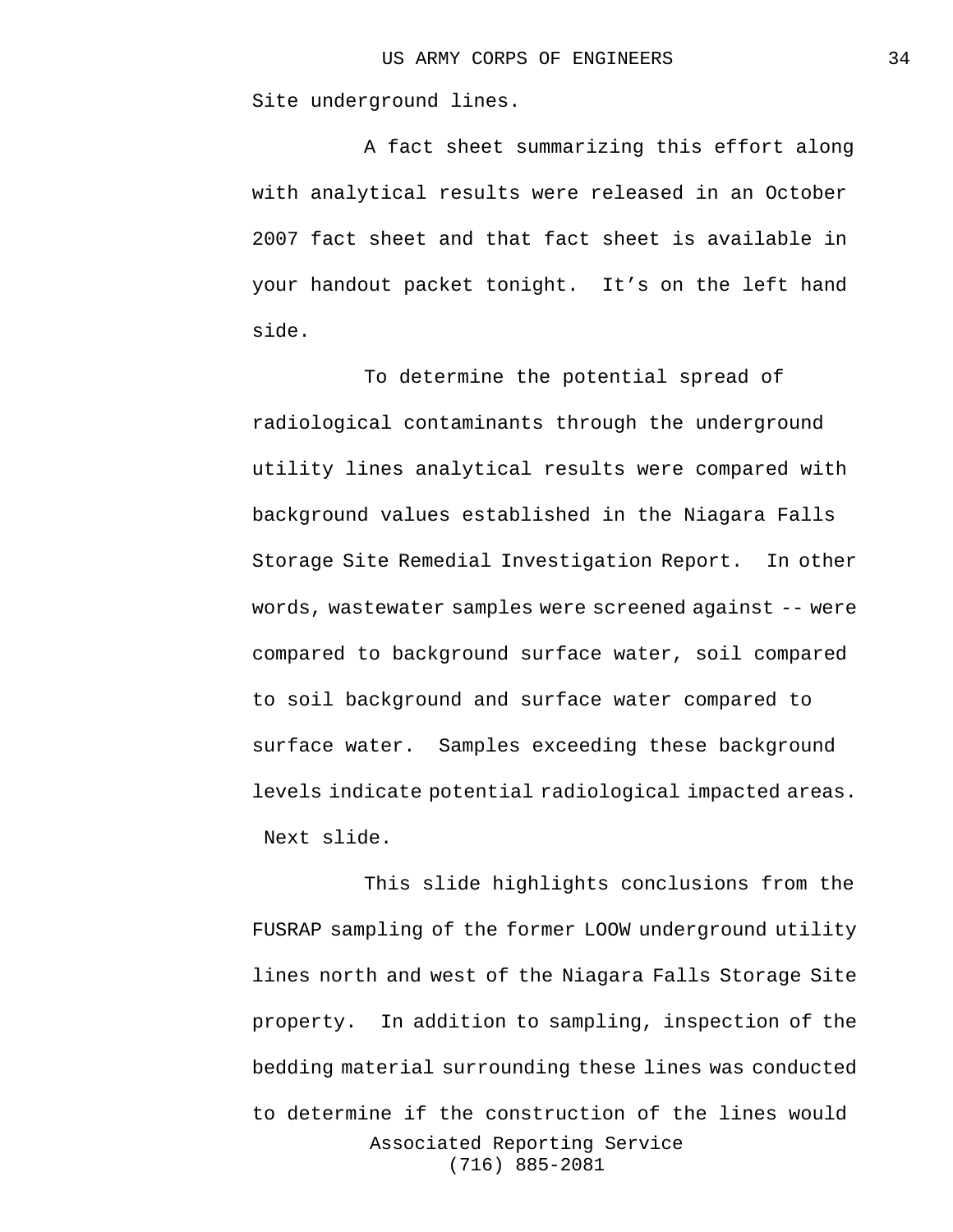provide a means for potential contaminant movement off-site. In some cases for example, if a subsurface pipeline leaked contaminants and the pipe was surrounded by gravel, in essence contaminants could move in a channel along the line at a faster rate than the clay or basically the surrounding soils would normally allow. The good news is that a majority of the lines were concrete encased and therefore not going to encourage contaminant movement.

When radiological results from the LOOW underground utility lines were compared to background or the level of radioactivity one would expect to find if not impacted by the Manhattan Engineer District activities, there were exceedances of these levels that indicate a need for further evaluation of this data in the Niagara Falls Storage Site Remedial Investigation Report Addendum. These results in excess of background, however, do not necessarily indicate a potential health risk. They would have to undergo a risk assessment.

Associated Reporting Service (716) 885-2081 The next slides will highlight radiological sample locations along with preliminary background screening results for the LOOW underground utility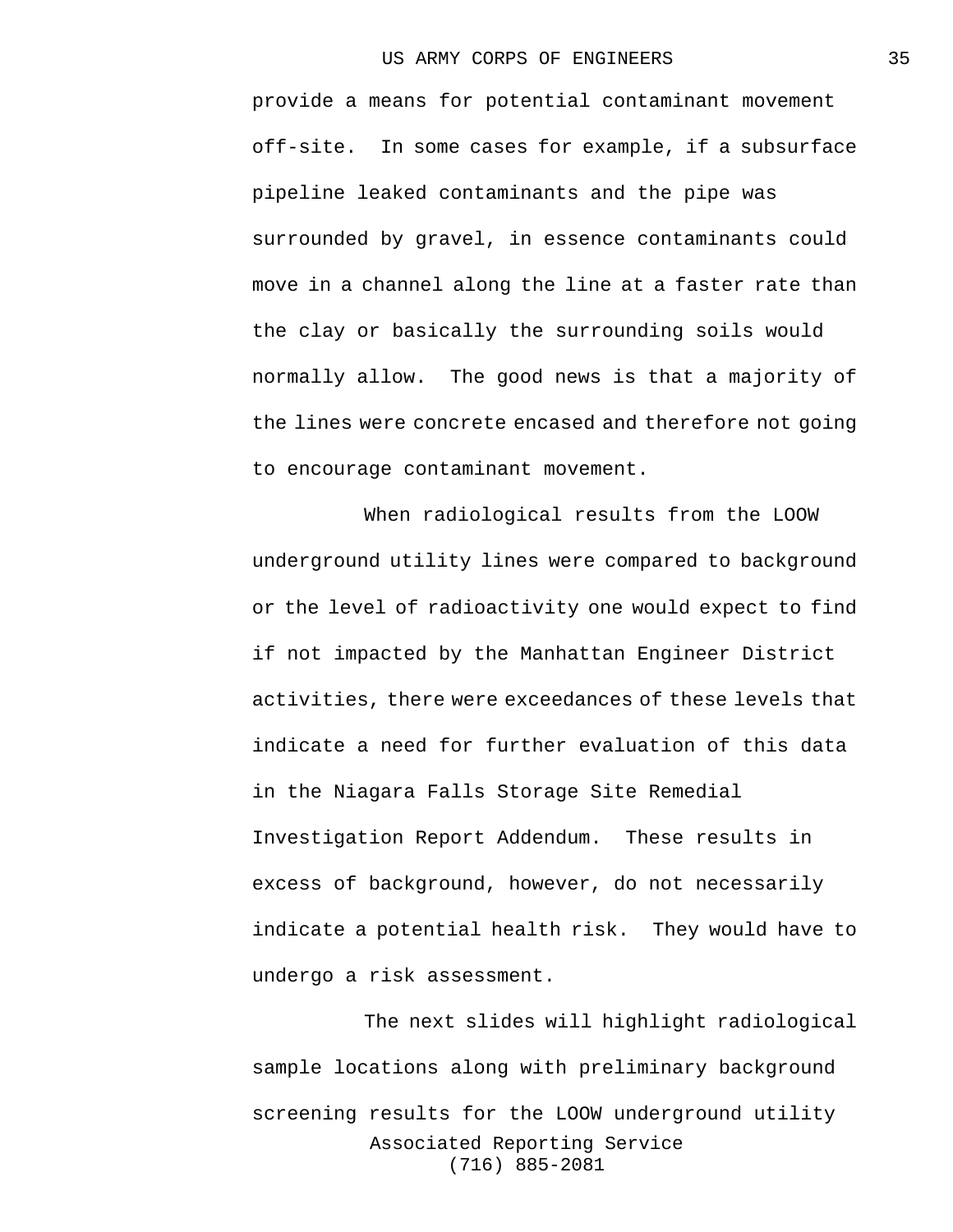lines north of the Niagara Falls Storage Site which are the former acid waste and sanitary sewer lines located on the CWM property, associated former LOOW wastewater treatment plant on the Town of Lewiston property and the 30 inch outfall.

This figure shows sample locations and which radiological results from the sanitary sewer and acid waste pipelines extending from the Niagara Falls Storage Site north to the CWM property and west to the Town of Lewiston property exceeded background. And if you see here the sort of mauve line is the sanitary sewer line and the green line here is the acid waste line. As mentioned before, you could see the Niagara Falls Storage Site northern property boundary, so these are gravity fed into the wastewater treatment plant into the 30 inch outfall.

This figure shows that radiological impacts from the former LOOW pipelines on the Niagara Falls Storage Site have extended off site to the north and west of the Niagara Falls Storage Site and these are indicated by the yellow boxes. Those show levels that are above background. Next slide.

> Associated Reporting Service (716) 885-2081 Radiological results from the former LOOW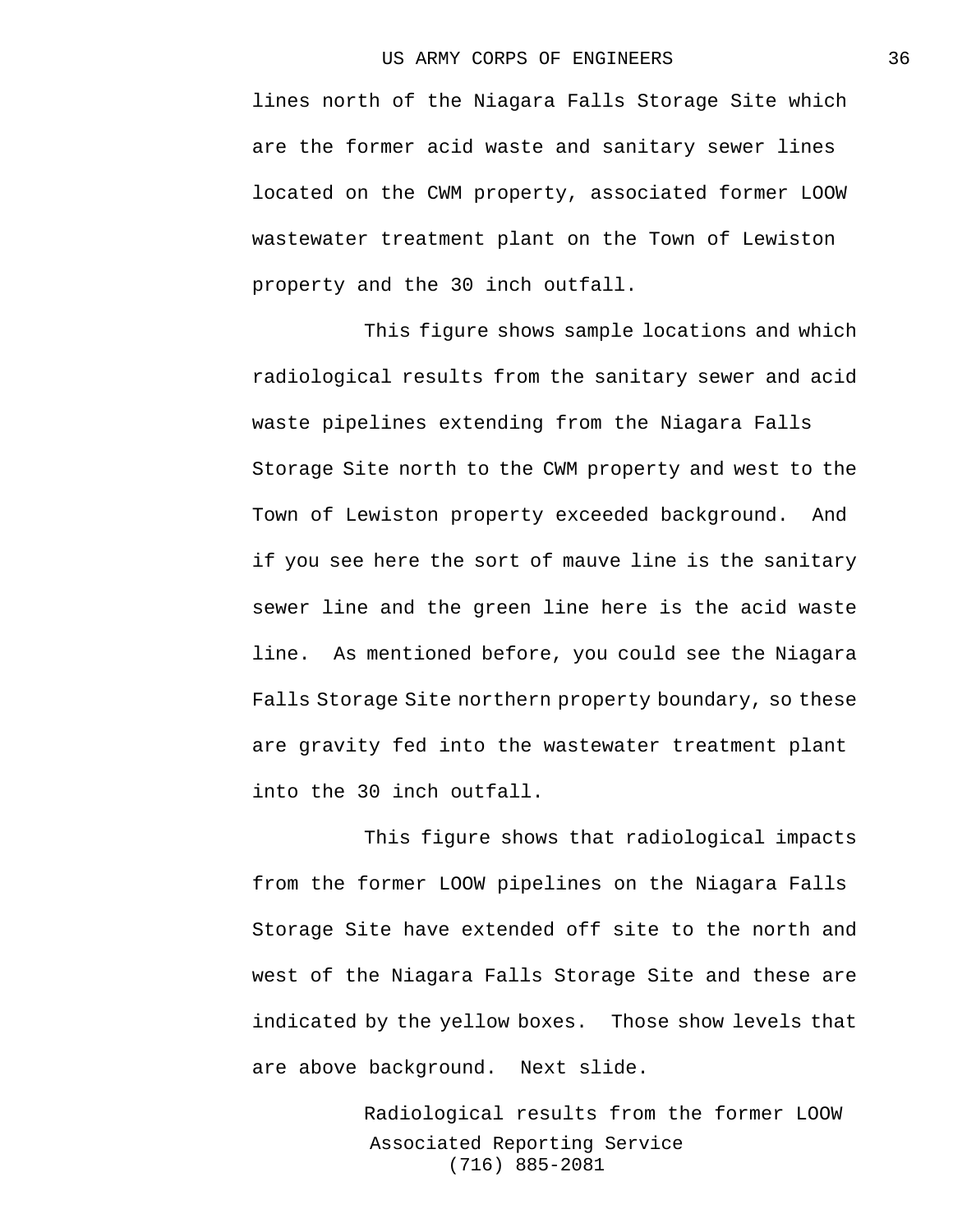sanitary sewer and acid waste lines indicate that uranium is present in sludge and wastewater within these lines in excess of background. The exceedances of radiological background screening levels indicate a need for further evaluation and those will be addressed in the Remedial Investigation Report Addendum as part of a risk assessment and they don't necessarily in this case conclude a potential health risk.

This figure shows a radiological sampling undertaken at the LOOW wastewater treatment plant and locations which were above background, again as indicated by the yellow boxes. These boxes do not exceed background but were sampled.

Lines associated with wastewater treatment plant are typically from one to six feet deep and mainly encased in concrete again. The pipes are made from concrete, wood, and terra cotta clay. The wastewater treatment plant was identified as the most radiologically impacted area. This was not surprising since it was the purpose of the wastewater treatment plant to treat sludge and water that was extending from these lines originally. Next slide.

> Associated Reporting Service (716) 885-2081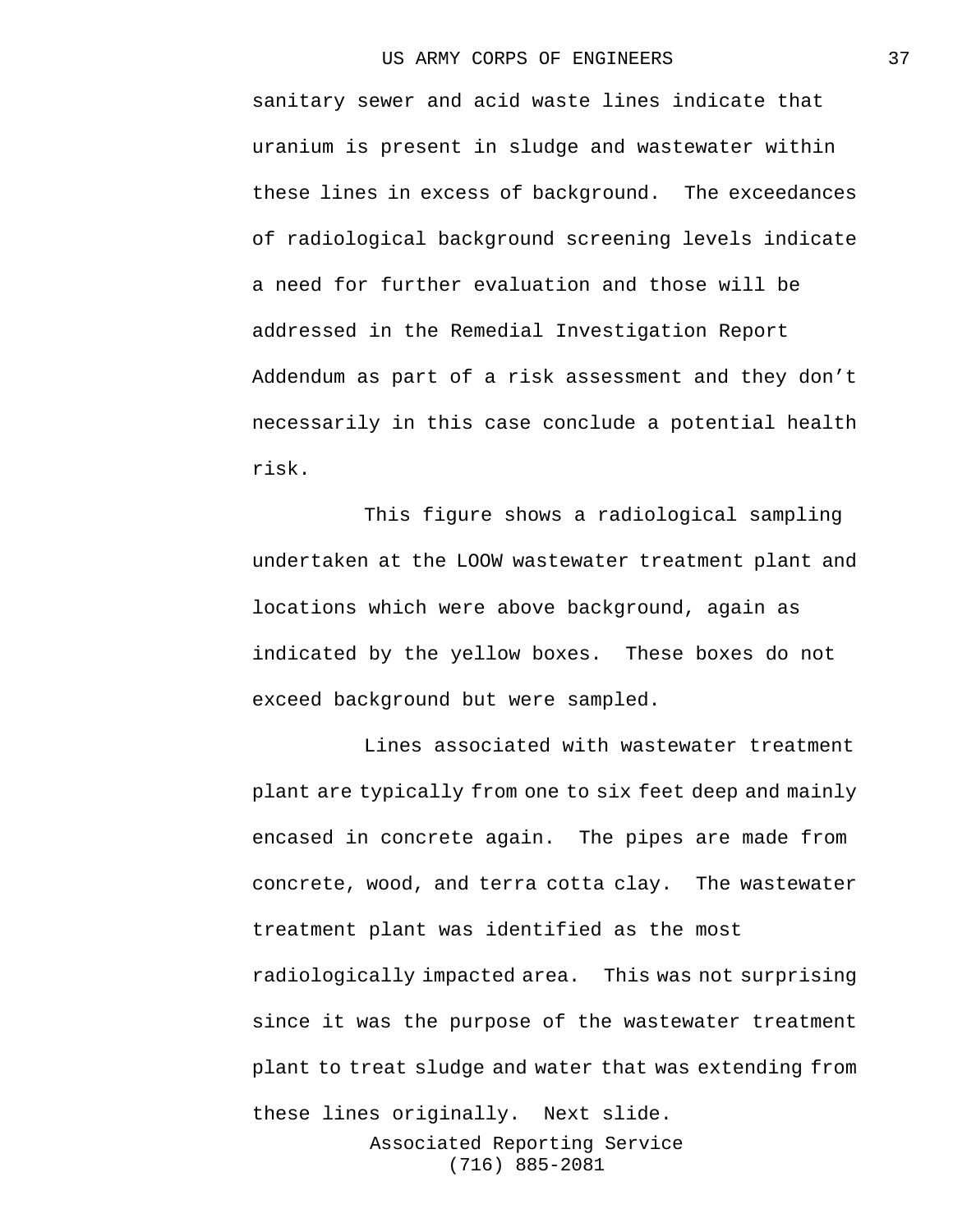Radiological results from the former LOOW wastewater treatment plant indicate uranium, radium, thorium and cesium are present above background but not in wastewater. The exceedances of radiological background screening levels again need further evaluation in the Niagara Falls Storage Site Remedial Investigation Addendum as a risk assessment. Next slide.

This figure shows locations along the 30 inch outfall line that are selected for radiological sampling during the LOOW Underground Utilities Remedial Investigation. The 30 inch outfall line is about three to six feet deep from the wastewater treatment plant to the southwest drainage ditch and is composed of terra cotta pipe encased in concrete again. Radiological sampling was conducted in three locations along the line due to the limited presence of sludge and wastewater within this pipe. In addition, water sediment and soil within the southwest drainage ditch were sampled where the line intersected the 30 inch outfall. The figure shows that no background exceedances were detected along the 30 inch outfall line.

> Associated Reporting Service (716) 885-2081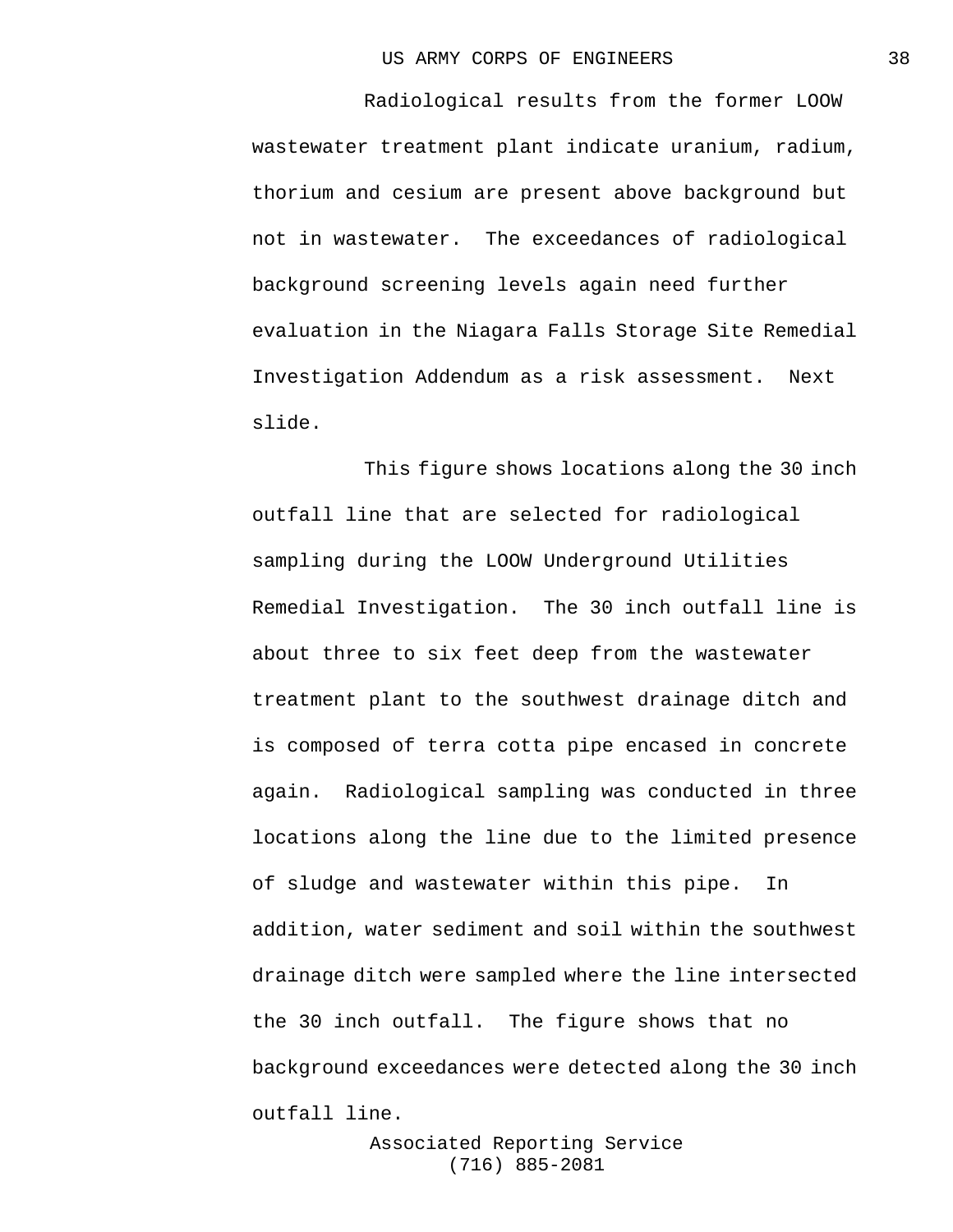Again, just to show there was very limited presence, we sampled where we could and we were all within background limit, so that's the good news.

What's next for the Niagara Falls Storage Site is continued operations and maintenance and environmental monitoring to ensure protection of human health and the environment. In addition, the 2008 Technical Memorandum is being worked on now and the findings will be released by November. The available data to date is actually on our website to be viewed.

Associated Reporting Service (716) 885-2081 In December of 2007 the Corps of Engineers released the Remedial Investigation Report for the Niagara Falls Storage Site where 334 comments were received and reviewed by the technical team. Based upon these comments and also a data gap assessment, a scope of work was developed for a Remedial Investigation Report Addendum. This Addendum will address data gaps in these comments through additional historical documentation, additional evaluation of available data such as the underground utility line radiological analysis as well as additional field investigation. The additional field investigation will commence beginning this fall and into the winter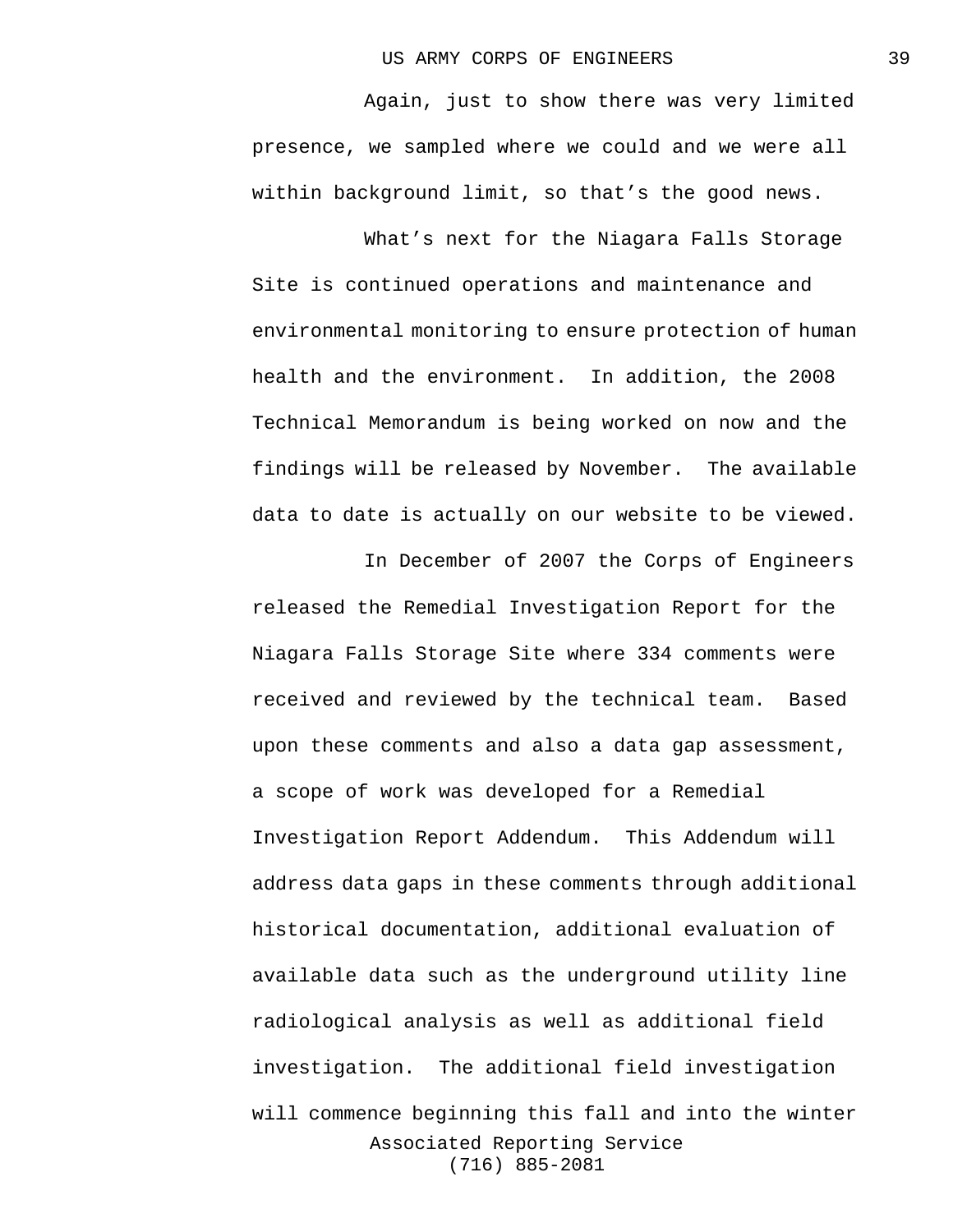to better define specifically groundwater contamination on-site and the potential for its movement off-site.

The Niagara Falls Storage Site technical team is currently working to identify sample locations to achieve these project objectives and address these data gaps.

In addition, the Corps will issue a Feasibility Study Work Plan this calendar year that describes three operable units for the Niagara Falls Storage Site, the first being the interim waste containment structure, the second is what we call balance of plant or the site soils underground utilities and above ground structures and groundwater. It introduces the concept of a Feasibility Study Technical Memorandum which, for each operable unit, which are FS deliverables that will be released to

solicit information in various stages of the FS process.

Associated Reporting Service (716) 885-2081 Lastly, the Corps has received stimulus funds to demolish Building 401. The Corps is currently preparing the scope of work and plan to award the demolition contract in the March 2010 time frame.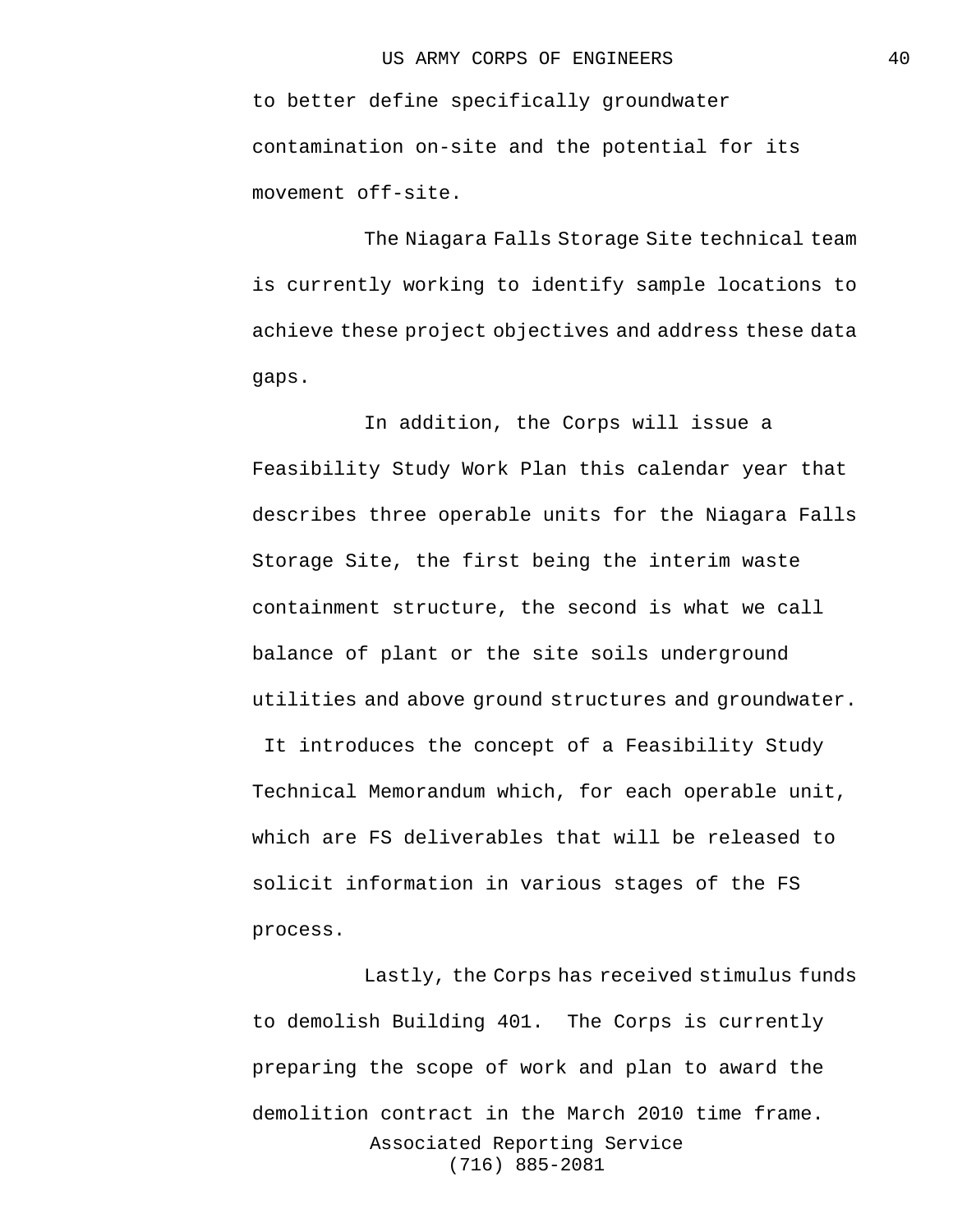There is a fact sheet located in the back on the left hand side of your packet for more information on that. Next slide.

Again, in addition to the fact sheets available tonight, they're also located on our website. The first is for the radiological sampling of underground utilities and the bottom is for the Remedial Investigation Report Addendum. And our contact information in case you have any additional questions after the meeting tonight.

So this concludes the update for the Niagara Falls Storage Site portion of the meeting. We'll now convene to the back of the screen where we --

MS. AMY WITRYOL: Michele, before we do, there are a lot of elected officials here this evening who may not be able to stay for the poster or breakout session or the roundtable discussion. So with your indulgence, I'd like to make a couple of comments for them before they go. Would that be okay?

Associated Reporting Service (716) 885-2081 I want to take just a couple of minutes to comment on the oversight of the LOOW by the New York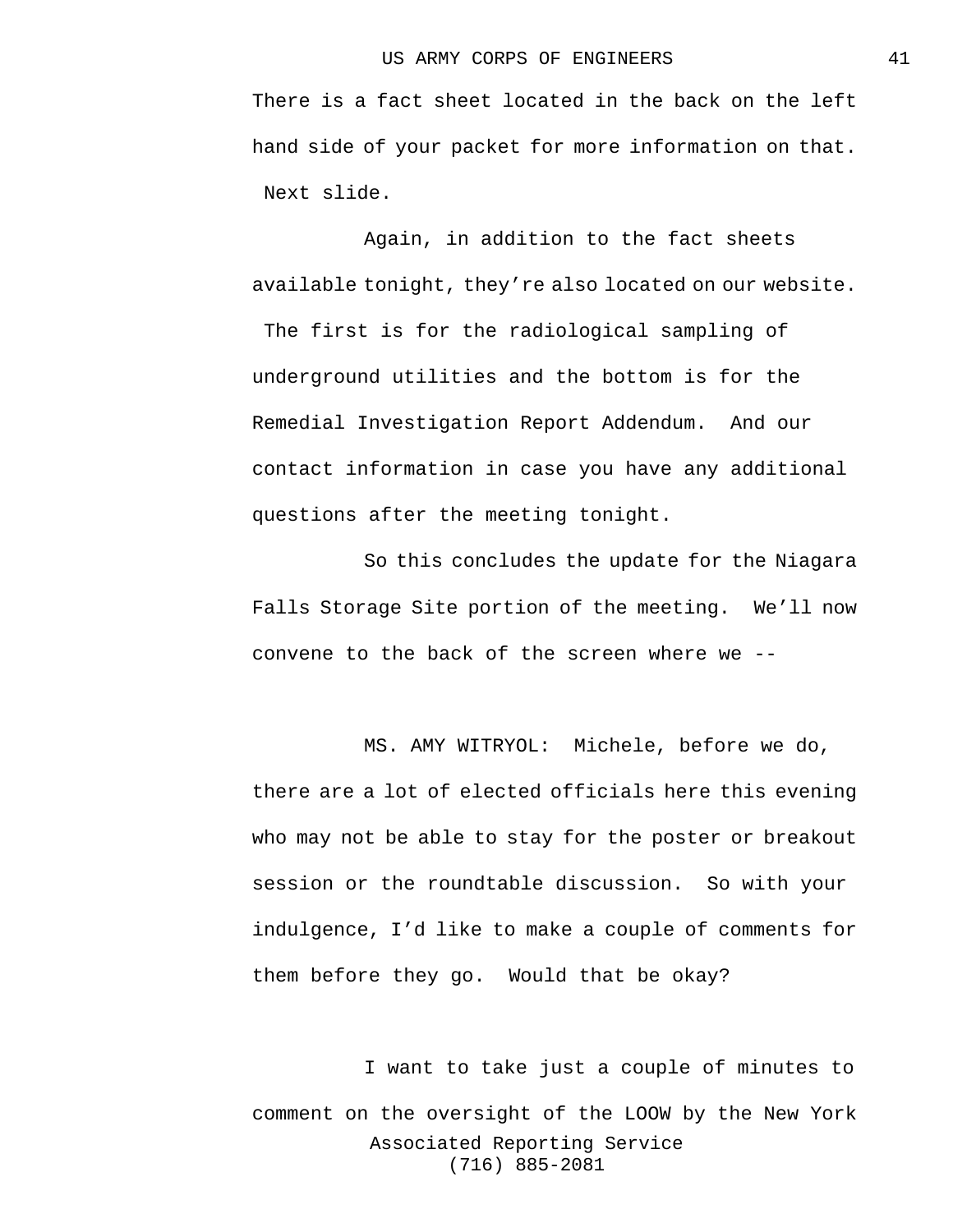Associated Reporting Service (716) 885-2081 State DEC and the Army Corps. As usual, tonight's agenda was set by the Army Corps Army Corps not in collaboration with stakeholders who collectively are the Corps' Restoration Advisory Board or RAB, as it's known. The RAB is recognized by virtually all stakeholders which include our municipalities, local academics, residents, Modern Corporation, Occidental, our school districts, the Niagara County Health Department, the New York State DEC and the US EPA. As you know, the New York State Attorney General believes the Corps' disbandment of the RAB in January of last year was unlawful. One stakeholder exception to endorsement of the RAB has been CWM Chemical Services, even though CWM attends certain RAB meetings. As you know, CWM operates one of only 22 hazardous waste landfills left in the nation on property widely contaminated by these operations as well as from previous use by the Federal government. And both the New York State DEC siting plan and the US EPA have concluded the CWM facility is not needed to address state or national needs. Several months ago I heard rumors of a Department of Energy re-evaluation of the closed vicinity properties on the LOOW site. I spoke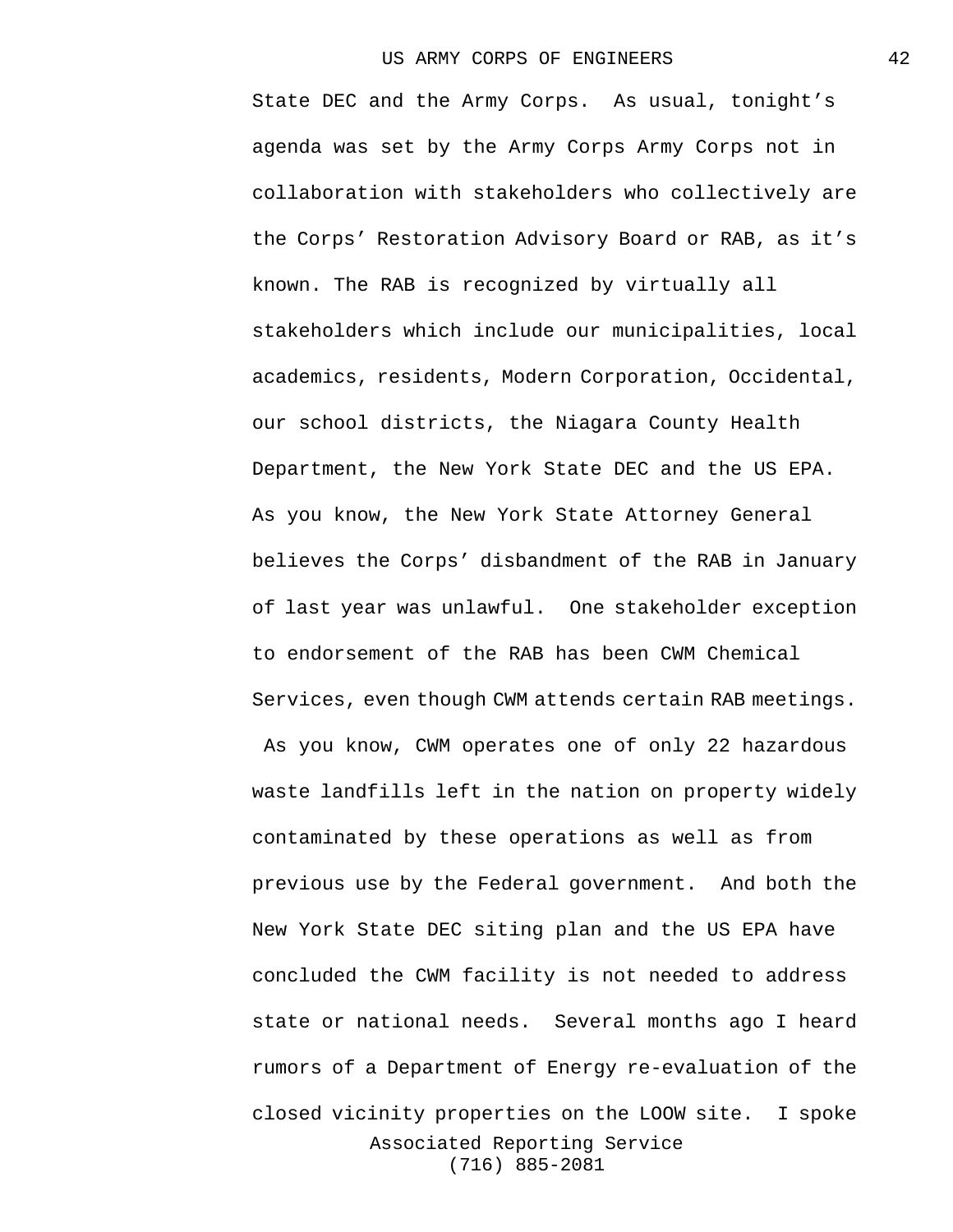with several Federal and State agencies who said they knew nothing and/or referred me around in circles. Then four weeks ago I asked Mr. Kowalewski, the project manager for the Army Corps, whether any person or stakeholder had requested the Corps or Department of Energy to investigate or perform work on the closed vicinity properties. Other than a comment about the central drainage ditch back in March from a resident, Mr. Kowalewski answered no, and added that he was aware that CWM conducted a gamma radiation survey of its property but he did not have the survey data. Apparently a severe case of amnesia had descended upon Mr. Kowalewski.

Associated Reporting Service (716) 885-2081 I already learned that CWM sent him at least two letters requesting radiological contamination on its property be removed by the Federal government. These letters included some data from its gamma walkover. In January of 2008 CWM wrote Mr. Kowalewski, quote, Fac Pond 8 is one area that does not appear to have discrete sources. The pond is in the footprint of the proposed RMU 2 (sic) landfill, end quote. Anyone concerned about the Niagara River, please take note that the interim storage for those discharges is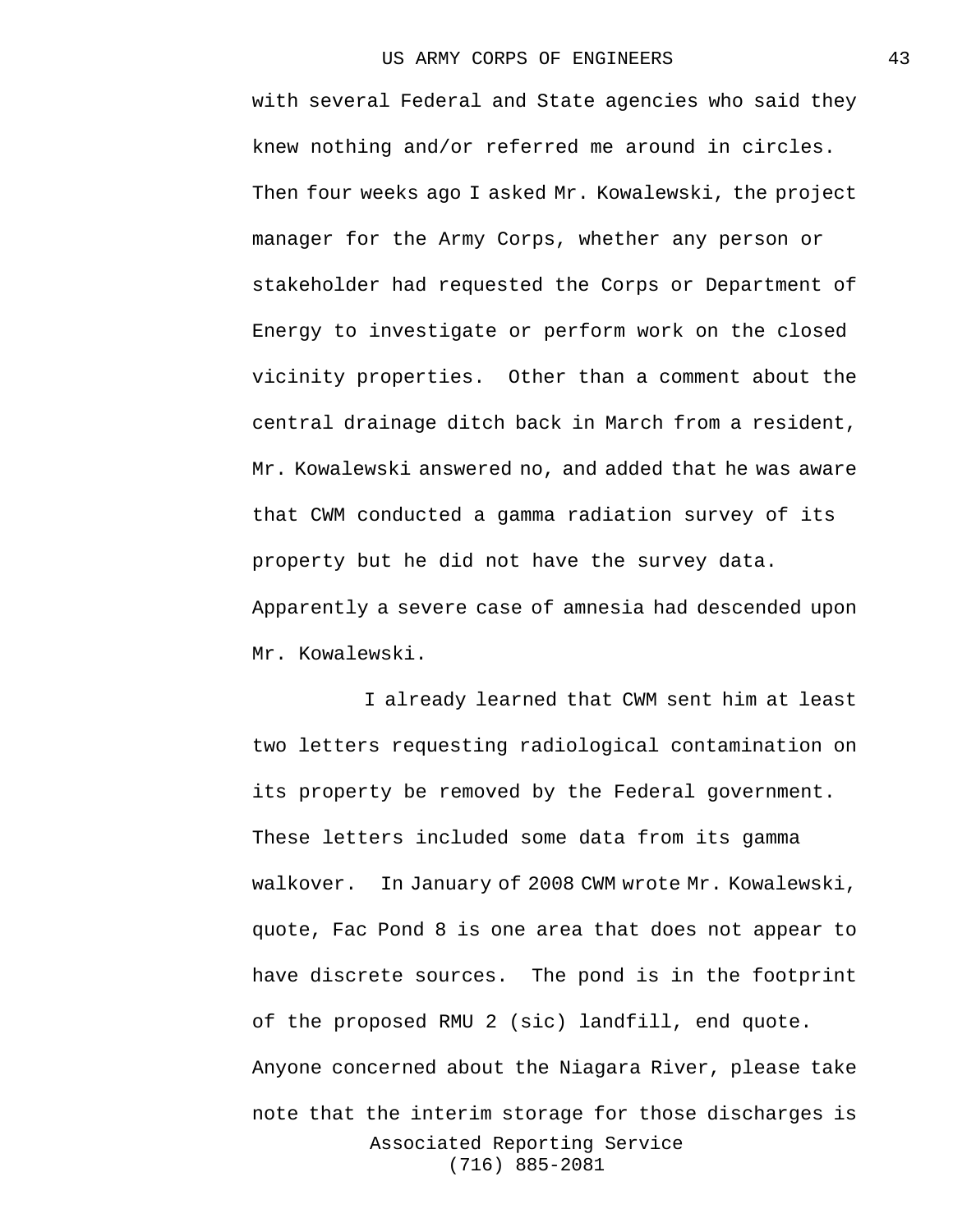lined with elevated radioactive contamination put there by the landfill operations and not by the Federal government.

This January CWM letter also refers to sampling done by the DEC showing concentrations as high as 226,000 picocuries per gram, dramatically higher than the cleanup standard of 5 picocuries per gram established by the Army Corps for the Niagara Falls Storage Site, and gamma readings registered as high as 250,000 counts per minute while background for CWM was 7,000 counts per minute.

Associated Reporting Service (716) 885-2081 Adding insult to injury, eight months later the DEC told me that virtually nothing above 16,000 counts per minute was recorded by CWM. Apparently a severe case of amnesia had descended upon the DEC as well. There was likely more conversation and correspondence about CWM and none of it shared at the Corps' public meetings, which are always joined with a DEC presentation. The DEC has allowed CWM to store instead of analyze radioactive contamination on its site for many months if not years. That is nothing short of a coverup. Perhaps the DEC and CWM want us to think there is little contamination on the site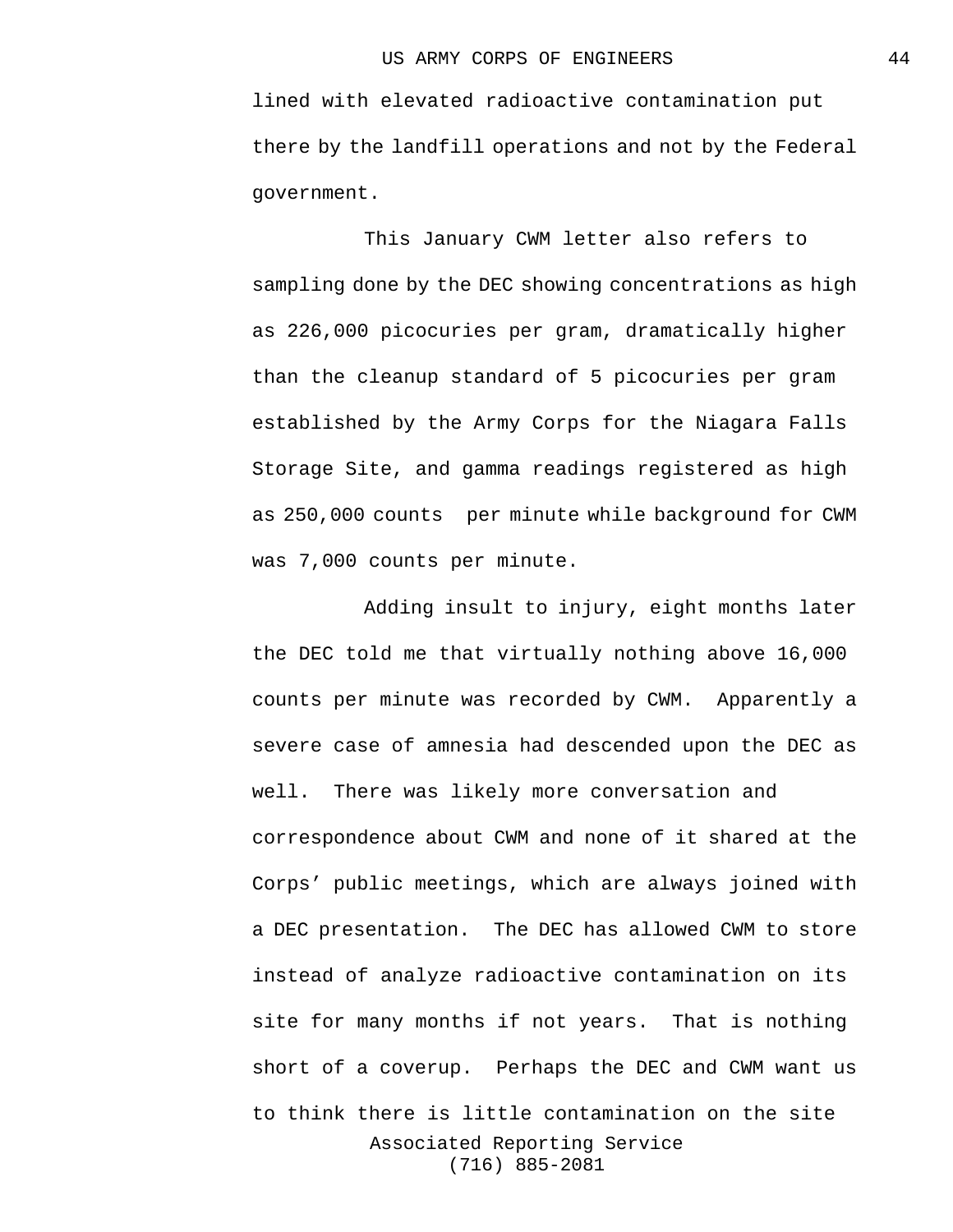unless and until the Department of Energy agrees to pay for a cleanup. Why would CWM go to the trouble of asking the Federal government to clean up a small problem? The New York State DEC has made a mess of the LOOW site and remains obsessed with CWM concerns rather than the areas of greatest risk to the public. We are not impressed that Mr. Johnson, seated to my right with CWM engineers on his right and his left elbow this evening, writes an occasional letter about a small fraction of the problems on the Lewiston property while spending the bulk of his time negotiating for the remediation of CWM. I will have more to say later about concealing information from the public, but if the Army Corps concealed CWM correspondence about Federal contamination on the LOOW from us for nearly two years until I stumbled over it several weeks ago, we should be concerned the Corps is somehow encouraging the Department of Energy to spend taxpayer dollars making way for RMU 2. I am assuming DEC project staff additionally has taken that position because their behavior has been more akin to a CWM consultant than to a regulator.

> Associated Reporting Service (716) 885-2081 The DEC has failed to use its authority to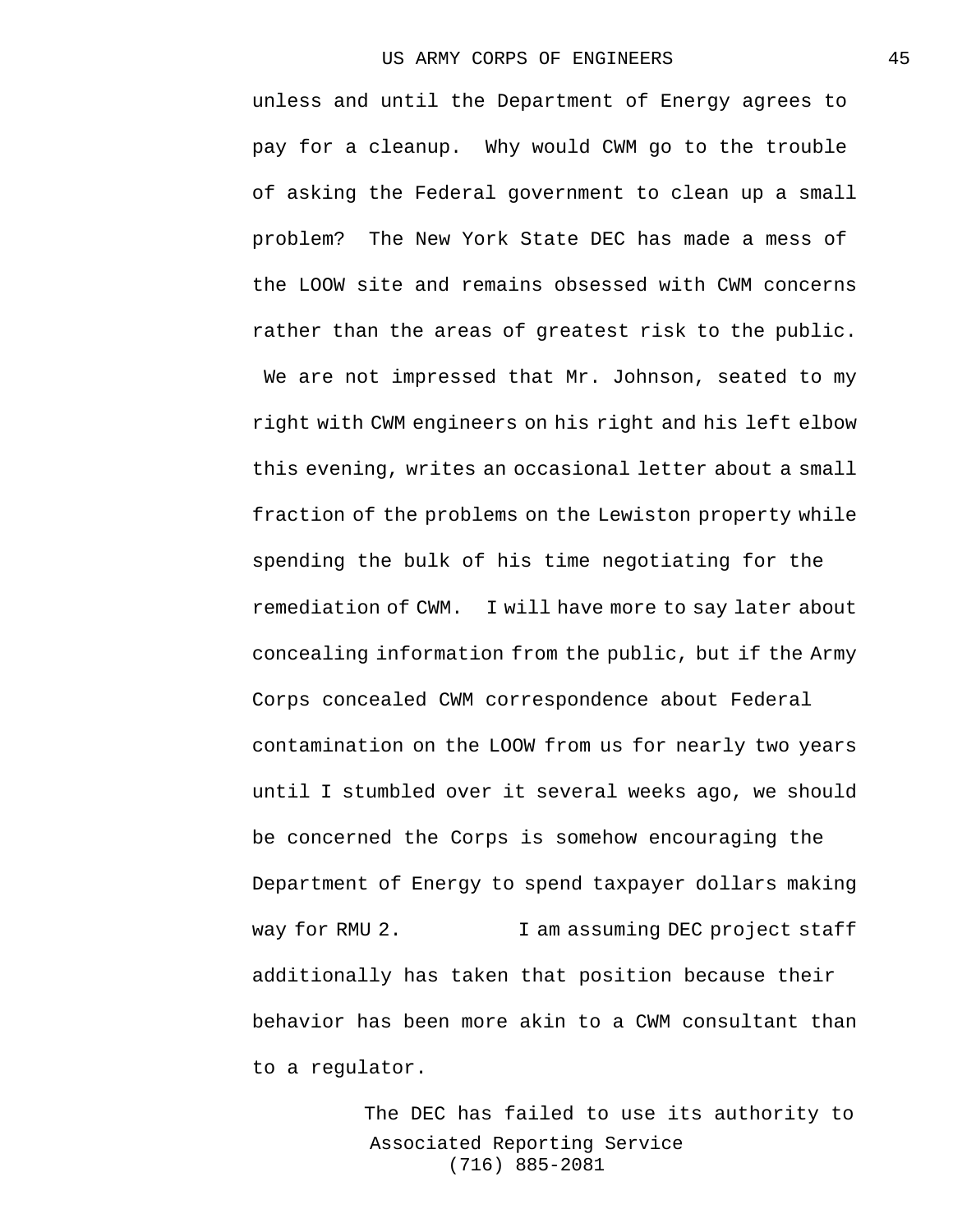require CWM to clean up the mess they made of the radiological contamination while violating the New York State Department of Health excavation order for 20 years. This made contamination harder to find and remediate because of those violations and CWM has known about these problems for decades and has also placed obstacles in the way of Army Corps investigation on parts of three open vicinity properties.

Yesterday I promised the DEC I would endeavor to make clear to the public that the DEC does not require CWM to remove radiological contamination on its property unless CWM needs to move that contamination with a shovel to facilitate the import and burial of chemical waste. This approach captures perhaps 1% of radiological problems on CWM and in exchange we get more chemical contamination. What a deal for public safety.

Associated Reporting Service (716) 885-2081 Not one taxpayer dollar of Army Corps time should be devoted to cleaning up radiological contamination on CWM. I hope residents will ask our congresswoman and our US senators to ensure we do not subsidize CWM in any manner anymore. CWM can well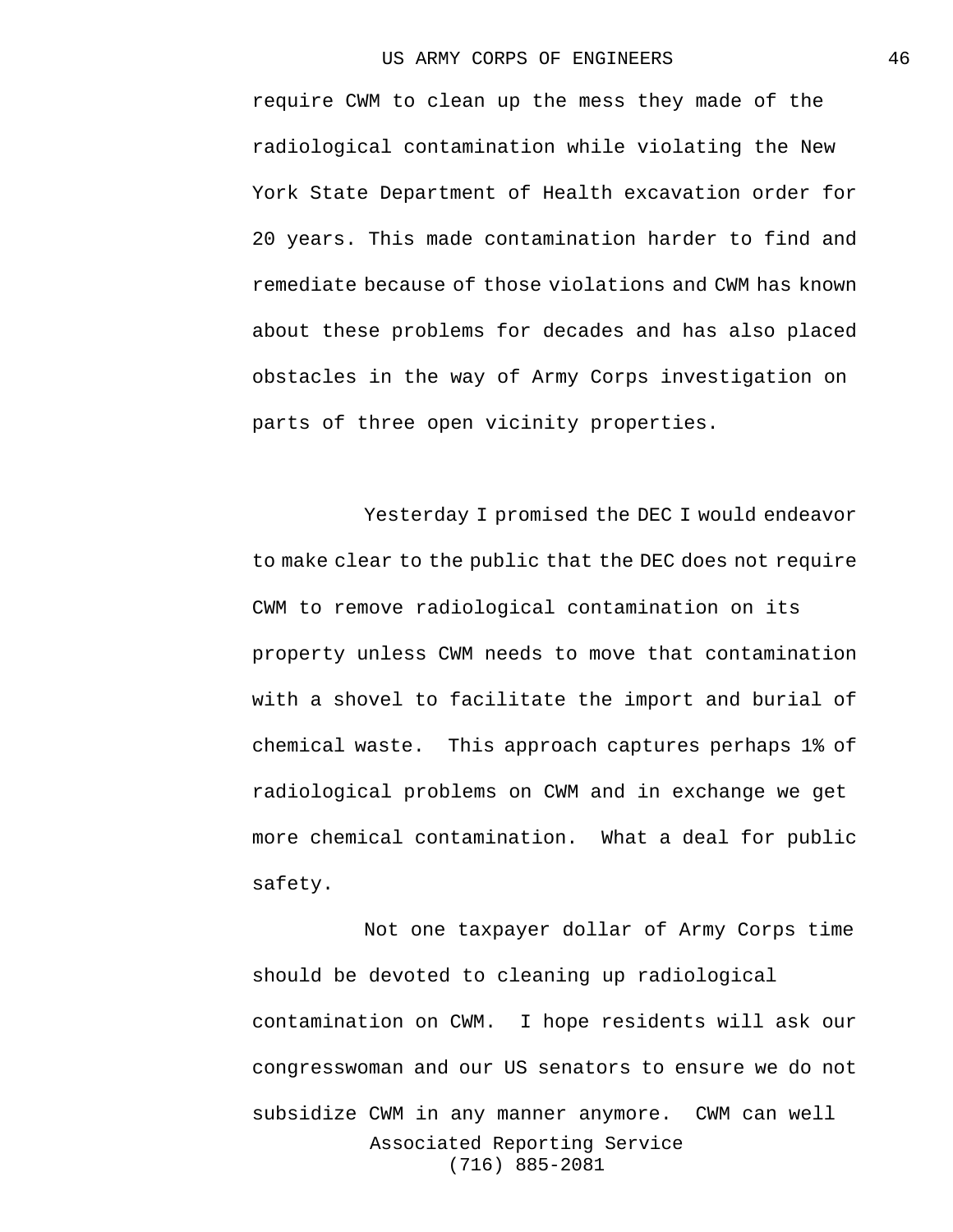afford to use some of the \$10 million it sends back to the head office in Houston every year to clean up the mess they made and the New York State DEC should require them to do so without delay.

I have been asking for transparency and LOOW stakeholder interaction of both the New York State DEC and the Army Corps of Engineers for several years to no avail. You would think in a community that has almost double the rate of childhood cancer expected by the New York State Department of Health might be treated equally to the polluters. We are still waiting. And if you'd like to update us on CWM's April 2009 threat to sue the Federal government over cleaning up their mess later this evening, we'd be interested in hearing about it. I appreciate the Corps allowing me this time to remind them and fellow residents that when it comes to CWM the way the DEC and the Army Corps treat us has not changed.

Thank you, and I'd like to compliment again the Army Corps contractors for the excellent work that they do at the sites.

Associated Reporting Service (716) 885-2081 MS. RHODES: Thank you. Just one of the advantages of capturing things during the roundtable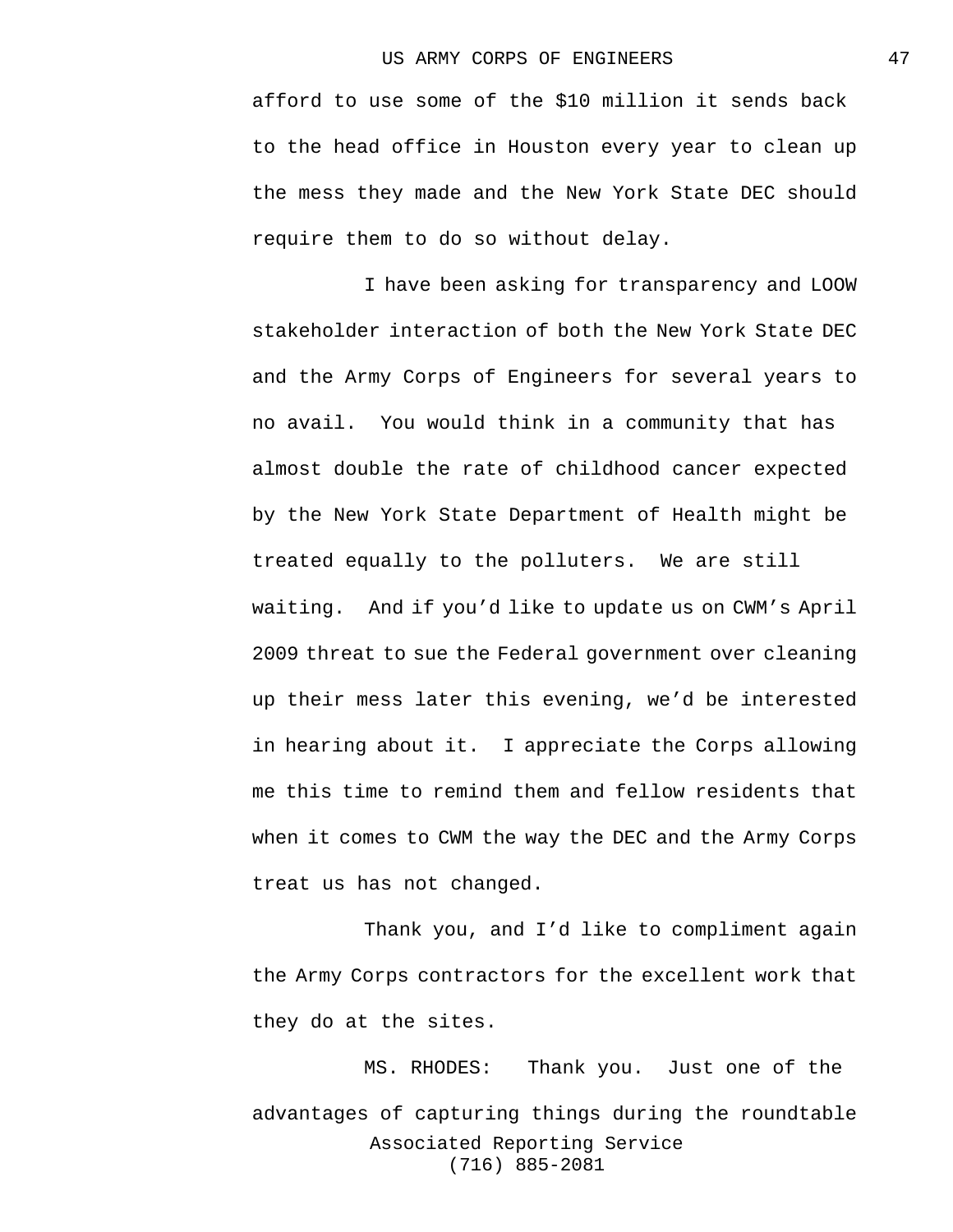discussion is, we could hear it, so if you wouldn't mind giving us a copy if you have it, so we could make sure it goes on public record.

DR. SPRY: May I make a comment?

MS. RHODES: Sure.

DR. SPRY: I'd like to make a comment on the fact that the speaker has pointed out that they have representation from all the local officials in this area. As a resident of this area and with a background of a Ph.D. in nuclear physics from the University of Rochester, I'd like to point out that the previous speaker does not represent my viewpoint and certainly does not represent my ideas of what should be done with the cleanup at the Lake Ontario Ordnance Works site. I have no reason to agree in any way, shape or form with the comments previously made by the previous speaker. Thank you.

MS. MICHELE RHODES: Can you state your name.

DR. SPRY: Dr. W.J. Spry, S-P-R-Y, and I'll give you my address if you want.

MR. BAKER: No, that's fine. Thank you.

Associated Reporting Service (716) 885-2081 MS. MICHELE RHODES: Let's see. I guess we can convene in back for the poster session. The team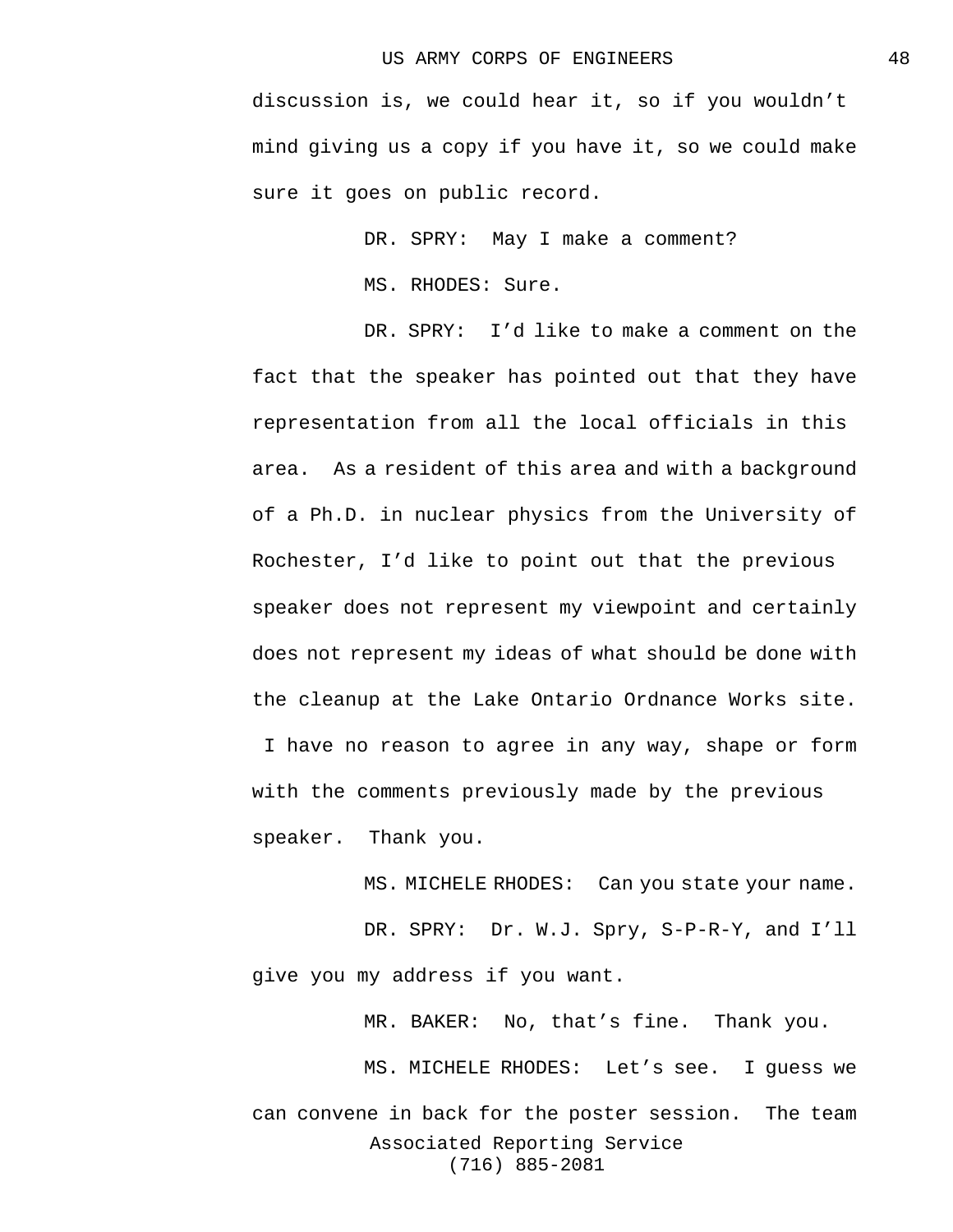will be available for any additional questions you have. Again Department of Energy representatives will be here. We'll reconvene back here at 7:15 for a 90-minute roundtable discussion. Thank you.

(Recess taken for poster session)

## ROUNDTABLE SESSION

MS. ARLEEN KREUSCH: Okay. I'd like to just start with a few operating principles for tonight's meeting. We have -- be courteous. Please turn off electronics. Let's listen respectfully, one person talking at a time. Raise your hand when you want to speak. Please state your name before commenting. It's important that the court recorder knows who you are. This goes for the Corps team and anyone else here that's here as a contractor. Please state what organization you're from and who you're representing.

And please, let's give everyone a chance to comment and if there is anything that we can't address at tonight's meeting we will put it in the parking lot to address at a future meeting.

Associated Reporting Service (716) 885-2081 When you came in the door there was also a poster up that said we would be taking suggestions for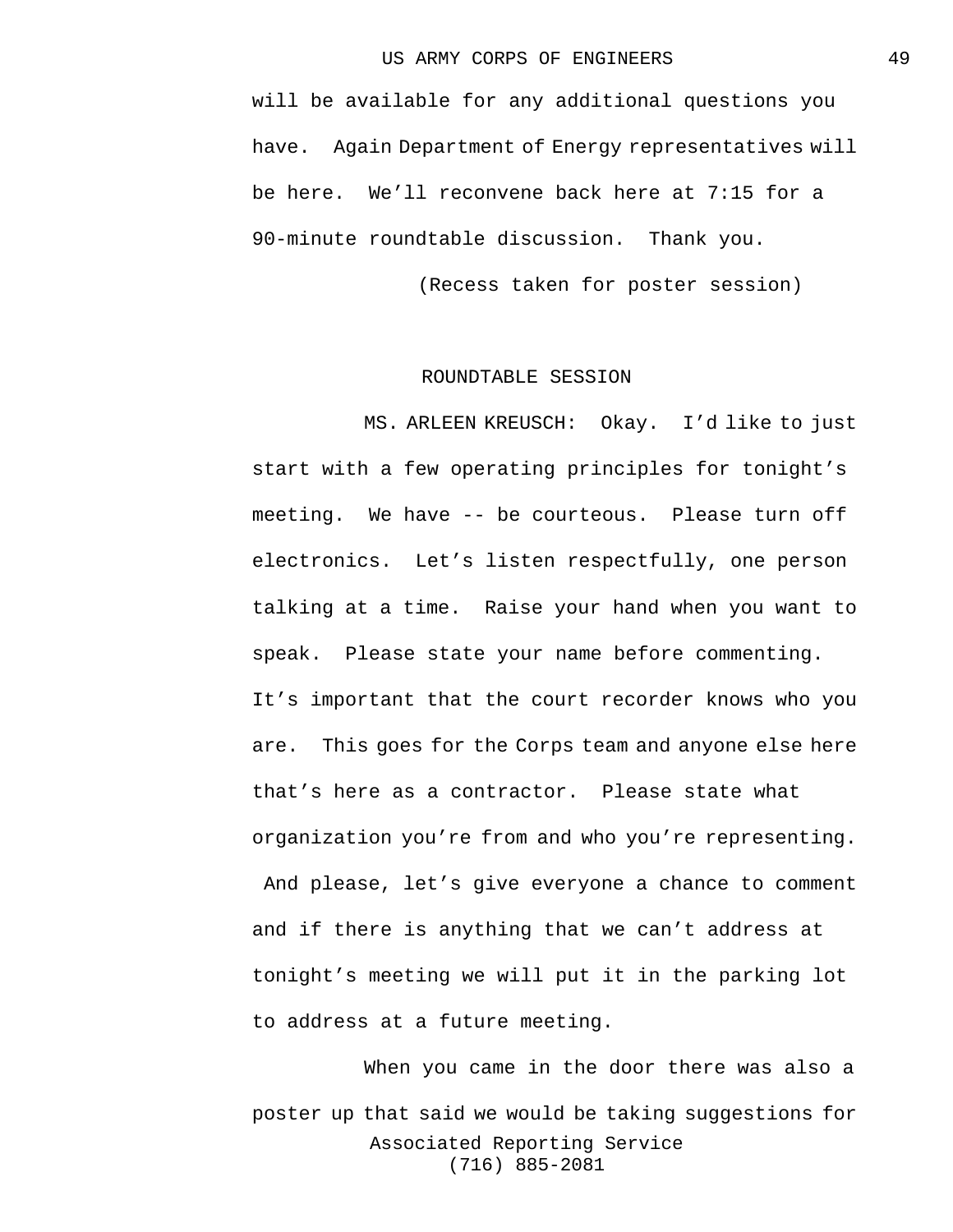future agenda items on different meetings, and there's comment cards in your folders, so if you have any suggestions for us please write them on the comment cards and put them in the box before you leave. Is there anyone that has any other operating principles that they'd like to suggest for tonight's meeting? And is everybody okay with these? Okay. Then we will get started. I will be writing down action items tonight, if there's any action items that we have to get back to people on. And is there anyone that would like to start off with the first question? Oh, and Natalie is in the center. And if there is a slide that you have a particular comment on that was in the presentation if you tell her what slide number you're talking about she can bring it up for you. Supervisor Newlin.

SUPERVISOR NEWLIN: Fred Newlin, Town of Lewiston. I'd like to thank the contractors and the Army Corps of Engineers. They do the best to make a lot of this technical data consumable by us on a regular basis. I did learn something. I have a couple of questions.

> Associated Reporting Service (716) 885-2081 First of all, I want to reiterate the Town's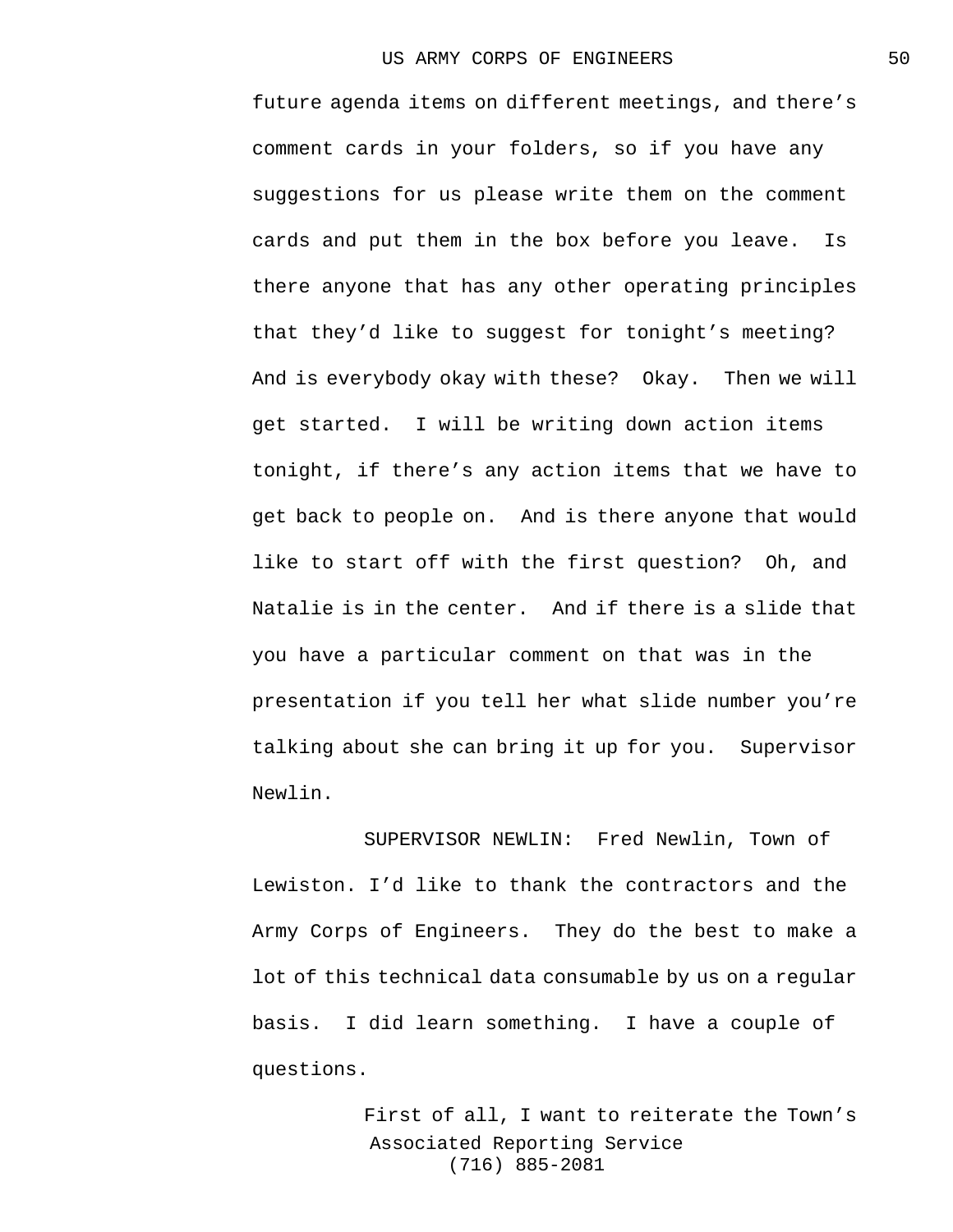immediate concern, putting aside the health concerns just for a moment, but I want to know if there was a time line yet on securing that property. We, with Louise Slaughter we got this grant to get some, about \$1.3 million in. I want to know and I think it would be good for the public, to know what the time line is for that. I want to reiterate my concern that the fencing off of the perimeter be moved to the head of the agenda there, just so we secure the perimeter first and then the work can take place. I think that will save everybody here a lot of headaches.

Then I had a second point on another matter, but could we address that one first, please.

Associated Reporting Service (716) 885-2081 MR. BILL KOWALEWSKI: I could take the first question. I'm Bill Kowalewski with the Corps of Engineers. I've worked closely with Supervisor Newlin and the Town of Lewiston and his staff on the issue of site security and the physical hazards at the Town's property. The update I have is that the House has I believe approved the \$1.3 million budget request that Congresswoman Slaughter has put in for this project, so it's through the first of really three budget wickets. The first is the House, the second is the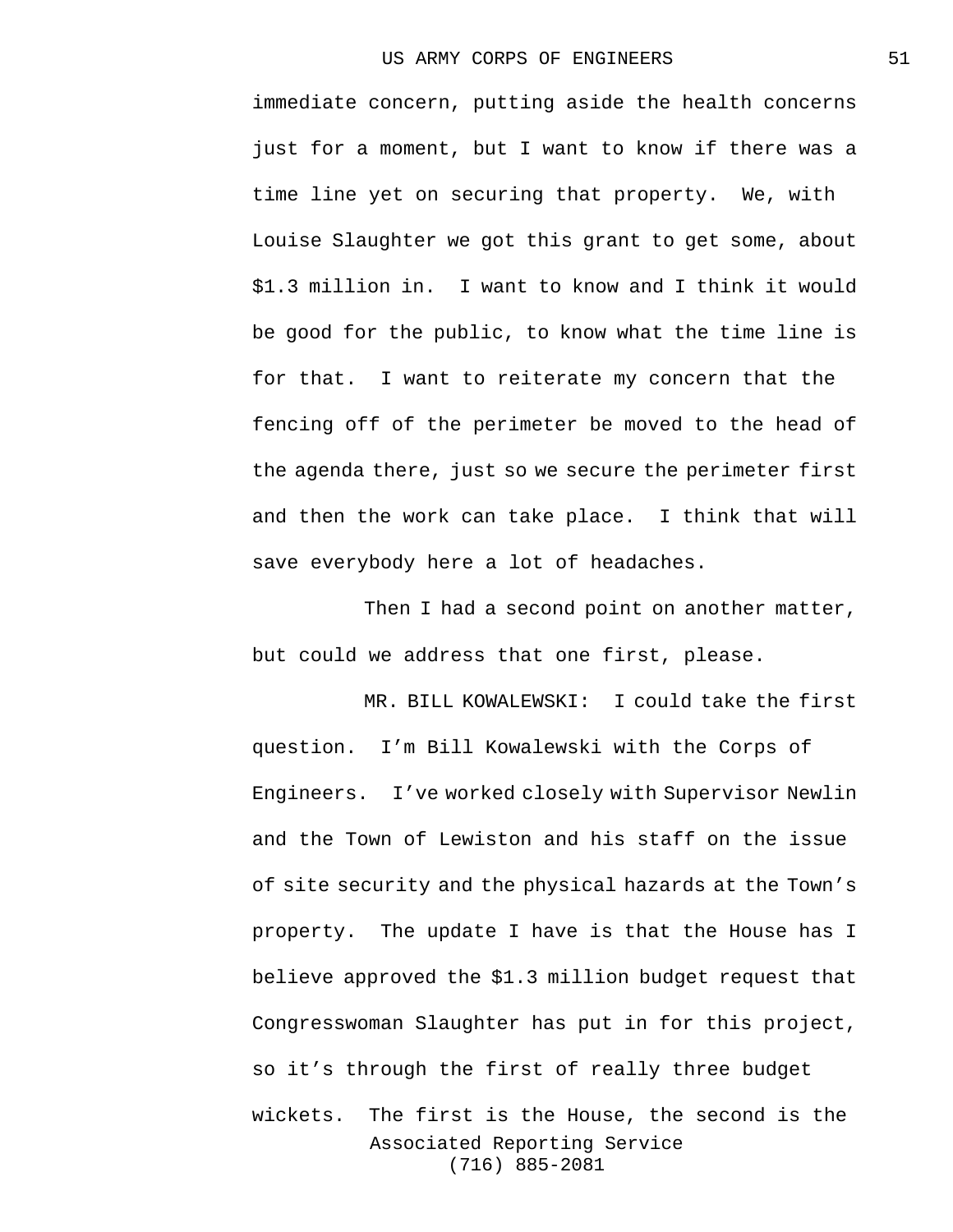Senate, the third is the Conference. And we'll be watching that as it move through Congress. There's no promise or any guarantee on the time frame, but if past Congressional budget process plays out, we're probably talking, you know, in the November-December time frame there will probably be some movement on that and for example, last year the Corps received its appropriation I believe in about the March time frame.

So if that happens and this project is approved, we'll certainly be in touch, Supervisor Newlin. And with regards to the fact that, if it does get approved and funded, we can certainly make the fencing, the gates, the site perimeter security a priority for the contractor.

SUPERVISOR NEWLIN: Okay. Thanks. I'd like you to keep that at the top of the list, if you could, please.

Associated Reporting Service (716) 885-2081 The second thing was, when we were going through the old underground utility lines, you mentioned the dichotomy of some of the lines being concrete encased and some being gravel encased. And we have experience running our own municipal lines that these gravel encased lines transmit laterally all sorts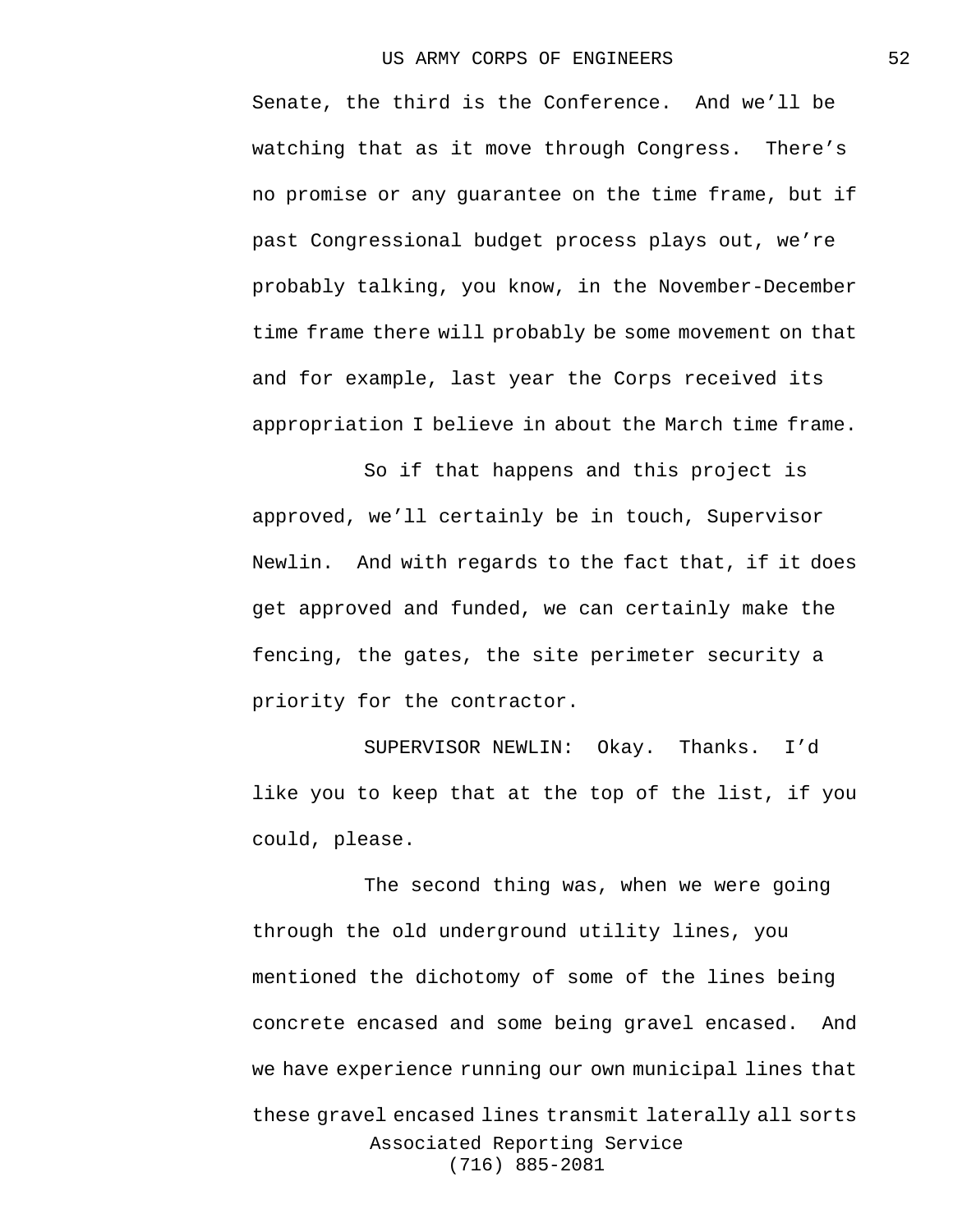of liquid. So, you know, they almost act as rivers or at least small streams. So I was wondering if at some future report if the Army Corps of Engineers could differentiate on these maps they have kindly provided us which one of these lines are gravel encased and which ones are concrete encased, and then put them in relations to the known toxic substances we have there.

So are the gravel encased lines, the ones that are more likely to transmit laterally, are they connected somehow to the more toxic parts of this site or are they closer to the concrete encased lines? Is that a reasonable request and you think it's something we could hammer out at some future presentation or offering from the Corps?

MS. SANDY STAIGERWALD: This is Sandy Staigerwald. I can't talk to like production of additional figures or anything like that but I can address the, where we did see some of this gravel that underlaid some of the lines -- some of the lines actually weren't encased in anything. They were just terra cotta line, just in the --

Associated Reporting Service (716) 885-2081 SUPERVISOR NEWLIN: That's better than gravel encased though in terms of transmission.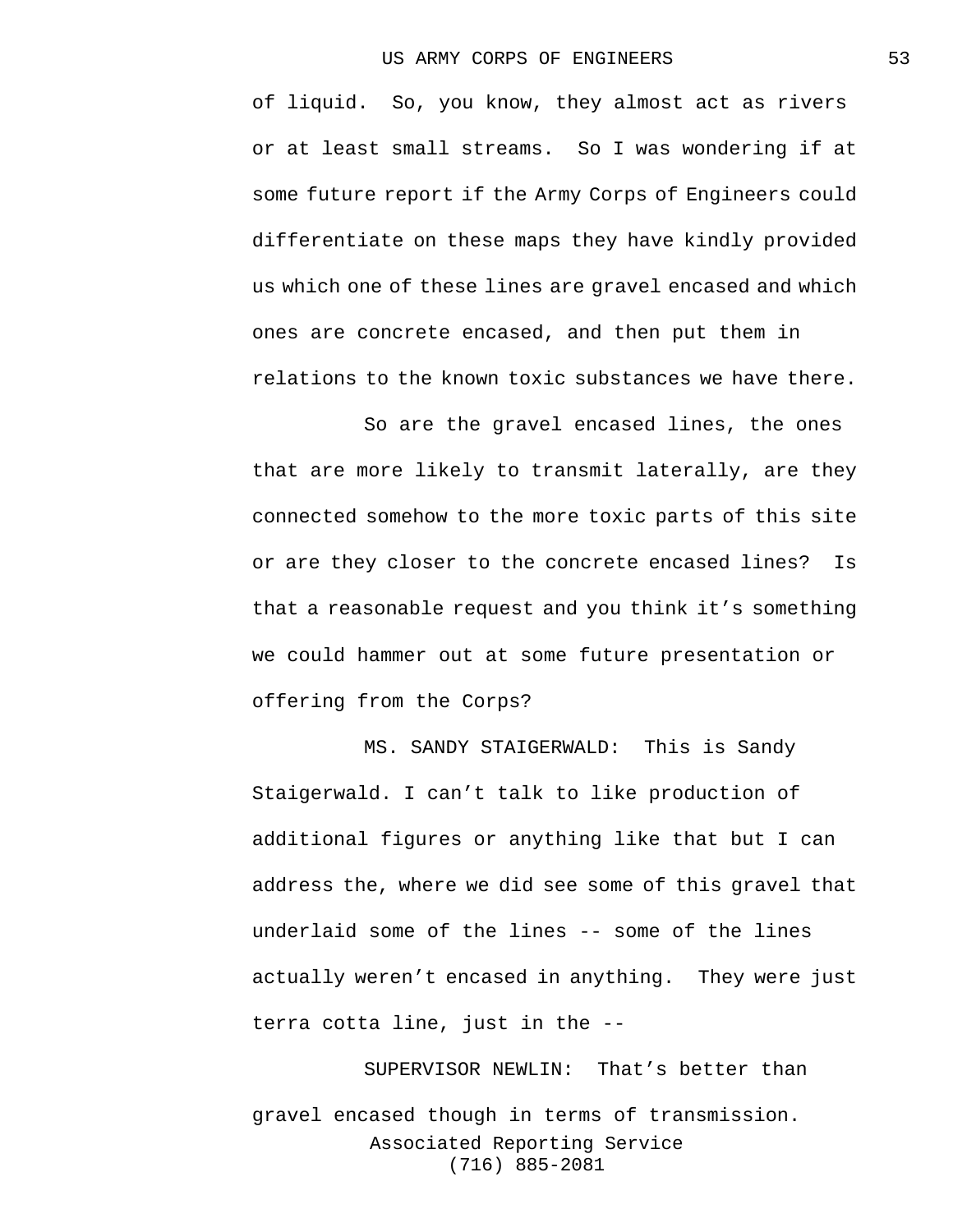MS. SANDY STAIGERWALD: Absolutely. Yes. Especially the clay out here, it tends to be a little tighter and seal a little bit better. Where we did see gravel was basically limestone screenings that we saw. It didn't wrap all the way around the line. It was used more as a bedding material beneath the line. And those were really, the lines that we did see that in were on Somerset Group property and CWM property. And actually only in really a limited area on that old Air Force Plant 68 area. And then we didn't see it throughout the entire length of the line. Most of these lines we tried to go wherever we saw a crack in the line, target that area. Or if we didn't see anything specific to target, at regular intervals, every 200 feet or something along those lines. What we would notice is that we would open a line here and maybe there would be bedding material, maybe there wouldn't. Or there wouldn't be bedding material and we might go 200 feet and then there would be bedding material.

Associated Reporting Service (716) 885-2081 So in the southern portion of the Air Force Plant areas, on some of the line types it was not consistently placed. In some of the Somerset Group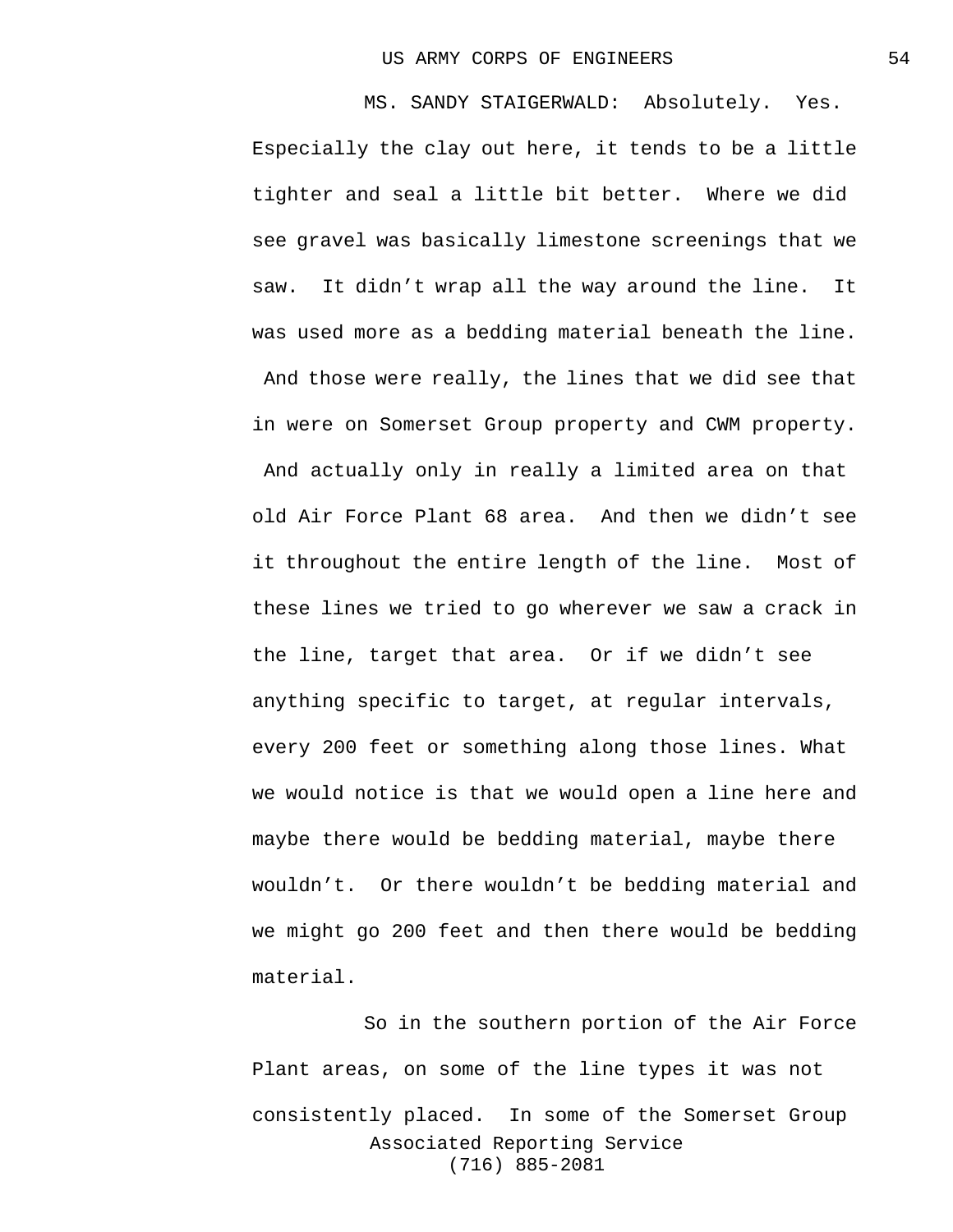lines, the wastewater lines, it was consistently placed. So some of those wastewater lines across the Somerset Group where we encountered those lines and could identify them specifically as wastewater line, they were underlaid with this limestone screening. But none of the lines that were traversing like the 30 inch outfall line, that was a concrete encased line.

SUPERVISOR NEWLIN: The Town's concern would remain, is it just transporting the old Air Force site or is it possibly channeling anything from the current CWM site, laterally off site that would be interesting for us to know. Is it just moving the old waste or is it possibly moving newer material.

MS. SANDY STAIGERWALD: Nothing that would be moving from off the top of my head, from CWM site off, but from the Somerset Group site onto CWM, that is a possibility because those wastewater lines did traverse onto that property.

Associated Reporting Service (716) 885-2081 SUPERVISOR NEWLIN: Okay. Thank you. One last question then is, from your examination of these underground pipes, are you led to believe that the water that's in there now is from a long time ago, or is the infiltration and inflow problem increasing so that as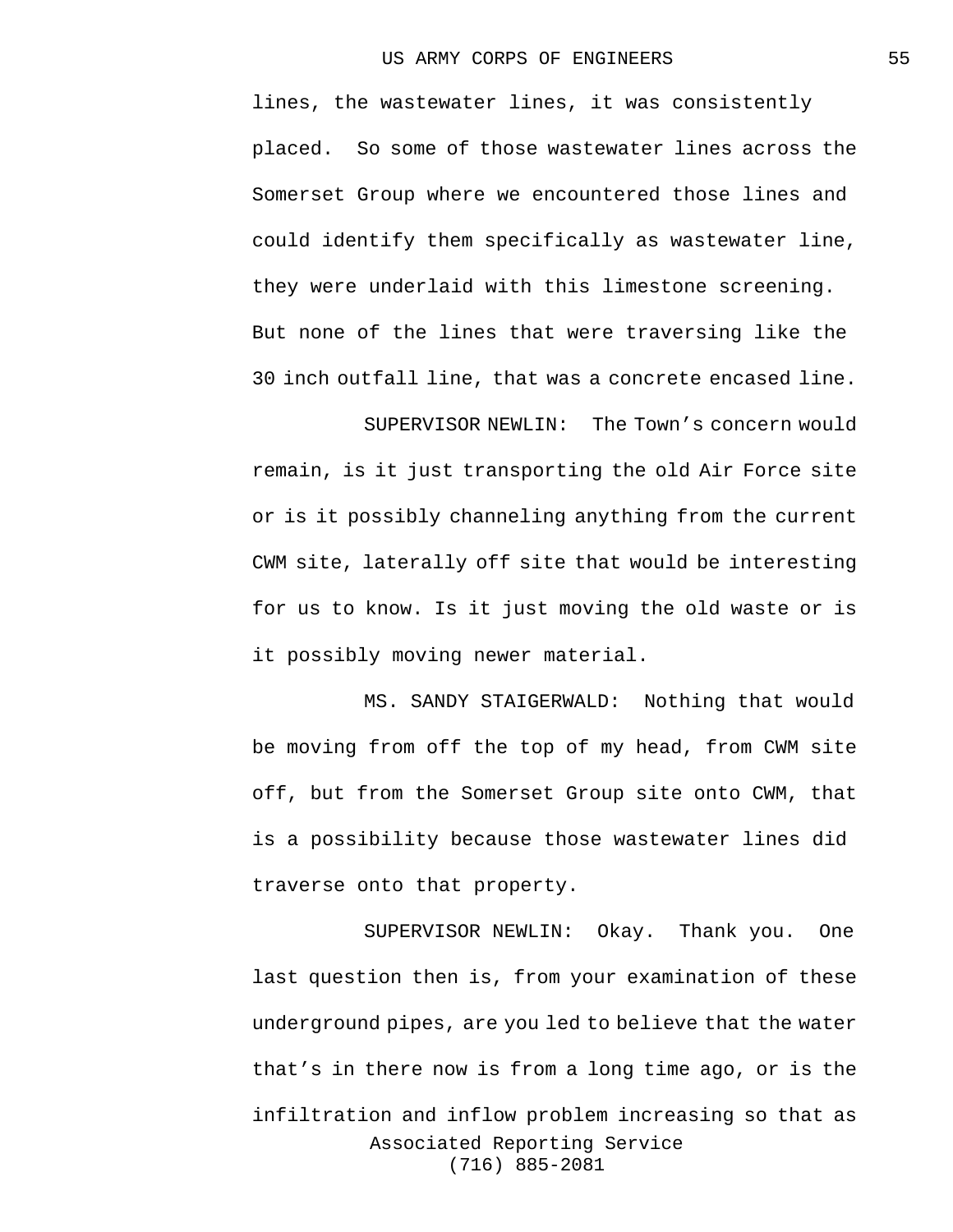time goes by we're seeing more movement down there, or is the water that's in those pipes relatively static and just left over from years past, or is it getting worse and we're moving new material and new water around?

MS. SANDY STAIGERWALD: I don't think I can answer that definitively for all lines and all of the bedding material that we saw. But I anticipate that some of that was perched, you know, we have layers of sand lenses in the subsurface. Some of that could be perched groundwater that has been trapped in that bedding material and some of it is probably material that has leaked out of the lines. To guess whether or not it's a continuing leak from the lines into that, I don't know, I wouldn't hazard a guess.

SUPERVISOR NEWLIN: You said some of the piping material was even going back past terra cotta but to wood, is that right?

Associated Reporting Service (716) 885-2081 MS. SANDY STAIGERWALD: Yes. In our investigation only on the wastewater treatment plant, if I recall correctly, we encountered a wooden pipeline. Having said that, the 42 inch, the big intake freshwater line that originated at the Niagara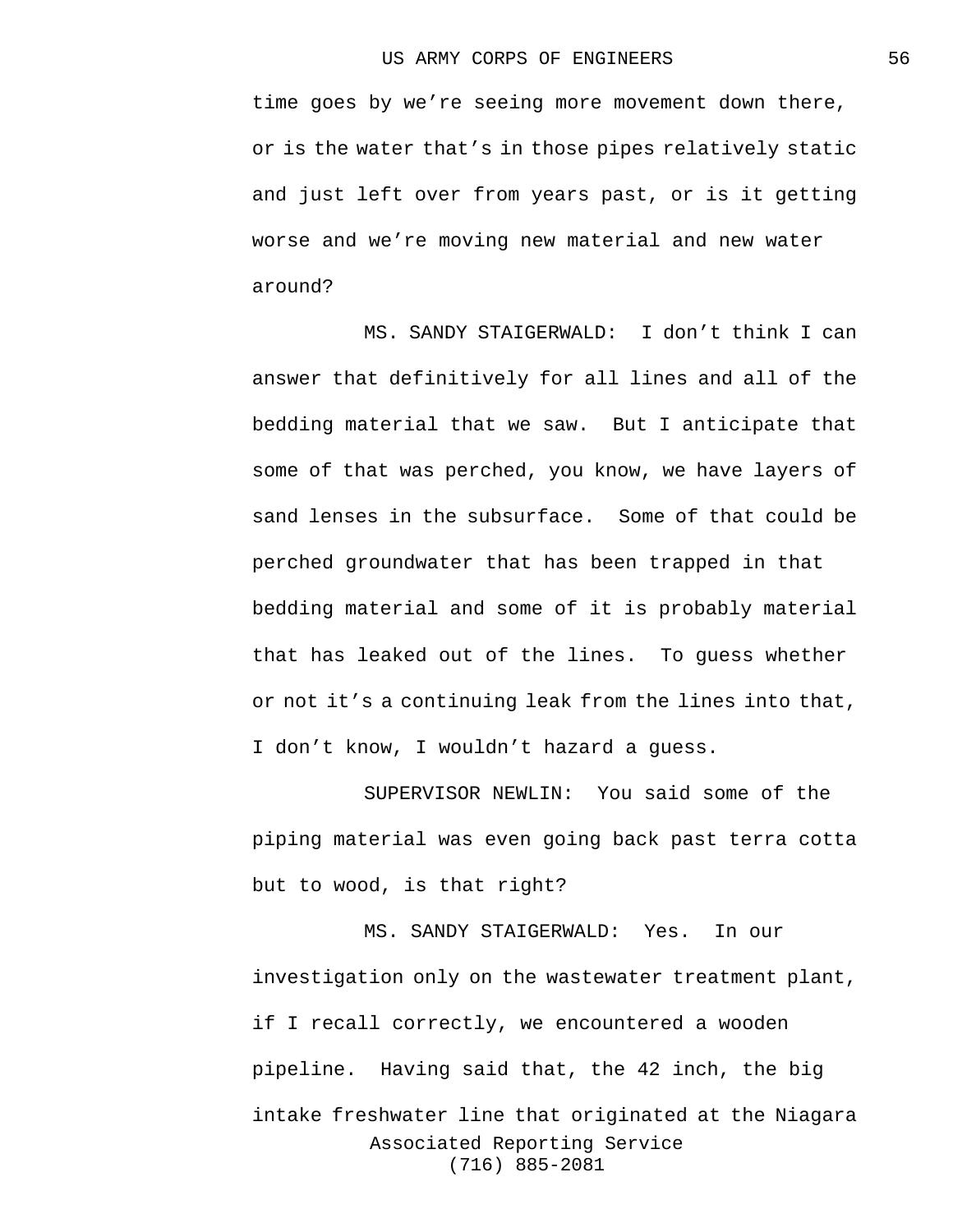River and traversed onto LOOW, a portion of that was actually constructed out of wood as well.

SUPERVISOR NEWLIN: That's surprising. You wouldn't think it would be that old.

MS. SANDY STAIGERWALD: I think, you know, you pick up little pieces of information as you go through some of the historical records, some of which are simple, as like the Weekly Record of LOOW. It's more for the folks and the people that are working there. And you get a sense that they were actually running out of some raw materials when they were constructing these plants. So that's --

SUPERVISOR NEWLIN: Well, I guess I'd like to see a delineation of where the wood lines are, too, and how prevalent they are. That's going back a ways.

MS. SANDY STAIGERWALD: Yeah. I can definitely show you where I know where some of those wood lines are. What I don't know is along that 42 inch intake line exactly where the wood started and where the --

Associated Reporting Service (716) 885-2081 SUPERVISOR NEWLIN: Are we talking about tens of feet or hundreds of feet of wood line or -- MS. SANDY STAIGERWALD: Is anyone from the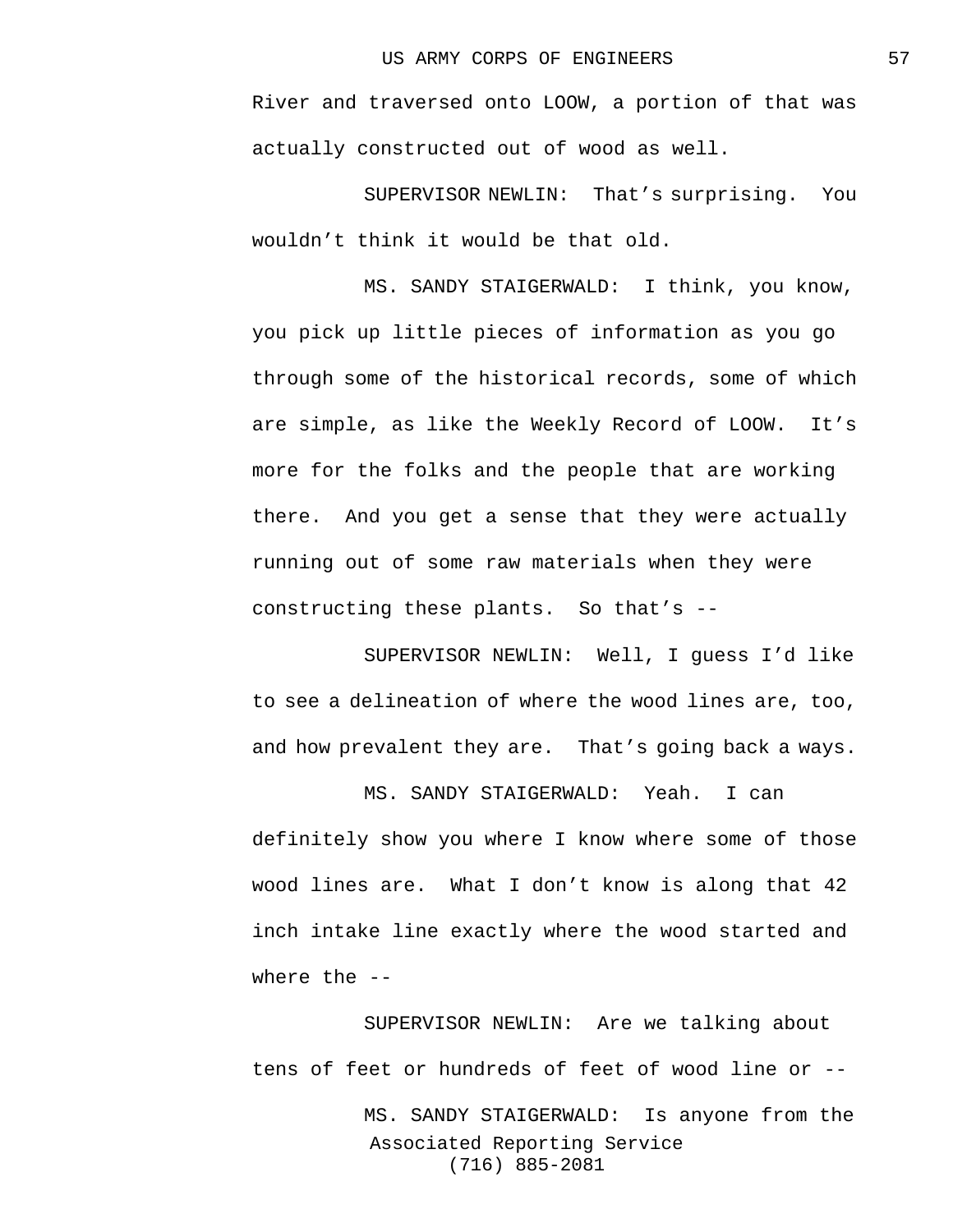Town of Lewiston, the water works or public works?

SUPERVISOR NEWLIN: No, we don't have

anybody here unfortunately, no.

MS. SANDY STAIGERWALD: Okay. Because I was going to say, Mr. Lockport --

SUPERVISOR NEWLIN: Lockhart.

MS. SANDY STAIGERWALD: -- or Lockhart, he may know.

SUPERVISOR NEWLIN: Yes.

MS. SANDY STAIGERWALD: Yeah. Can you go up to, say slide -- I guess the best one would probably be slide number 7.

MS. ARLEEN KREUSCH: Was that a handout, Sandy?

MS. SANDY STAIGERWALD: Yeah. If you have a handout you should -- no, this figure I don't think is in -- no, it's not on the handout.

MS. ARLEEN KREUSCH: Okay.

MS. SANDY STAIGERWALD: We have not performed any excavations along this line.

SUPERVISOR NEWLIN: That's the 42 inch line?

MS. SANDY STAIGERWALD: This is that

Associated Reporting Service (716) 885-2081 freshwater intake line.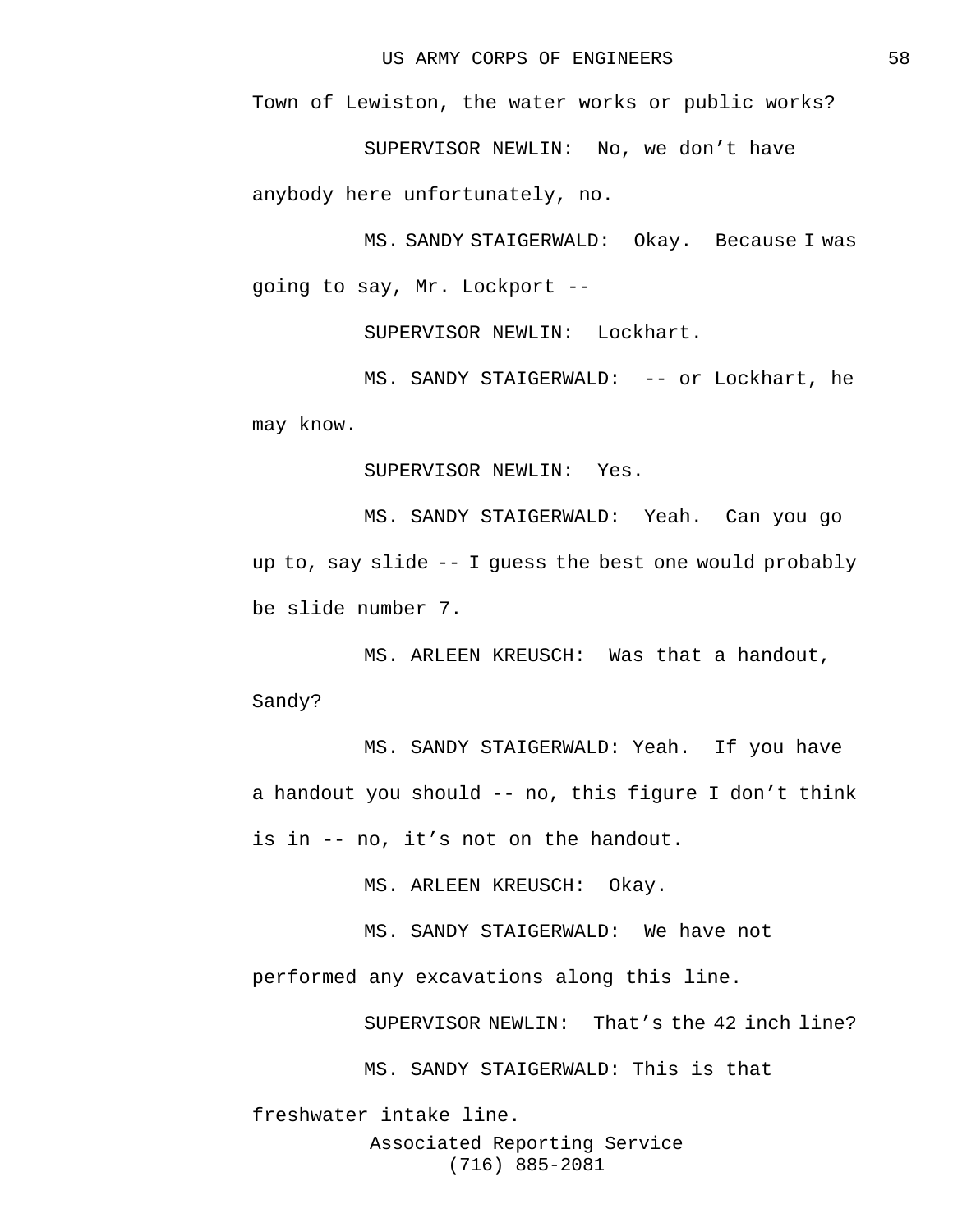## SUPERVISOR NEWLIN: Yeah.

MS. SANDY STAIGERWALD: Exactly. However, when we were doing some site reconnaissance, we did notice in some of the archive searches that we did that they mentioned a portion of that line was constructed out of wood. And then we did notice, when we were doing a site reconnaissance, where was that, I think it was up in this area, up in this area here, that you could see -- actually it was on the National Grid property.

We were doing some site reconnaissance and we saw a part of the wood stave. I think they had done some construction work and had actually removed a portion of that line. So there might be some evidence in the historical record of exactly where that transition took place. Off the top of my head, I don't know. It's one that we might have to table and we can look up. Is it just moving the old waste or is it possibly moving newer material. But I do know that this end definitely has some of the wood.

SUPERVISOR NEWLIN: Okay. Thank you. Finally I just want to --

> Associated Reporting Service (716) 885-2081 MS. SANDY STAIGERWALD: That's the intake. SUPERVISOR NEWLIN: I want to associate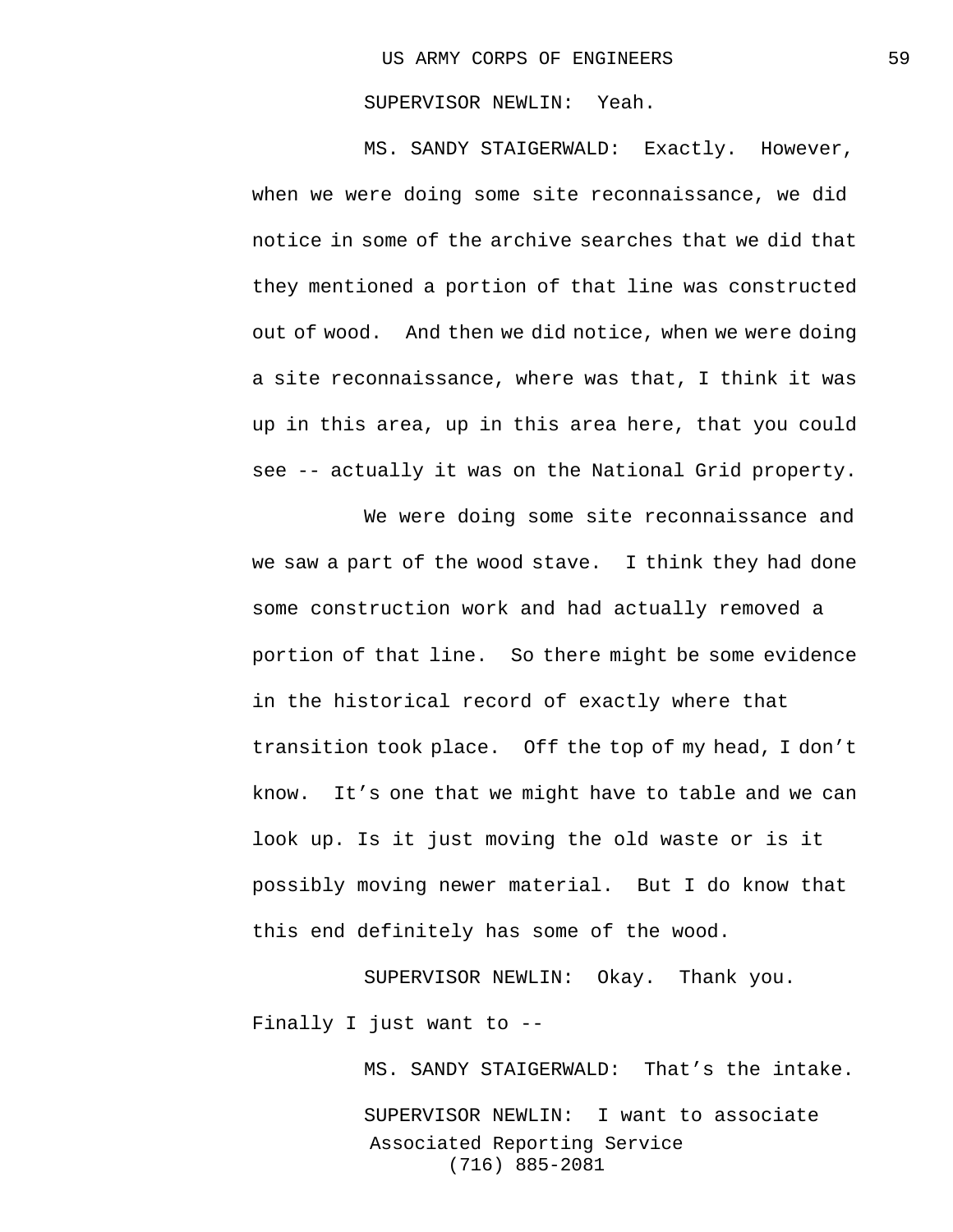myself with some comments that were already made, but I do think it would be a grave mistake if taxpayer money was prioritized to be spent on concerns regarding the CWM site as opposed to concentrating on public health and safety. There are so many concerns there, I think the CWM interests should certainly take a deep back seat to those. But that's my only comment. Thank you for your time and your answers. And I look forward to getting a delineation of those lines as to what are gravel encased, what are concrete encased and where the wood lines might be. Thank you.

MS. ARLEEN KREUSCH: Okay. Another question? There must be more questions. Come on. MR. WILLIAM McDONALD: I have a question. MS. ARLEEN KREUSCH: Okay. And your name

is?

MR. WILLIAM McDONALD: William McDonald.

MS. ARLEEN KREUSCH: Mr. McDonald, is it possible for you to come up where there's a mike so that everybody can hear you?

Associated Reporting Service (716) 885-2081 MR. WILLIAM McDONALD: My name is William McDonald. I live in Lewiston, New York. I've lived in Youngstown. I lived in the Town of Lewiston. I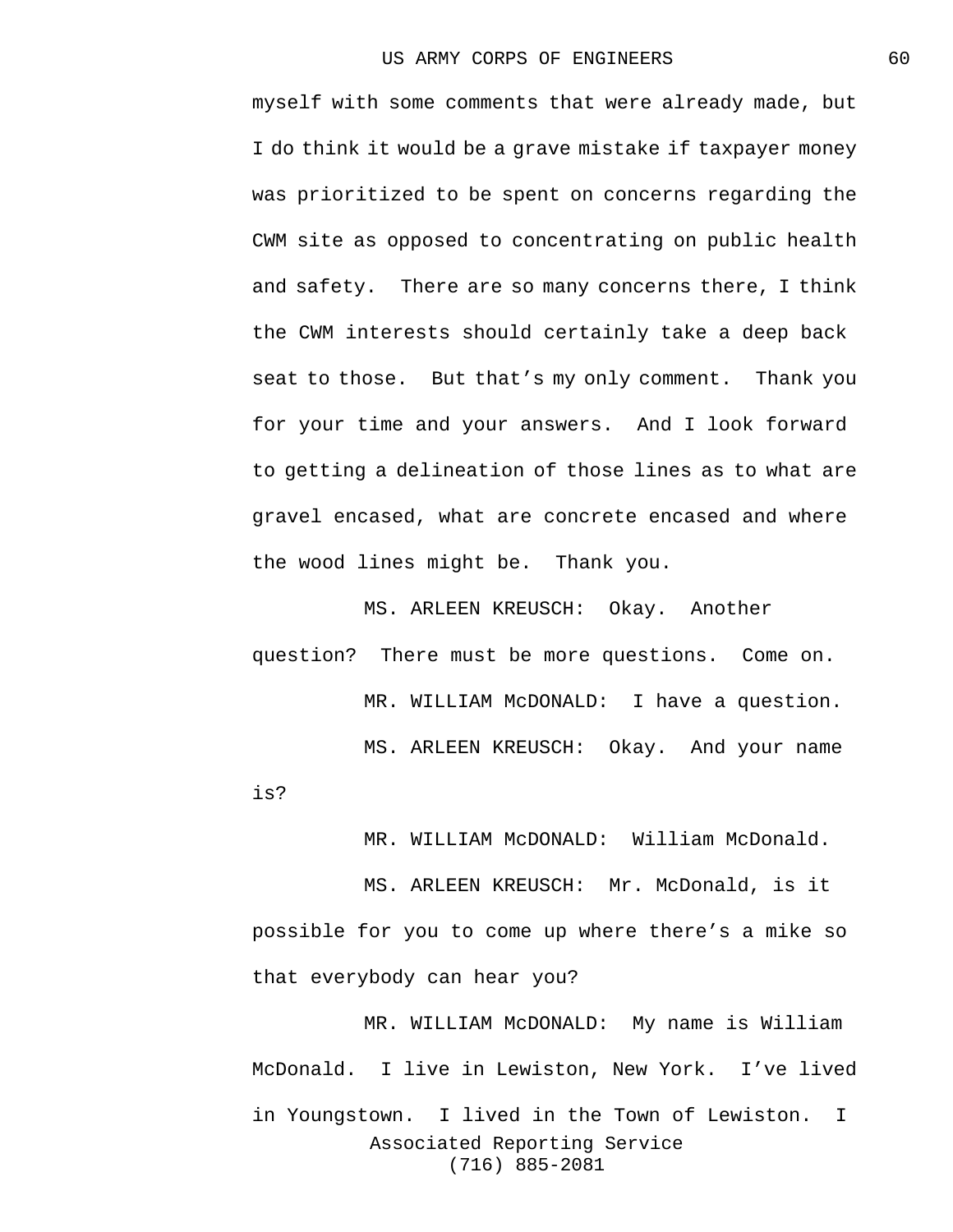lived in the Town of Porter, over the past 40 or 50 years. I've often asked both in the Village of Lewiston and the Village of Youngstown and the Towns of Porter and the Town of Lewiston if I could get a map that would show the various properties that are classified as questionable, or whatever you want to call them, out around the Creek Road and the Lew-Port School System and down on the Youngstown-Lockport Road.

I know the properties are down there someplace and I've gone, driven around down there and there are chain link fences with very tiny little signs on them saying what they are. It's very difficult to know what it is you're looking at and what classification that property is, if anything.

Associated Reporting Service (716) 885-2081 I'd like to see a map published and available to everybody who lives in this area, particularly those of us that have had children going to school there, just what is there, where is it, and if we wanted to hire our own professional people to inquire about it, how would we go about doing that? It seems to be a big mystery. I've gone into the Town of Porter, for example, in their offices there at Creek Road, and I guess it's Youngstown-Lockport Road, and they don't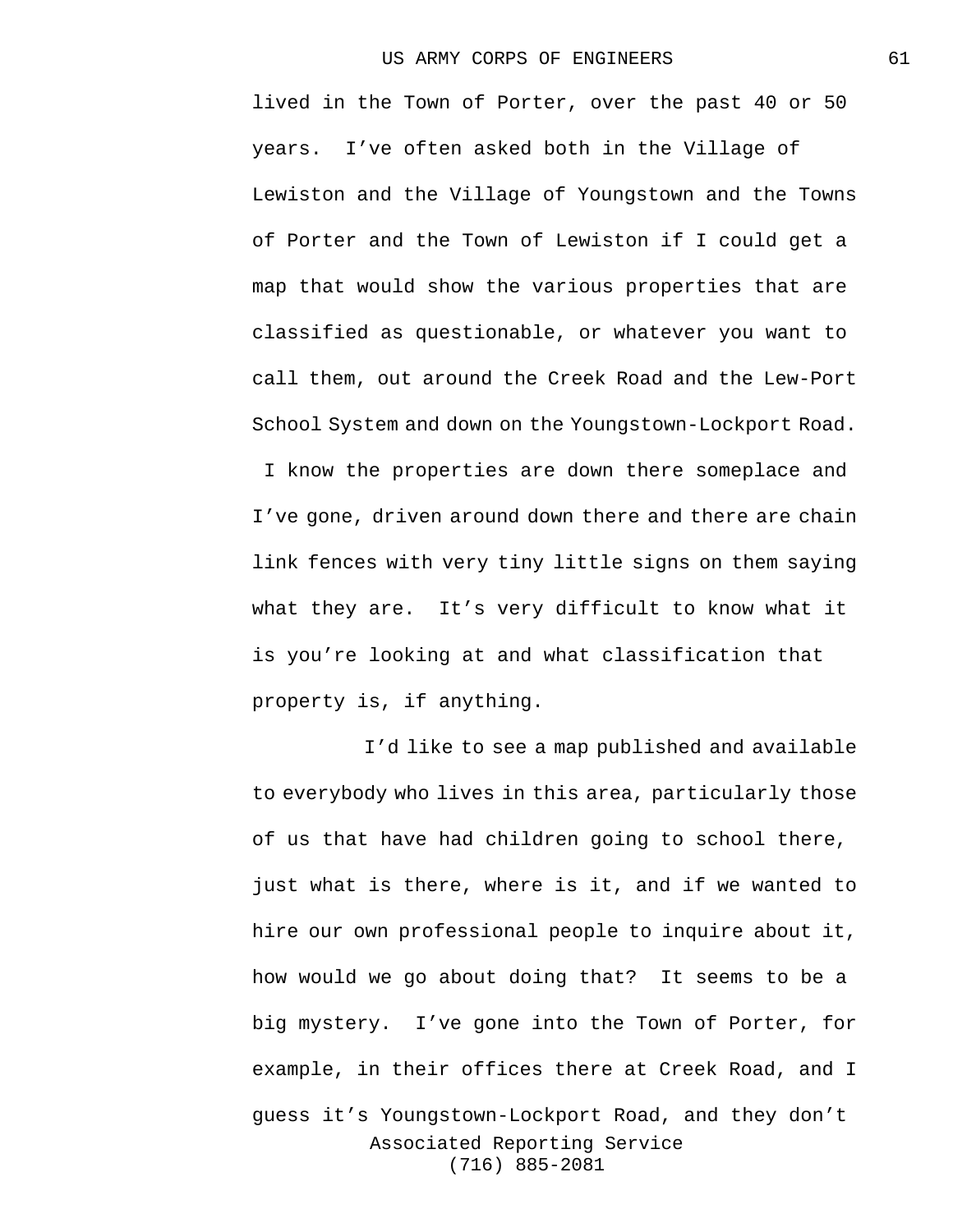have any maps whatsoever, none, no maps of the area that would identify who owns what. And I've tried to make them up myself. In fact, I brought some with me. But it's very difficult. It's like putting a jigsaw puzzle together. So I'm so happy to see that the officials are here this evening, particularly the Army Corps of Engineers, who apparently are the grandfather of everything that's happening in this area. But as far as I know, they haven't been readily available, at least I've never known just exactly where to go to get these answers. So I'm hoping that this evening will produce that for us.

MS. SANDY STAIGERWALD: I can field that question. It's Sandy Staigerwald again. The Corps is actually -- it's not released yet, but the Corps is actually putting together a document, the Management Action Plan that we discussed, and actually this gentleman over here is holding up a breakout of every parcel. There are a little over 550 parcels that comprise Lake Ontario Ordnance Works and the easements that had been formerly used by the Department of Defense.

> Associated Reporting Service (716) 885-2081 What the Management Action Plan will do is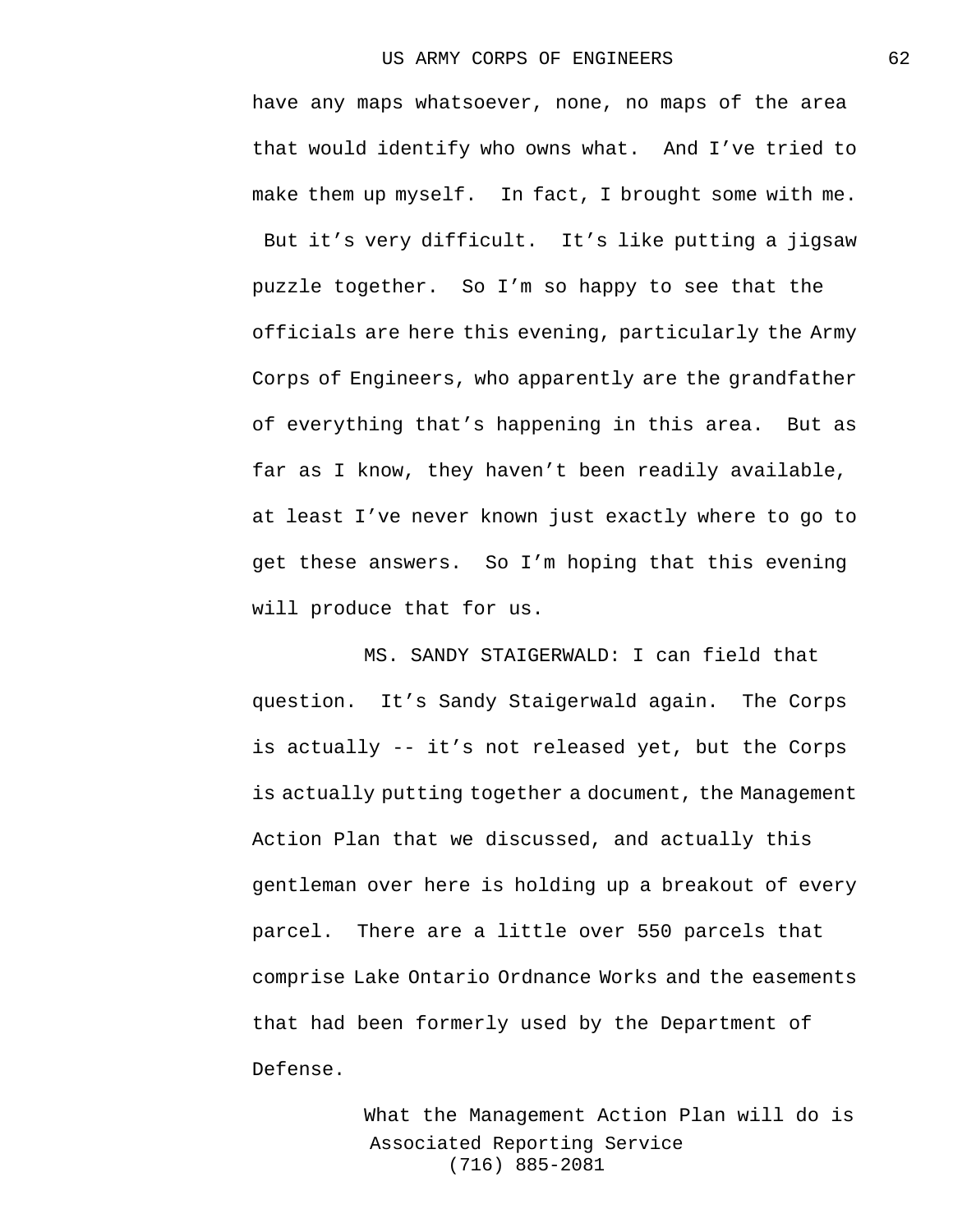identify how these different parcels are being carried through the investigations and whether or not they even need an investigation, meaning that there were some that were categorized as, it's just residential property right now, we don't have any indication that it was used or there were any DOD activities that took place on that property, all the way up to parcels that were, we know these were used for TNT manufacturing and we know from remedial investigations that there is some impact there.

So when -- because I think the concern is shared by everybody that it's a big comprehensive site with a lot of different issues, lot of different subsites and areas of concern here. So that's why that document was put together.

Associated Reporting Service (716) 885-2081 And when you finally get a chance to take a look at this, you'll be able to see, you know, if you happen to live within the footprint of LOOW, you'll be able to pick out exactly what parcel you are and go to a sub-report, which is that property specific Management Action Plan, and it will detail all the investigations that have been done to date on those parcels and also what the status is what the plan is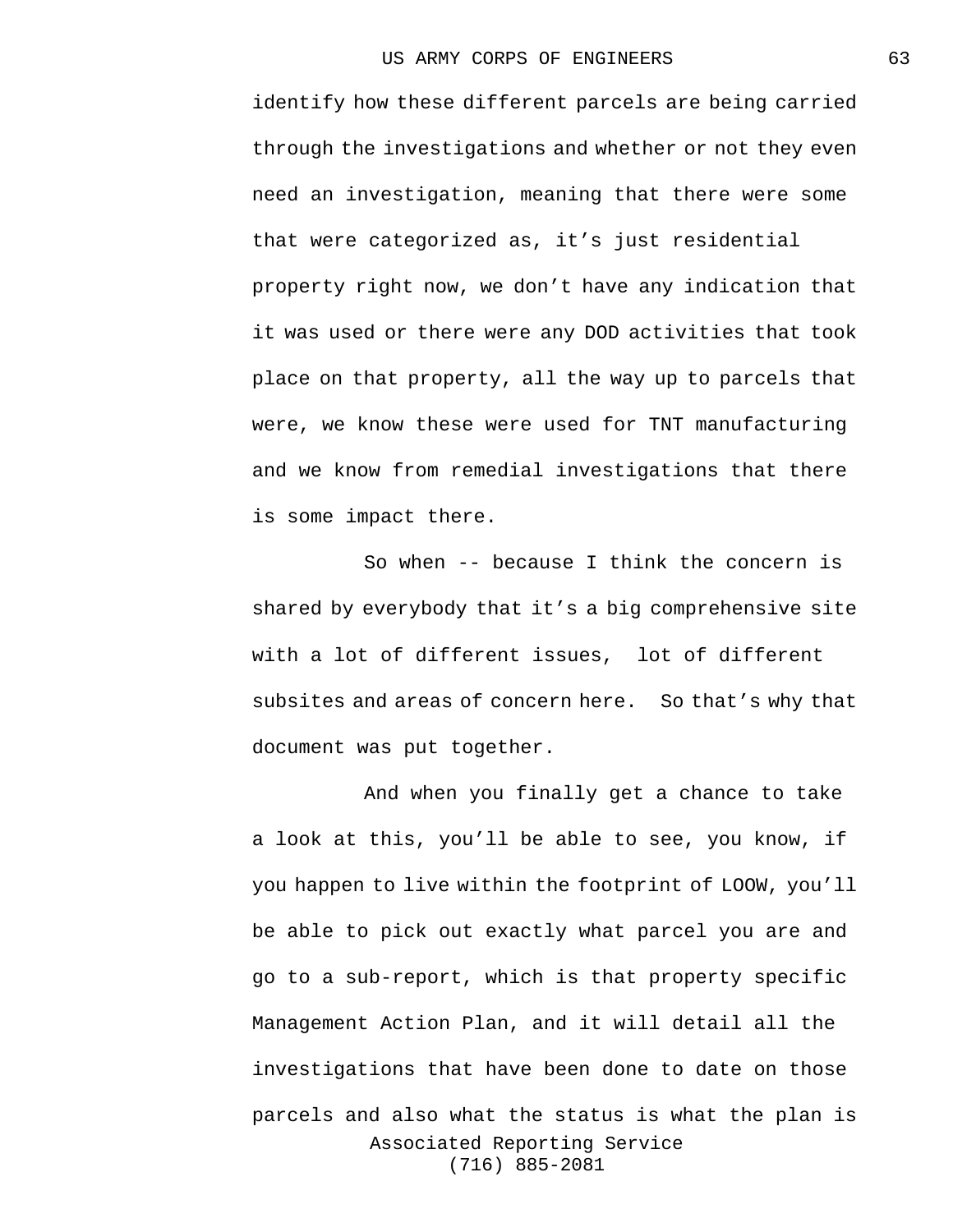for that parcel.

Associated Reporting Service (716) 885-2081 MR. WILLIAM McDONALD: That is the absolute key to what we're talking about. The map is number 1. Number 2 is an explanation of the history of the various sites, what's been done with it, what it was used for, what's been dumped on it, if anything, and how it stands now. I'd also add one other question, then I'll stop talking. I'm quite curious, various times you read in the newspaper that the response of the various citizens who have inquired at these meetings, and the response is, there is no hazardous property in this area and that we have no worries in the Lew-Port School System and so forth, I know of any number of people who have brought action against whoever is involved, they were involved with, working in this area, and particularly in these mapped out areas, that have made various financial settlements with whoever the authority is. I'm not sure exactly who because there's been so many people involved. But I know of some judgments that have come through, as much as a quarter of a million dollars. So if that is so, why would anybody make a settlement for figures like that if we were sitting in perfectly safe property?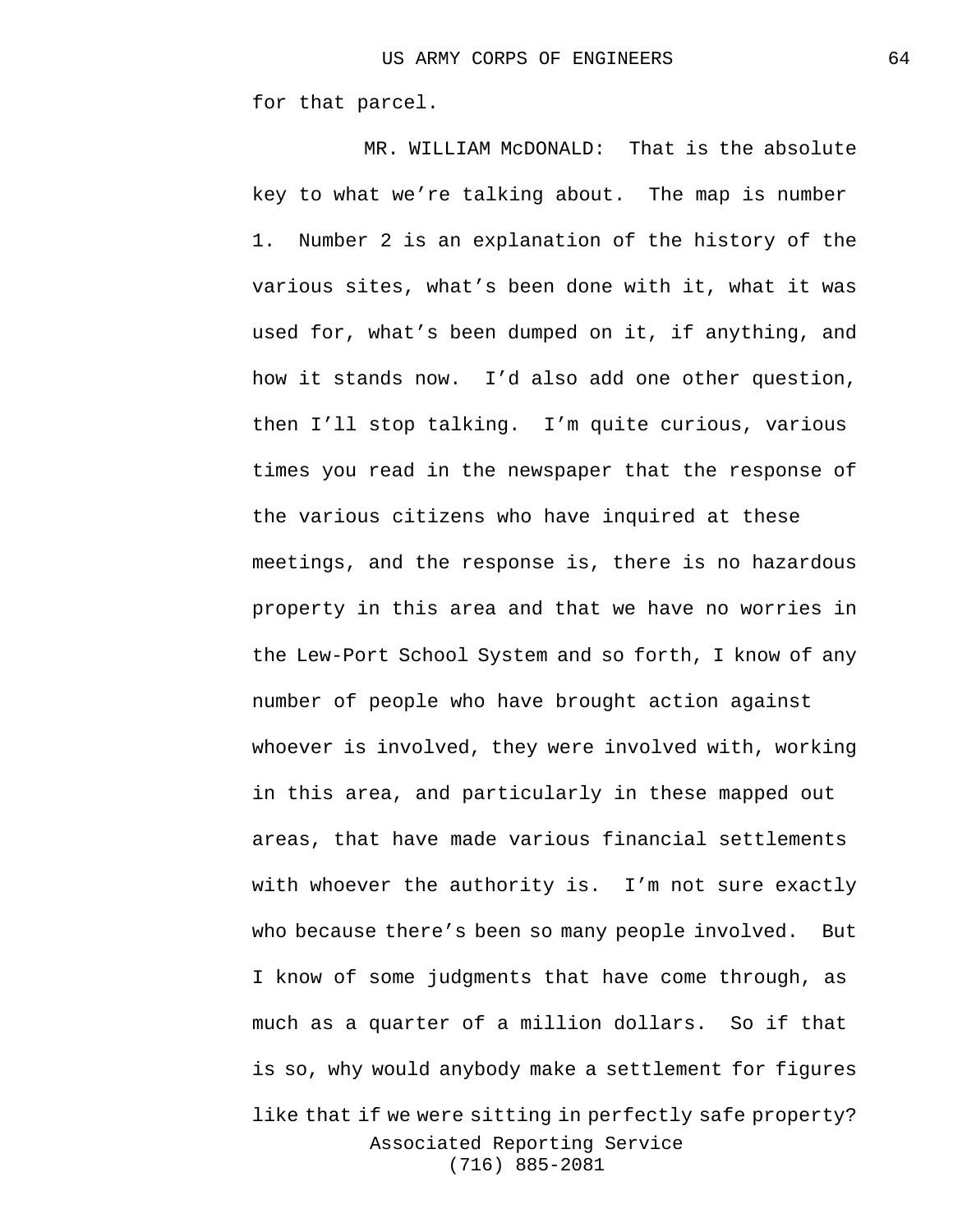MS. SANDY STAIGERWALD: I don't know if I could answer that specific question.

MR. WILLIAM McDONALD: No. I wouldn't expect that you could. But that's what I'm building up the groundwork for. Let's see if we can't find the answer to those questions.

MS. SANDY STAIGERWALD: Right. And I think this will go, when this document is released, it will go a long way of showing people the areas and the parcels that actually have some DOD, former DOD activities, and then a summary of those results, and if we think that there is enough concern to actually carry that through in different, you know, additional investigation and even possibly remediation in the future.

Associated Reporting Service (716) 885-2081 MR. WILLIAM McDONALD: I'd also like to have on the tail end of this what if any decisions have been made that we hear so many rumors about with the cleanup of the area down by Albany from the General Electric waste matter that's in the Hudson River. We don't know, we just hear rumors. Is that material going to be brought here, and if it is, when, and also what is the potential damage of that to our community?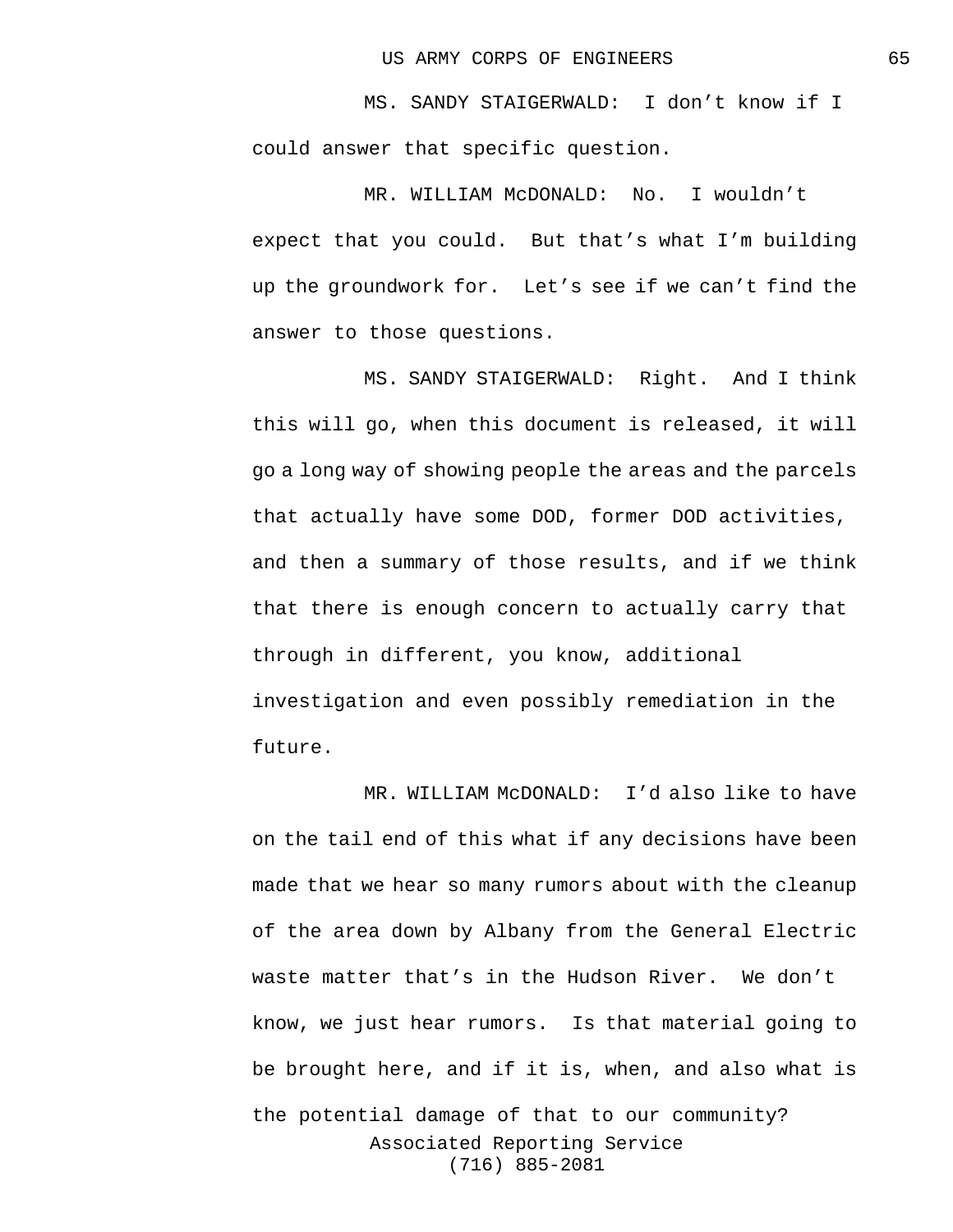MS. SANDY STAIGERWALD: Yeah. Unfortunately that one's definitely beyond my knowledge level, so if anybody else could address that.

MR. KENT JOHNSON: I work for the New York State DEC and I come from the Hudson River Dredge Project. I live near Albany. That's going by train to west –- WCX in West Texas. Actually the dredging has slowed down. They're having some problems with high water levels but that is going on right now and it is all going by train to West Texas.

MR. WILLIAM McDONALD: Thank you.

MS. ARLEEN KREUSCH: For our court recorder that was Kent Johnson. Okay. Additional questions? MS. AMY WITRYOL: Arleen, are you segregating the RI questions from the NFSS questions?

MS. ARLEEN KREUSCH: No. We can take any at any time.

Associated Reporting Service (716) 885-2081 MS. AMY WITRYOL: Well, just on the Management Plan Map that Bill was holding up, the 1500 acres south of Balmer Road had multiple uses, so I'm kind of wondering, when we look at, for instance, the example of the outline of the NFSS, it has both the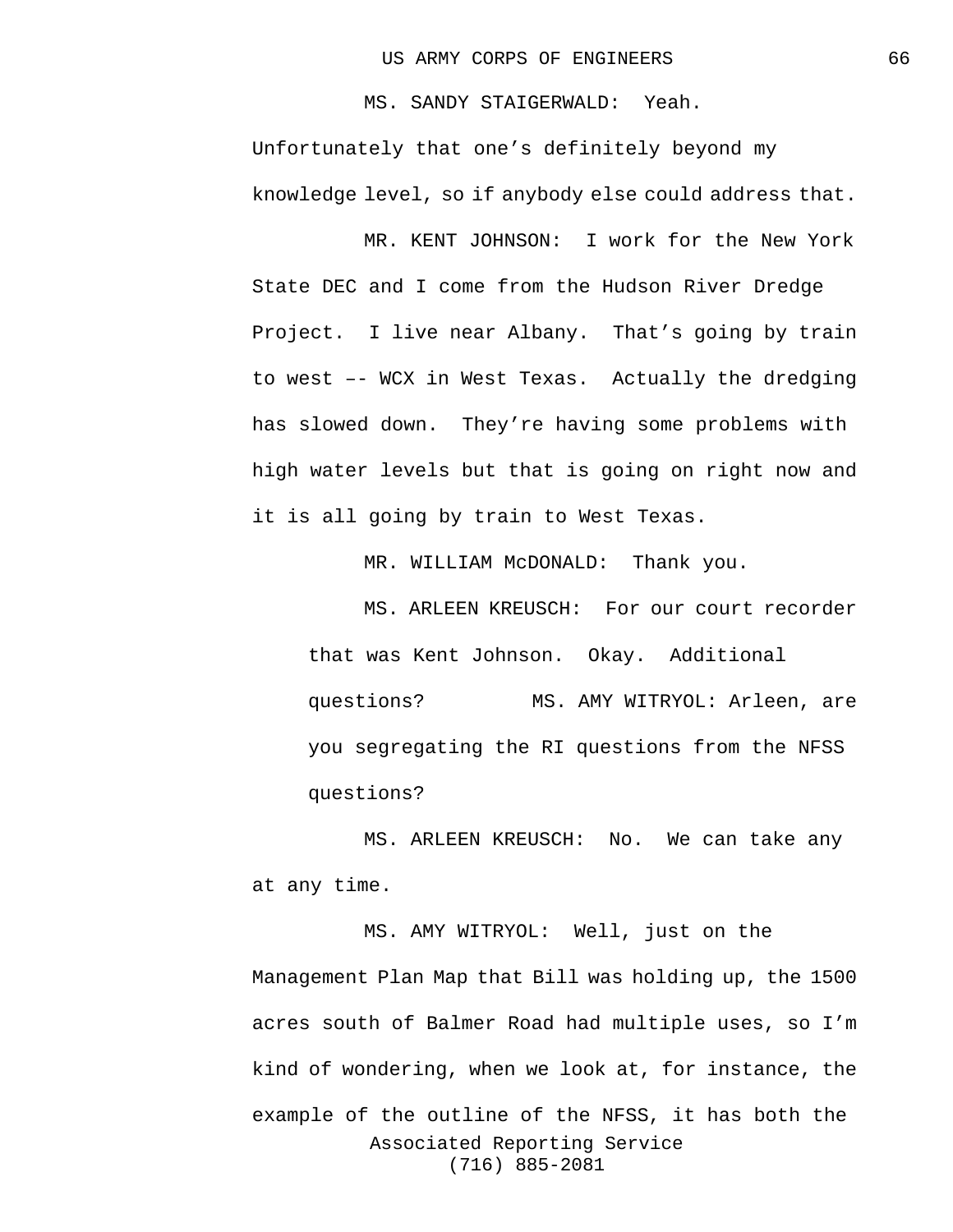DOD and DOE impact, so could you give us a sense for whether or not this management plan is being configured based on property ownership or based on historical activity for the closeout process?

MS. SANDY STAIGERWALD: Yeah. Actually, it's based on, it is based on historical activity and that's how we group the parcels together. If we thought there was very little impact and, you know, basically different gradations of impact from former DOD activities. But at that point it's also by parcel because once a parcel is identified as having that specific impact it gets placed into that parcel group.

Associated Reporting Service (716) 885-2081 In regards to Niagara Falls Storage Site and whether it's, you know, you mentioned the Niagara Falls Storage Site versus the regular, you know, FUDS, Formerly Used Defense Sites activity, the Management Action Plan is geared a little bit more toward the Formerly Used Defense Sites investigations. However, we do incorporate investigations that have been done for the FUSRAP side of things, and including the vicinity properties that were also on any or all of those parcels. So that's also discussed in the property specific Management Action Plan.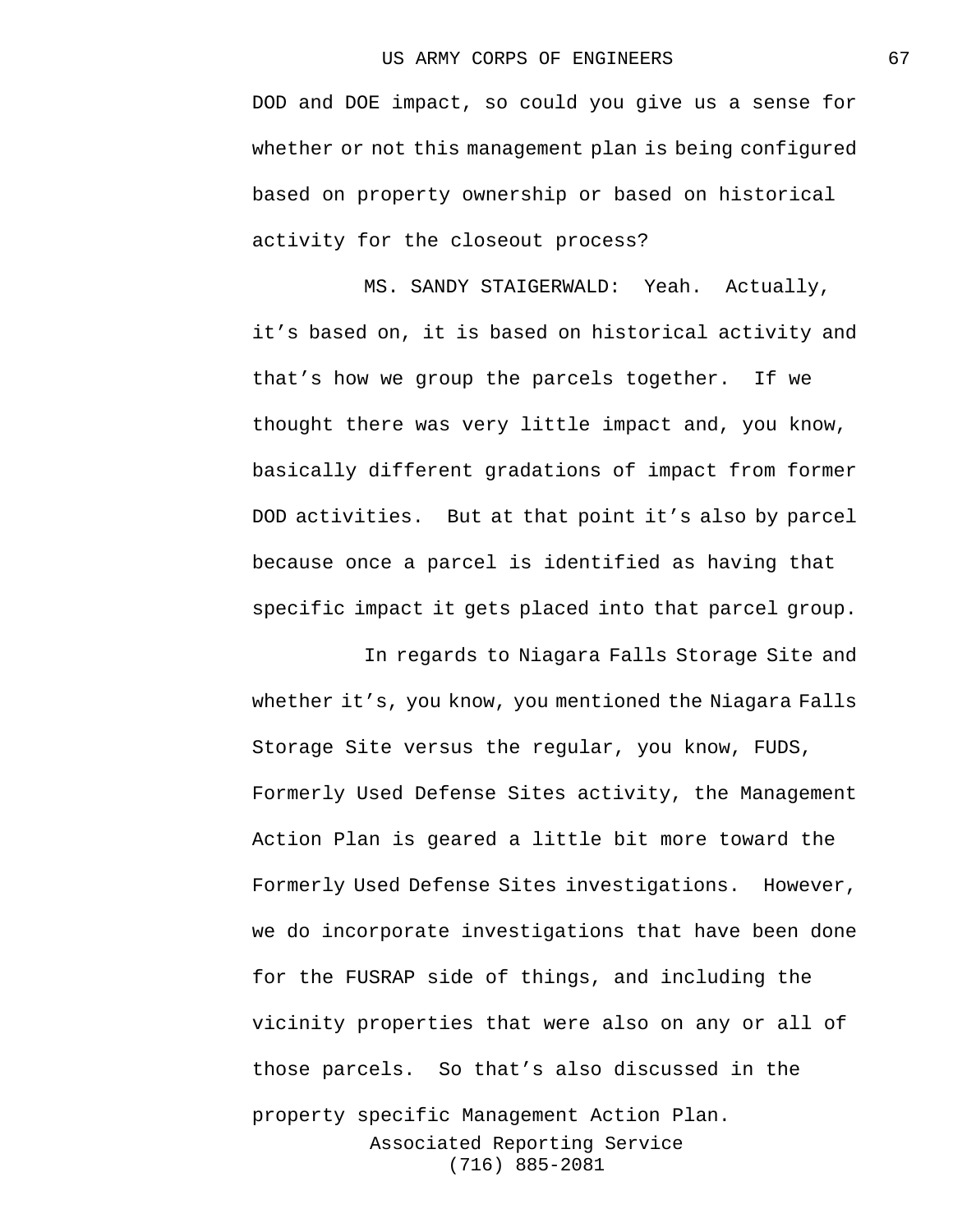MS. AMY WITRYOL: And will the risk assessment for all of those programs be combined?

MS. SANDY STAIGERWALD: We discuss -- I'm trying to recall actually. I think because Niagara Falls Storage Site is being investigated under FUSRAP, I think we leave it at that in that Management Action Plan, meaning that we discuss that there is a risk assessment in just very broad terms and we refer the reader to the actual risk assessment report, but it doesn't pull two risk assessments together and assess it as one big risk. It does not do that. It simply presents the information and then presents the proposed path forward through the environmental response process.

MS. ARLEEN KREUSCH: Follow up question, Amy or  $--$ 

MS. AMY WITRYOL: Well, I actually had a FUSRAP question but --

MS. ARLEEN KREUSCH: Is there someone else that has a question or would you mind if Amy asks another one? We're okay, Amy.

Associated Reporting Service (716) 885-2081 MS. AMY WITRYOL: What feedback is the FUSRAP program getting from other agencies on the development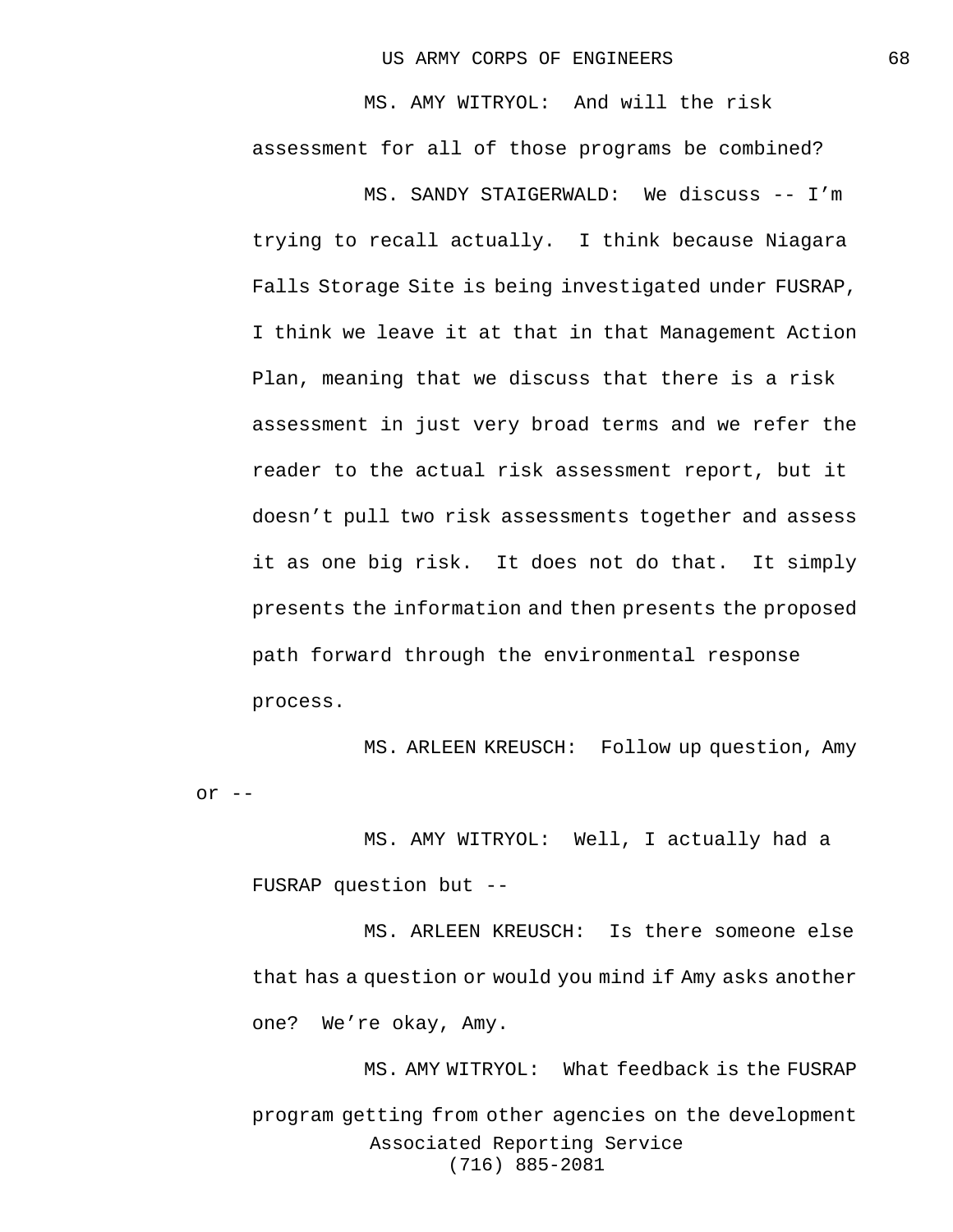of the feasibility study, you know, in terms of potential options or reinforcement of the containment for the residues at the Niagara Falls Storage Site?

MS. MICHELE RHODES: I'm Michele Rhodes. Amy, we did solicit information from both the EPA and the DEC on the ARARs or the applicable regulations that may be looked at in the future. We're nowhere near looking at them right now but we wanted their input in advance of that deliverable.

I guess our first deliverable for the feasibility study for the Niagara Falls Storage Site is a feasibility study work plan and that will basically lay out sort of our approach in issuing these interim tech memos and these tech memos will be sort of grouped by a topic so an ARAR would be one of the tech memos that we look at but we're not near getting to that point.

We did incorporate in the Feasibility Study Work Plan actual meeting minutes from an internal meeting talking about, sort of giving a feel for where we're headed so that everybody could see sort of the approach that we're thinking. And basically it's designed to solicit input in advance of actually preparing the report.

> Associated Reporting Service (716) 885-2081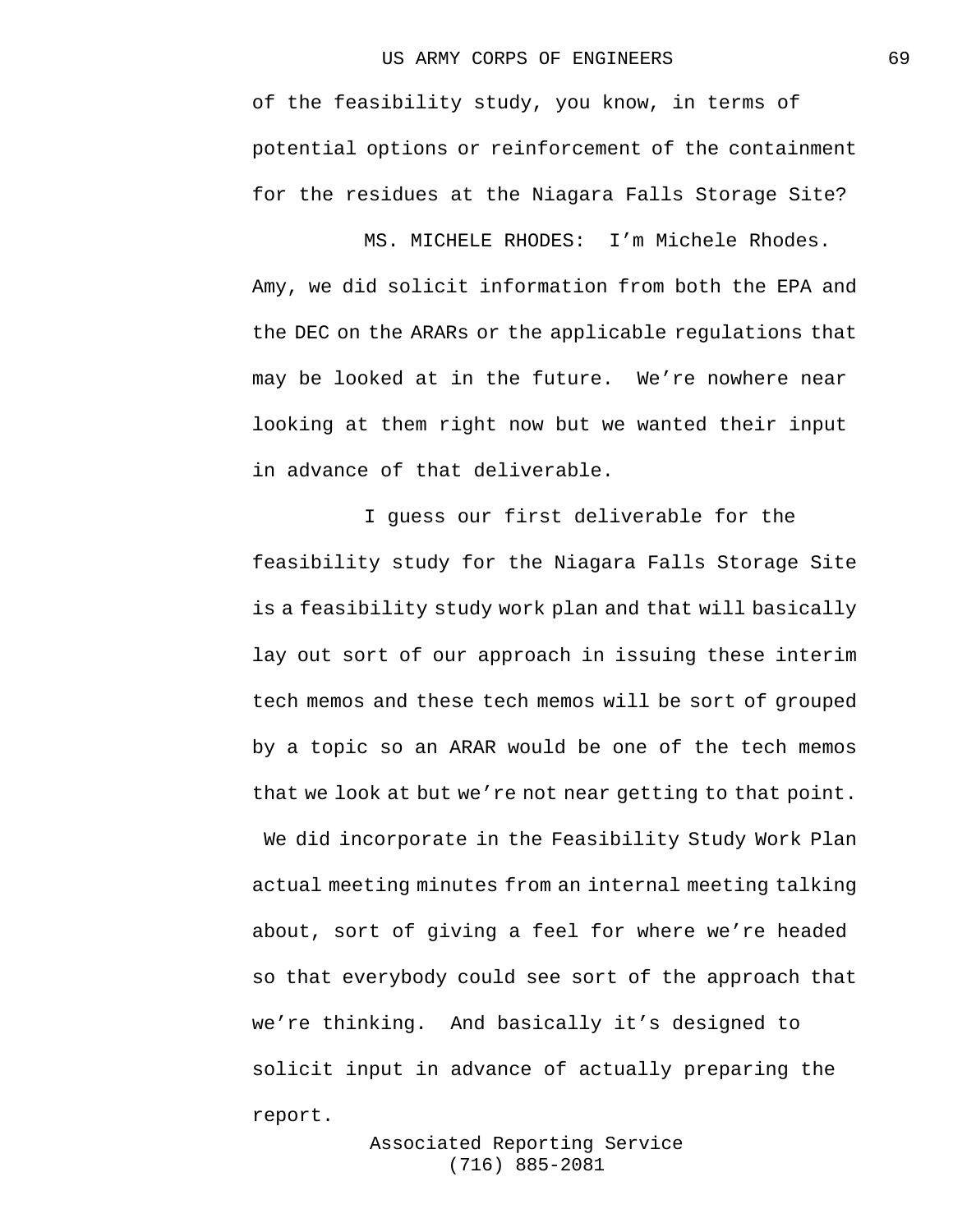MS. AMY WITRYOL: Since Mr. Johnson is here from the DEC, has a copy of your ARAR recommendations been provided to the RAB radiation committee or is that something you could do?

MR. JOHNSON: That would be something you'd have to talk to our radiation program. John Lynch would be the person to talk to. I haven't been involved in that.

MS. AMY WITRYOL: Could you shepherd that request for us?

MR. JOHNSON: Okay. Again, I'm not aware of anything on that topic. I will ask Mr. Mitchell.

MS. AMY WITRYOL: If you could facilitate the transmission of that information.

MS. MICHELE RHODES: I think there was some kind of -- and it wasn't solicited at that point but as part of the DEC's comments on the RI report, they were chemical ARAR based, not radiological. That would be sort of John's field, but those are the ones I was referencing.

Associated Reporting Service (716) 885-2081 MS. AMY WITRYOL: Well, one of the reasons why I ask is, a couple of years ago Dr. Boeck suggested that the Army Corps convene with a Restoration Advisory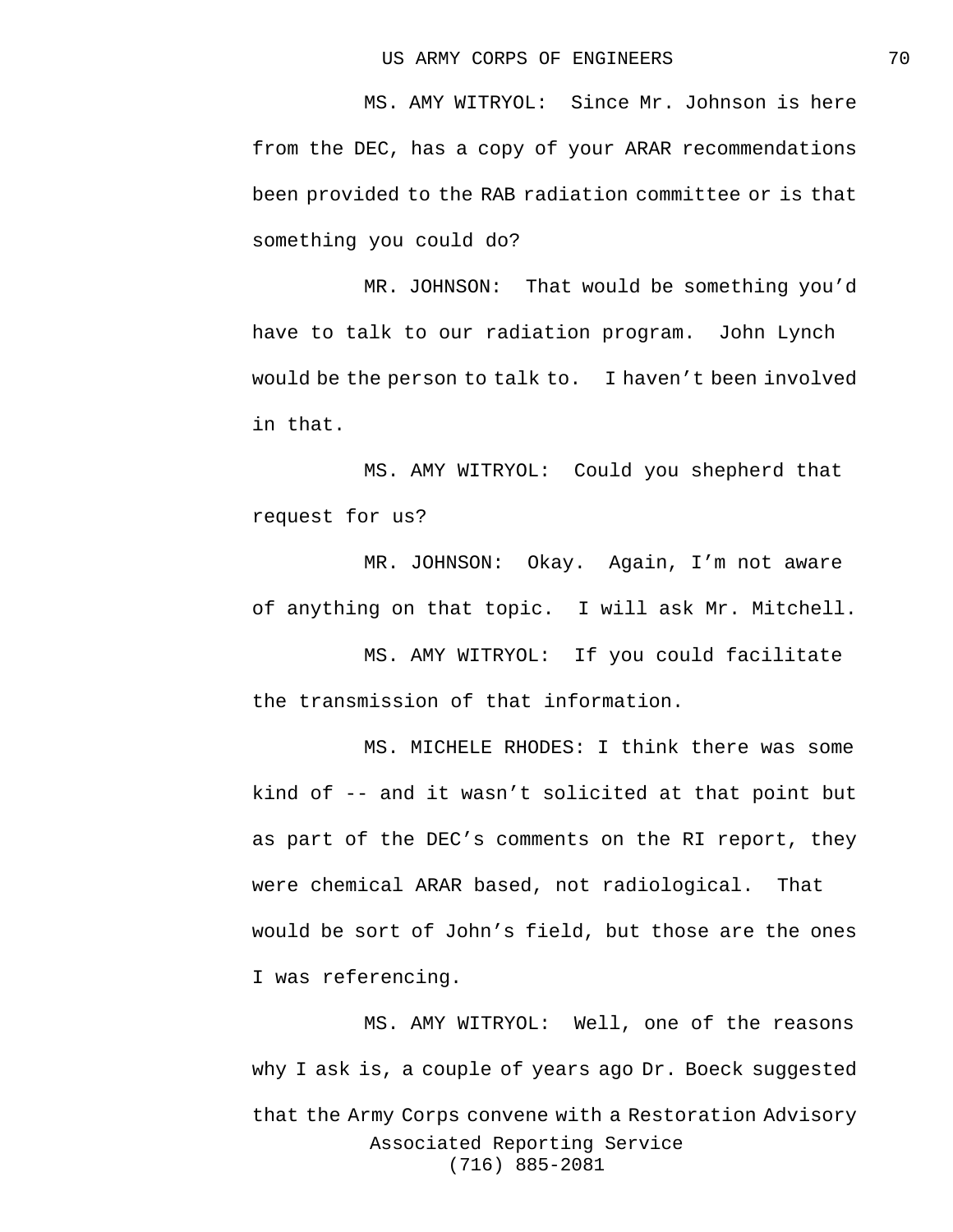Board meeting, a discussion of lessons learned from Fernald, which had the same high activity, K65 residues, which it was able to successfully ship off-site that we have here at the Niagara Falls Storage Site, and I did see the other day a letter from the EPA to you about not only the standards that if a repository cannot be identified that the NFSS containment should meet the standards for containment of high level radioactive waste, and possibly consider vitrification, which I think was the first step of stabilizing the material at Ohio.

Associated Reporting Service (716) 885-2081 So it might be a very good time now to, whether the Army Corps recognizes the Restoration Advisory Board or not, to at least convene a meeting with knowledgeable folks like Dr. Boeck to have some people from Fernald as well as the Buffalo district talk about how things were handled at Fernald that would be good preparation for us for when the feasibility study is done and we get a look at some of the options. Because at least this as a first step would give us the opportunity to see what's been done and then give us the adequacy of time to begin to research some things on our own in preparation for that report. And could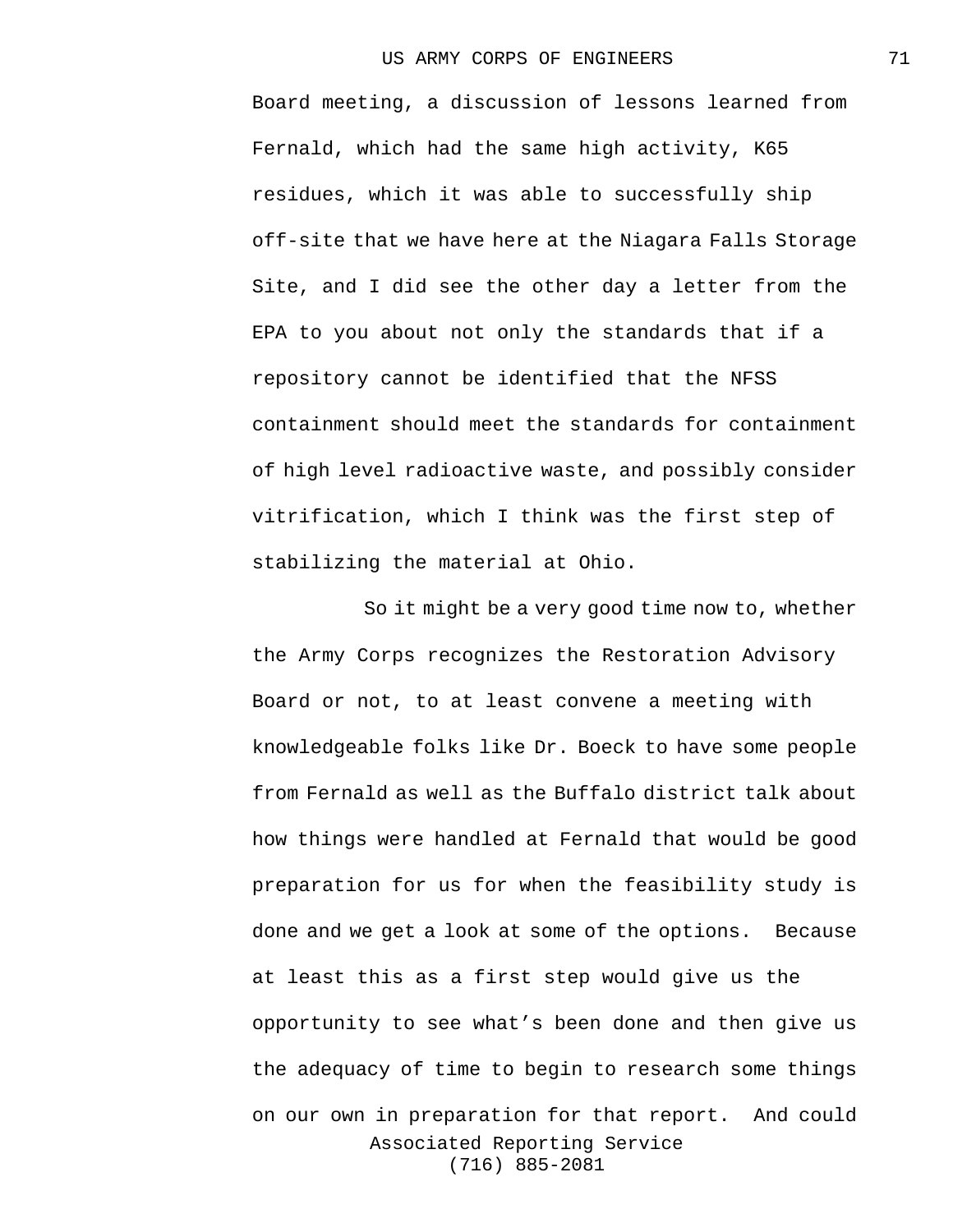you remind me, what's the time frame for the feasibility study? Target date, estimate?

MR. KOWALEWSKI: Completion date or the starting?

MS. AMY WITRYOL: Completion.

MR. KOWALEWSKI: Again depending on the funding stream, if it comes in as it has, in the 2012, 2013 time frame to have that finished, but we will see products along the way as it's developed.

Associated Reporting Service (716) 885-2081 MS. MICHELE RHODES: Part of the reason for the time frame is because we're issuing it the way we are. We want to obviously integrate everybody into the process. As Amy mentioned, these FS technical memos, for example, one of them will be, these are the alternatives that we're looking at for the different operable units on site. So you could see what we're proposing, you know, be able to suggest things, take a look at it. Fernald, excellent, you know, we definitely want to take advantage of what Fernald has done. They have the other half sort of our K65 residue, which is the risk driver for the Niagara Falls Storage Site and what we plan on doing is a waste disposal and Fernald lessons learned tech memo. So that will be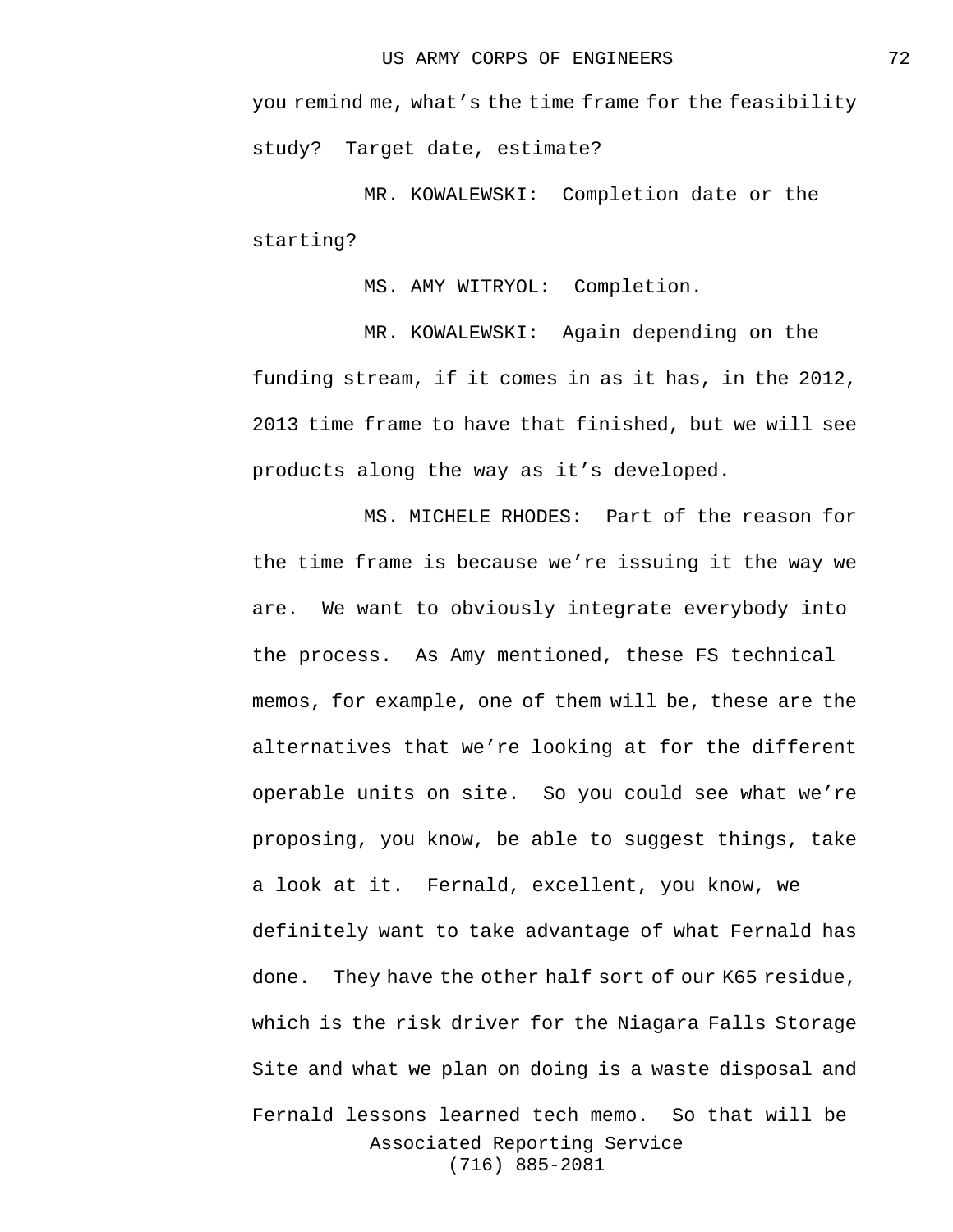something that we're initiating.

In addition to that, we actually have contractors that were integral to the Fernald project reviewing, independently technically reviewing our feasibility study documents to ensure that any additional information is incorporated that we need to know.

Associated Reporting Service (716) 885-2081 MS. AMY WITRYOL: Thank you. And I would also encourage you to make the RAB radiation committee aware, you know, that Mr. Johnson or whomever is representing the DEC to the Restoration Advisory Board radiation committee, copy them on your recommendations to the Corps and if the Corps could keep us advised as to what they hear from whether it's the Department of Energy or the EPA so that we can start thinking about these ideas or if we have some information that we think could better inform some of the points being made by the agencies, that the community has that opportunity as opposed to the agencies having this conversation coming to consensus and then a document is published and then we go through public input. It's pretty difficult for the public to have influence after there's a consensus on the part of many agencies. So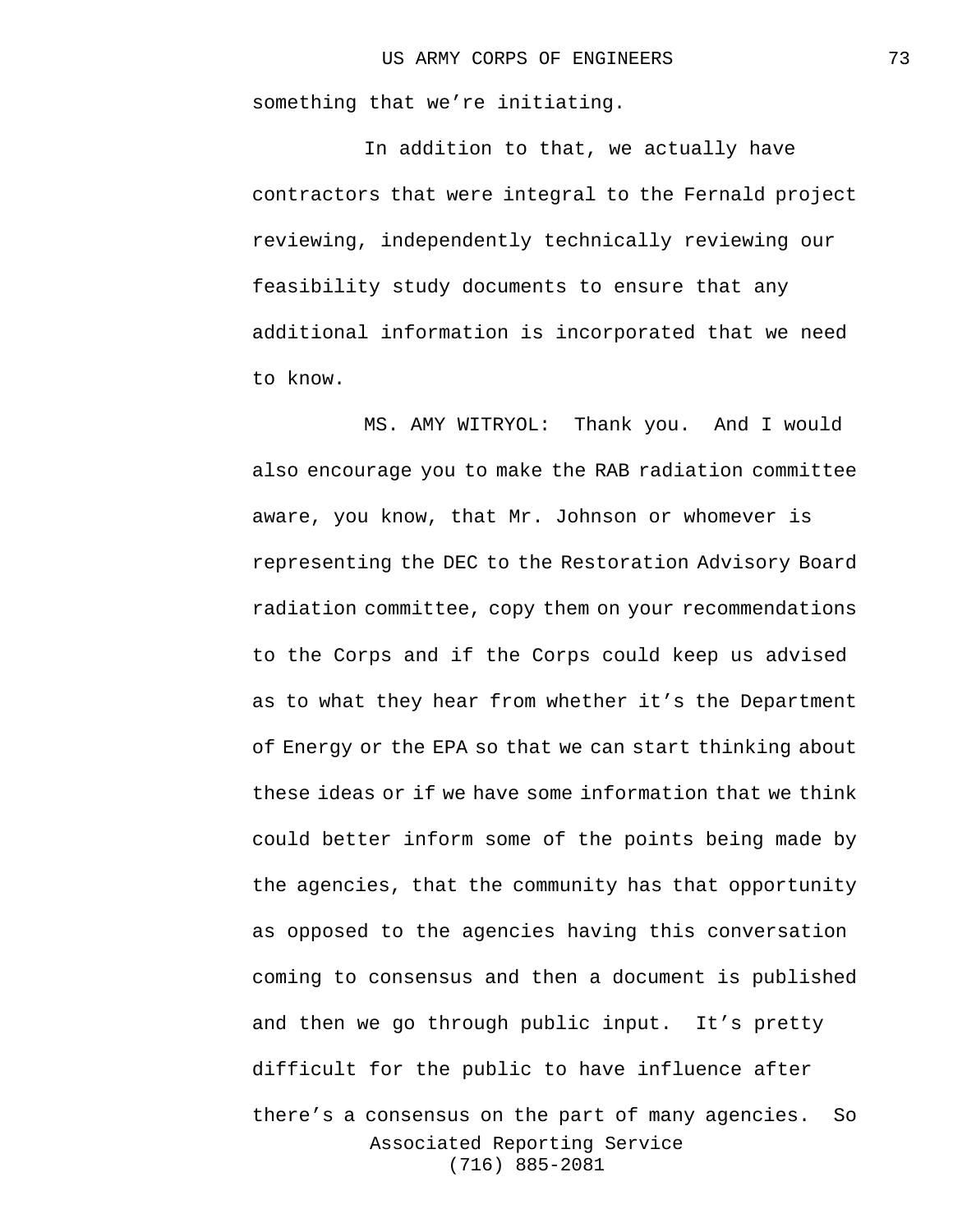to the extent we can kind of march down that road together, hopefully, you know, better information will be available and help the Army Corps reach some conclusions sooner and help actually expedite the time frames for the public participation process.

MS. MICHELE RHODES: We definitely appreciate any input we get and just to mention, too, that the layout kind of a phased approach to issuing the feasibility study tech memos was designed so that we would be able to get the input before we actually went further in the process and used that conclusion later on. So it was phased intentionally to make sure that we didn't sort of progress to the point where we'd have to rework a lot to go back and incorporate any information we received.

MS. AMY WITRYOL: Arleen, the only other question I have is whether or not the Department of Energy, the DEC or the Army Corps knows of any topic they think that might be of interest to us that's being undertaken right now that hasn't been discussed yet or presented tonight.

Associated Reporting Service (716) 885-2081 MR. JOHNSON: One thing that might be of interest I think as it progresses is the stimulus funded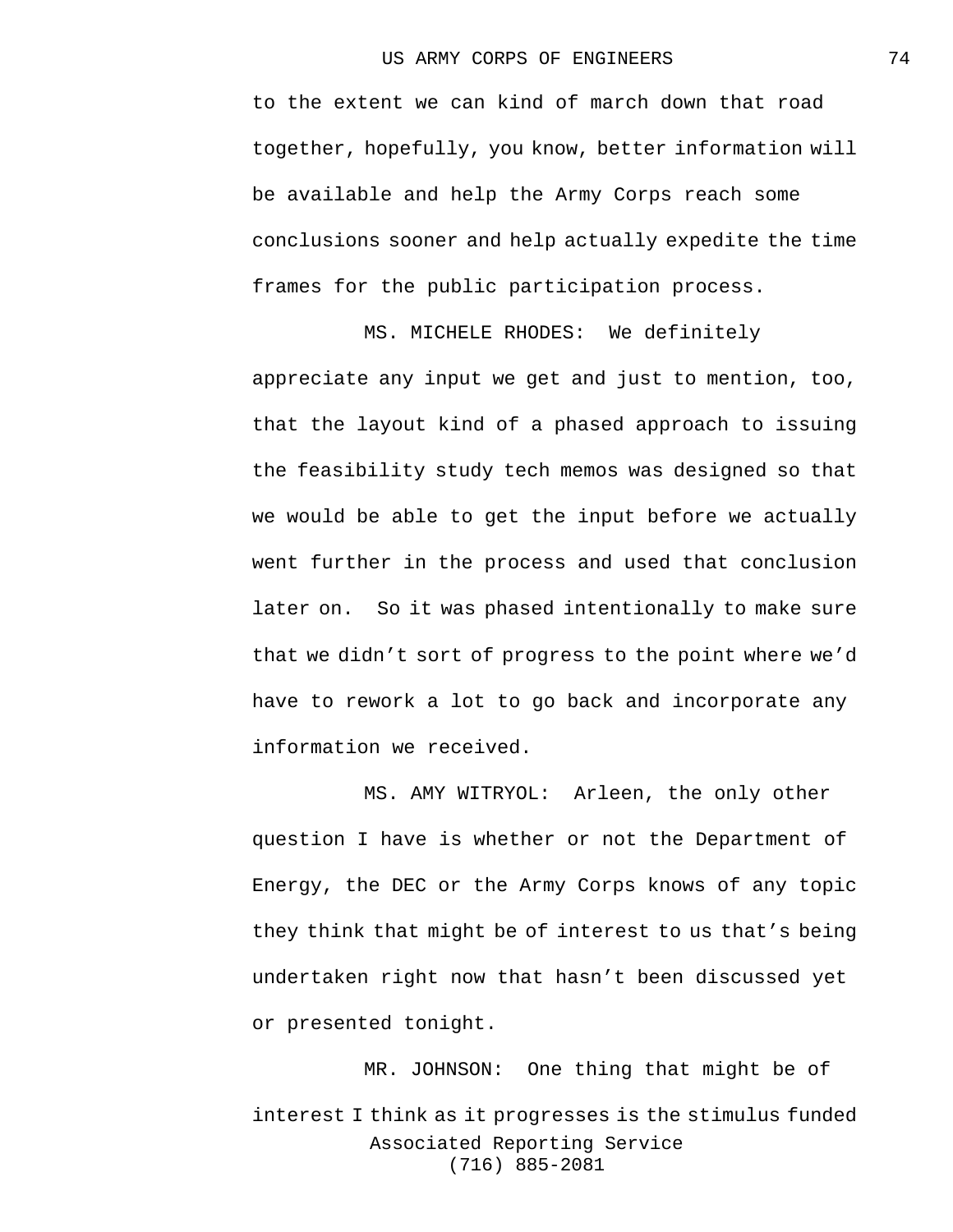take-down, the demolition of building 401, which is probably going to be taking place next summer. But the Corps of Engineers, because it's a stimulus funded program, it's in a very tight time frame, and they hope to have a contractor, at least the current schedule to us was that they hope to have a contract in January or February and by next summer hopefully have work plans in construction -- or demolition of that building, and that might be something that I think the public would be very interested and would like to know what's going on, because it's a fairly large project.

MS. ARLEEN KREUSCH: There is a fact sheet on that in the folder on the left hand side, the very last fact sheet.

Associated Reporting Service (716) 885-2081 MS. MICHELE RHODES: Just one point to note, one of the advantages of kind of taking this new map approach to LOOW is that we are actually starting to close out some of these properties. We are going to initiate that process, develop it so that we can just keep, you know, slowly picking away at LOOW and get these environmental concerns taken care of. One of the strategies we have is sort of taking the low hanging fruit, or the areas, you know, such as a lot of the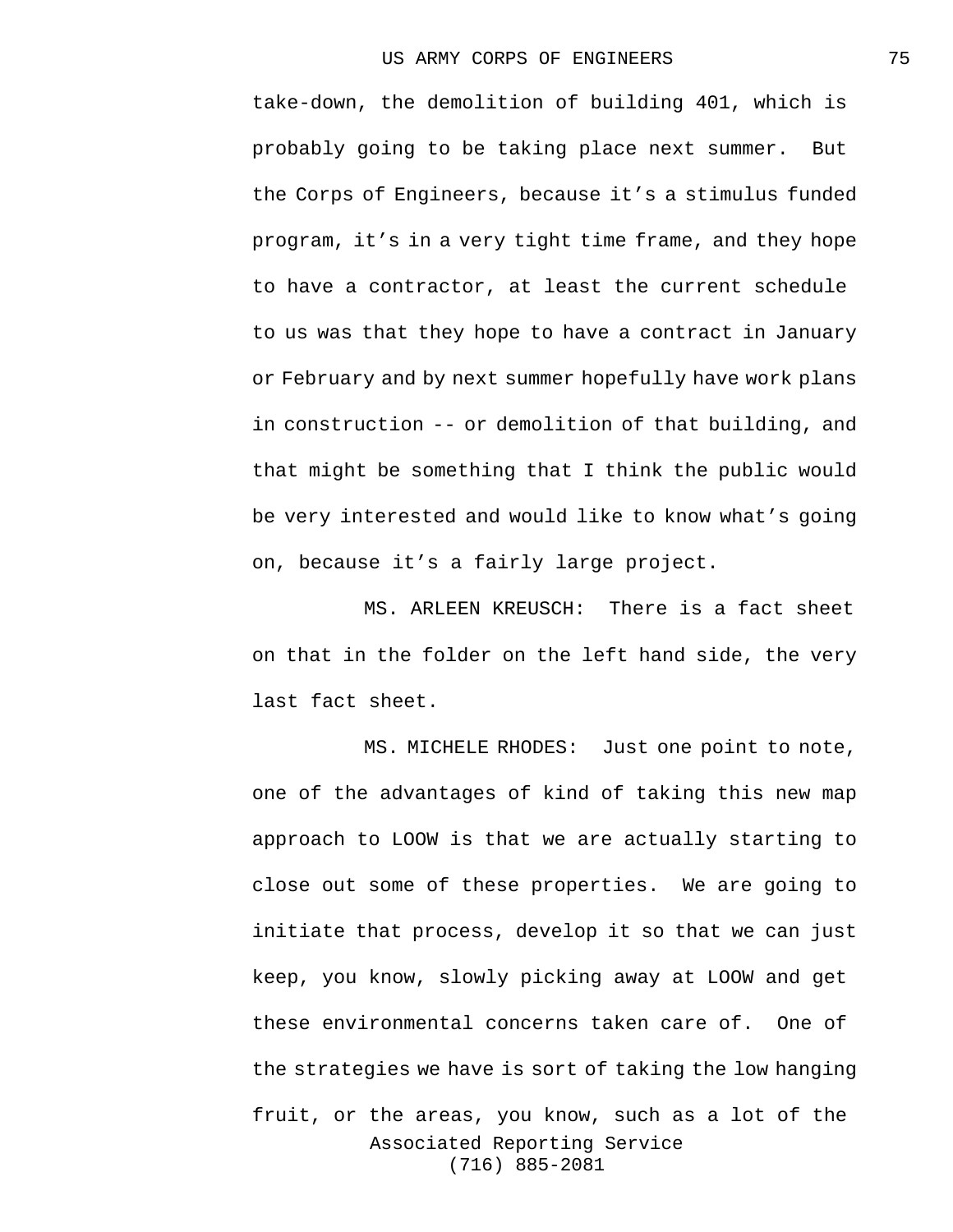residential areas that Sandy mentioned that are, have no impact. It's more of a paperwork exercise to close those properties out since there's no environmental monitoring necessary because there was no activities there to sample for. So one of those low hanging fruit is the Lewiston-Porter Central School. So we have met with Lew-Port, with a supervisor and the environmental subcommittee to sort of gather what kind of concerns people may have remaining on that and to close -- do some additional sampling in the spring to close out any concerns and to in essence close out that property from our map.

MS. AMY WITRYOL: Are there any other meetings or conversations or projects with any other stakeholders that you'd like to share with us?

MS. ARLEEN KREUSCH: Our next meeting is December  $2^{nd}$ .

Associated Reporting Service (716) 885-2081 MS. AMY WITRYOL: I see we still have a representative from CWM in the back. I'd invite them if they want to talk to us about their request to open vicinity property C, we'd certainly appreciate them sharing any information with the public that may be relevant to that waste material on the LOOW site.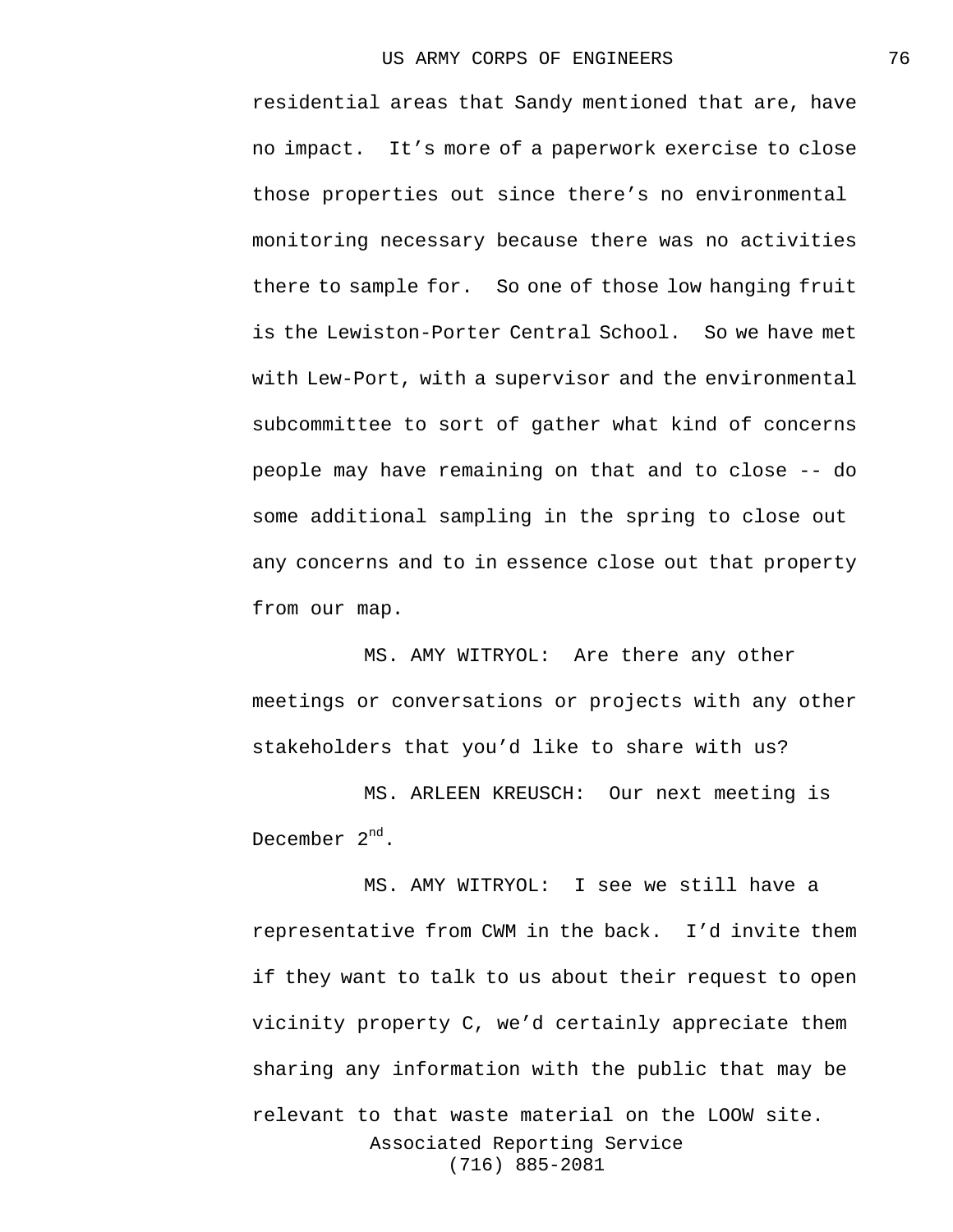MS. ARLEEN KREUSCH: Okay, Amy. Are you okay now?

MS. AMY WITRYOL: Yes.

MS. ARLEEN KREUSCH: Okay.

MR. NEIL REARDON: Just one.

MS. ARLEEN KREUSCH; Yes, Neil Reardon.

MR. NEIL REARDON: My name is Neil Reardon. Go ahead. I'm sorry. Go ahead.

MS. ARLEEN KREUSCH: I was going to have you state your name and who you're --

Associated Reporting Service (716) 885-2081 MR. NEIL REARDON: Okay. Neil Reardon. Mayor of the Village of Youngstown. And as you know, as you attended and Bill attended as did other representatives other including the colonel from the Corps, we had a really constructive dialogue and a three-hour roundtable meeting with virtually every elected official from Western New York, both State, local, Federal and including the Health Department and school officials as well. And the good theme of that meeting, a solid theme and a universal theme was to still try to gain official recognition for the LOOW RAB so that we'd at least have a community voice with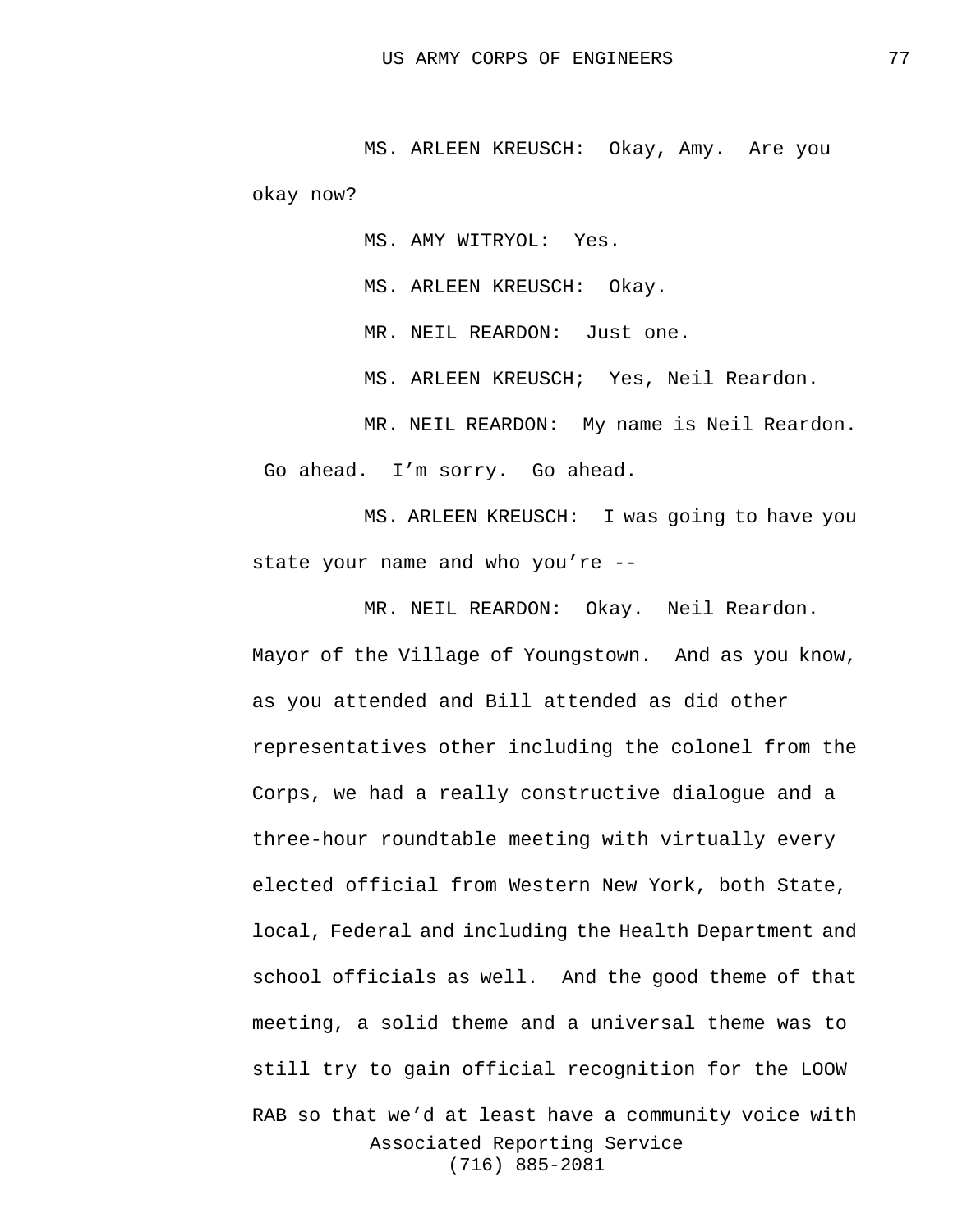a lot of expertise that we as elected officials don't always have. And again, I think the meeting, I think you'd all agree was very constructive, was not adversarial. It was very objective. We actually had two meetings, one prior and then one with the Corps. And we also had some Federal representatives there that were trying to get something passed in Washington to support that cause. But has there been any progress at all in terms of maybe official recognition for what we'd call the LOOW RAB or a group of that nature. Amy talked about community representation and it's critical to all of us that we with you report back to our community on an often basis to make sure that they know the progress of these sites.

And you've been very proactive in terms of sending out the notices to all those members and to all of us and the data, like this evening, and the meetings, but it's absolutely vital to us that we have official recognition as you saw uniform agreement on that day of a voice, an official voice like the LOOW RAB at one time was recognized as. And I was wondering, was there any more discussion or any progress in that realm?

> Associated Reporting Service (716) 885-2081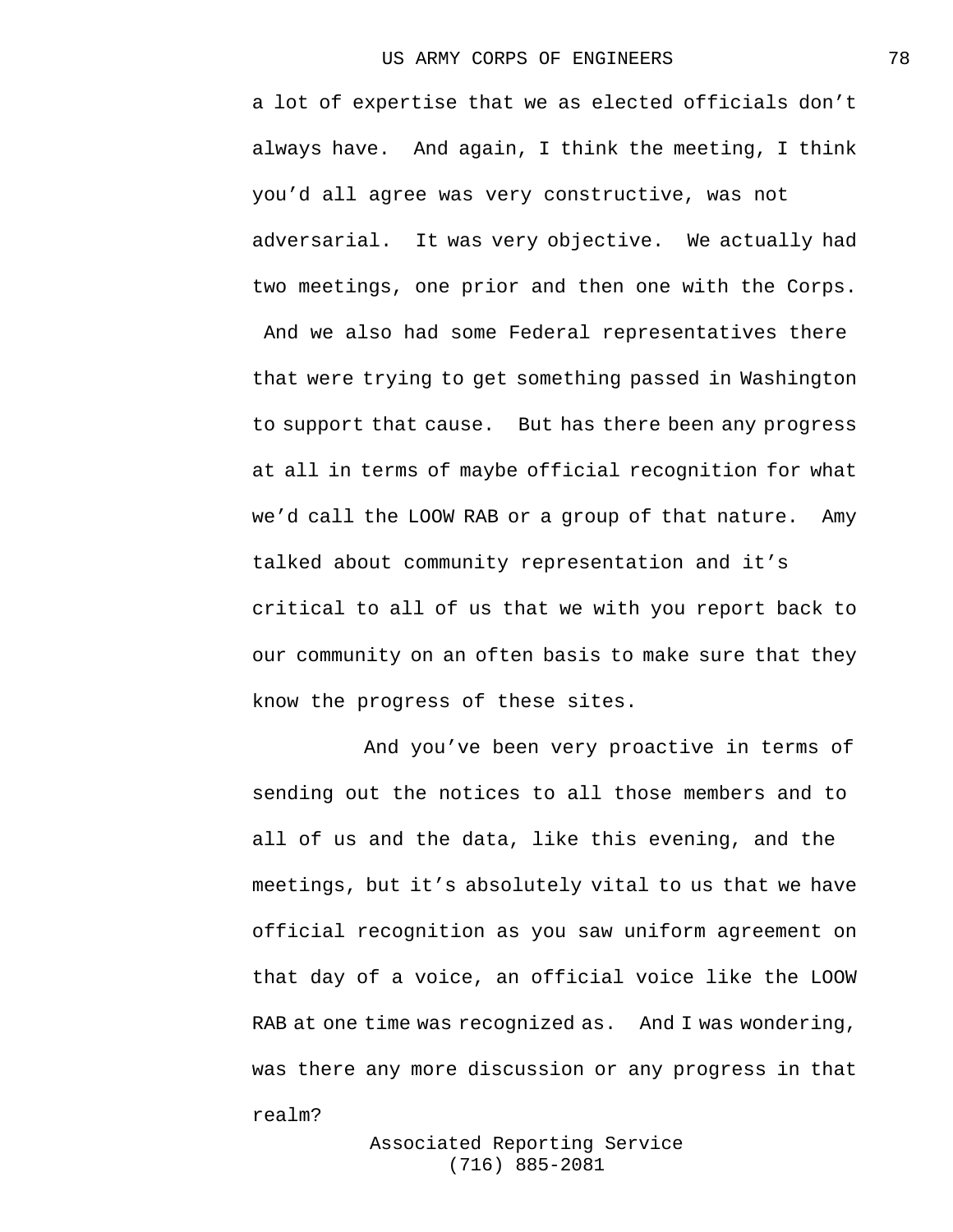MR. KOWALEWSKI: There has been really no movement on the issues that we left it with at the last meeting, which was that this is above and beyond a Buffalo district decision. This goes to the Department of Defense, the US Army, to make a decision on that should the elected leaders pursue that with them. So the Buffalo district has really not done anything since the US Army responded to the New York State Attorney General's inquiry some months ago and laid out their rationale at that point.

MR. NEIL REARDON: Okay.

MR. KOWALEWSKI: And maybe, Arleen, do you want to explain the time frame for under DERP FUDS the resolicitation of interest in a DOD RAP.

Associated Reporting Service (716) 885-2081 MS. ARLEEN KREUSCH: We solicited interest almost two years ago now in an official Department of Defense restoration advisory board. And we are required by regulation to solicit the community every two years to find out if they have interest in establishing a board. The time frame for that will be April of 2010 so we will be once again asking the community what their preference is on that and we will be placing ads in the newspaper and sending the news from the Corps and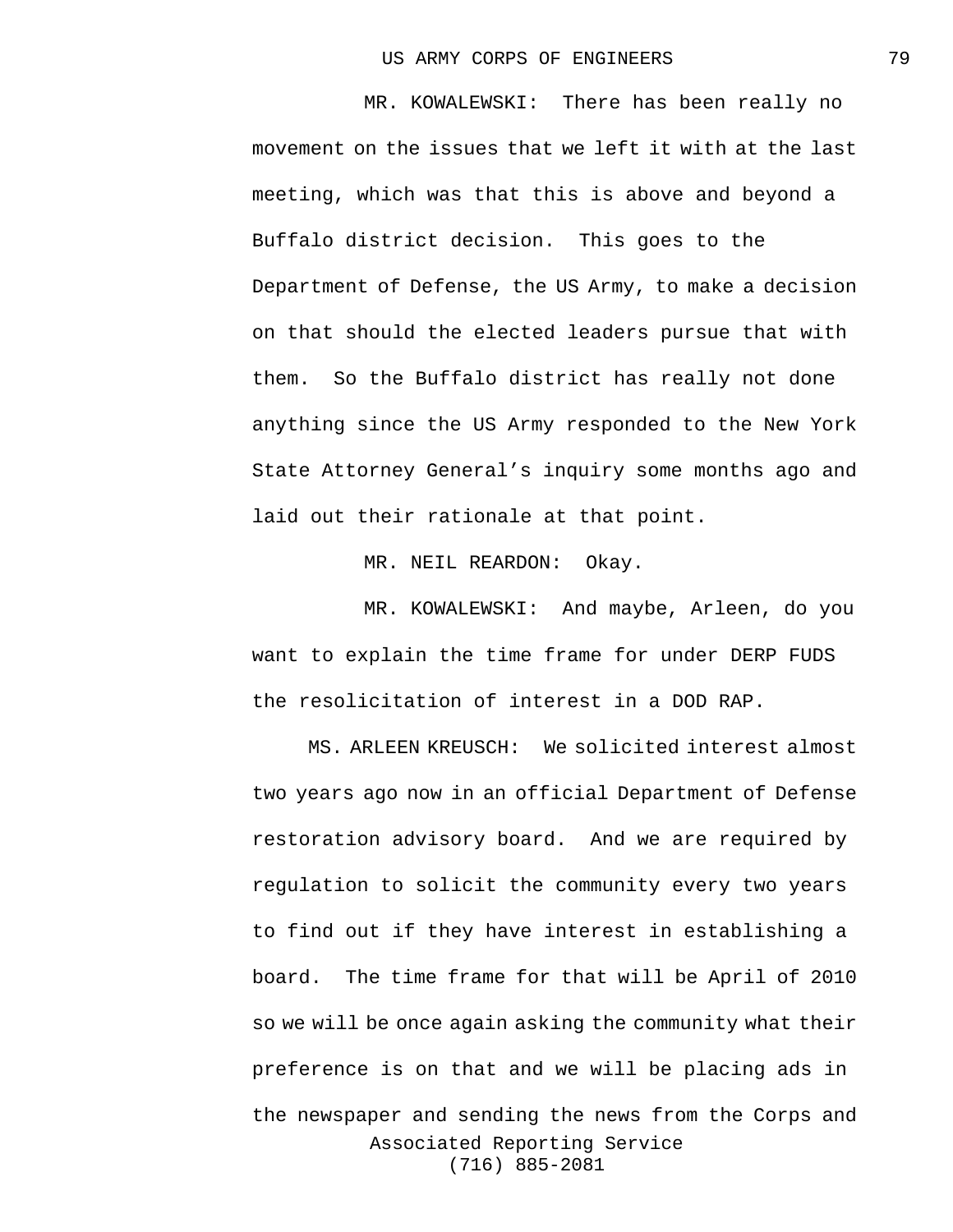all the things that we did last time to try and find out what the community is really looking for in that area.

MR. NEIL REARDON: I promise you you'll get a good response. So, thank you.

MS. MICHELE RHODES: Can elaborate on how many responses are needed.

MS. ARLEEN KREUSCH: Off the top of my head, I know that we either need the EPA or I think the DEC to say that they would like us to have a restoration advisory board. Or we need 50 letters from the community saying that they would, they are interested in having a restoration advisory board.

MS. AMY WITRYOL: Didn't both the DEC and EPA, certainly the DEC, sent us a letter of support for the restoration advisory board.

MS. ARLEEN KREUSCH: They sent a letter of support for the community based volunteer group but they did not send a letter that said that they wanted us to establish an official Department of Defense restoration advisory board.

Associated Reporting Service (716) 885-2081 MS. AMY WITRYOL: Mr. Johnson, could you get a letter by the end of the week asking the Army Corps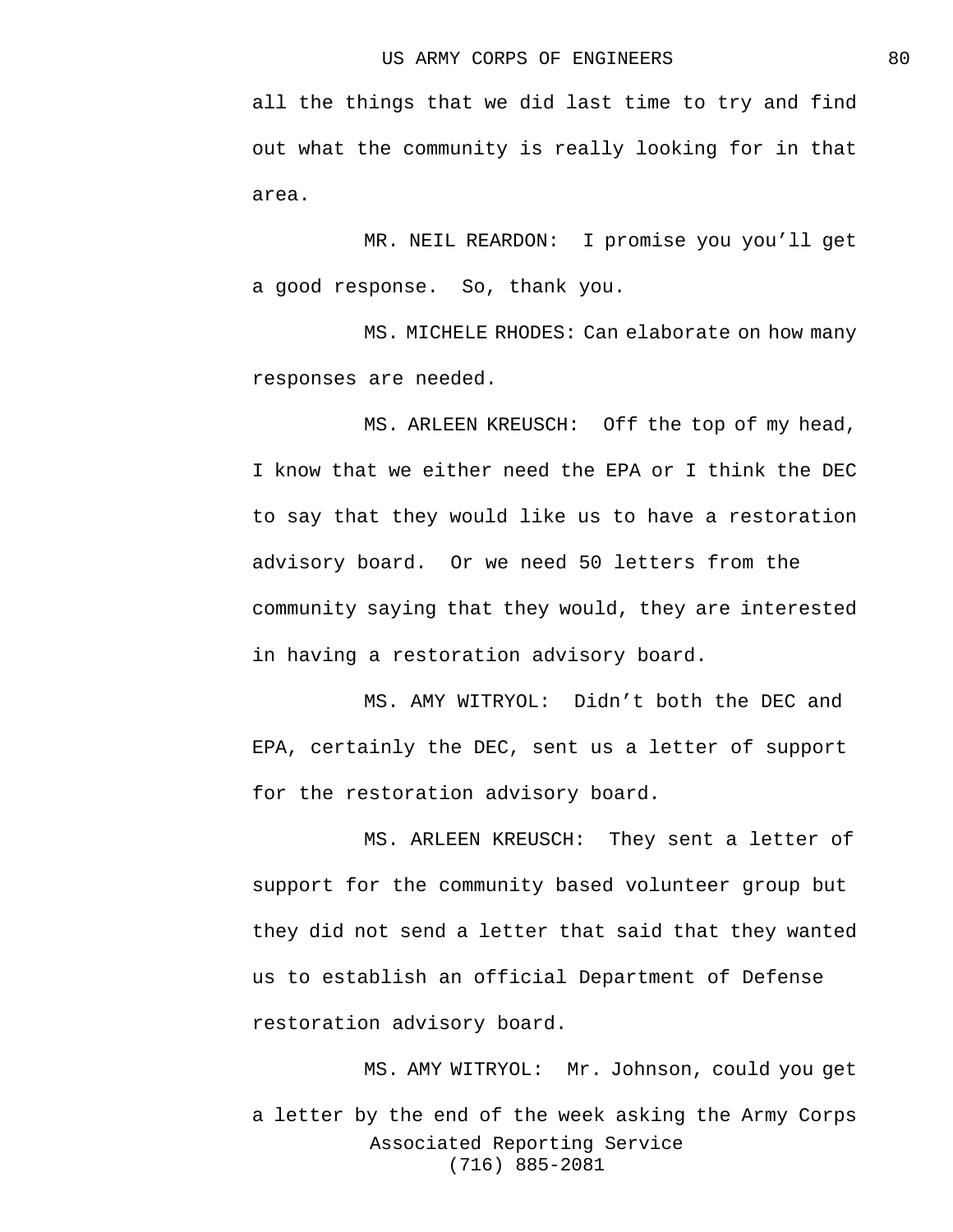to convene an official restoration advisory board? This is the first we've heard of that fine distinction.

MR. JOHNSON: Quite honestly, it sounds like semantics to me. I thought the Department's point of view was there, but we could do it but what it sounds like to me is that nothing is going to happen before April.

MS. AMY WITRYOL: Well, it's a yes or no question. Could we get a letter from the DEC by the end of the week?

MR. JOHNSON: I could prepare something to send, for my management to send out.

MS. AMY WITRYOL: We'd appreciate it.

MR. KOWALEWSKI: And I just don't want to overlook all the discussion that we had at the two roundtable meetings about the particulars with what the Corps can do with an official DOD RAB, so those issues remain regardless.

MS. ARLEEN KREUSCH: A restoration advisory board meeting would look very similar to what we have right here.

Associated Reporting Service (716) 885-2081 MS. AMY WITRYOL: Well, there's a lot of discretion on the part of the installation. I think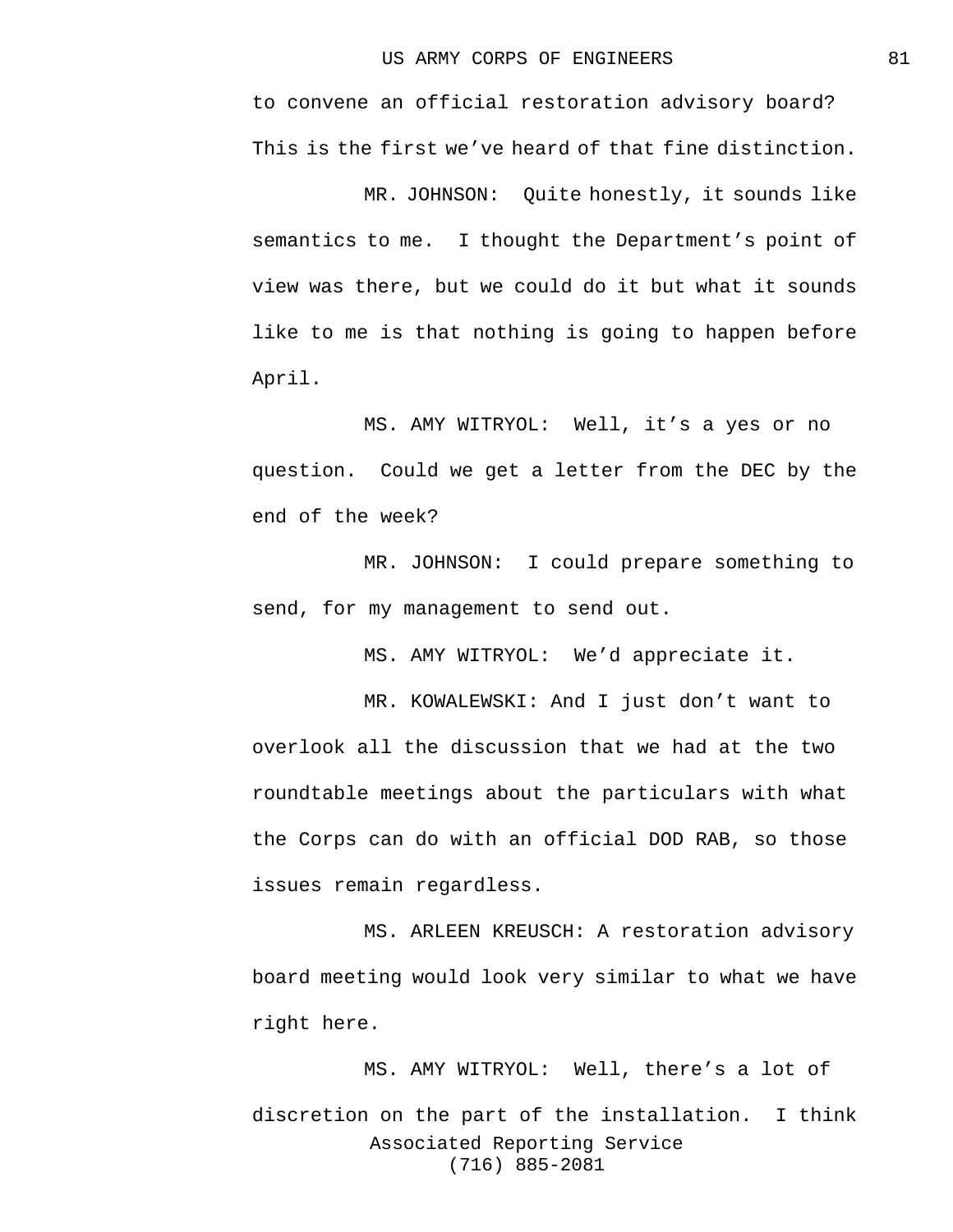maybe, Kent, I understand what the distinction is. The Corps is saying that the DEC's letter supported the community based board because the Corps believes that it followed regulation in disbanding the restoration advisory board that it created in 1999. So that must be why they're making that distinction. So we would -- on further thought, we're probably better off leaving the DEC letter as is because if the DEC requests an advisory board to be reconvened, it would leave the false impression that the advisory board that was convened was ever dissolved in accordance with regulation and that's where we, the DEC, and the Attorney General of the State of New York have a disagreement with the Army Corps.

MS. ARLEEN KREUSCH: If an official Department of Defense restoration advisory board is formed, there will be a selection panel that is formed and there will be applications taken for membership.

Associated Reporting Service (716) 885-2081 MS. AMY WITRYOL: Again, the position of this community, its municipalities and the DEC, and the Attorney General of the State of New York is that you already have a restoration advisory board. So I guess we can agree to disagree on that point.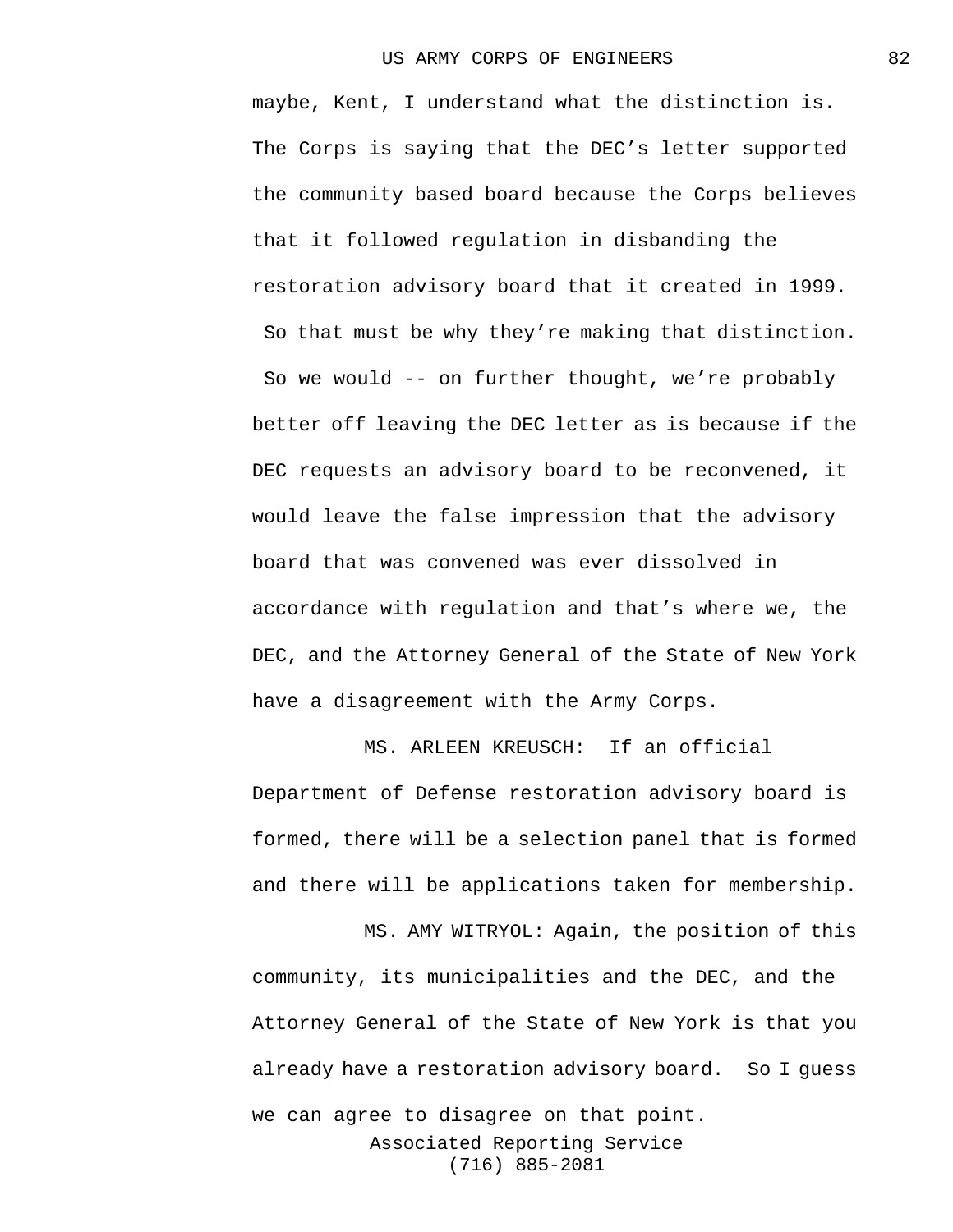MS. ARLEEN KREUSCH: Okay. Thank you.

DR. SPRY: When the speaker talks about the idea that the community is represented by the RAB, that's simply a false impression. It's not a committee that is produced by any election process. It's not known by any electorate who's on the membership, and it certainly doesn't have the support of every member of the community. Thank you.

MS. AMY WITRYOL: I guess I would just add to Mr. Spry's comments that he might talk to his town supervisor or village mayor or Niagara County or the County Health Department and we would welcome --

MR. SPRY: I would be glad to talk to them but I don't have any intention of supporting the RAB. I think it's a useless project. Thank you.

MS. AMY WITRYOL: Dr. Boeck, I'd encourage you to chime in if you'd like. Mr. Spry, I haven't seen you at a restoration advisory board meeting but would certainly encourage you to --

MR. SPRY: I've never been invited. Thank you. And I don't want to be.

Associated Reporting Service (716) 885-2081 MS. AMY WITRYOL: Well, the public has been invited pretty regularly but -- by both the Army Corps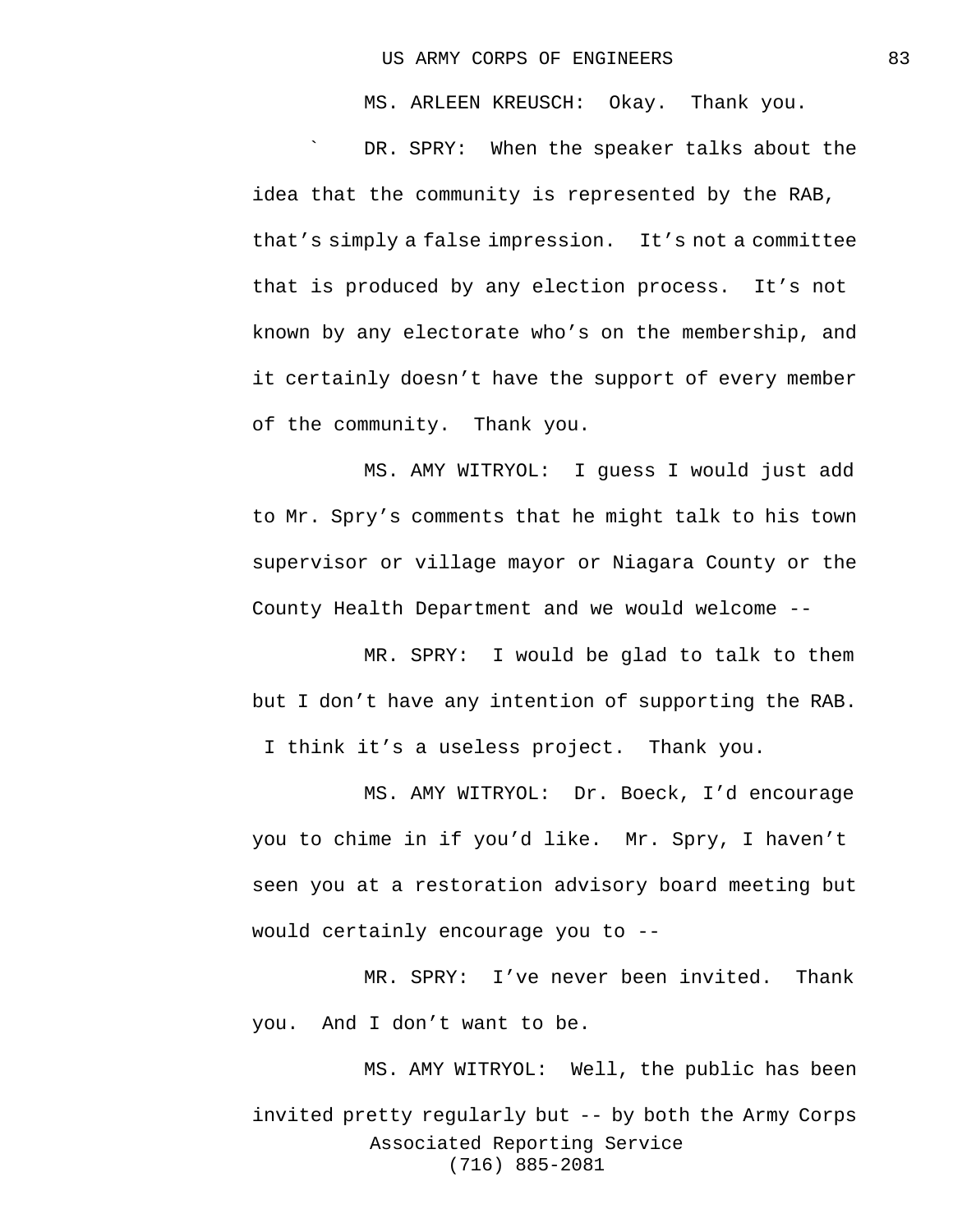and the advisory board group.

MR. SPRY: I ask that the discussion continue on the Lake Ontario Ordnance Works.

MS. ARLEEN KREUSCH: Okay. Thank you. We can put that in the parking lot for now. It will be brought forward. Okay. Did anybody have any questions on any of the particular slides in the presentation that they saw tonight that they didn't quite understand or that they want further clarification on?

MR. KEITH FOX: Well, no, not necessarily the slides but I'm looking at the demolition of the building 401.

MS. ARLEEN KREUSCH: Okay. Mr. Fox, could you just let everybody else know who you are?

MR. KEITH FOX: Okay. I'm Keith Fox and I am vice chairman of the Town of Lewiston Environmental Commission. I carry several other hats but that's the one I'm talking about now.

Associated Reporting Service (716) 885-2081 I'm just wondering if it's fairly well radiologically contaminated and if it is, will there be special concern over how they handle the materials that are demolished or taken off that site?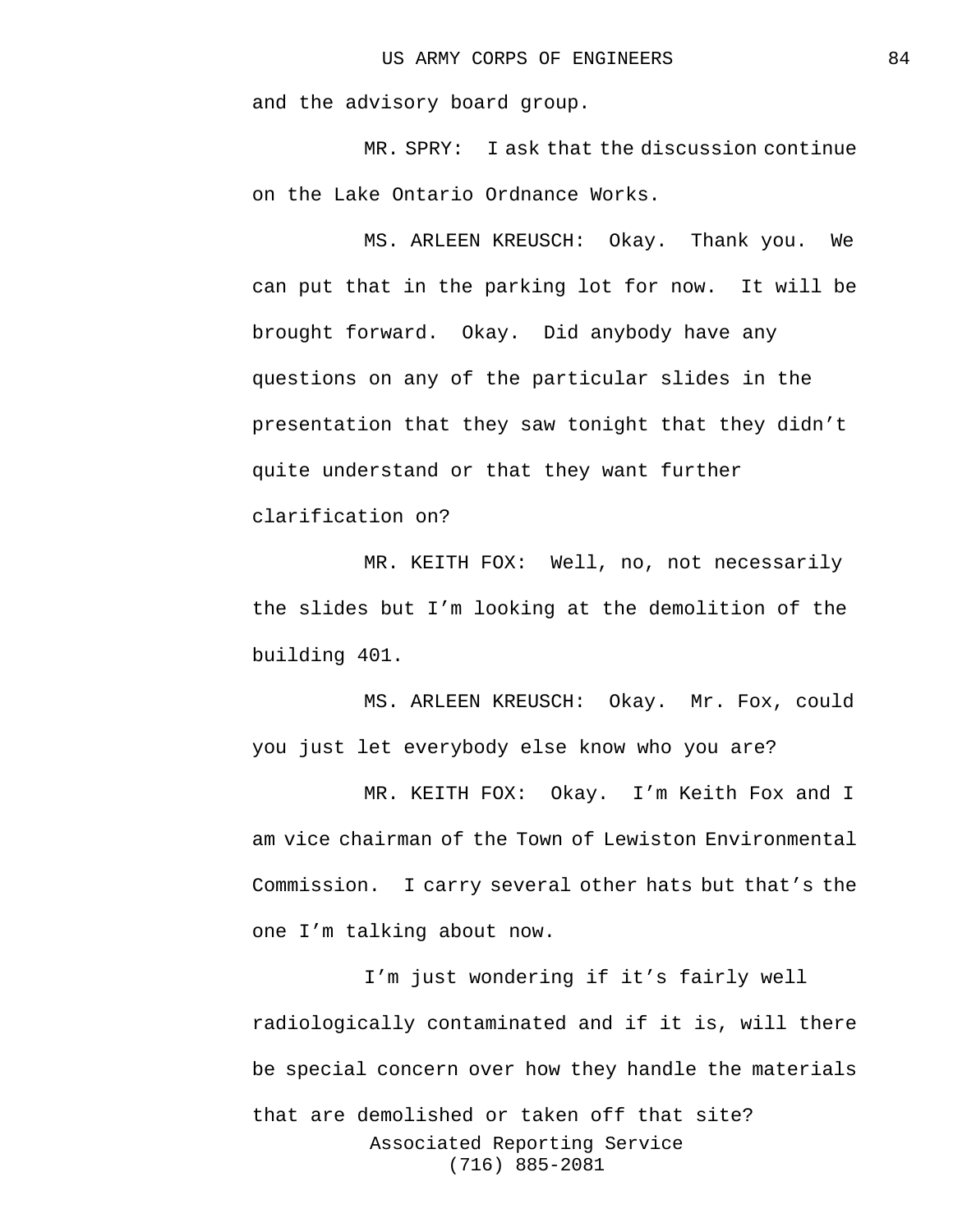MS. MICHELE RHODES: To answer your question, the purpose for removing the building is more to access contaminated pipelines and drains and sumps underneath. The building itself is for the majority not contaminated with RAD. However, actually our health physicist, Hank Spector, had reviewed a lot of the DOE surveys and there is localized RAD contamination that can be segregated separate from that demolition.

MR. KEITH FOX: So this will be a concern because as it says here, limited concern in some of the beams and so on and so forth.

MS. MICHELE RHODES: Right.

MR. KEITH FOX: Thank you.

MS. ARLEEN KREUSCH: Any additional questions on any of the material that was presented tonight? Yes?

MS. MARY SHRINER: Mary Shriner from Niagara University.

MS. ARLEEN KREUSCH: Can everybody hear Mary?

Associated Reporting Service (716) 885-2081 MS. MARY SHRINER: Can you hear me? With respect to the demolition of building 401, the focus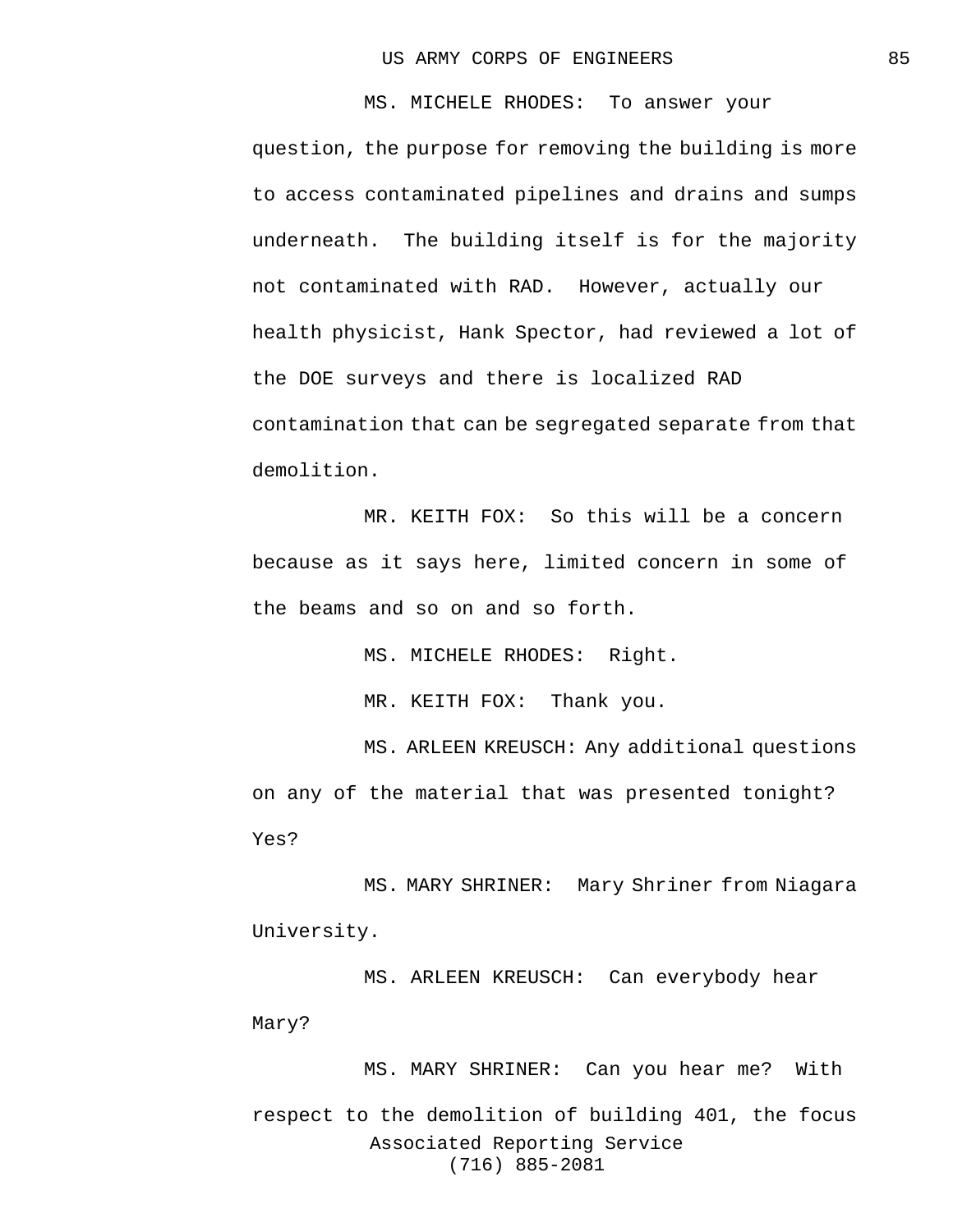so far has been on radiological contamination. What about chemical contamination?

MS. MICHELE RHODES: We do have chemical contamination within the drains and sumps underneath. We do have containers within building 401 that have chemicals in them. For the most part, we have asbestos in some of the -- we did an asbestos abatement but there's some paneling that's still there remaining.

We did that just to keep the building intact until it could be demolished. As far as chemical contamination, it will be tested but it's not necessarily a concern as far as the actual structure itself.

MS. MARY SHRINER: Is there -- did you look at lead contamination?

MS. MICHELE RHODES: It definitely has lead paint, yes. That is one thing left to worry about, yes.

MS. MARY SHRINER: And so then there would be precautions I assume taken to --

Associated Reporting Service (716) 885-2081 MS. MICHELE RHODES: Right. We basically write a scope of work for our contractor to go in and they are required to do, basically meet all the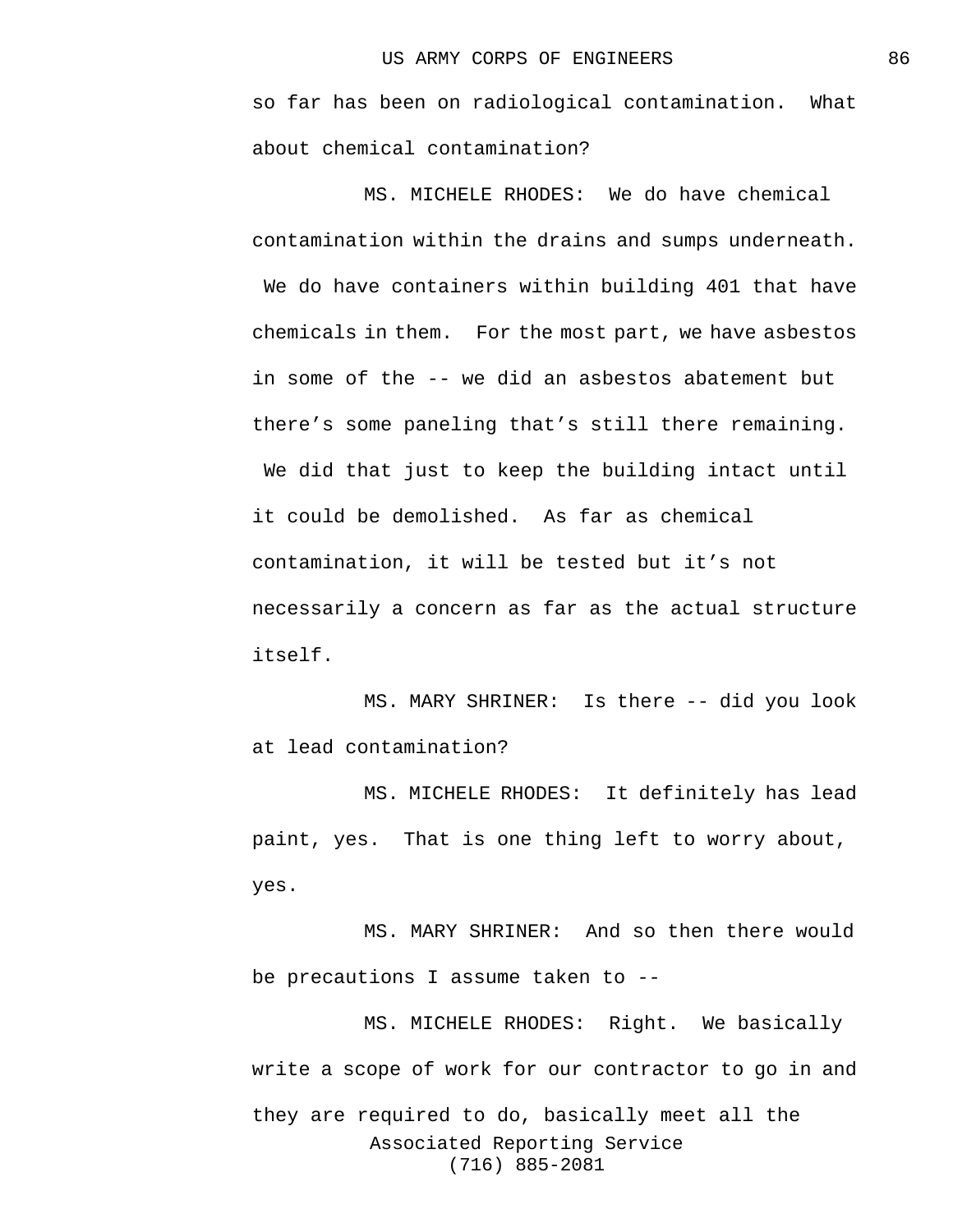necessary standards for disposal, transportation, and actual demolition.

MS. MARY SHRINER: Okay. Thank you.

MS. ARLEEN KREUSCH: For our court recorder, that was Mary Shriner.

MR. JOHNSON: Michele, you might want to just tell them that you guys got this --

MS. MICHELE RHODES: We did issue a scoping document. One of the -- building 401 was the former boiler plant for the TNT process for the LOOW. It was constructed in 1942. A lot of historic, you know, very historically significant building. So right now we're working with the State Historic Preservation Office to document its history, to make sure that's not lost before the demolition. We have a lot of -- we went into the national archives, have a lot of the 1942, the original construction reports, 1944 obliques or actual photos of it, and to see the progression. So that's one of the things we did is issue the scoping document to basically say that we are going to be documenting the historic aspect of the building before demolition.

> Associated Reporting Service (716) 885-2081 MS. ARLEEN KREUSCH: Our person that's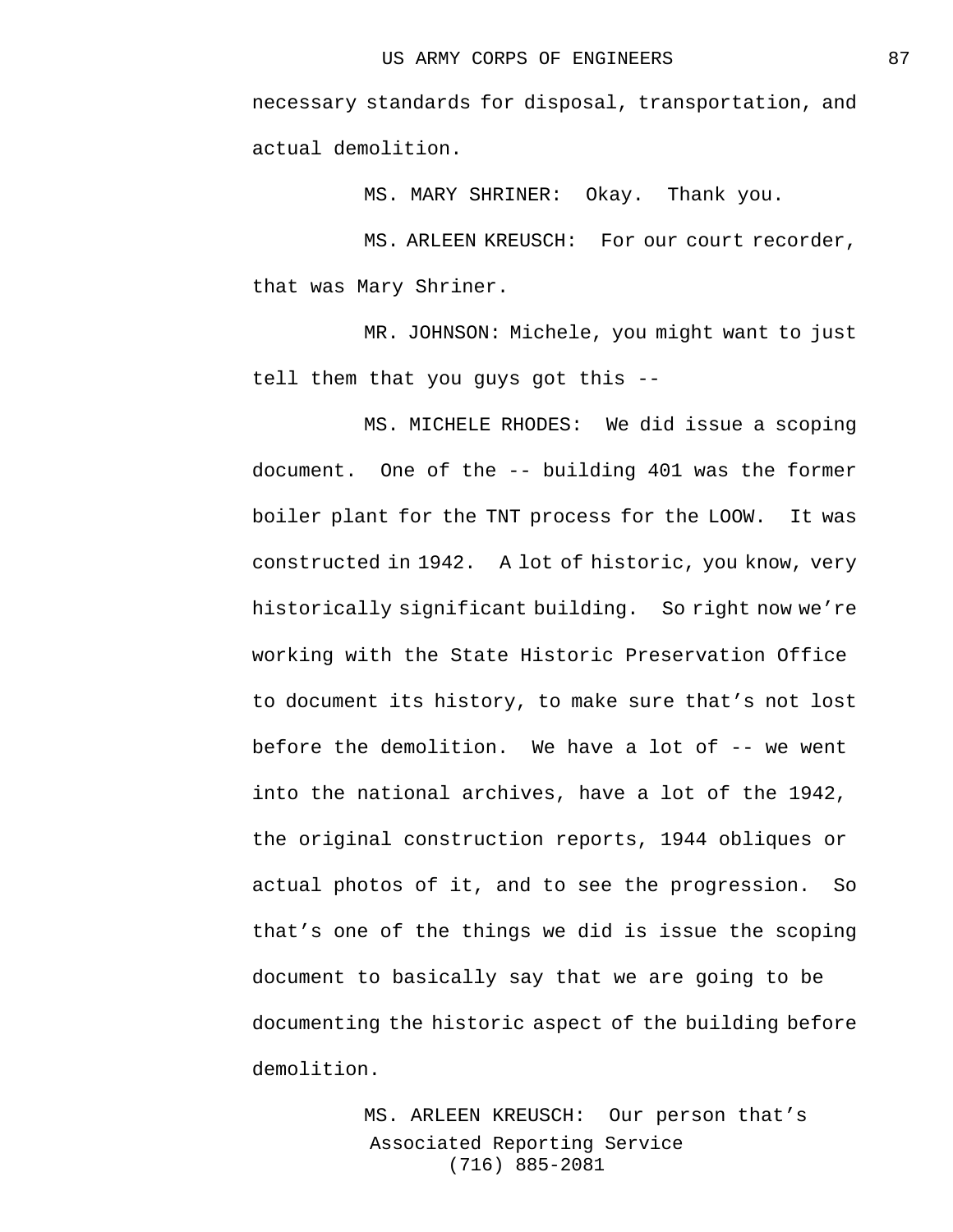recording the meeting needs to change his tape, so I'm going to let him do that, and you guys can think about other questions that you have. As soon as he lets me know that he's had his tape changed, we'll keep going.

Okay. Are there additional questions for anything that we've presented tonight or any of the handouts?

MR. FOX: Well, just one little question, and that is -- and I may have missed it. You may have already told us when that map that you're producing would become available.

MS. ARLEEN KREUSCH: The map actually is available in the fact sheet that was in your handout folder.

MR. FOX: Great.

MS. ARLEEN KREUSCH: It's kind of inside, it's and 11 by 17, that opens up.

MR. FOX: Good. It's also probably on the website.

MS. ARLEEN KREUSCH: Yes.

MR. FOX: Thank you.

Associated Reporting Service (716) 885-2081 MS. ARLEEN KREUSCH: And actually it would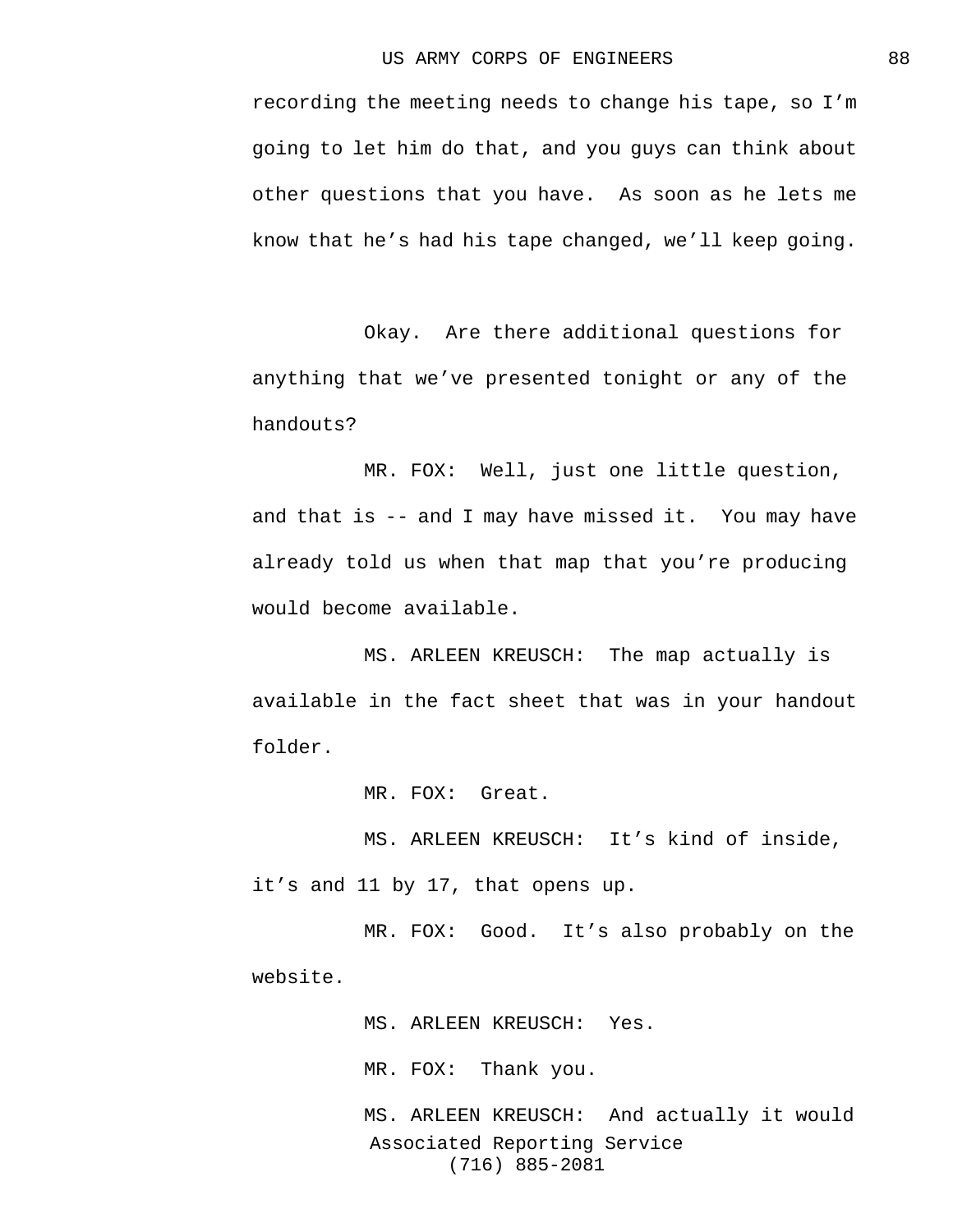be better to look at it on the website because you can make it bigger and focus in on certain areas. Gentleman in the back, you had a question?

MR. MATTHEW PATTERSON: My name is Matthew Patterson. I'm with the Tuscarora Environment Program and I was just wondering, in October, early November if the Army Corps is going to be part of vigilant guard for this site to see if it would be involved just, even if it's just a paper exercise, to find out what the facility -- what results will come of the facility since it's going -- the operation for this will be about Western New York and the exercise I guess is going to be an earthquake, and I was just wondering if the Army Corps would use, would be involved just to find out the effects of an earthquake on this facility, not just the buildings, but the current Niagara Falls Storage Site and that could possibly be part of any future use efforts from the results of the exercise.

MS. MICHELE RHODES: For the -- are you talking for like the waste containment structure?

Associated Reporting Service (716) 885-2081 MR. MATTHEW PATTERSON: I'm talking about possibly the entire site, you know, you now know the construction and the makeup of the pipes and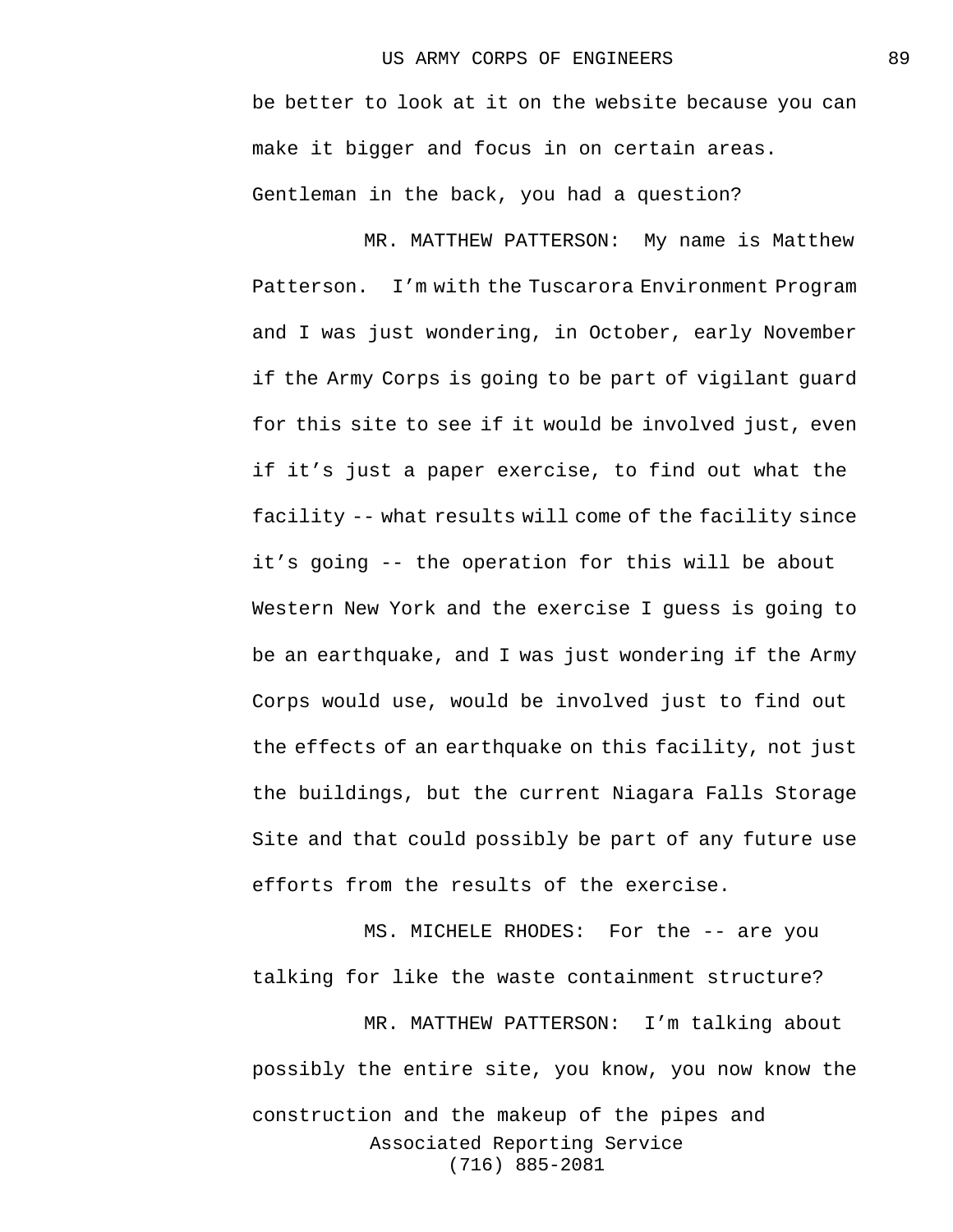potentially what was going through the pipes as well as the current Niagara Falls Storage Site where you are holding the radioactive material, just to find out even if should there be an earthquake how much can this facility withstand before possibly a breach of its current makeup.

MS. MICHELE RHODES: Okay. That's an excellent question. That's one thing that we're going to do in our feasibility study and that is actually going to be one of the technical memos. We're going to look at an earthquake scenario and what that might do to the cell and it will be presented in sort of two tech memos, the first being what type of radon release could be expected for different magnitude earthquakes.

The second would be what type of gamma radiation would be associated with that. So that's definitely something that we need to look at as sort of a failure scenario. That being said, I mean the area is not extremely seismically active. The closest, the closest fault is the Clarendon Linden near Attica. However, it is definitely something that is on our radar and we hope to include in our feasibility study assessment.

> Associated Reporting Service (716) 885-2081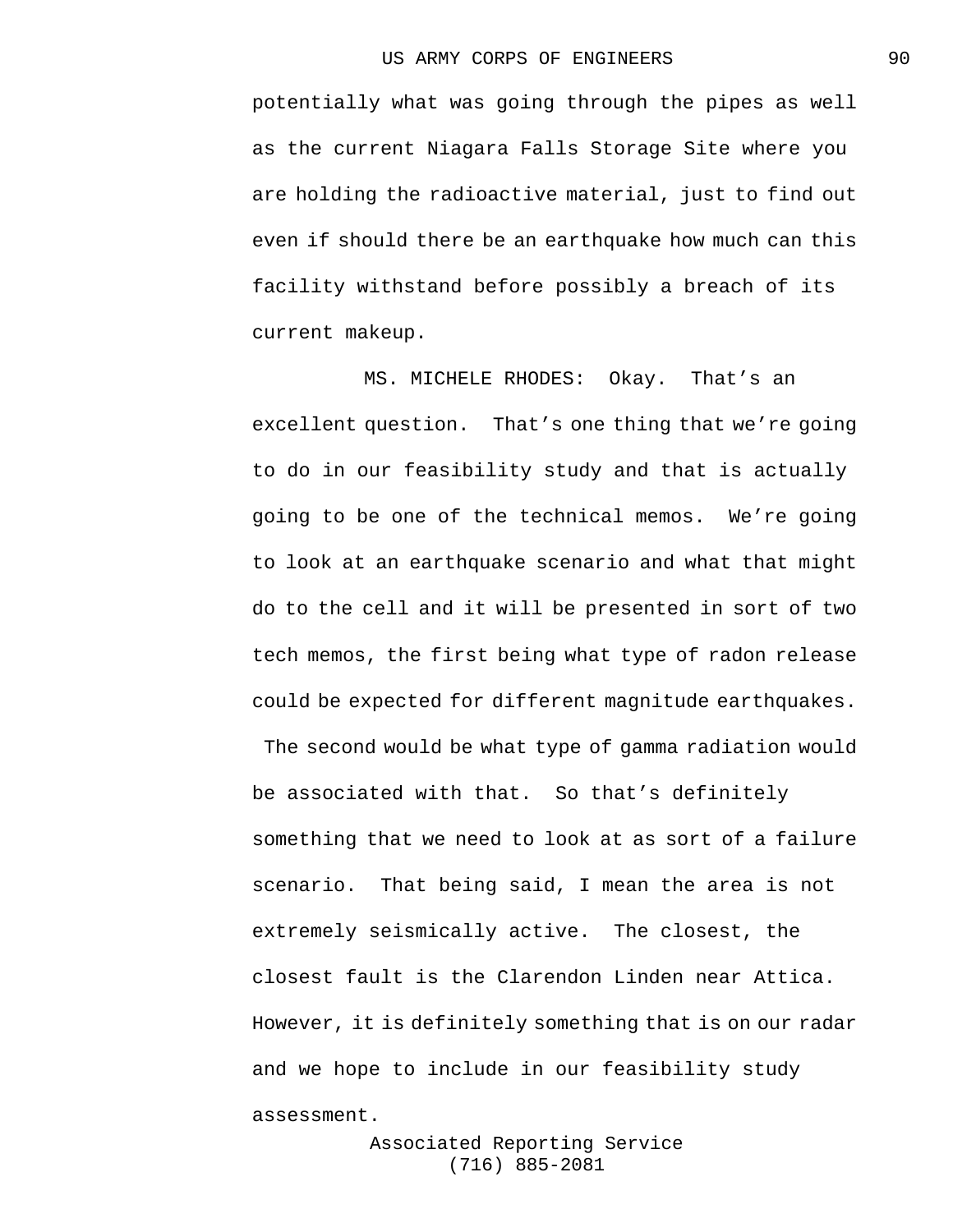MR. MATTHEW PATTERSON: Okay. I was just wondering since it's going to be held in the next month and early November so I was just wondering if, letting you be aware of that it is going on and maybe can save some money and find out.

MS. MICHELE RHODES: Absolutely. We'll definitely be sure to address that, that scenario. Absolutely.

MS. ARLEEN KREUSCH: Okay. But you're talking about an exercise that's taking place in the community?

MR. MATTHEW PATTERSON: Yes. There is going to be an exercise in the community and I was just wondering if they were aware and --

MS. MICHELE RHODES: Sorry. I misunderstood your question. No, I'm not aware of that.

MR. MATTHEW PATTERSON: I can talk to you after the meeting.

MS. MICHELE RHODES: Okay.

Associated Reporting Service (716) 885-2081 MR. FREDERICK: The DOE early on did look at some seismic data and did some seismic calculations on the cell in our waste containment structure using,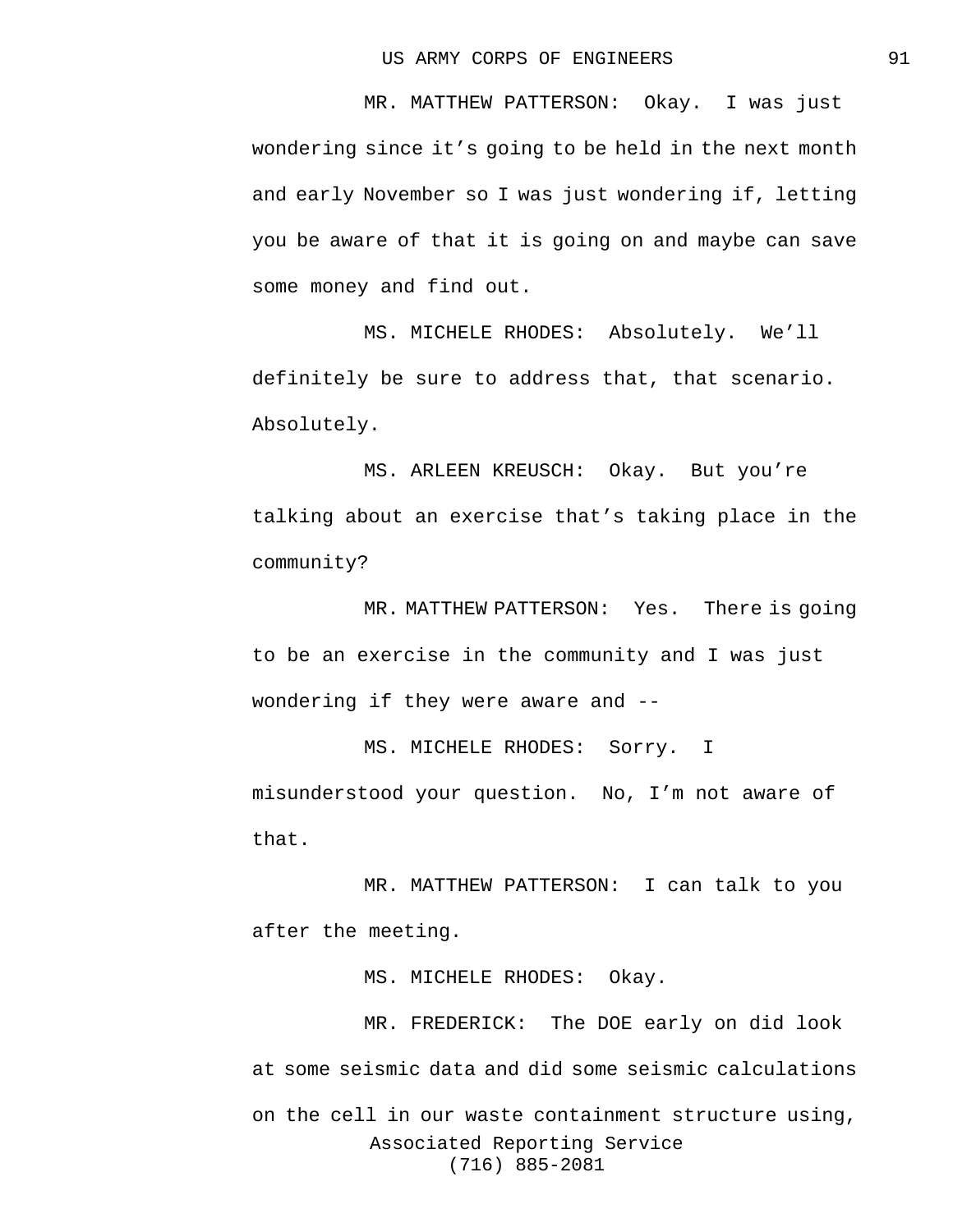you know, the presence of the Clarendon Linden fault, its proximity, periodicity on earthquakes and the normal size that it sees, and then they kind of ramp that up to have it be, I don't want to use the term worse case. And from whatever number, and I'm plugging this number out of my head from just reading a document related to something else we were discussing in house at one point in time, and I think it was protected to around 6.5 earthquake magnitude with that amount of ground acceleration from a magnitude that large, it would be protected. The likely scenario would be like a failure, a slump, part of the sides would slump out. So I believe that's what the DOE came up with in their early documents and we're going to be looking at newer data, newer technology.

MS. ARLEEN KREUSCH: Okay. So --

MR. FREDERICK: I did read in the paper about your simulation. You are right. There are something going on, had something to do with a vigilance study.

MS. ARLEEN KREUSCH: Is there a way that we could contact somebody or somebody could contact us with information about that?

> Associated Reporting Service (716) 885-2081 MR. MATTHEW PATTERSON: Yes. I can get you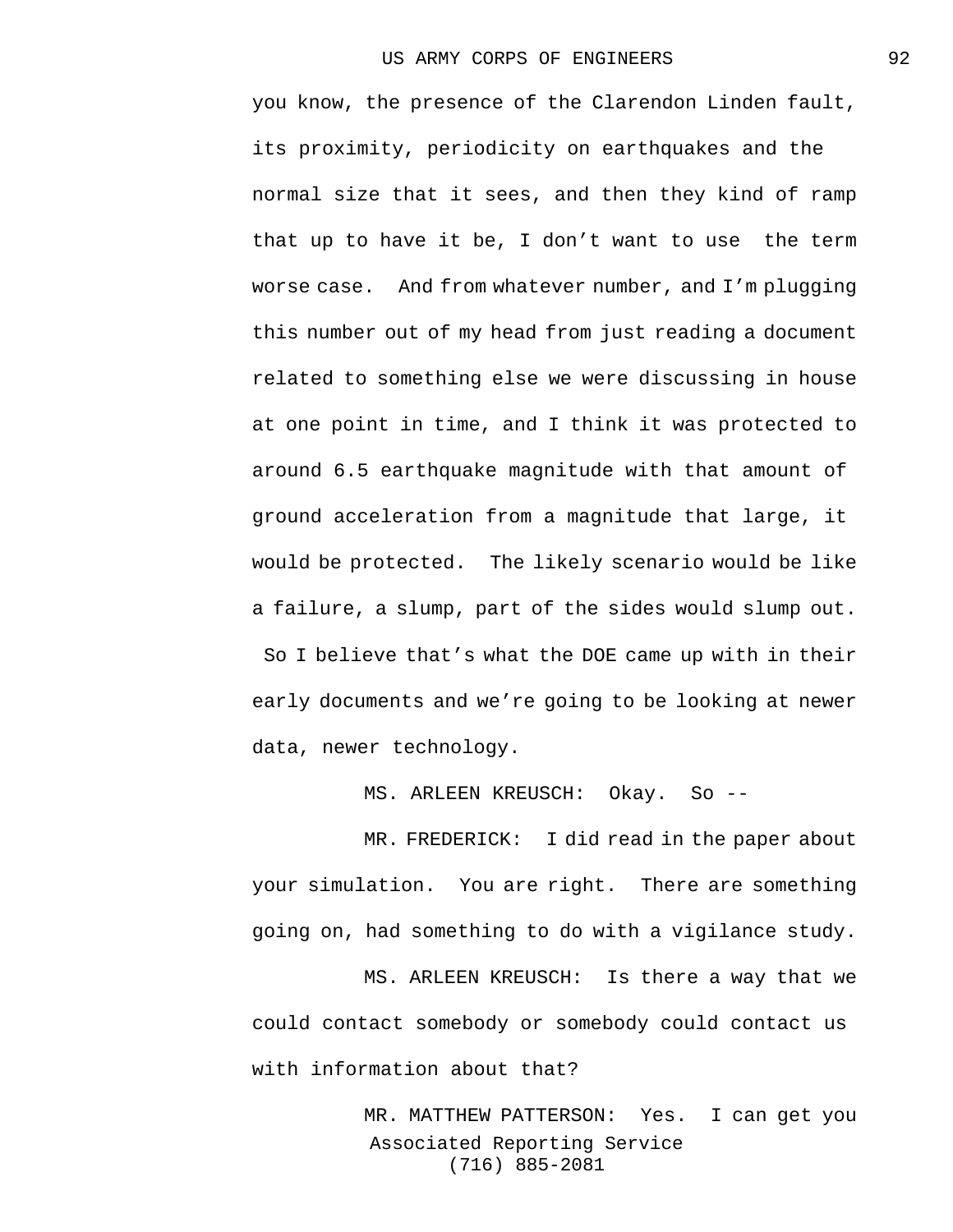that information.

MS. ARLEEN KREUSCH: Okay. Thank you. Additional questions from the audience? Go ahead. Please state your name and --

Associated Reporting Service MR. JIM LANGLEY: My name is Jim Langley, I live in the Town of Lewiston. I'd like to comment on the 401 report that you gave on the building. I thought that was extremely complicated and a very, very informative report. I had visited this building a couple times, once when I was on the RAB board before, and also as a Town Board member, and the place is a disgrace. It just has to be removed and I'm glad that you're taking action to do it. It's going to create a lot of employment in the area also because the number of things that have to be done. I think this is our own area stimulus program for the number of jobs that are going to be created. But let's get the jobs here. The job has, this has to be done. Let's get with it. The one thing I wouldn't like to see a lot of money spent on though, there was a little comment in here that there is some preservation group that is thinking maybe this is a historical building that has to be saved and rectified. It's the craziest thing I ever heard

(716) 885-2081

93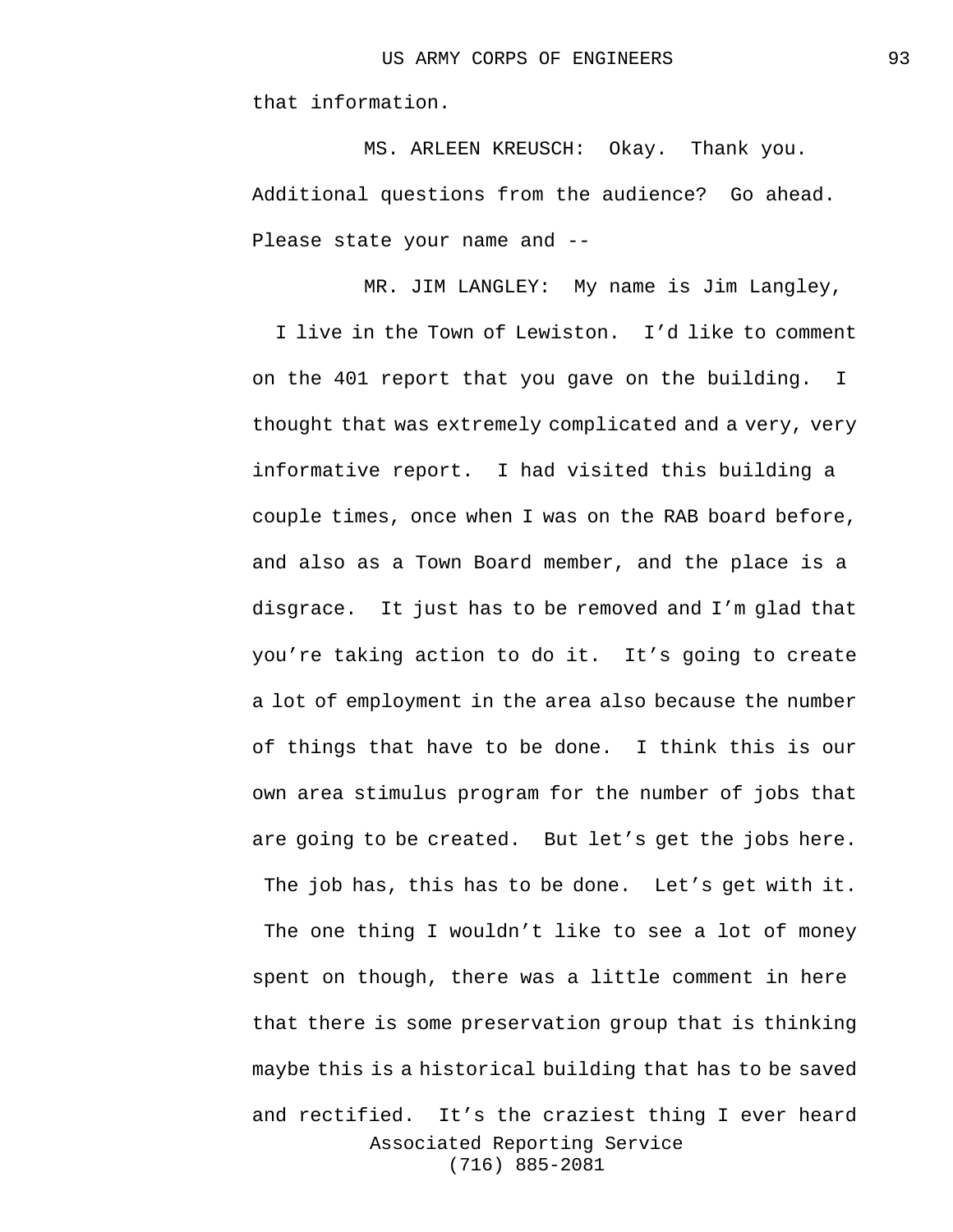of. The building is a disaster and has to be removed and made, the areas underneath it made safe and remove the radiation and so forth. And so I hope that we can get with it and get this building out of the community.

MS. ARLEEN KREUSCH: Thank you.

MS. MICHELE RHODES: Definitely it's still structurally stable but absolutely it's in a very deteriorated state, and just one thing to mention is, we have been working with the State Historic Preservation Office and they have indicated that we may be able to sort of make an agreement that as long as we properly document it, that it might be able to be demolished. So I think that's sort of the path we're going on that.

MR. LANGLEY: Yes. Let's save that money. Right.

MS. MICHELE RHODES: Yes.

MS. ARLENE KREUSCH: Okay. Thank you.

Additional comments or questions? Amy, are you set? We've still got 15 minutes. There must be something on the slides that somebody has a question on. No? Okay. Okay. Dr. Boeck. Thank you.

> Associated Reporting Service (716) 885-2081 DR. BOECK: Well, among the issues that were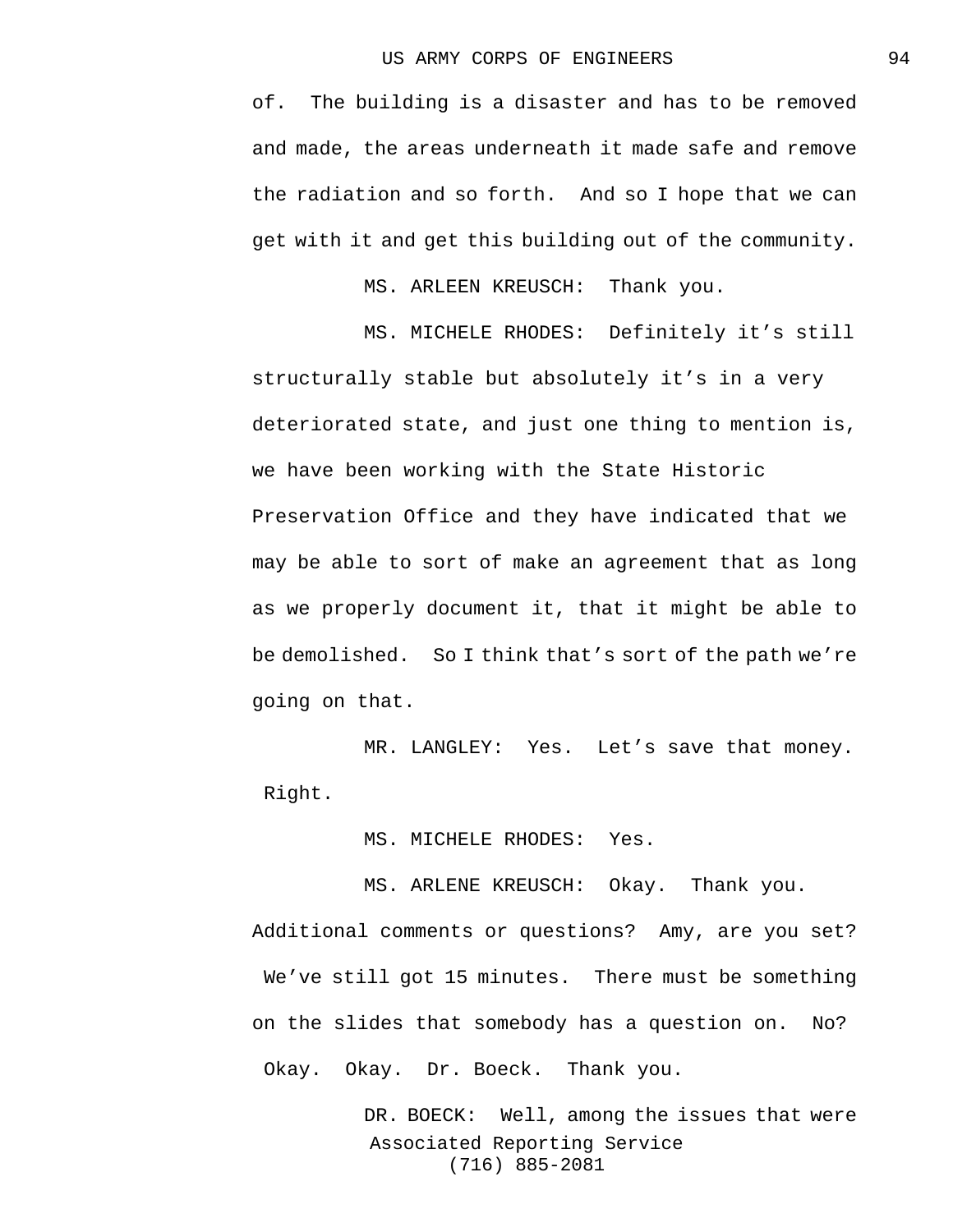touched today is the property which is called Baker Smith area as well as the Lewiston wastewater treatment plant. Now Baker Smith was a contractor and they had a variety of shops and a railroad line there. The issues are in my opinion radiological issues. There is a railroad loading platform. There is a railroad bed. There are a number of shops that were used for reactor waste storage as well as Manhattan District storage.

Associated Reporting Service (716) 885-2081 And the issue then is that the properties on the NFSS side of the fence were excavated and soil was removed. The very same loading platform on the Town of Lewiston side apparently was not examined closely except every 50 feet or something like that and the obvious question is, if you're going to spill something when you're loading and unloading barrels on railroad cars, this is the place to look. However, it has rained on those loading platforms for many, many years and the place not to look is on the platform but in the soil nearby. Anything on top would have washed off. So this is an area that we think needs additional examination because of the history of radiological use in that area and the fact that there is a transportation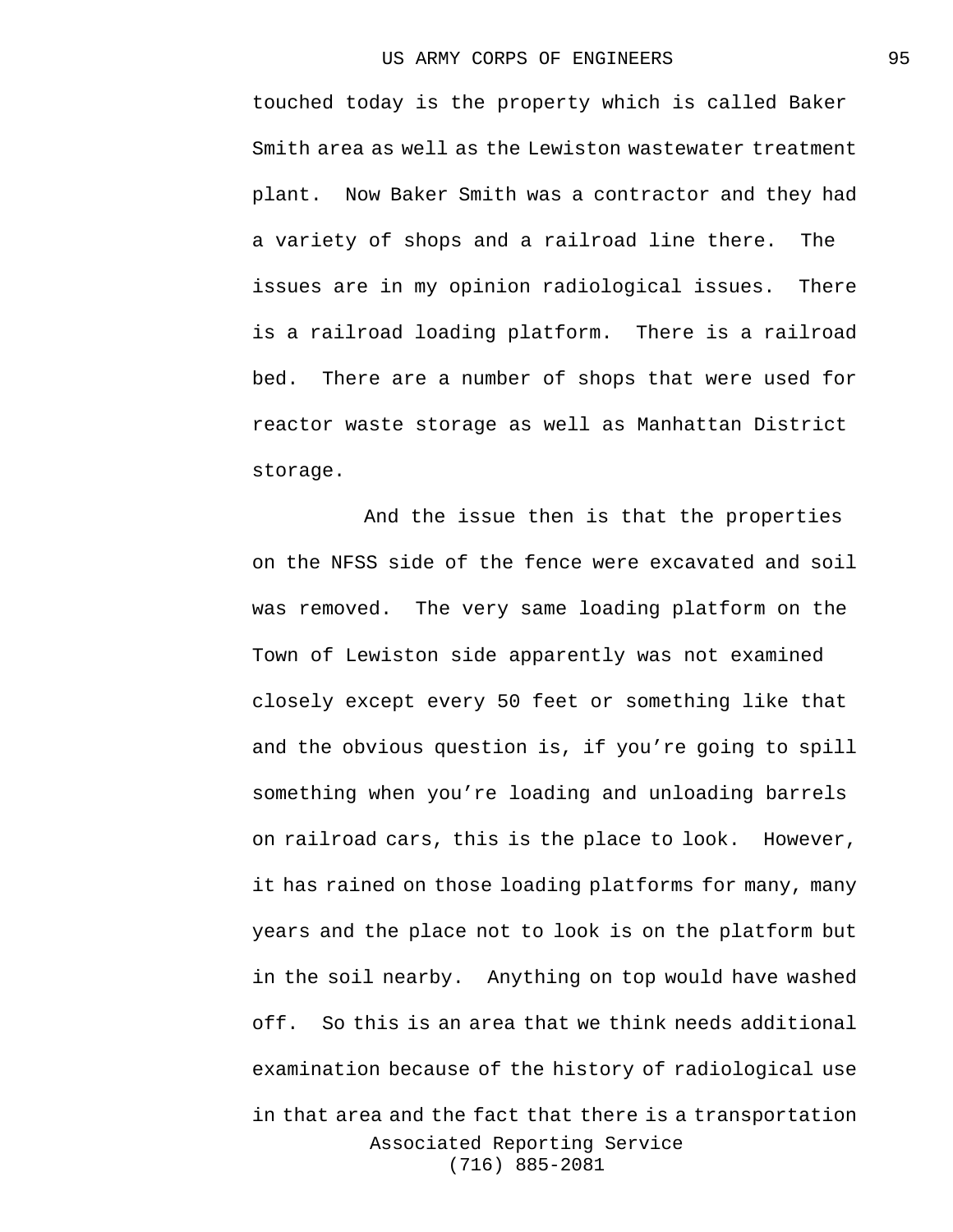route and the very likelihood of spills and leakage from barrels and the items that were both loaded and unloaded in that area.

So that is an additional consideration on that property not particularly on the wastewater treatment plant itself but on the so-called vicinity shops, and I understand that the foundations of the buildings are there. And again, foundation themselves have probably been washed by rainwater for many years, so it would be the vicinity of those foundations.

Associated Reporting Service (716) 885-2081 MS. MICHELE RHODES: Just to respond, you mentioned the Baker Smith area and it's definitely one of the areas we're focusing on for our remedial investigation addendum. That was one of the comments that was made on the report itself and it will be included in the sample locations. The, part of that will be, you know, is there a potential for groundwater off-site migration of this, this groundwater contamination and that will extend on to the Town of Lewiston property to make sure that it hasn't migrated substantially past that. From what we see on-site and with the tight clay soils, and it does have intermediate sand pockets, but the known RAD storage area as you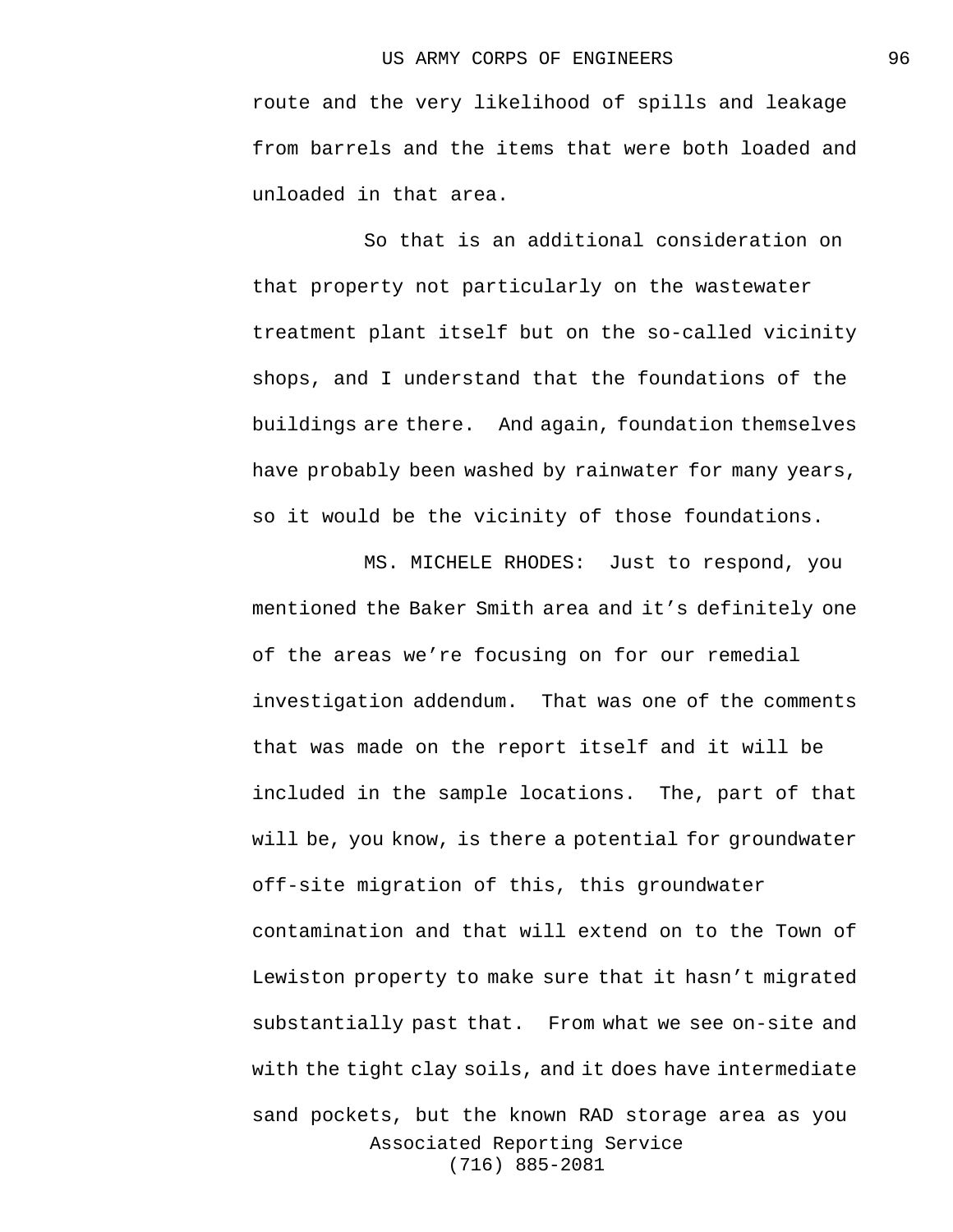can see definitely haven't migrated very far, which you would expect because of the clay. But that's definitely something that we're going to be pursuing.

MS. AMY WITRYOL: Michele, if I remember - this is Amy Witryol. Michele, I remember in the original Remedial Investigation Report there was a plume in the Baker Smith area, wasn't there a uranium plume there. So that -- what's the proximity of that plume to the areas that Dr. Boeck has just described?

MS. MICHELE RHODES: Basically we made that the boundaries of the groundwater contamination from three locations. So in a way it looks very large but we kind of exaggerated it because we didn't have a lot of data in between to make it smaller. So that area is the Baker Smith area and that's within the shops that he's discussing.

MS. ARLEEN KREUSCH: Okay. Additional questions? No? Okay.

Associated Reporting Service (716) 885-2081 MR. AARON BESECKER: Aaron Besecker, Buffalo News. Just wondering, the results of the risk assessment that were presented earlier, I just want to make sure I understand it. There were 10 exposure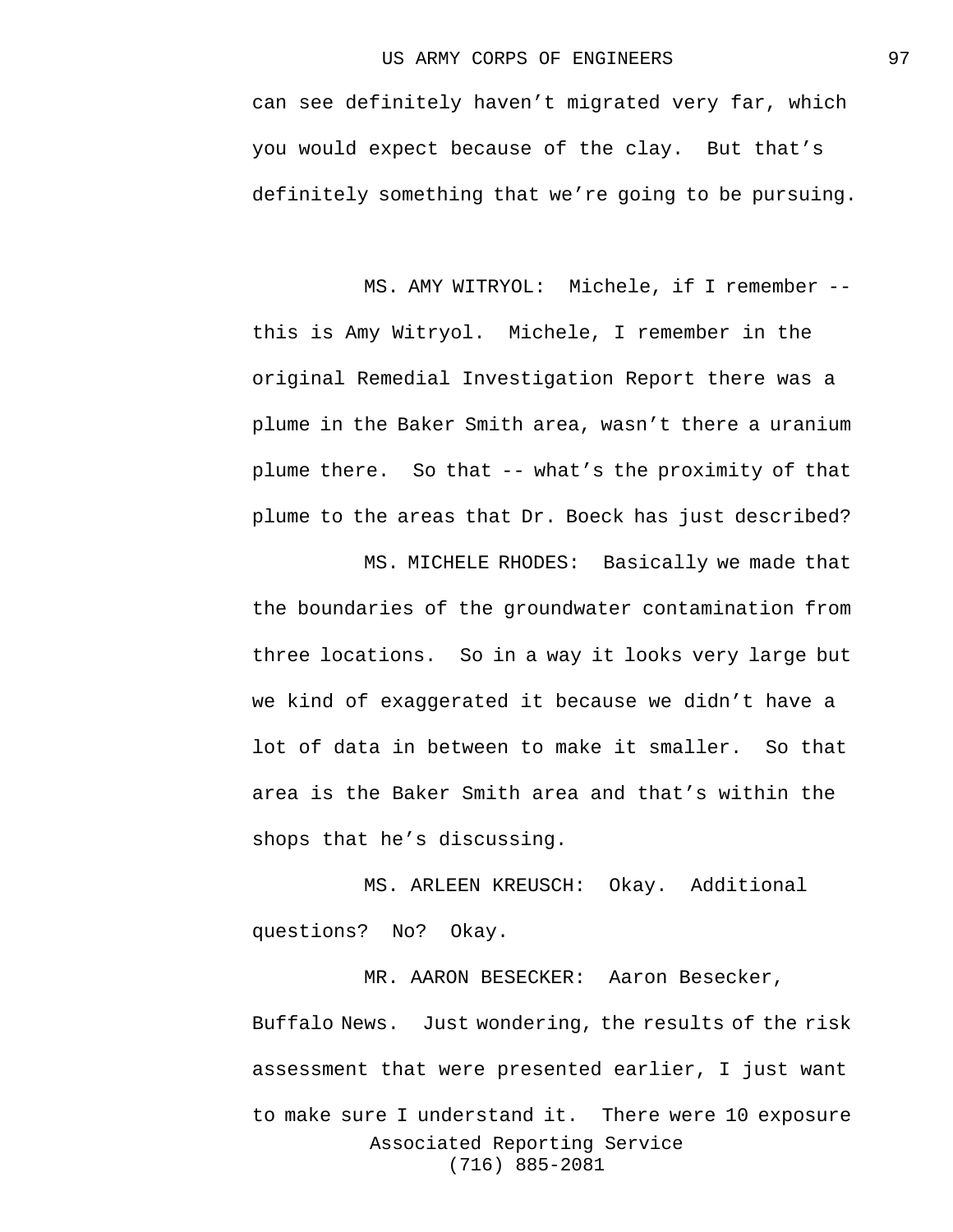units and it looks like about half of them have potential human health concerns. Am I saying that correctly? Is that the right way to look at it or  $-$ 

MS. ARLEEN KREUSCH: Cynthia, could you say your name again and --

MS. CYNTHIA CHEATWOOD: Basically the 10 exposure units also include exposure unit 10, which is the underground utilities which traverse quite a few property owners. You are correct in that certain receptors I think as we identified, areas 1, 3, 4, and then exposure unit 10, the underground utilities as they traverse across the Town of Lewiston and also Somerset, and then exposure unit 8. But not for every receptor evaluated, just for certain ones.

MR. AARON BESECKER: Okay.

MS. ARLEEN KREUSCH: Is there a fact sheet or a handout that will –

Associated Reporting Service (716) 885-2081 MS. CYNTHIA CHEATWOOD: Yes. MS. SANDY STAIGERWALD: It's Sandy Staigerwald. Actually in the packet that you received, if you go to handout 18, that's, within 98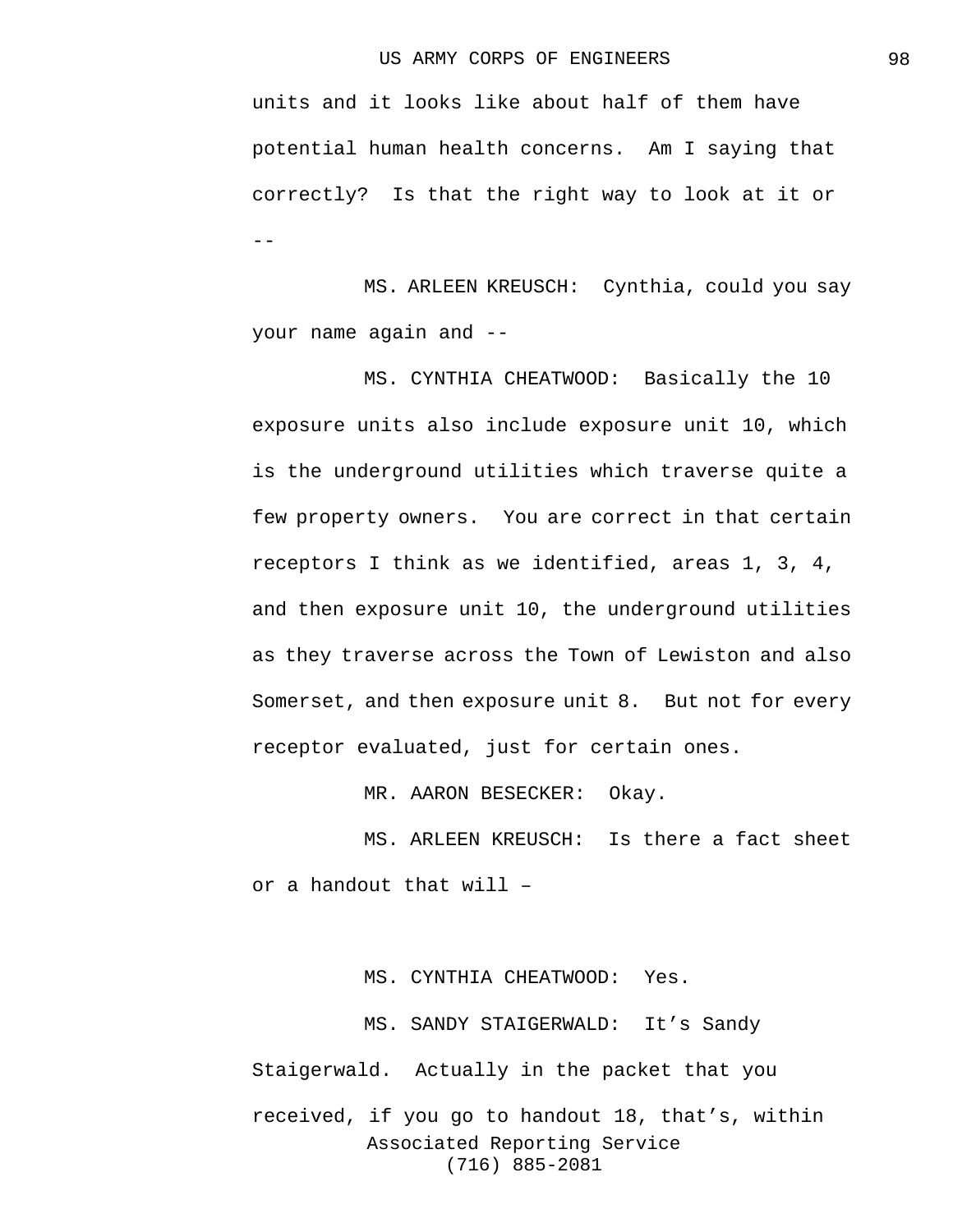the packet that's your most concise summary of the risk assessment results. So it lists the different EUs, EUs 1 through 10, keeping in mind that EU7 which is the wastewater treatment plant, has not yet been assessed for risk because it's actually undergoing an investigation right now.

MS. ARLEEN KREUSCH: Okay. So you said handout number 18.

MR. NEWLIN: What's the cover sheet on that one?

MS. ARLEEN KREUSCH: It's probably almost the last sheet in your folder.

MS. SANDY STAIGERWALD: Looks like a large table and there's also a poster of this, too, in the back. Right down in the corner you should see handout number 18.

MR. FREDERICK: This is Bill Frederick, remember for the residential scenario where you have like potential exposures to children and stuff like that. That is for somebody who would be living, you know, putting up their house, having their garden and playing in the dirt. You know, a potential person.

> Associated Reporting Service (716) 885-2081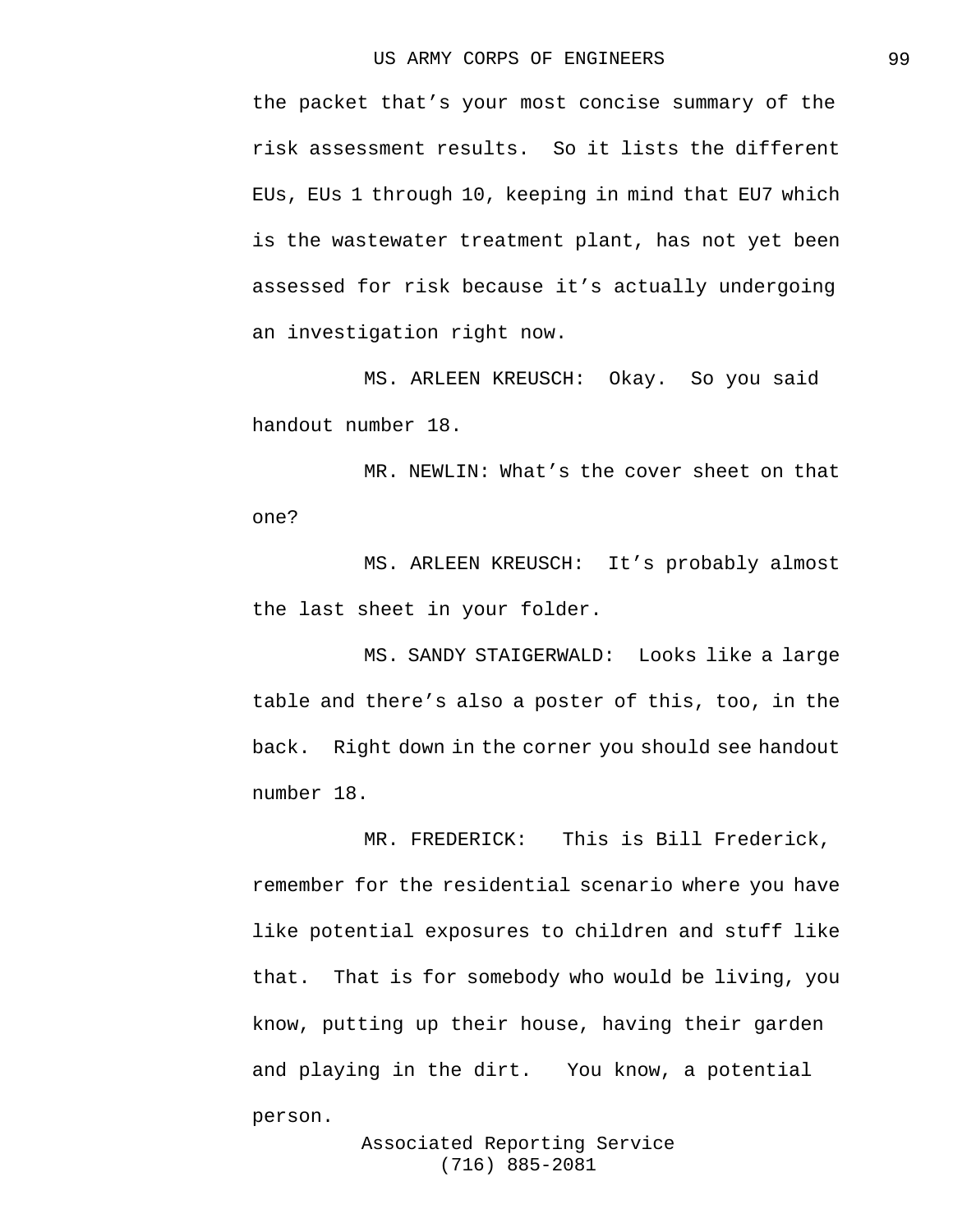MS. ARLEEN KREUSCH: Was that a slide that we need to bring up, too?

MS. CYNTHIA CHEATWOOD: This is Cynthia Cheatwood again. Also within the Town of Lewiston and the Somerset Group property the underground utilities exposure unit 10, if we found a concern for the resident, we had to make the assumption that a resident would dig up these utilities and then not dispose of them or keep them basically in a soil pile in the backyard for a certain amount of time and that they would be exposed to that. So we assumed a definitely maximum exposure case.

Associated Reporting Service (716) 885-2081 MS. AMY WITRYOL: Amy Witryol again. My earlier question to Sandy about the combination of the risk assessments, while I understand the limitations of how the receptors are created, I just want to be clear that from my view, while I have no reason to doubt the integrity of this particular analysis, from my view it's not relevant to human health risk because it doesn't consolidate all of the risk issues out at the site and it's not really within, the risk issues at the site are not limited to Federal contamination as well. So I just wanted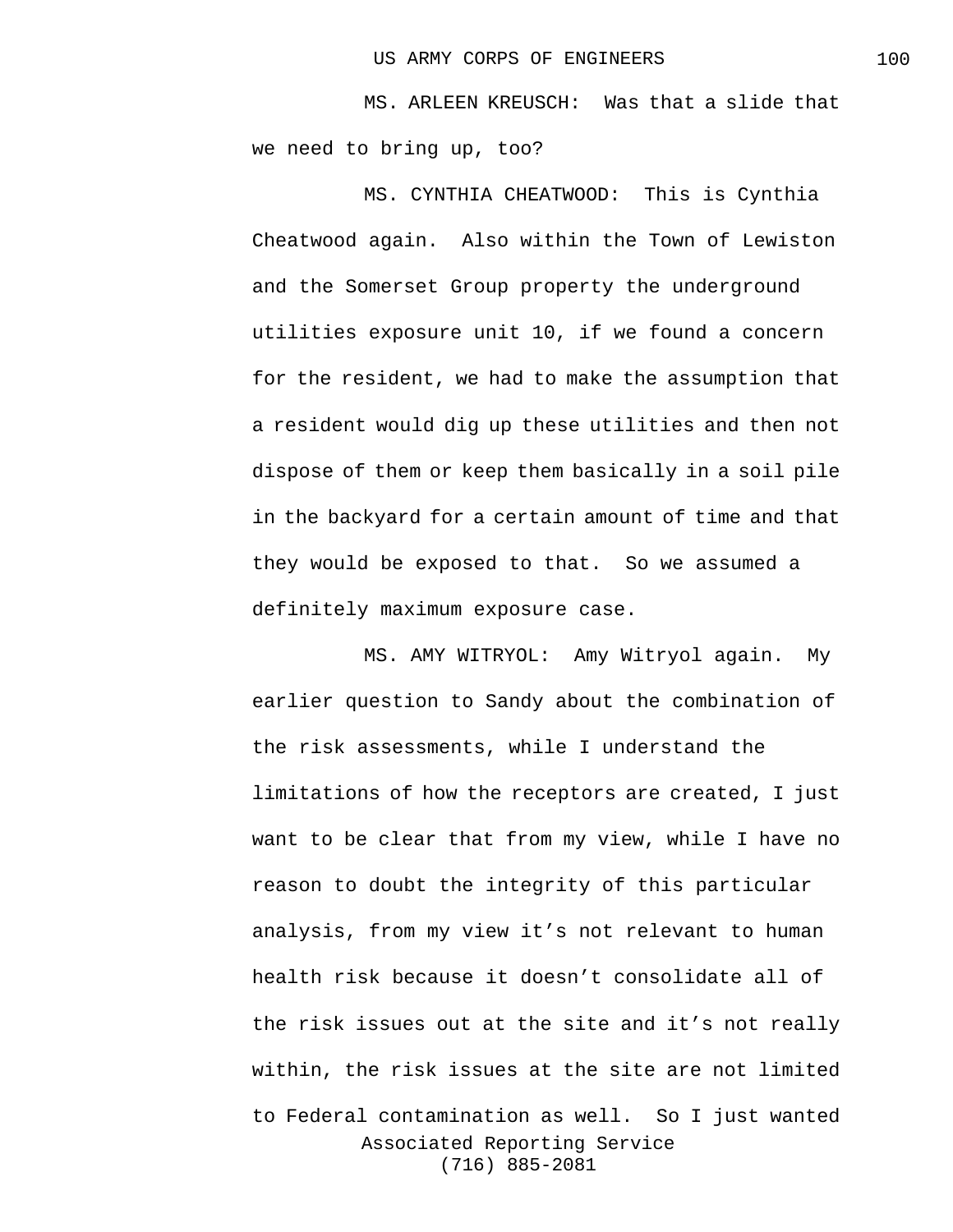to be clear for the record that someday we hope regulation is structured in such a way that a combined risk assessment layering all of the programs and all the sources of contamination, which is how the community looks at it, what's the sum total of the risks to me, as opposed to the pieces by regulation that you're charged with analyzing for us.

MS. SANDY STAIGERWALD: One point to note in that regard is that, just a reminder that in the exposure units that we did perform the risk assessment for, those exposure units included data from what we refer to as that full suite of chemical analyses.

So the samples were collected and analyzed regardless of any non-DOD potential impact because in those areas we didn't really suspect there was a lot of non-DOD impact. So they were assessed with volatile organic compounds, semi-volatiles, all those, explosives, metal, et cetera.

MS. AMY WITRYOL: Well, in the addendum sampling that includes not just full chemical suite but radiological is done. We hope there is an opportunity to revisit these risk assessments.

> Associated Reporting Service (716) 885-2081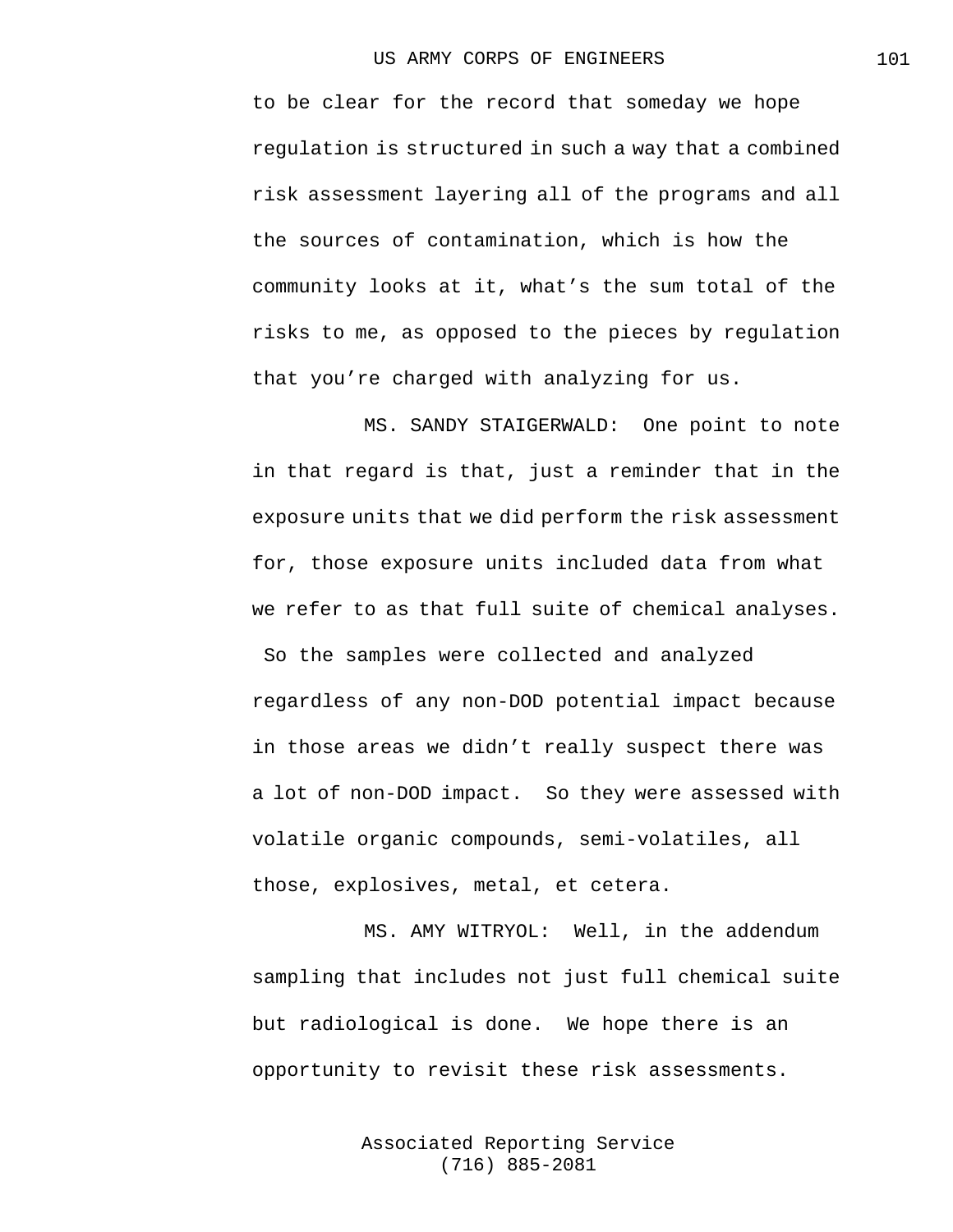MS. SANDY STAIGERWALD: Right. And to clarify, that is correct that this does not include risk from radiological parameters.

MS. AMY WITRYOL: Right.

MS. ARLEEN KREUSCH: Aaron, did you have a followup question with that?

MR. AARON BEDECKER: No.

Associated Reporting Service (716) 885-2081 MS. ARLEEN KREUSCH: Okay. Additional questions? The team will be available for 15 minutes after if anybody has any one-on-one questions. Please remember that you have comment cards in your folder. Please write your comments on there if you didn't have something that you thought should be addressed tonight but needs to be addressed at a future meeting, or if you have suggestions about meetings or whatever, please put them in the box in the back. We do have news from the Corps electronic email list service, so if you are not on that and you want to be, please make sure that you either gave us your email address on the sign-in sheet or that you see us after to make sure that we have it. Other than that, I want to thank you very, very much for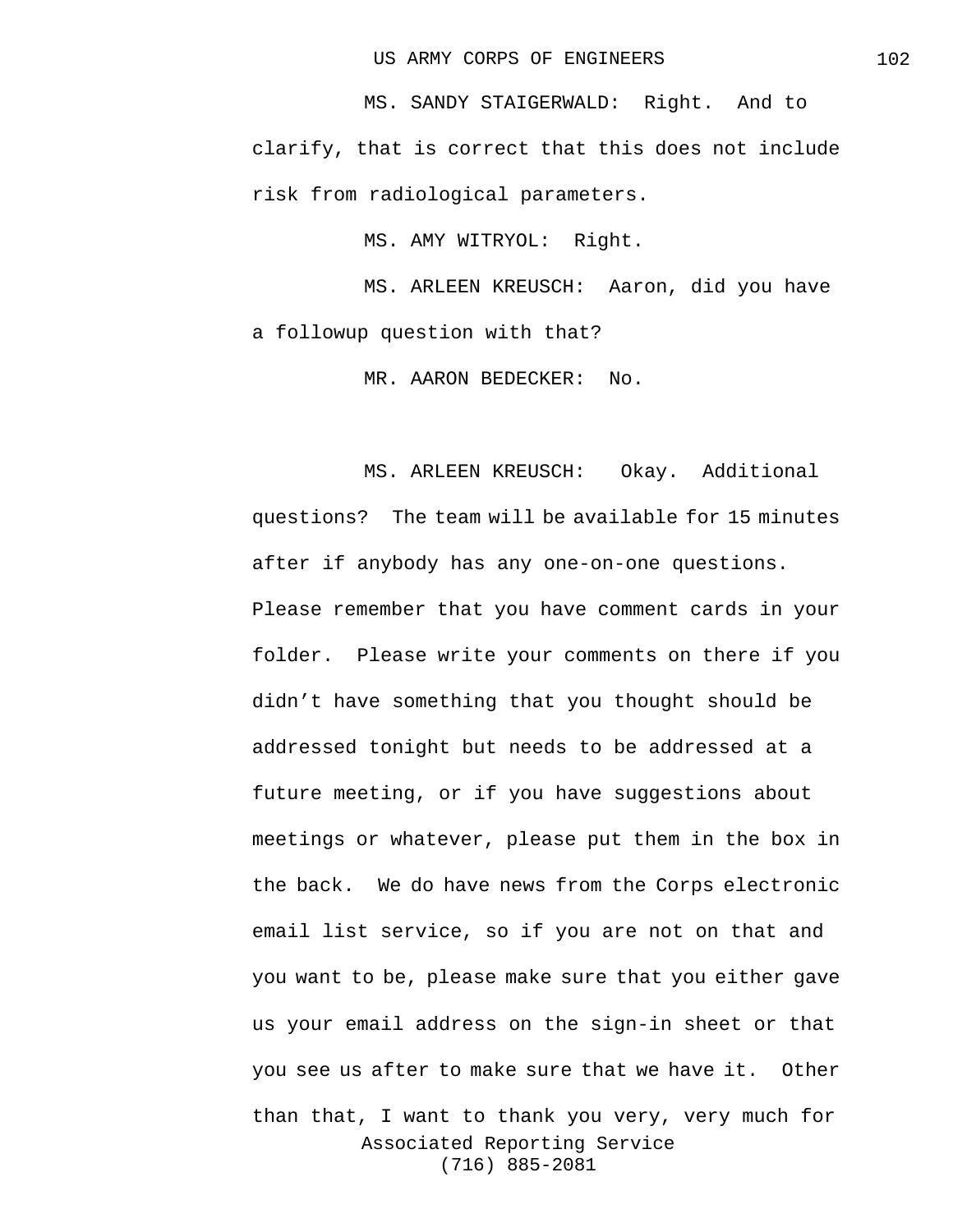coming, and we will be having another meeting in December on the  $2^{nd}$ , and it will be in this facility, so we hope to see you then. Thank you very much.

(Meeting concluded.)